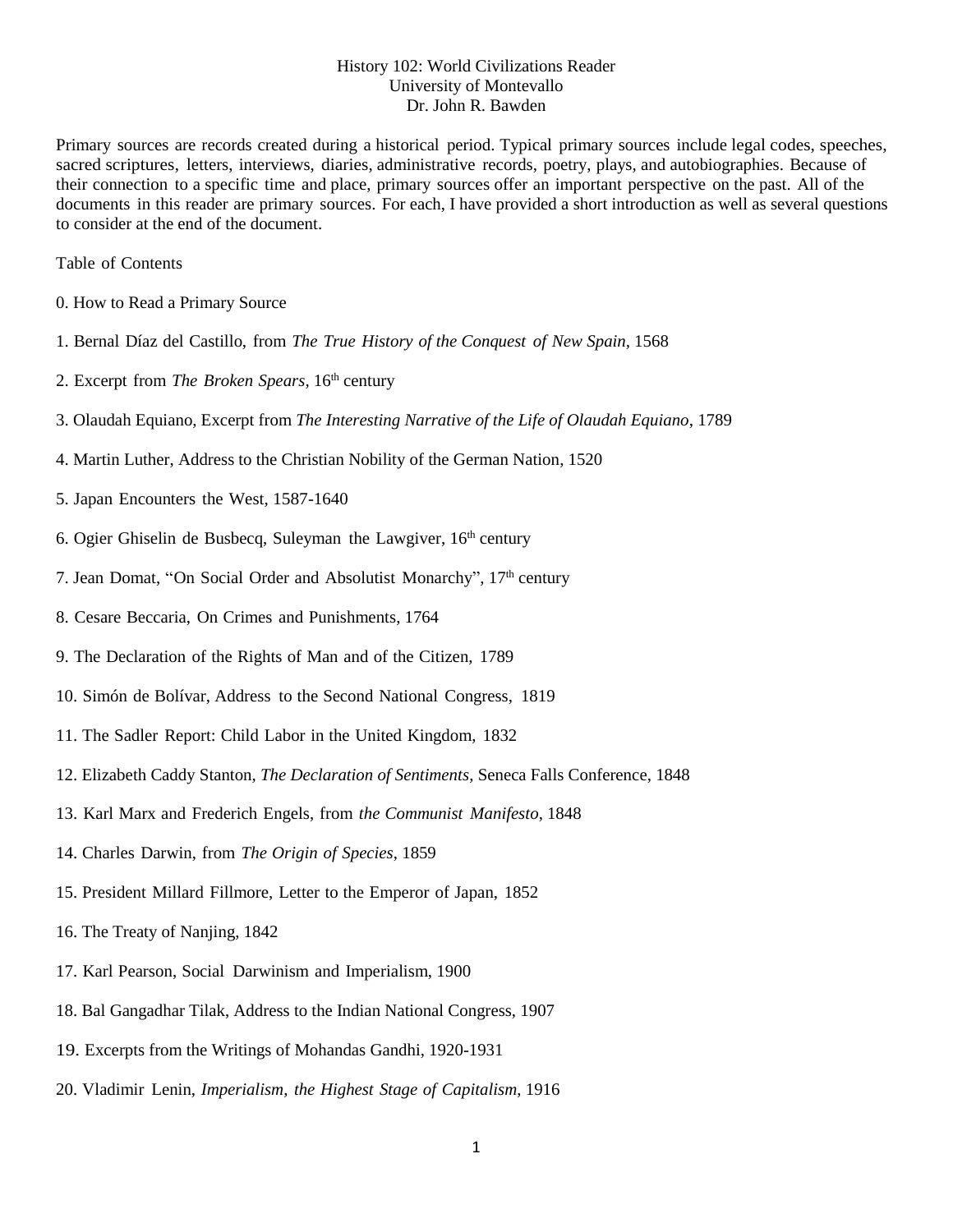- 21. The Mexican Constitution, 1917
- 22. Sun Yat-sen, *Fundamentals of National Reconstruction*, 1923
- 23. Benito Mussolini, from "The Political and Social Doctrine of Fascism", 1935
- 24. Adolf Hitler, Excerpt from *Mein Kampf,* 1924
- 25. Japanese Total War Research Institute, Plan for the E. Asia Co-Prosperity Sphere, 1942
- 26. Joseph Stalin, excerpts from the "Soviet Victory Speech", 1946
- 27. Harry S. Truman, The Truman Doctrine, 1947
- 28. Nehru, "Why India is Non-Aligned", 1956
- 29. Gamal Abdel Nasser, Speech on the Suez Canal (Egypt), 1956
- 30. Frantz Fanon, Excerpt from *The Wretched of the Earth*, 1961
- 31. Kwame Nkrumah, from *I Speak of Freedom: Statement of African ideology*, 1961
- 32. Che Guevara, *The Essence of Guerrilla Warfare*, 1961
- 33. Deng Xiaoping, on "Introducing Capitalist Principles to China", 1979
- 34. Mikhail S. Gorbachev, Speech on Perestroika, 1986
- 35. Osama bin Laden, World Islamic Front Statement, 1998
- 36. The Information Revolution, The Internet Archive, 1996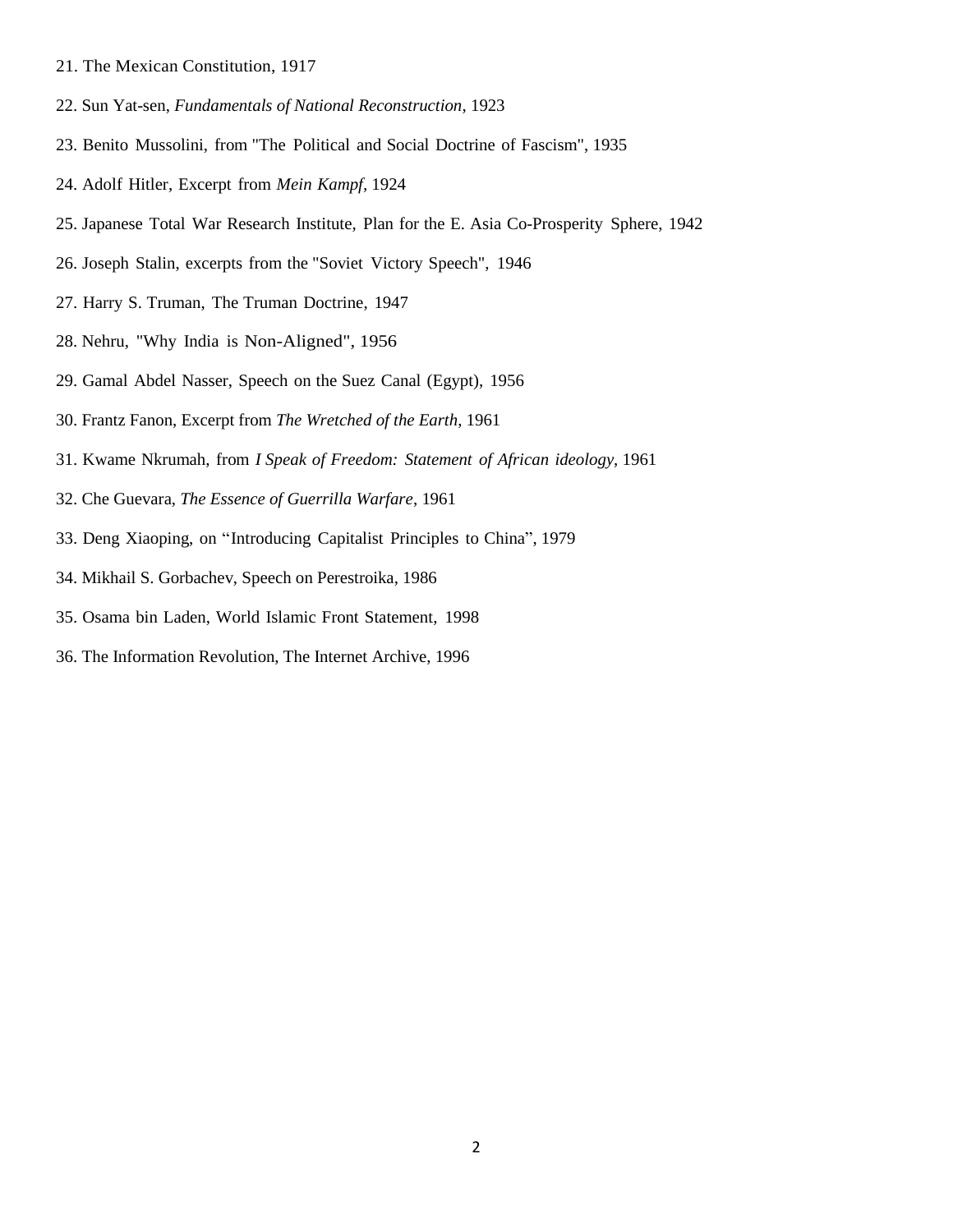### **0. How to read a primary source**

When interpreting anything created at a time and place different from your own, you must ask good questions of it. A movie created during the 1980s, for instance, should undergo the same scrutiny as a legal code written 3,000 years ago. Here are questions historians routinely ask of primary sources.

How do the ideas and values in the source differ from the ideas and values of our time? How might the difference between our values and the values of the author influence the way we understand the text?

Who created the source? What is the background of the author - high status, low status, ruling group, subject group?

What portions of the text might we find objectionable, but which contemporaries might have found acceptable? In other words, what preconceptions do we, as readers living in the  $21<sup>st</sup>$  century, bring to the source?

Why was the source created, what is its purpose, and who (if anyone) was supposed to see it?

Is the author making an argument? If so, what is it? What is the text trying to do?

Different sources have different formats and expectations. Court records and political speeches are different than private letters or memoirs. Keep that bit of context in mind.

Some of the sources in this sourcebook are challenging because they contain hard to pronounce names or references to unknown person, places, or things. Try not to let the unfamiliar time and place of the text discourage you.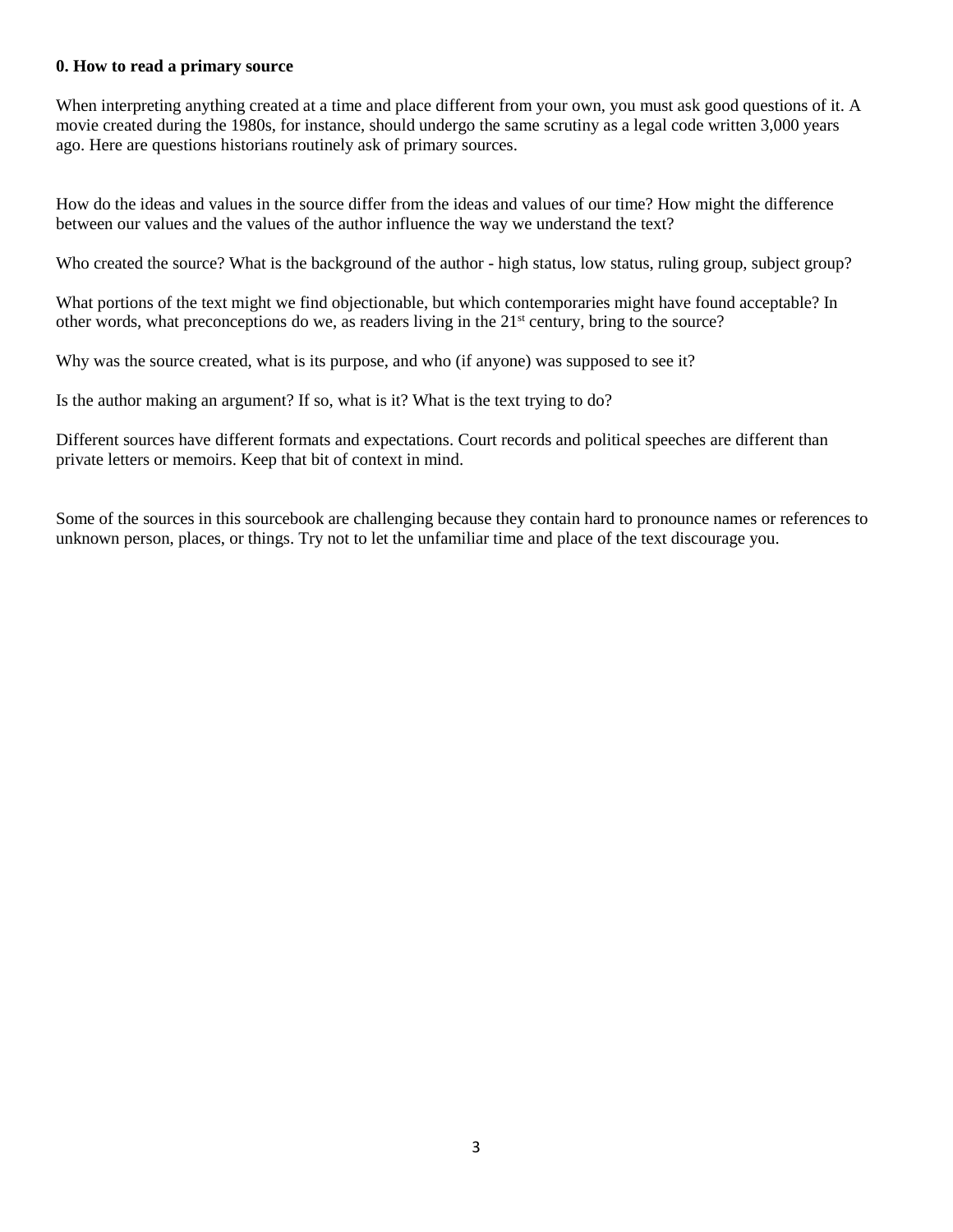# **1. Bernal Díaz del Castillo, from** *The True history of the Conquest of New Spain***, 1568**

Bernal Díaz del Castillo was born around 1496 in Spain. As a boy, he heard stories about the "New World". In 1514, Díaz traveled to Cuba and lived there for several years before he joined Hernando Cortés (1485-1547 CE) on an expedition into modern day Mexico. A soldier of fortune, Bernal Díaz hoped to get rich and he did. From 1519-1521, Díaz witnessed incredible events related to the toppling of the Aztec Empire and establishment of Spanish authority in Mexico. Decades later while an old man living in Guatemala, Díaz wrote an account of his experiences that is noted for its readability and valuable descriptions of Spanish conquistadors such as Hernando Cortes, native allies such as Malinche (native woman who advised and translated for Cortes), and Aztec emperor Montezuma II. The excerpts below begin with an account of the Spanish arrival to Tenochtitlán (City of Mexico), a city located in the middle of a lake as well as the fateful meeting between Cortés and Montezuma. *Cacique* or *Cacica* refers to an indigenous noble person.

Source: A. P. Maudslay, trans., Bernal Díaz del Castillo, *The True History of the Conquest of New Spain* (New York, 1956).

# ABOUT THE GREAT AND SOLEMN RECEPTION WHICH THE GREAT MONTEZUMA GAVE CORTES AND ALL OF US AT THE ENTERING OF THE GREAT CITY OF MEXICO

Early next day we left Iztapalapa with a large escort of those great Caciques (chiefs) whom I have already mentioned. We proceeded along the causeway which is here eight paces in width and runs so straight to the City of Mexico that it does not seem to me to turn either much or little, but, broad as it is, it was so crowded with people that there was hardly room for them all, some of them going to and others returning from Mexico, besides those who had come out to see us, so that we were hardly able to pass by the crowds of them that came; and the towers and cues were full of people as well as the canoes from all parts of the lake. It was not to be wondered at, for they had never before seen horses or men such as we are.

Gazing on such wonderful sights, we did not know what to say, or whether what appeared before us was real, for on one side, on the land, there were great cities, and in the lake ever so many more, and the lake itself was crowded with canoes, and in the causeway were many bridges at intervals, and in front of us stood the great City of Mexico, and we did not even number four hundred soldiers! and we well remembered the words and warnings given us by the people of Huexotzingo and Tlaxcala and Tlamanalco, and the many other warnings that had been given that we should beware of entering Mexico, where they would kill us, as soon as they had us inside.

Let the curious readers consider whether there is not much to ponder over in this that I am writing. What men have there been in the world who have shown such daring? But let us get on, and march along the causeway. When we arrived where another small causeway branches off (leading to Coyoacan, which is another city) where there were some buildings like towers, which are their oratories, many more chieftains and Caciques approached clad in very rich mantles, the brilliant liveries of one chieftain differing from those of another, and the causeways were crowded with them. The Great Montezuma had sent these great Caciques in advance to receive us, and when they came before Cortes they bade us welcome in their language, and as a sign of peace, they touched their hands against the ground, and kissed the ground with the hand.

There we halted for a good while, and Cacamatzin, the Lord of Texcoco, and the Lord of Iztapalapa and the Lord of Tacuba and the Lord of Coyoacan went on in advance to meet the Great Montezuma, who was approaching in a rich litter accompanied by other great Lords and Caciques, who owned vassals. When we arrived near to Mexico, where there were some other small towers, the Great Montezuma got down from his litter, and those great Caciques supported him with their arms beneath a marvellously rich canopy of green coloured feathers with much gold and silver embroidery and with pearls and chalchihuites suspended from a sort of bordering, which was wonderful to look at. The Great Montezuma was richly attired according to his usage, and he was shod with sandals. For so they call what they wear on their feet, the soles were of gold and the upper part adorned with precious stones. The four Chieftains who supported his arms were also richly clothed according to their usage, in garments which were apparently held ready for them on the road to enable them to accompany their prince, for they did not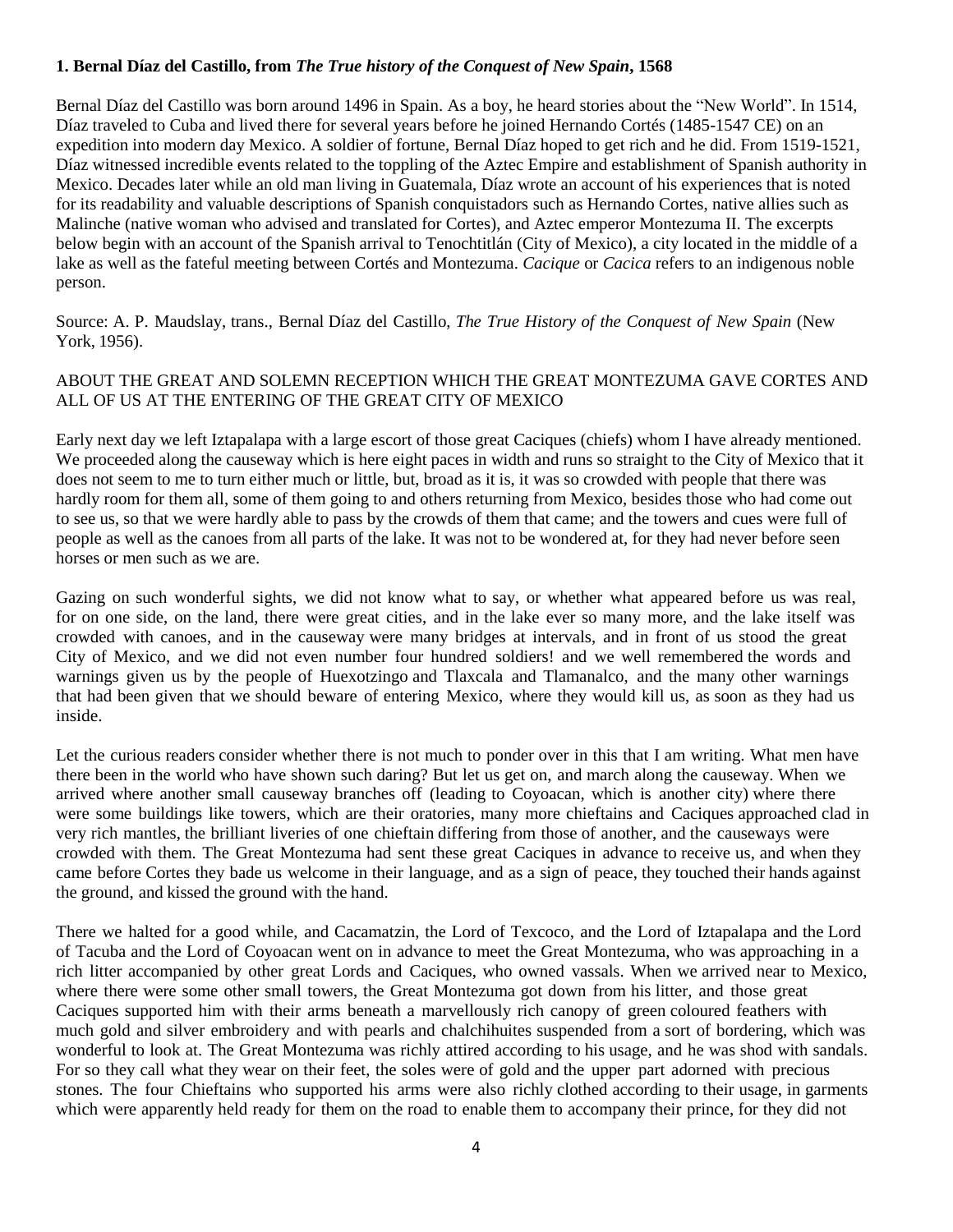appear in such attire when they came to receive us. Besides these four Chieftains, there were four other great Caciques, who supported the canopy over their heads, and many other Lords who walked before the Great Montezuma, sweeping the ground where he would tread and spreading cloths on it, so that he should not tread on the earth. Not one of these chieftains dared even to think of looking him in the face, but kept their eyes lowered with great reverence, except those four relations, his nephews, who supported him with their arms.

When Cortes was told that the Great Montezuma was approaching, and he saw him coming, he dismounted from his horse, and when he was near Montezuma, they simultaneously paid great reverence to one another. Montezuma bade him welcome and our Cortes replied through Doña Marina wishing him very good health. And it seems to me that Cortes, through Doña Marina, offered him his right hand, and Montezuma did not wish to take it, but he did give his hand to Cortes and then Cortes brought out a necklace which he had ready at hand, made of glass stones, which I have already said are called Margaritas, which have within them many patterns of diverse colours, these were strung on a cord of gold and with musk so that it should have a sweet scent, and he placed it round the neck of the Great Montezuma and when he had so placed it he was going to embrace him, and those great Princes who accompanied Montezuma held back Cortes by the arm so that he should not embrace him, for they considered it an indignity.

Then Cortes through the mouth of Doña Marina told him that now his heart rejoiced at having seen such a great Prince, and that he took it as a great honour that he had come in person to meet him and had frequently shown him such favour.

Then Montezuma spoke other words of politeness to him, and told two of his nephews who supported his arms, the Lord of Texcoco and the Lord of Coyoacan, to go with us and show us to our quarters, and Montezuma with his other two relations, the Lord of Cuitlahuac and the Lord of Tacuba who accompanied him, returned to the city, and all those grand companies of Caciques and chieftains who had come with him returned in his train. As they turned back after their Prince we stood watching them and observed how they all marched with their eyes fixed on the ground without looking at him, keeping close to the wall, following him with great reverence. Thus space was made for us to enter the streets of Mexico, without being so much crowded. But who could now count the multitude of men and women and boys who were in the streets and on the azoteas, and in canoes on the canals, who had come out to see us.

They took us to lodge in some large houses, where there were apartments for all of us, for they had belonged to the father of the Great Montezuma, who was named Axayaca, and at that time Montezuma kept there the great oratories for his idols, and a secret chamber where he kept bars and jewels of gold, which was the treasure that he had inherited from his father Axayaca, and he never disturbed it. They took us to lodge in that house, because they called us Teules, and took us for such, so that we should be with the Idols or Teules which were kept there. However, for one reason or another, it was there they took us, where there were great halls and chambers canopied with the cloth of the country for our Captain, and for every one of us beds of matting with canopies above, and no better bed is given, however great the chief may be, for they are not used. And all these palaces were coated with shining cement and swept and garlanded.

As soon as we arrived and entered into the great court, the Great Montezuma took our Captain by the hand, for he was there awaiting him, and led him to the apartment and saloon where he was to lodge, which was very richly adorned according to their usage, and he had at hand a very rich necklace made of golden crabs, a marvellous piece of work, and Montezuma himself placed it round the neck of our Captain Cortes, and greatly astonished his own Captains by the great honour that he was bestowing on him. When the necklace had been fastened, Cortes thanked Montezuma through our interpreters, and Montezuma replied, "Malinche you and your brethren are in your own house, rest awhile," and then he went to his palaces which were not far away, and we divided our lodgings by companies, and placed the artillery pointing in a convenient direction, and the order which we had to keep was clearly explained to us, and that we were to be much on the alert, both the cavalry and all of us soldiers. A sumptuous dinner was provided for us according to their use and custom, and we ate it at once. So this was our lucky and daring entry into the great city of Tenochtitlan Mexico on the 8th day of November the year of our Savior Jesus Christ 1519.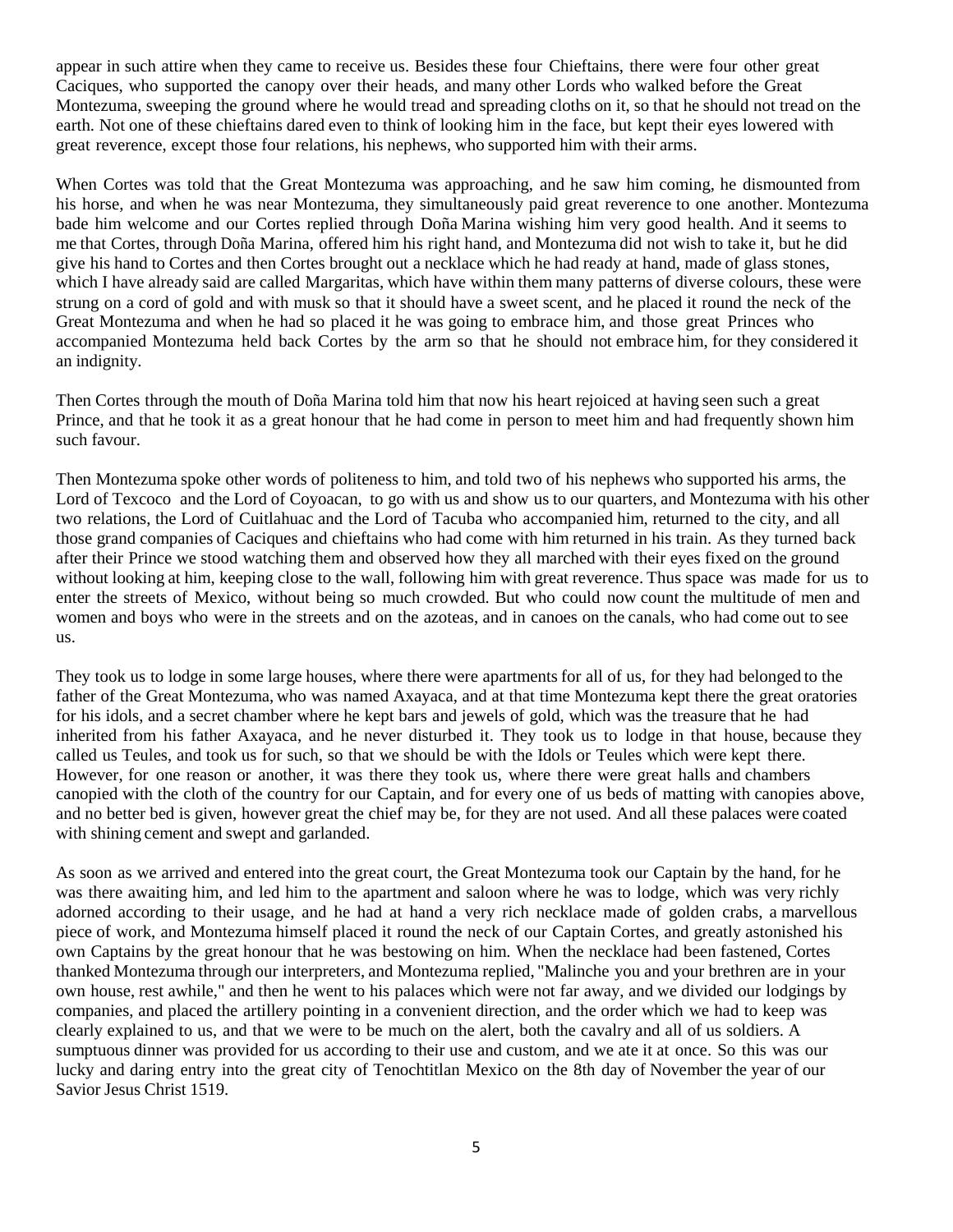## HOW ON THE FOLLOWING DAY OUR CAPTAIN CORTES WENT TO SEE THE GREAT MONTEZUMA, AND ABOUT A CERTAIN CONVERSATION THAT TOOK PLACE

The next day Cortes decided to go to Montezuma's palace, and he first sent to find out what he intended doing and to let him know that we were coming. He took with him four captains, namely Pedro de Alvarado, Juan Velasquez de Leon, Diego de Ordas, and Gonzalo de Sandoval, and five of us soldiers also went with him.

When Montezuma knew of our coming he advanced to the middle of the hall to receive us, accompanied by many of his nephews, for no other chiefs were permitted to enter or hold communication with Montezuma where he then was, unless it were on important business. Cortes and he paid the greatest reverence to each other and then they took one another by the hand and Montezuma made him sit down on his couch on his right hand, and he also bade all of us to be seated on seats which he ordered to be brought.

Then Cortes began to make an explanation through our interpreters Doña Marina and Aguilar, and said that he and all of us were rested, and that in coming to see and converse with such a great Prince as he was, we had completed the journey and fulfilled the command which our great King and Prince had laid on us. But what he chiefly came to say on behalf of our Lord God had already been brought to his [Montezuma's] knowledge through his ambassadors, Tendile, Pitalpitoque and Quintalbor, at the time when he did us the favour to send the golden sun and moon to the sand dunes; for we told them then that we were Christians and worshipped one true and only God, named Jesus Christ, who suffered death and passion to save us, and we told them that a cross (when they asked us why we worshipped it) was a sign of the other Cross on which our Lord God was crucified for our salvation, and that the death and passion which He suffered was for the salvation of the whole human race, which was lost, and that this our God rose on the third day and is now in heaven, and it is He who made the heavens and the earth, the sea and the sands, and created all the things there are in the world, and He sends the rain and the dew, and nothing happens in the world without His holy will. That we believe in Him and worship Him, but that those whom they look upon as gods are not so, but are devils, which are evil things, and if their looks are bad their deeds are worse, and they could see that they were evil and of little worth, for where we had set up crosses such as those his ambassadors had seen, they dared not appear before them, through fear of them, and that as time went on they would notice this.

The favour he now begged of him was his attention to the words that he now wished to tell him; then he explained to him very clearly about the creation of the world, and how we are all brothers, sons of one father and one mother who were called Adam and Eve, and how such a brother as our great Emperor, grieving for the perdition of so many souls, such as those which their idols were leading to Hell, where they bum in living flames, had sent us, so that after what he [Montezuma] had now heard he would put a stop to it and they would no longer adore these Idols or sacrifice Indian men and women to them, for we were all brethren, nor should they commit sodomy or thefts. He also told them that, in course of time, our Lord and King would send some men who among us lead very holy lives, much better than we do, who will explain to them all about it, for at present we merely came to give them due warning, and so he prayed him to do what he was asked and carry it into effect.

As Montezuma appeared to wish to reply, Cortes broke off his argument, and to all of us who were with him he said: "with this we have done our duty considering it is the first attempt."

Montezuma replied, "Señor Malinche, I have understood your words and arguments very well before now, from what you said to my servants at the sand dunes, this about three Gods and the Cross, and all those things that you have preached in the towns through which you have come. We have not made any answer to it because here throughout all time we have worshipped our own gods, and thought they were good, as no doubt yours are, so do not trouble to speak to us any more about them at present. Regarding the creation of the world, we have held the same belief for ages past, and for this reason we take it for certain that you are those whom our ancestors predicted would come from the direction of the sunrise. As for your great King, I feel that I am indebted to him, and I will give him of what I possess."

While this conversation was going on, Montezuma secretly sent a great Cacique, one of his nephews who was in his company, to order his stewards to bring certain pieces of gold, which it seems must have been put apart to give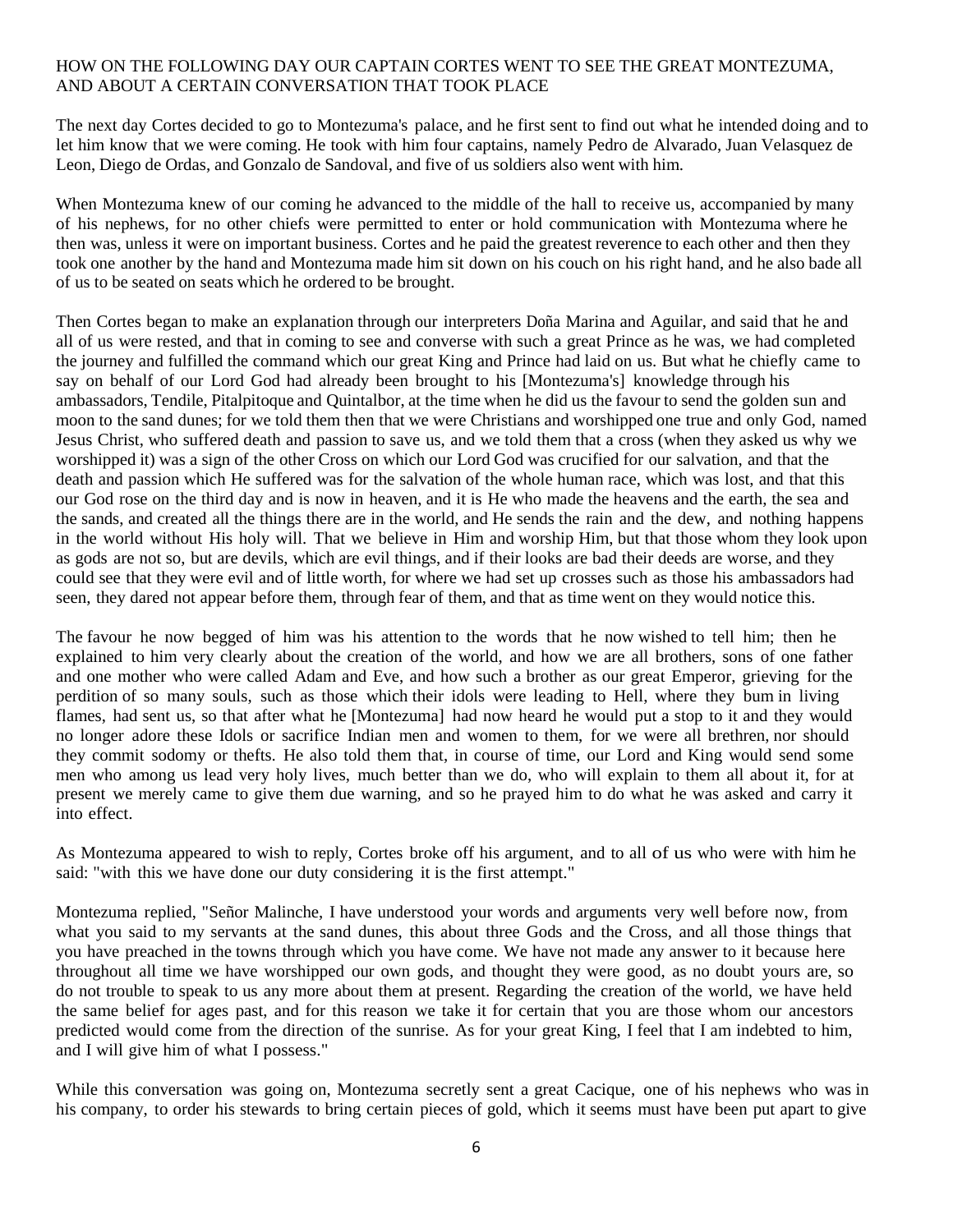to Cortes, and ten loads of fine cloth, which he apportioned, the gold and mantles between Cortes and the four captains, and to each of us soldiers he gave two golden necklaces, each necklace being worth ten pesos, and two loads of mantles. The gold that he then gave us was worth in all more than a thousand pesos and he gave it all cheerfully and with the air of a great and valiant prince. As it was now past midday, so as not to appear importunate, Cortes said to him: "Señor Montezuma, you always have the habit of heaping load upon load in every day conferring favours on us, and it is already your dinner time." Montezuma replied that he thanked us for coming to see him, and then we took our leave with the greatest courtesy and we went to our lodgings.

And as we went along we spoke of the good manners and breeding which he showed in everything, and that we should show him in all ways the greatest respect, doffing our quilted caps when we passed before him, and this we always did, but let us leave this subject here, and pass on.

# OF THE MANNER AND APPEARANCE OF THE GREAT MONTEZUMA AND WHAT A GREAT PRINCE HE WAS

The Great Montezuma was about forty years old, of good height and well proportioned, slender, and spare of flesh, not very swarthy, but of the natural colour and shade of an Indian. He did not wear his hair long, but so as just to cover his ears, his scanty black beard was well shaped and thin. His face was somewhat long, but cheerful, and he had good eyes and showed in his appearance and manner both tenderness and, when necessary, gravity. He was very neat and clean and bathed once every day in the afternoon. He had many women as mistresses, daughters of Chieftains, and he had two great Cacicas as his legitimate wives, and when he had intercourse with them it was so secretly that no one knew anything about it, except some of his servants. He was free from unnatural offences. The clothes that he wore one day, he did not put on again until four days later. He had over two hundred chieftains in his guard, in other rooms close to his own, not that all were meant to converse with him, but only one or another, and when they went to speak to him they were obliged to take off their rich mantles and put on others of little worth, but they had to be clean, and they had to enter barefoot with their eyes lowered to the ground, and not to look up in his face. And they made him three obeisances, and said: "Lord, my Lord, my Great Lord," before they came up to him, and then they made their report and with a few words he dismissed them, and on taking leave they did not turn their backs, but kept their faces toward him with their eyes to the ground, and they did not turn their backs until they left the room. I noticed another thing, that when other great chiefs came from distant lands about disputes or business, when they reached the apartments of the Great Montezuma, they had to come barefoot and with poor mantles, and they might not enter directly into the Palace, but had to loiter about a little on one side of the Palace door, for to enter hurriedly was considered to be disrespectful.

For each meal, over thirty different dishes were prepared by his cooks according to their ways and usage, and they placed small pottery brasiers beneath the dishes so that they should not get cold. They prepared more than three hundred plates of the food that Montezuma was going to eat, and more than a thousand for the guard. When he was going to eat, Montezuma would sometimes go out with his chiefs and stewards, and they would point out to him which dish was best, and of what birds and other things it was composed, and as they advised him, so he would eat, but it was not often that he would go out to see the food, and then merely as a pastime.

I have heard it said that they were wont to cook for him the flesh of young boys, but as he had such a variety of dishes, made of so many things, we could not succeed in seeing if they were of human flesh or of other things, for they daily cooked fowls, turkeys, pheasants, native partridges, quail, tame and wild ducks, venison, wild boar, reed birds, pigeons, hares and rabbits, and many sorts of birds and other things which are bred in this country, and they are so numerous that I cannot finish naming them in a hurry; so we had no insight into it, but I know for certain that after our Captain censured the sacrifice of human beings, and the eating of their flesh, he ordered that such food should not be prepared for him thenceforth.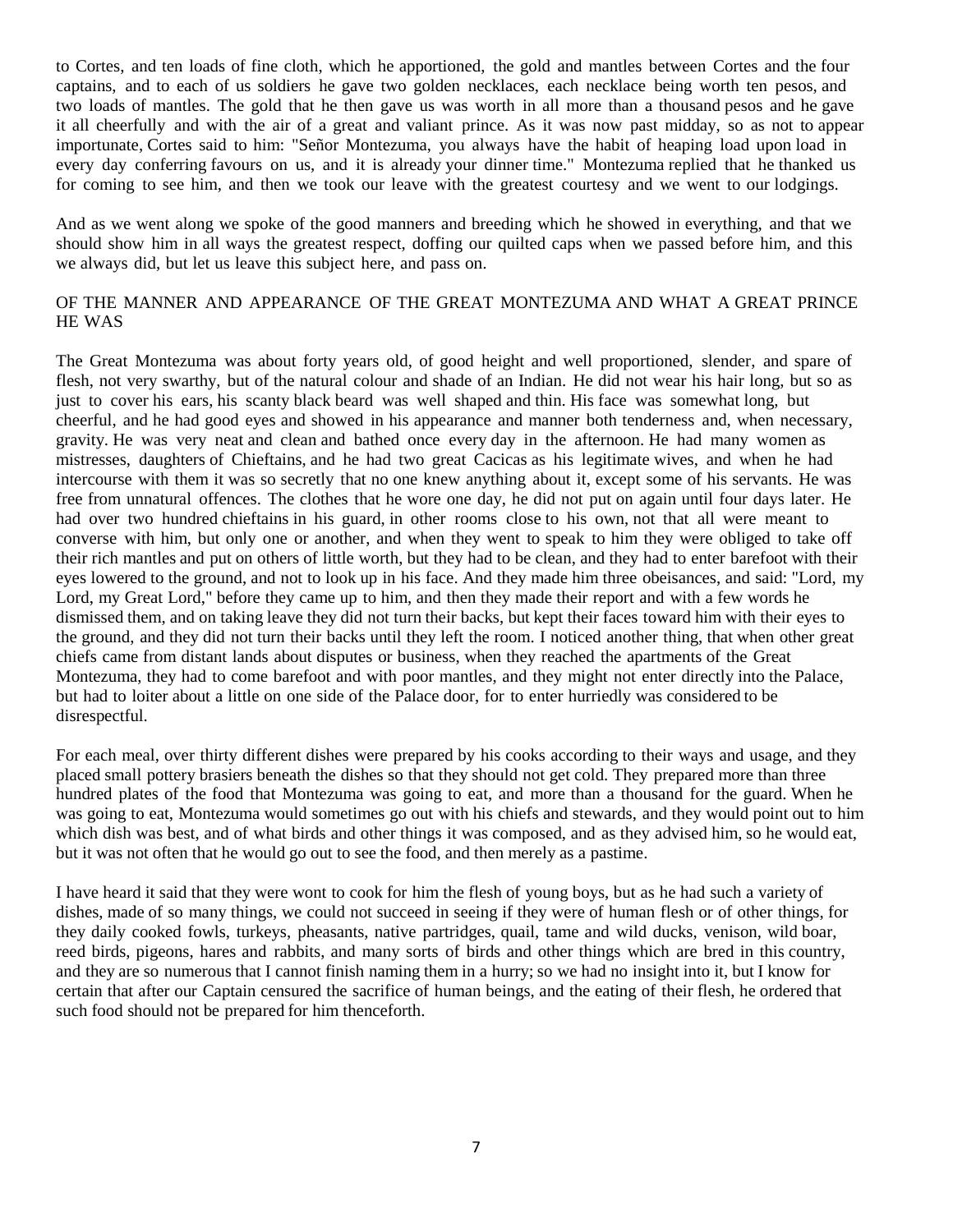## **2. Excerpt from** *The Broken Spears,* **an Indian account of the conquest of Mexico**

*The Broken Spears* is a collection of Aztec and other Indian records from the sixteenth century. The materials include codices originally written in the Nahuatl language plus later recollections written by indigenous persons in Spanish. The reassembly of the materials in rough chronological order provides an insight into the Native American view of the fateful encounter between Europeans and people from the New World.

Source: Miguel Leon-Portilla, *The Broken Spears* (Boston: Beacon Press, 1992).

Then Motecuhzoma [Moctezuma] gave the messengers his final orders. He said to them: "Go now, without delay. Do reverence to our lord the god. Say to him: 'Your deputy, Motecuhzoma, has sent us to you. Here are the presents with which he welcomes you home to Mexico."'...

One by one they did reverence to Cortes by touching the ground before him with their lips. They said to him: "If the god will deign to hear us, your deputy Motecuhzoma has sent us to render you homage. He has the City of Mexico in his care. He says: 'The god is weary."'

Then they arrayed the Captain in the finery they had brought him as presents. With great care they fastened the turquoise mask in place, the mask of the god with its crossband of quetzal feathers. A golden earring hung down on either side of this mask. They dressed him in the decorated vest and the collar woven in the petatillo style- the collar of *chalchihuites,* with a disk of gold in the center.

Next they fastened the mirror to his hips, dressed him in the cloak known as "the ringing bell" and adorned his feet... In his hand they placed the shield with its fringe and pendant of quetzal feathers, its ornaments of gold and mother-of-pearl. Finally they set before him the pair of black sandals. As for the other objects of divine finery, they only laid them out for him to see.

The Captain asked them: "And is this all? Is this your gift of welcome? Is this how you greet people?" They replied: "This is all, our lord. This is what we have brought you."

Then the Captain gave orders, and the messengers were chained by the feet and by the neck. When this had been done, the great cannon was fired off. The messengers lost their senses and fainted away. They fell down side by side and lay where they had fallen. But the Spaniards quickly revived them: they lifted them up, gave them wine to drink and then offered them food.

The Captain said to them: "I have heard that the Mexicans are very great warriors, very brave and terrible. If a Mexican is fighting alone, he knows how to retreat, turn back, rush forward and conquer, even if his opponents are ten or even twenty. But my heart is not convinced. I want to see it for myself. I want to find out if you are truly that strong and brave."

Then he gave them swords, spears and leather shields. He said: "It will take place very early, at daybreak. We are going to fight each other in pairs, and in this way we will learn the truth. We will see who falls to the ground!"

They said to the Captain: "Our lord, we were not sent here for this by your deputy Motecuhzoma! We have come on an exclusive mission, to offer you rest and repose and to bring you presents. What the lord desires is not within our warrant. If we were to do this, it might anger Motecuhzoma, and he would surely put us to death."...

Then they left in great haste and continued to the City of Mexico. They entered the city at night, in the middle of the night.

The messengers went to the House of the Serpent, and Motecuhzoma arrived. The two captives were then sacrificed before his eyes: their breasts were torn open, and the messengers were sprinkled with their blood. This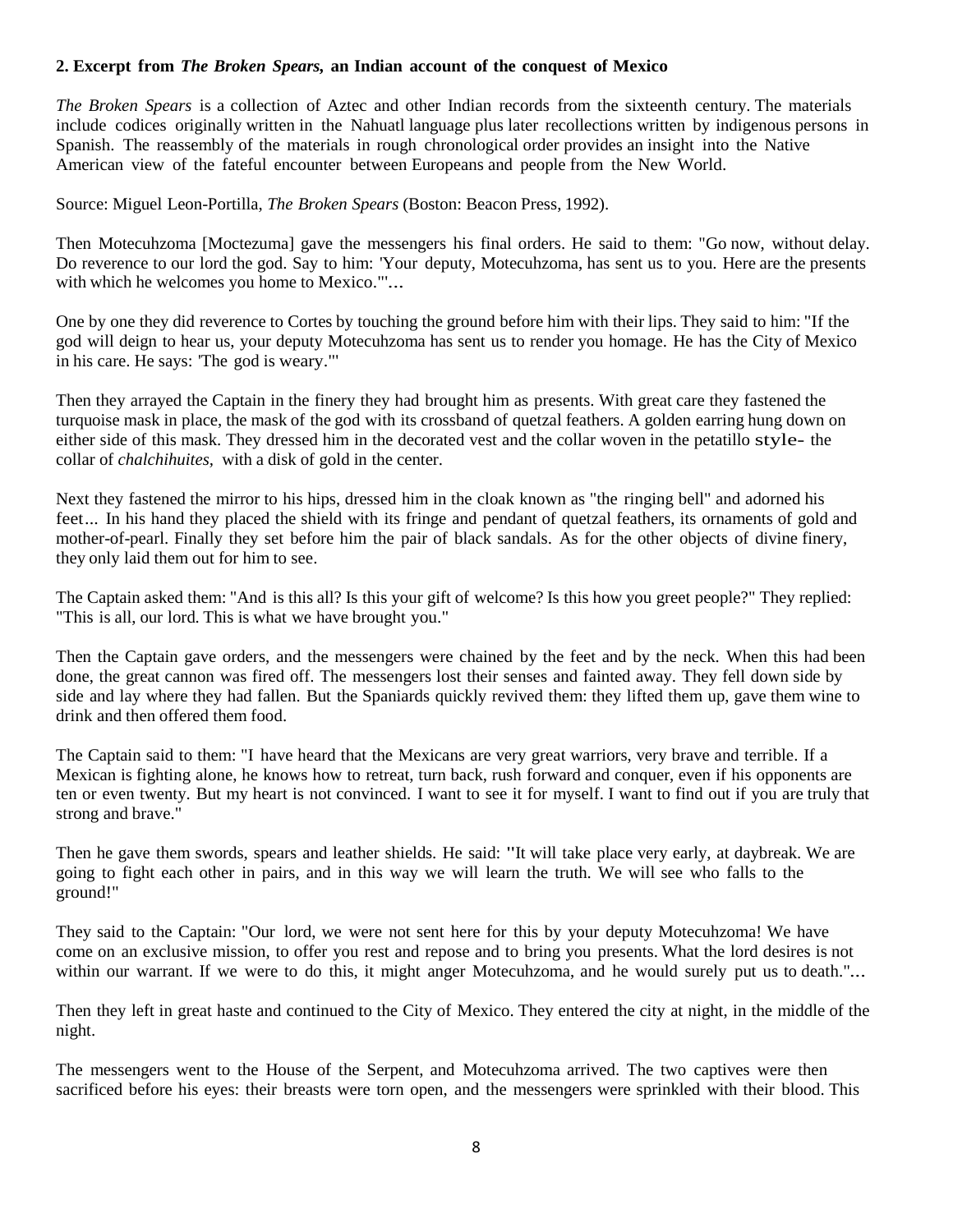was done because the messengers had completed a difficult mission: they had seen the gods, their eyes had looked on their faces. They had even conversed with the gods!

When the sacrifice was finished, the messengers reported to the king. They told him how they had made the journey, and what they had seen, and what food the strangers ate. Motecuhzoma was astonished and terrified by their report, and the description of the strangers' food astonished him above all else.

He was also terrified to learn how the cannon roared, how its noise resounded, how it caused one to faint and grow deaf. The messengers told him: "A thing like a ball of stone comes out of its entrails: it comes out shooting sparks and raining fire. The smoke that comes out with it has a pestilent odor, like that of rotten mud. This odor penetrates even to the brain and causes the greatest discomfort. If the cannon is aimed against a mountain, the mountain splits and cracks open. If it is aimed against a tree it shatters the tree into splinters. This is a most unnatural sight, as if the tree had exploded from within."

The messengers also said: "Their trappings and arms are all made of iron. They dress in iron and wear iron casques on their heads. Their swords are iron; their bows are iron; their shields are iron; their spears are iron. Their deer carry them on their backs wherever they wish to go. These deer, our lord, are as tall as the roof of a house.

"The strangers' bodies are completely covered, so that only their faces can be seen. Their skin is white, as if it were made of lime. They have yellow hair, though some of them have black. Their beards are long and yellow, and their moustaches are also yellow. Their hair is curly, with very fine strands.

"As for their food, it is like human food. It is large and white, and not heavy. It is something like straw, but with the taste of a cornstalk, of the pith of a cornstalk. It is a little sweet, as if it were flavored with honey; it tastes of honey, it is sweet-tasting food...

When Motecuhzoma heard this report, he was filled with terror. It was as if his heart had fainted, as if it had shriveled. It was as if he were conquered by despair.

While the Spaniards were in Tlaxcala, a great plague broke out here in Tenochtitlan (the Aztec capital, now Mexico City]. It began to spread during the thirteenth month and lasted for seventy days, striking everywhere in the city and killing a vast number of our people. Sores erupted on our faces, our breasts, our bellies; we were covered with agonizing sores from head to foot.

The illness was so dreadful that no one could walk or move. The sick were so utterly helpless that they could only lie on their beds like corpses, unable to move their limbs or even their heads. They could not lie face down or roll from one side to the other. If they did move their bodies, they screamed with pain.

A great many died from this plague, and many others died of hunger. They could not get up to search for food, and everyone else was too sick to care for them, so they starved to death in their beds.

Some people came down with a milder form of the disease; they suffered less than the others and made a good recovery. But they could not escape entirely. Their looks were ravaged, for wherever a sore broke out, it.

Questions for Analysis: How does this Native American account of the conquest of Mexico differ from European accounts? According to this account what were the main factors for the Spanish conquest?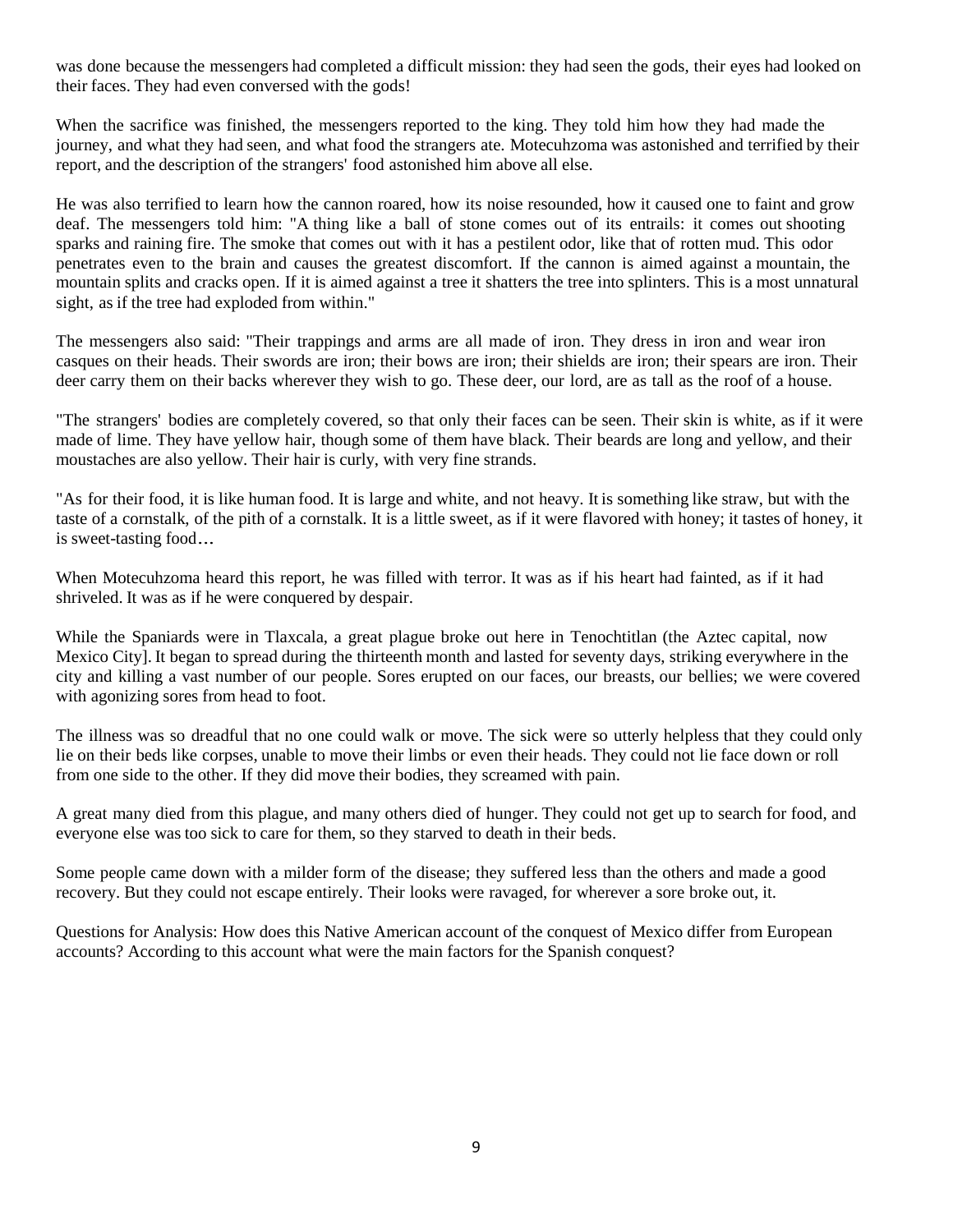# **3. Olaudah Equiano, Excerpt from** *The Interesting Narrative of the Life of Olaudah Equiano* **(1789)**

Olaudah Equiano (c. 1745-1797 CE) was a writer and abolitionist. According to his memoir, he was born in present day Nigeria before being captured in the interior of his country by a group of Africans and sold to European slave traders on the coast at the age of eleven. In Virginia, he became the slave of a British naval officer, with whom he traveled widely. Equiano also bought his freedom in 1766 and went into the trade business. In 1789, Equiano published his autobiography, which was translated into several languages and printed in several editions. He was active in the abolitionist movement, which succeeded in ending the British slave trade several years after his death.

Source: Olaudah Equiano, *The interesting narrative of the life of Olaudah Equiano, or Gustavus Vassa, the Africian*, Norwich, 1794.

## Page 46

I have already acquainted the reader with the time and place of my birth. My father, besides many slaves, had a numerous family, of which seven lived to grow up, including myself and a sister, who was the only daughter. As I was the youngest of the sons, I became, of course, the greatest favourite with my mother, and was always with her; and she used to take particular

## Page 47

pains to form my mind. I was trained up from my earliest years in the art of war; my daily exercise was shooting and throwing javelins; and my mother adorned me with emblems, after the manner of our greatest warriors. In this way I grew up till I was turned the age of eleven, when an end was put to my happiness in the following manner:--Generally when the grown people in the neighbourhood were gone far in the fields to labour, the children assembled together in some of the neighbours' premises to play; and commonly some of us used to get up a tree to look out for any assailant, or kidnapper, that might come upon us; for they sometimes took those opportunities of our parents' absence to attack and carry off as many as they could seize. One day, as I was watching at the top of a tree in our yard, I saw one of those people

### Page 48

come into the yard of our next neighbour but one, to kidnap, there being many stout young people in it. Immediately on this I gave the alarm of the rogue, and he was surrounded by the stoutest of them, who entangled him with cords, so that he could not escape till some of the grown people came and secured him. But alas! ere long it was my fate to be thus attacked, and to be carried off, when none of the grown people were nigh. One day, when all our people were gone out to their works as usual, and only I and my dear sister were left to mind the house, two men and a woman got over our walls, and in a moment seized us both, and, without giving us time to cry out, or make resistance, they stopped our mouths, and ran off with us into the nearest wood. Here they tied our hands, and continued to carry us as

#### Page 49

far as they could, till night came on, when we reached a small house, where the robbers halted for refreshment, and spent the night. We were then unbound, but were unable to take any food; and, being quite overpowered by fatigue and grief, our only relief was some sleep, which allayed our misfortune for a short time. The next morning we left the house, and continued travelling all the day. For a long time we had kept the woods, but at last we came into a road which I believed I knew. I had now some hopes of being delivered; for we had advanced but a little way before I discovered some people at a distance, on which I began to cry out for their assistance: but my cries had no other effect than to make them tie me faster and stop my mouth, and then they put me into a large sack…

#### Page 69

…I continued to travel, sometimes by land, sometimes by water, through different countries and various nations, till, at the end of six or seven months after I had been kidnapped, I arrived at the sea coast. It would be tedious and uninteresting to relate all the incidents which befell me during this journey, and which I have not yet forgotten; of the various hands I passed through, and the manners and customs of all the different people among whom I lived: I shall therefore only observe, that in all the places where I was the soil was exceedingly rich; the pomkins, eadas, plantains, yams, &c. &c. were in great abundance, and of incredible size. There were also vast quantities of different gums, though not used for any purpose; and everywhere a great deal of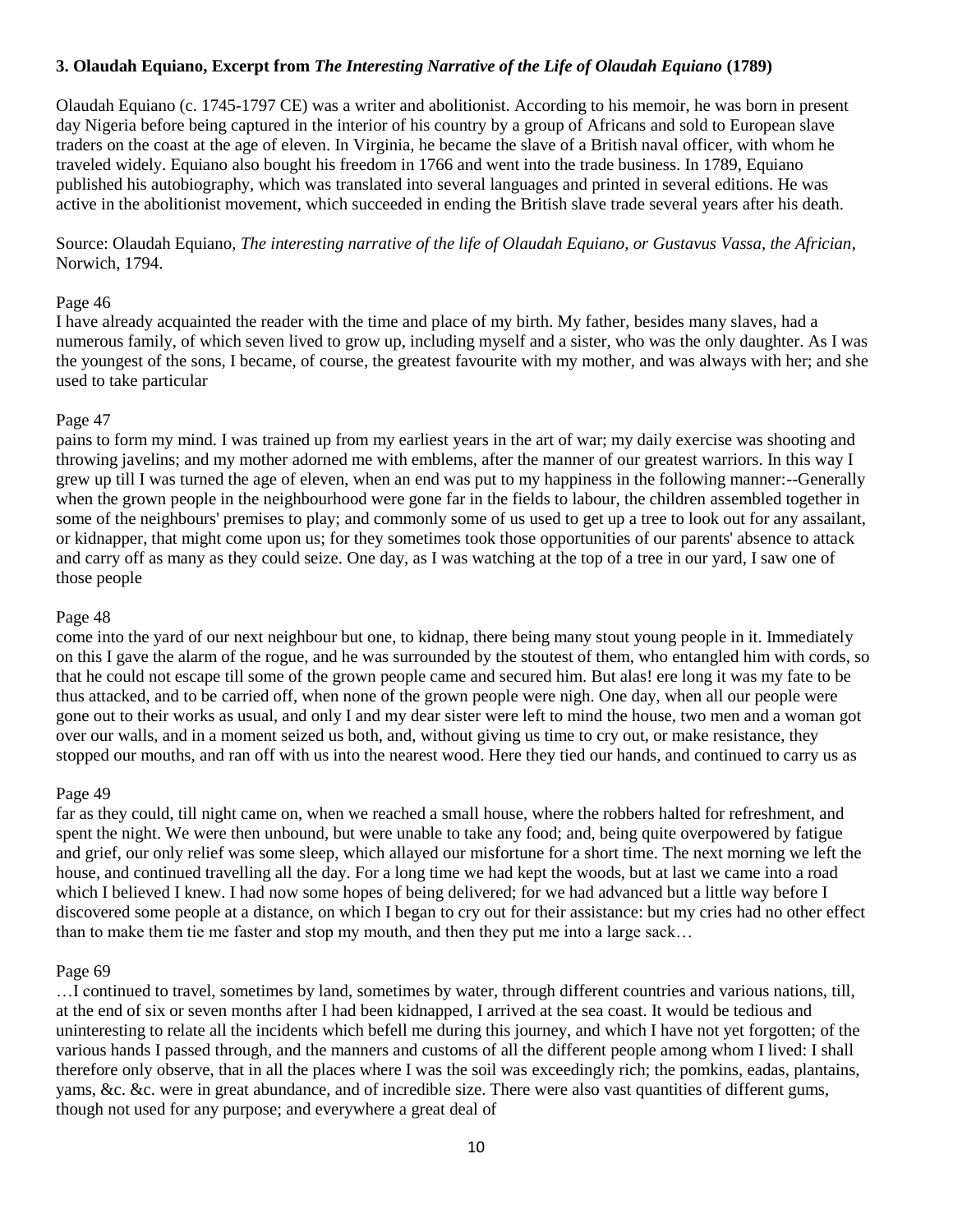## Page 70

tobacco. The cotton even grew quite wild; and there was plenty of red-wood. I saw no mechanics whatever in all the way, except such as I have mentioned. The chief employment in all these countries was agriculture, and both the males and females, as with us, were brought up to it, and trained in the arts of war. The first object which saluted my eyes when I arrived on the coast was the sea, and a slave ship, which was then riding at anchor, and waiting for its cargo. These filled me with astonishment, which was soon converted into terror when I was carried on board. I was immediately handled and tossed up to see if I were sound by some of the crew; and I was now persuaded that I had gotten into a world of bad spirits, and that they were going to kill me. Their complexions too

### Page 71

differing so much from ours, their long hair, and the language they spoke, (which was very different from any I had ever heard) united to confirm me in this belief. Indeed such were the horrors of my views and fears at the moment, that, if ten thousand worlds had been my own, I would have freely parted with them all to have exchanged my condition with that of the meanest slave in my own country. When I looked round the ship too and saw a large furnace or copper boiling, and a multitude of black people of every description chained together, every one of their countenances expressing dejection and sorrow, I no longer doubted of my fate; and, quite overpowered with horror and anguish, I fell motionless on the deck and fainted. When I recovered a little I found some black people about me, who I believed were

### Page 72

18 some of those who brought me on board, and had been receiving their pay; they talked to me in order to cheer me, but all in vain. I asked them if we were not to be eaten by those white men with horrible looks, red faces, and loose hair. They told me I was not; and one of the crew brought me a small portion of spirituous liquor in a wine glass; but, being afraid of him, I would not take it out of his hand. One of the blacks therefore took it from him and gave it to me, and I took a little down my palate, which, instead of reviving me, as they thought it would, threw me into the greatest consternation at the strange feeling it produced, having never tasted any such liquor before. Soon after this the blacks who brought me on board went off, and left me abandoned to despair. I now saw myself deprived

#### Page 73

of all chance of returning to my native country, or even the least glimpse of hope of gaining the shore, which I now considered as friendly; and I even wished for my former slavery in preference to my present situation, which was filled with horrors of every kind, still heightened by my ignorance of what I was to undergo. I was not long suffered to indulge my grief; I was soon put down under the decks, and there I received such a salutation in my nostrils as I had never experienced in my life: so that, with the loathsomeness of the stench, and crying together, I became so sick and low that I was not able to eat, nor had I the least desire to taste anything. I now wished for the last friend, death, to relieve me; but soon, to my grief, two of the white men offered me eatables; and, on my refusing to eat,

#### Page 74

one of them held me fast by the hands, and laid me across I think the windlass, and tied my feet, while the other flogged me severely. I had never experienced anything of this kind before; and although, not being used to the water, I naturally feared that element the first time I saw it, yet nevertheless, could I have got over the nettings, I would have jumped over the side, but I could not; and, besides, the crew used to watch us very closely who were not chained down to the decks, lest we should leap into the water: and I have seen some of these poor African prisoners most severely cut for attempting to do so, and hourly whipped for not eating. This indeed was often the case with myself. In a little time after, amongst the poor chained men, I found some of my own nation, which in a small degree gave ease to my mind. I

#### Page 75

inquired of these what was to be done with us; they gave me to understand we were to be carried to these white people's country to work for them. I then was a little revived, and thought, if it were no worse than working, my situation was not so desperate: but still I feared I should be put to death, the white people looked and acted, as I thought, in so savage a manner; for I had never seen among any people such instances of brutal cruelty; and this not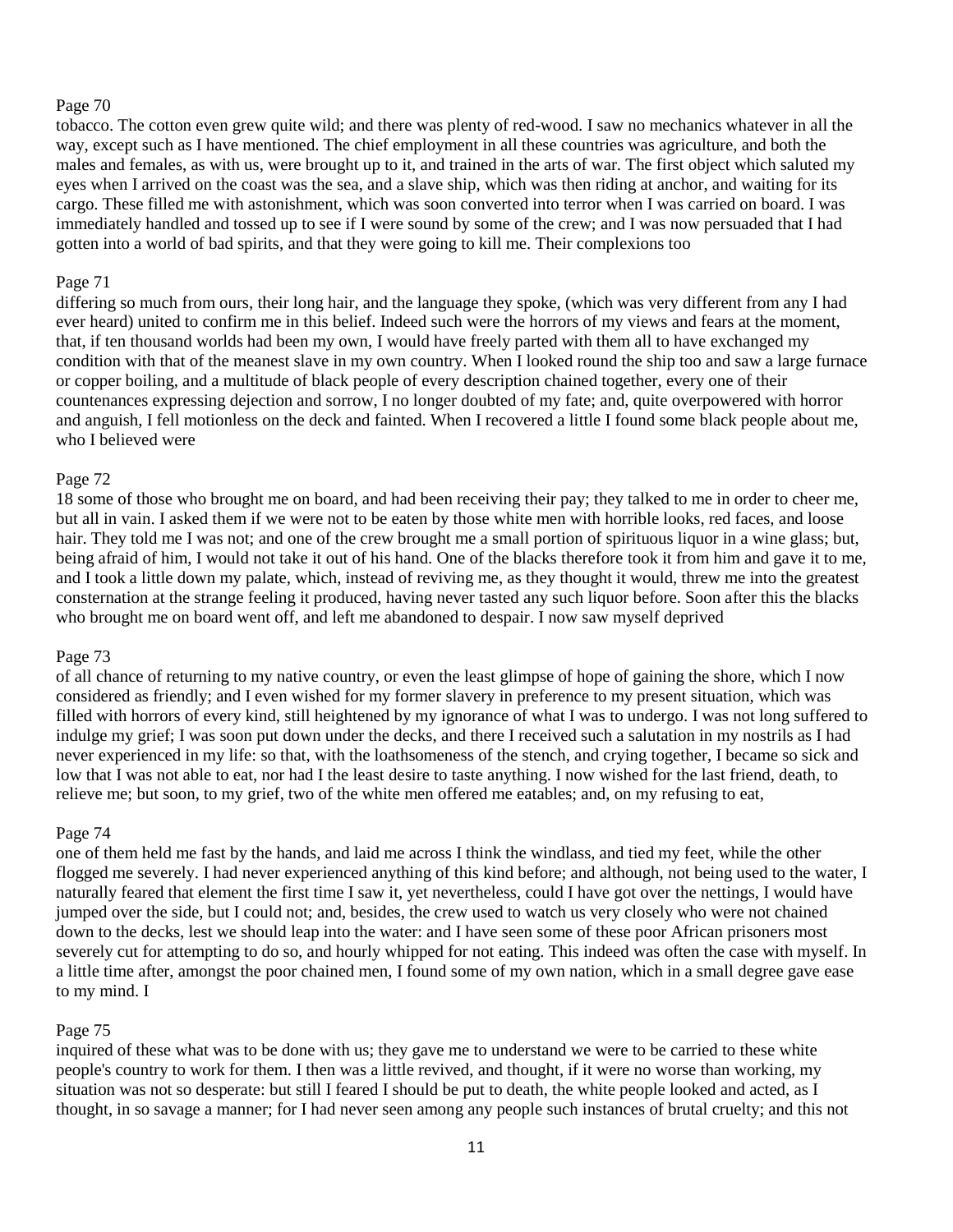only shewn towards us blacks, but also to some of the whites themselves. One white man in particular I saw, when we were permitted to be on deck, flogged so unmercifully with a large rope near the foremast, that he died in consequence of it; and they tossed him over the side as they would have done a brute. This made me fear these people the more; and I expected

### Page 76

nothing less than to be treated in the same manner. I could not help expressing my fears and apprehensions to some of my countrymen: I asked them if these people had no country, but lived in this hollow place (the ship): they told me they did not, but came from a distant one. 'Then, said I, 'how comes it in all our country we never heard of them?' They told me because they lived so very far off. I then asked where were their women? had they any like themselves? I was told they had: 'and why,' said I, 'do we not see them?' they answered, because they were left behind. I asked how the 19 vessel could go? they told me they could not tell; but that there were cloths put upon the masts by the help of the ropes I saw, and then the vessel went on; and the white men had some spell or magic they put in the water

#### Page 77

when they liked in order to stop the vessel. I was exceedingly amazed at this account, and really thought they were spirits. I therefore wished much to be from amongst them, for I expected they would sacrifice me: but my wishes were vain; for we were so quartered that it was impossible for any of us to make our escape. While we stayed on the coast I was mostly on deck; and one day, to my great astonishment, I saw one of these vessels coming in with the sails up. As soon as the whites saw it, they gave a great shout, at which we were amazed; and the more so as the vessel appeared larger by approaching nearer. At last she came to an anchor in my sight, and when the anchor was let go I and my countrymen who saw it were lost in astonishment to observe the vessel stop; and were now convinced it was

### Page 78

done by magic. Soon after this the other ship got her boats out, and they came on board of us, and the people of both ships seemed very glad to see each other. Several of the strangers also shook hands with us black people, and made motions with their hands, signifying I suppose we were to go to their country; but we did not understand them. At last, when the ship we were in had got in all her cargo, they made ready with many fearful noises, and we were all put under deck, so that we could not see how they managed the vessel. But this disappointment was the least of my sorrow. The stench of the hold while we were on the coast was so intolerably loathsome, that it was dangerous to remain there for any time, and some of us had been permitted to stay on the deck for the fresh air; but now that the whole ship's cargo were

#### Page 79

confined together, it became absolutely pestilential. The closeness of the place, and the heat of the climate, added to the number in the ship, which was so crowded that each had scarcely room to turn him-self, almost suffocated us. This produced copious perspirations, so that the air soon became unfit for respiration, from a variety of loathsome smells, and brought on a sickness among the slaves, of which many died, thus falling victims to the improvident avarice, as I may call it, of their purchasers. This wretched situation was again aggravated by the galling of the chains, now become insupportable; and the filth of the necessary tubs, into which the children often fell, and were almost suffocated. The shrieks of the women, and the groans of the dying, rendered the whole a scene of horror almost inconceivable. Happily perhaps

#### Page 80

for myself I was soon reduced so low here that it was thought necessary to keep me almost always on deck; and from my extreme youth I was not put in fetters. In this situation I expected every hour to share the fate of my companions, some of whom were almost daily brought upon deck at the point of death, which I began to hope would soon put an end to my miseries. Often did I think many of the inhabitants of the deep much more happy than myself. I envied them the freedom they enjoyed, and as often wished I could change my condition for theirs. Every circumstance I met with served only to render my state more painful, and heighten my apprehensions, and my opinion of the cruelty of the whites. One day they had taken a number of fishes; and when they had killed and satisfied themselves with as many as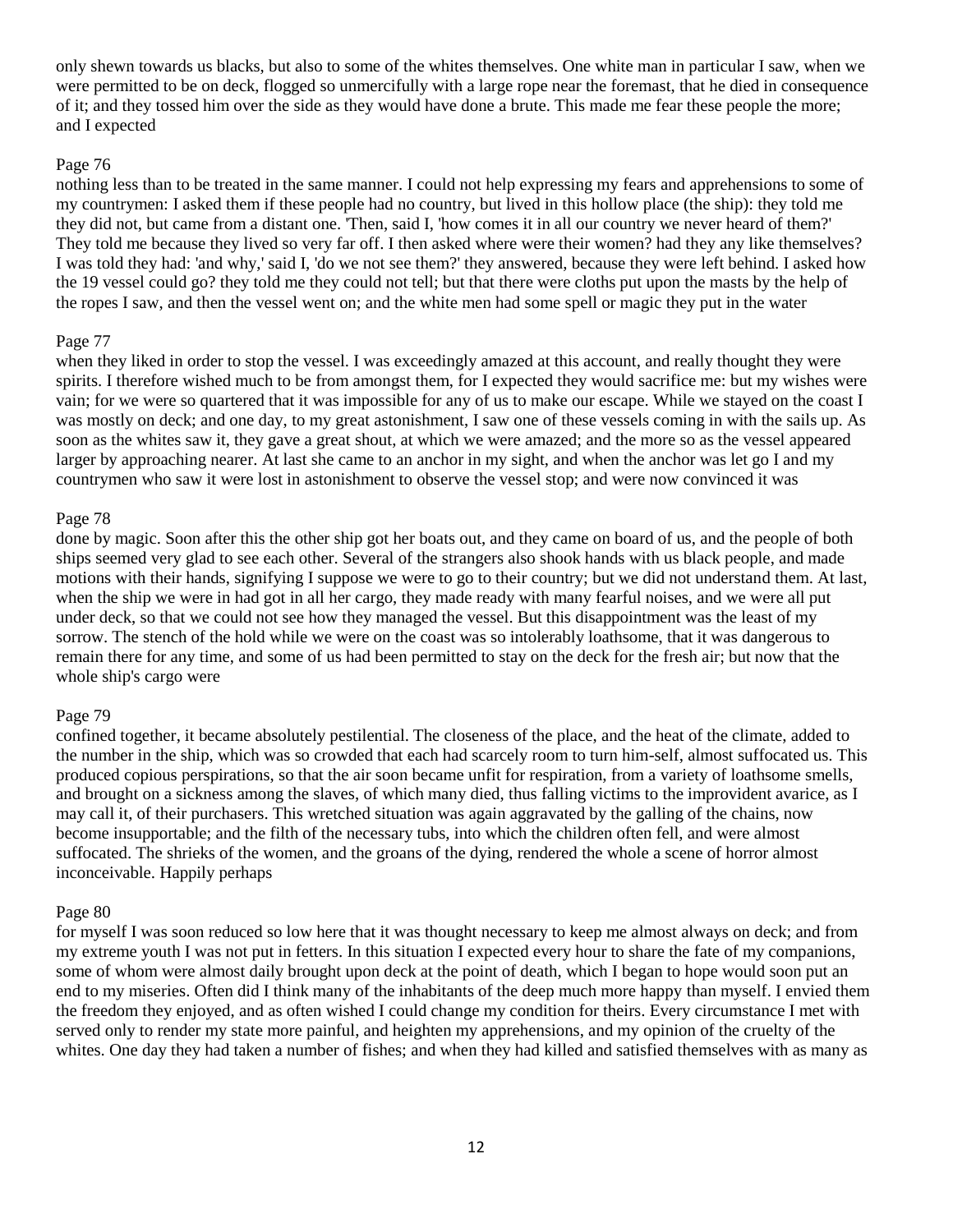## Page 81

they thought fit, to our astonishment who were on the deck, rather than give any of them to us to eat as 20 we expected, they tossed the remaining fish into the sea again, although we begged and prayed for some as well as we could, but in vain; and some of my countrymen, being pressed by hunger, took an opportunity, when they thought no one saw them, of trying to get a little privately; but they were discovered, and the attempt procured them some very severe floggings. One day, when we had a smooth sea and moderate wind, two of my wearied countrymen who were chained together (I was near them at the time), preferring death to such a life of misery, somehow made through the nettings and jumped into the sea: immediately another quite dejected fellow, who, on account of his illness, was suffered to be out of irons,

### Page 82

also followed their example; and I believe many more would very soon have done the same if they had not been prevented by the ship's crew, who were instantly alarmed. Those of us that were the most active were in a moment put down under the deck, and there was such a noise and confusion amongst the people of the ship as I never heard before, to stop her, and get the boat out to go after the slaves. However two of the wretches were drowned, but they got the other, and afterwards flogged him unmercifully for thus attempting to prefer death to slavery. In this manner we continued to undergo more hardships than I can now relate, hardships which are inseparable from this accursed trade. Many a time we were near suffocation from the want of fresh air, which we were often without for whole days together. This,

### Page 83

and the stench of the necessary tubs, carried off many. During our passage I first saw flying fishes, which surprised me very much: they used frequently to fly across the ship, and many of them fell on the deck. I also now first saw the use of the quadrant; I had often with astonishment seen the mariners make observations with it, and I could not think what it meant. They at last took notice of my surprise; and one of them, willing to increase it, as well as to gratify my curiosity, made me one day look through it. The clouds appeared to me to be land, which disappeared as they passed along. This heightened my wonder; and I was now more persuaded than ever that I was in another world, and that everything about me was magic. At last we came in sight of the island of Barbadoes, at which the whites on board gave a great

#### Page 84

shout, and made many signs of joy to us. We did not know what to think of this; but as the vessel drew nearer we plainly saw the harbour, and other ships of different kinds and sizes; and we soon anchored amongst them off Bridge Town. Many merchants and planters now came on board, though it was in the evening. They put us in separate parcels, and examined us attentively. They also made us jump, and pointed to the land, signifying we were to go there. We thought by this we should be eaten by these ugly men, as they appeared to us; and, when soon after we were all put down under the deck again, there was much dread and trembling among us, and nothing but bitter cries to be heard all the night from these apprehensions, insomuch that at last the white people got some old slaves from the land to pacify us.

#### Page 85

told us we were not to be eaten, but to work, and were soon to go on land, where we should see many of our country people. This report eased us much; and sure enough, soon after we were landed, there came to us Africans of all languages. We were conducted immediately to the merchant's yard, where we were all pent up together like so many sheep in a fold, without regard to sex or age. As every object was new to me everything I saw filled me with surprise. What struck me first was that the houses were built with stories, and in every other respect different from those in Africa: but I was still more astonished on seeing people on horseback. I did not know what this could mean; and indeed I 21 thought these people were full of nothing but magical arts. While I was in this astonishment one of my

#### Page 86

fellow prisoners spoke to a countryman of his about the horses, who said they were the same kind they had in their country. I understood them, though they were from a distant part of Africa, and I thought it odd I had not seen any horses there; but afterwards, when I came to converse with different Africans, I found they had many horses amongst them, and much larger than those I then saw. We were not many days in the merchant's custody before we were sold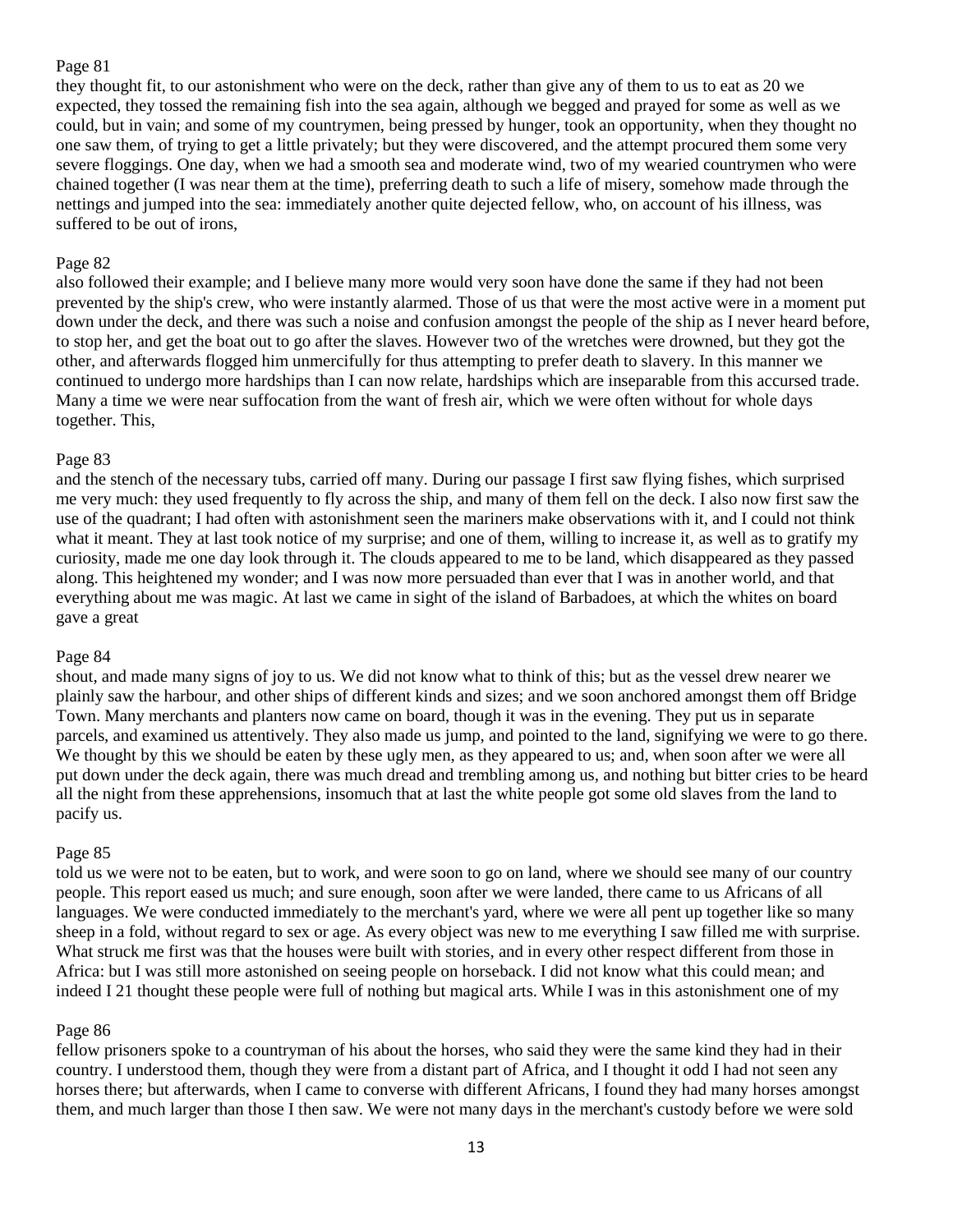after their usual manner, which is this: On a signal given, (as the beat of a drum) the buyers rush at once into the yard where the slaves are confined, and make choice of that parcel they like best. The noise and clamour with which this is attended, and the eagerness visible in the countenances of the buyers, serve not a little to increase the apprehensions of the

# Page 87

terrified Africans, who may well be supposed to consider them as the ministers of that destruction to which they think themselves devoted. In this manner, without scruple, are relations and friends separated, most of them never to see each other again. I remember in the vessel in which I was brought over, in the men's apartment, there were several brothers, who, in the sale, were sold in different lots; and it was very moving on this occasion to see and hear their cries at parting. 0, ye nominal Christians! might not an African ask you, learned you this from your God, who says unto you, Do unto all men as you would men should do unto you? Is it not enough that we are torn from our country and friends to toil for your luxury and lust of gain? Must every tender feeling be likewise sacrificed to your avarice?

Questions for analysis: How would you describe Equiano's reactions to the traumatic experience of becoming a slave? What is Equiano's attitude toward the white captors who transported and sold him and his fellow Africans?

# **4. Martin Luther, Address to the Christian Nobility of the German Nation, 1520**

The Protestant Reformation that began in Germany during the sixteenth century divided Christendom into two branches: Protestants who rejected the authority of the pope and Catholics who accept the pope as head of the church. Martin Luther was a German monk and professor of theology at University of Wittenberg. In his thirties he wrote 95 theses protesting the sale of indulgences (papal remissions of sin), as well as other practices he regarded as abusive. Luther rejected the authority of the pope outright and developed a new theology about salvation, stating forcefully that humankind was saved by faith and grace alone. He also argued that individuals were free to read and interpret the scriptures for themselves. Luther's ideas sparked a large movement that successfully challenged the power of the Roman Catholic Church. For the readings below, you should know that "temporal" means worldly or secular.

Translated by C. A. Buchheim

The Romanists have, with great adroitness, drawn three walls round themselves, with which they have hitherto protected themselves, so that no one could reform them, whereby all Christendom has fallen terribly.

First, if pressed by the temporal power, they have affirmed and maintained that the temporal power has no jurisdiction over them, but, on the contrary, that the spiritual power is above the temporal.

Secondly, if it were proposed to admonish them with the Scriptures, they objected that no one may interpret the Scriptures but the Pope.

Thirdly, if they are threatened with a council, they pretend that no one may call a council but the Pope...

Now may God help us, and give us one of those trumpets that overthrew the walls of Jericho, so that we may blow down these walls of straw and paper, and that we may set free our Christian rods for the chastisement of sin, and expose the craft and deceit of the devil, so that we may amend ourselves by punishment and again obtain God's favour.

Let us, in the first place, attack the first wall.

It has been devised that the Pope, bishops, priests, and monks are called the spiritual estate; princes, lords, artificers, and peasants, are the temporal estate. This is an artful lie and hypocritical device, but let no one be made afraid by it, and that for this reason: that all Christians are truly of the spiritual estate, and there is no difference among them, save of office alone. As St. Paul says (i Cor. xii), we are all one body, though each member does its own work, to serve the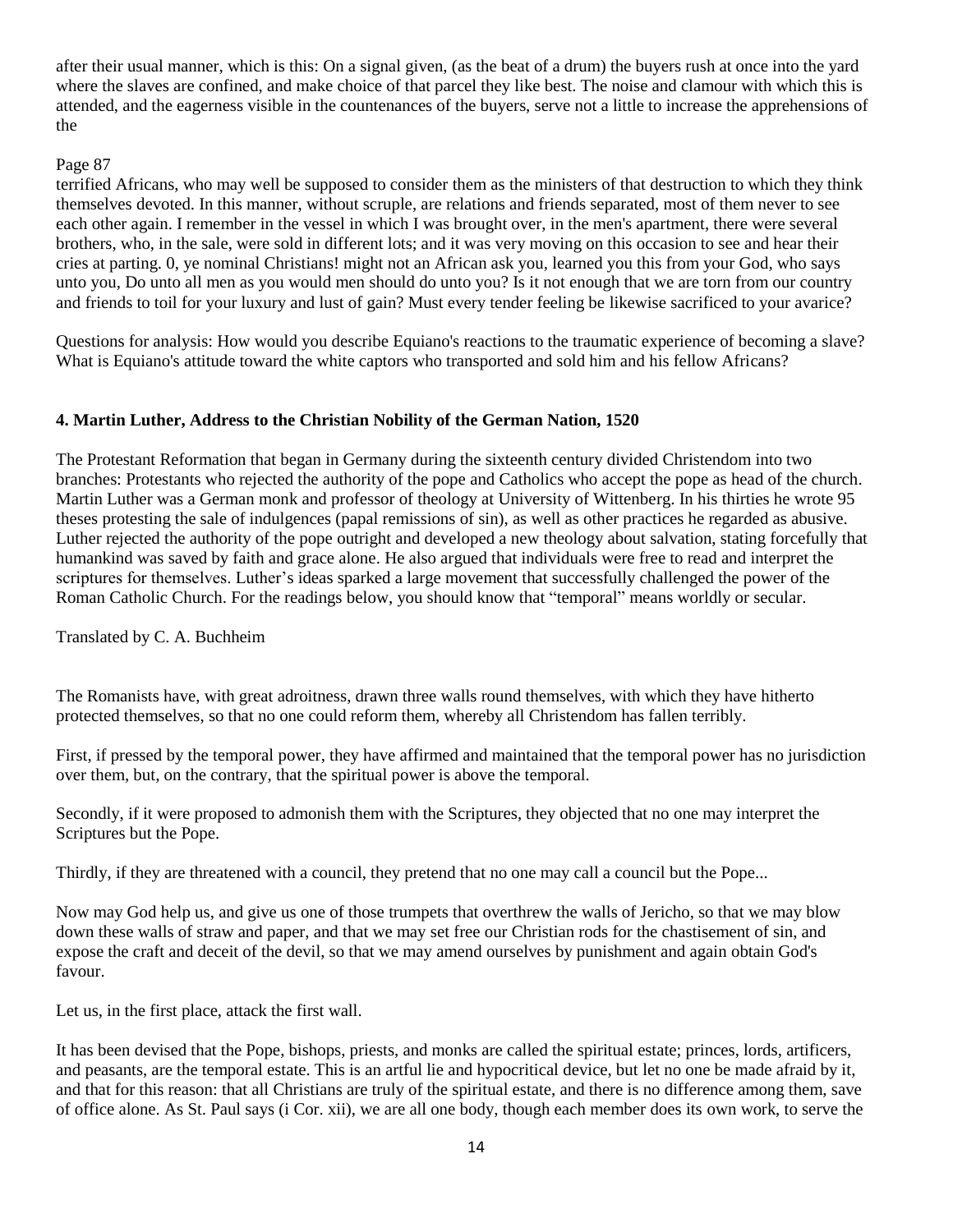others, This is because we have one baptism, one Gospel, one faith, and are all Christians alike; for baptism, Gospel, and faith, these alone make spiritual and Christian people.

As for the unction by a pope or a bishop, tonsure, ordination, consecration, and clothes differing from those of laymen-all this may make a hypocrite or an anointed puppet, but never a Christian or a spiritual man. Thus we are all consecrated as, priests by baptism, as St. Peter says: 'Ye are a royal priesthood, a holy nation (i Pet. ii. 9); and in the book of Revelation: 'and hast made us unto our God (by Thy blood) kings and priests' (Rev. v. io). For, if we had not a higher consecration in us than pope or bishop can give, no priest could ever be made by the consecration of pope or bishop, nor could he say the mass or preach or absolve. Therefore the bishop's consecration is just as if in the name of the whole congregation he took one person out of the community; each member of which has equal power, and commanded him to exercise this power for the rest; in the same way as if ten brothers, co-heirs as king's sons, were to choose one from among them to rule over their inheritance, they would all of them still remain- kings and have equal power, although one is ordered to govern. And to put the matter more plainly, if a little company of pious Christian laymen were taken prisoners and carried away to a desert, and had not among them a priest consecrated by a bishop, and were there to agree to elect one of them and were to order him to baptise, to celebrate the mass, to absolve and to preach, this man would as truly be a priest, as if all the bishops and all the popes had consecrated him. That is why, in cases of necessity, every man can baptise and absolve, which would not be possible if we were not all priests. This great grace and virtue of baptism and of the Christian estate they have quite destroyed and made us forget by their ecclesiastical law . . .

Since then the temporal power is baptized as we are, and has the same faith and Gospel, we must allow it to be priest and bishop, and account its office an office that is proper and useful to the Christian community. For whatever issues from baptism may boast that it has been consecrated priest, bishop, and pope, although it does not beseem everyone to exercise these offices. For, since we are all priests alike, no man may put himself forward or take upon himself without our consent and election, to do that which we have all alike power to do.

For if a thing is common to all, no man may take it to himself without the wish and command of the community. And if it should happen that a man were appointed to one of these offices and deposed for abuses, he would be just what he was before. Therefore a priest should be nothing in Christendom but a functionary; as long as he holds his office, he has precedence of others; if he is deprived of it, he is a peasant or a citizen like the rest. Therefore a priest is verily no longer a priest after deposition. But now they have invented characters indelibles, and pretend that a priest after deprivation still differs from a simple layman. They even imagine that a priest can never be anything but a priest-that is, that he become a layman. All this is nothing but mere ordinance of human invention.

It follows then, that between laymen and priests, princes and bishops, or, as they call it, between spiritual and temporal sons, the only real difference is one of office and function, and not of estate. . . .

. . .Therefore I say, Forasmuch as the temporal power has been ordained by God for the punishment of the bad and the protection of the good, we must let it do its duty throughout the whole Christian body, without respect of persons, whether it strike popes, bishops, priests, monks, nuns, or whoever it may be....

Whatever the ecclesiastical law has said in opposition to this is merely the invention of Romanist arrogance. . . .

Now, I imagine the first paper wall is overthrown, inasmuch the temporal power has become a member of the Christian body; although its work relates to the body, yet does it belong to the spiritual estate. . . .

The second wall is even more tottering and weak: that they end to be considered masters of the Scriptures. . .

If of our faith is right, 'I believe in the holy Christian church,' the Pope cannot alone be right; else we must say, 'I believe in the Pope of Rome,' and reduce the Christian Church to one man, which is a devilish and damnable heresy. Besides that, we are all priests, as I have said, and have all one faith, one Gospel, one Sacrament ; how then should we not have the power of discerning and judging what is right or wrong in matters of faith ? ...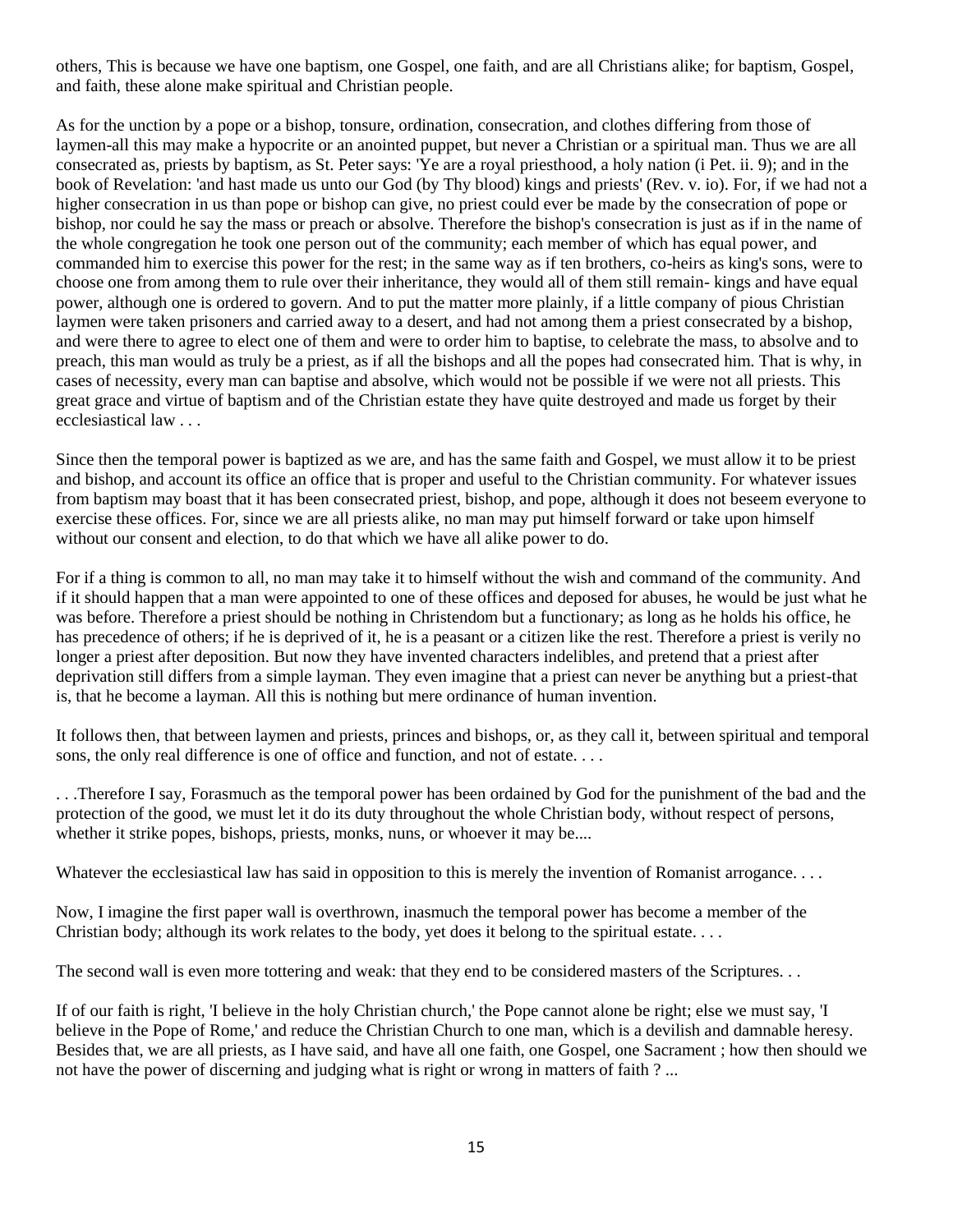The third wall falls of itself, as soon as the first two have fallen; for if the Pope acts contrary to the Scriptures, we are bound to stand by the Scriptures to punish and to constrain him, according to Christ's commandment. 'tell it unto the Church' (Matt. xviii. 15-17). . . .

If then I am to accuse him before the Church, I must collect the Church together. . . .

Therefore when need requires, and the Pope is a cause of offence to Christendom, in these cases whoever can best do so, as a faithful member of the whole body, must do what he can to procure a true free council. This no one can do so we as the temporal authorities, especially since they are fellow-Christians, fellow-priests. . . .

Questions for Analysis: What is the central argument Luther makes in his "Address to the Christian Nobility of the German Nation?"

# **5. Japan Encounters the West**

The Portuguese reached Japan in 1543 CE. The Japanese were curious and eager to interact with the Westerners at first. Japanese ships already dominated an active Asian trade network centered on the East China Sea and began vigorous interaction with Portuguese, Spanish, and Dutch merchants. Along with the merchants came Christian missionaries. Japan has a long history of intellectual and religious openness. In addition to native Shinto beliefs, various forms of Buddhism were well established in Japan and Confucian philosophy was influential among the educated. Christianity became very popular in the western regions of Japan in the century after contact with the West. By 1638, however, missionaries had been expelled, foreign merchants were virtually banned, and Japanese were prohibited from leaving. Shogun Hideyoshi (Japan's supreme feudal lord) and his successors issued the edicts you will read. Finally, 'padre' is what the Japanese Christians called Catholic priests in Japan.

Source: John David Lu, *Sources of Japanese History, vo/. II,* (McGraw-Hill)

## LIMITATIONS ON THE PROPAGATION OF CHRISTIANITY, 1587

1. Whether one desires to become a follower of the padre is up to that person's own conscience.

2. If one receives a province, a district, or a village as his fief and forces farmers in his domain who are properly registered under certain temples to become followers of the padre against their wishes, then he has committed a most unreasonable illegal act.

3. When a vassal (kyu-nin) receives a grant of a province or a district, he must consider it as a property entrusted to him on a temporary basis. A vassal may be moved from one place to another, but farmers remain in the same place. Thus if an unreasonable illegal act is committed [as described above], the vassal will be called upon to account for his culpable offense. The intent of this provision must be observed.

4. Anyone whose fief is over 200 cho- and who can expect two to three thousand kan of rice harvest each year must receive permission from the authorities before becoming a follower of the padre.

5. Anyone whose fief is smaller than the one described above may, as his conscience dictates, select for himself from between eight and nine religions.

8. If a daimyo-who has a fief over a province, a district or a village, forces his retainers to become followers of the padre, he is committing a crime worse than the followers of Honganji who assembled in their temple [to engage in the Ikko riot]. This will have an adverse effect on [the welfare of] the nation. Anyone who cannot use good judgment in this matter will be punished.

## EXPULSION OF THE MISSIONARIES, 1587

1. Japan is the country of gods, but has been receiving false teachings from Christian countries. This cannot be tolerated any further.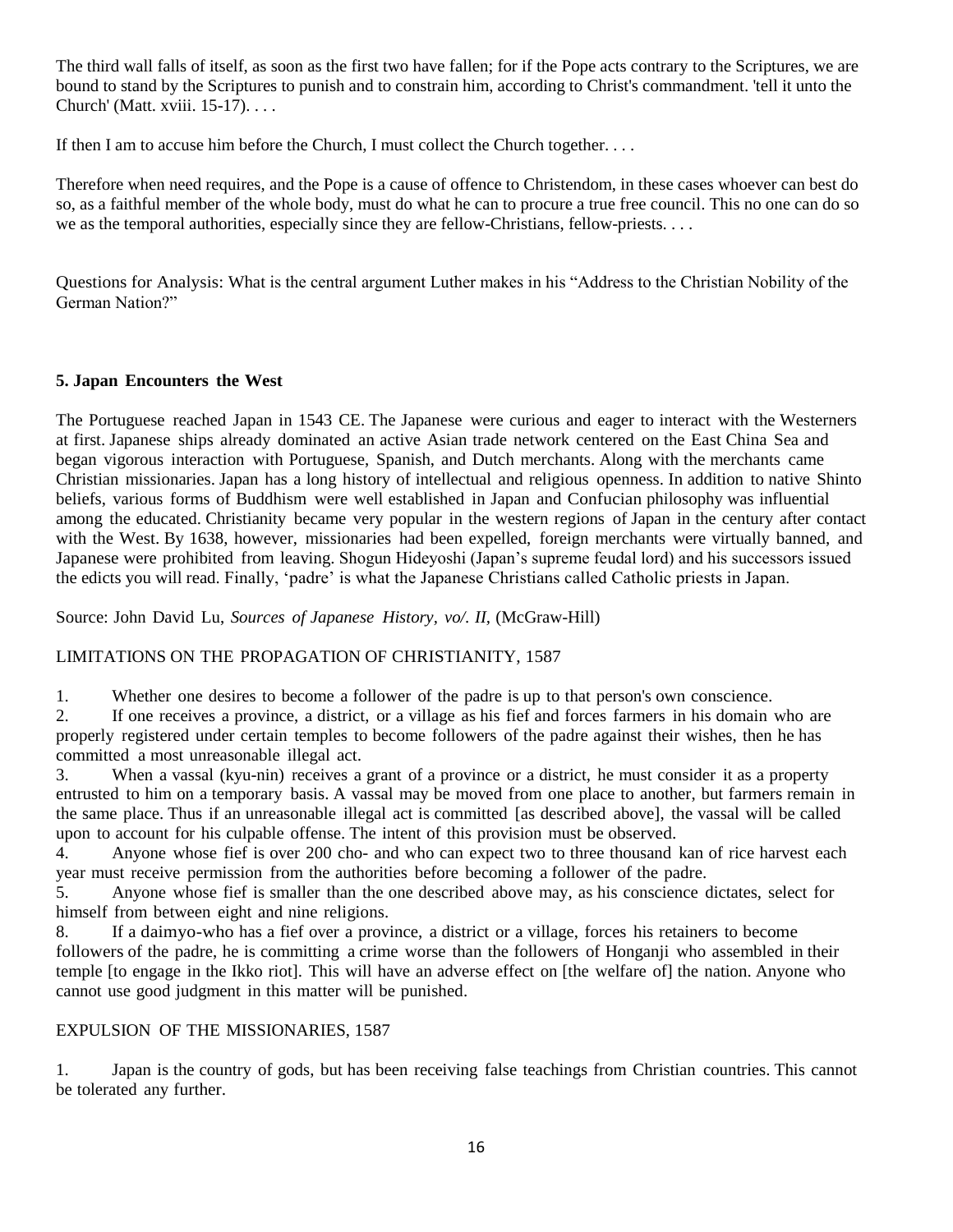2. The [missionaries] approach people in provinces and districts to make them their followers, and let them destroy shrines and temples. This is an unheard of outrage. When a vassal receives a province, a district, a village or another form of a fief, he must consider it as a property entrusted to him on a temporary basis. He must follow the laws of this country, and abide by their intent. However, some vassals illegally [commend part of their fiefs to the church]. This is a culpable offense.

3. The padres, by their special knowledge [in the sciences and medicine], feel that they can at will entice people to become their believers. In so doing they commit the illegal act of destroying the teachings of Buddha prevailing in Japan. These padres cannot be permitted to remain in Japan. They must prepare to leave the country within twenty days of the issuance of this notice. However, the vassals must not make unreasonable demands on the padres, which shall be treated as a culpable offense.

4. The black [Portuguese and Spanish] ships come to Japan to engage in trade. Thus the matter is a separate one. They can continue to engage in trade.

5. Hereafter, anyone who does not hinder the teachings of Buddha, whether he be a merchant or not, may come and go freely from Christian countries to Japan.

This is our wish, and so ordered. Fifteenth year of Tensho [1587], sixth month, 19th day.

## THE EDICT OF 1635 ORDERING THE CLOSING OF JAPAN: ADDRESSED TO THE JOINT BUGYO OF NAGASAKI

1. Japanese ships are strictly forbidden to leave for foreign countries.

2. No Japanese is permitted to go abroad. If there is anyone who attempts to do so secretly, he must be executed. The ship so involved must be impounded and its owner arrested, and the matter must be reported to the higher authority.

3. If any Japanese returns from overseas after residing there, he must be put to death.

4. If there is any place where the teachings of padres (Christianity) is practiced, the two of you must order a thorough investigation.

5. Any informer revealing the whereabouts of the followers of padres (Christians) must be rewarded accordingly. If anyone reveals the whereabouts of a high ranking padre, he must be given one hundred pieces of silver. For those of lower ranks, depending on the deed, the reward must be set accordingly.

6. If a foreign ship has an objection [to the measures adopted] and it becomes necessary to report the matter to Edo, you may ask the Omura domain to provide ships to guard the foreign ship, as was done previously.

7. If there are any Southern Barbarians (Westerners) who propagate the teachings of padres, or otherwise commit crimes, they may be incarcerated in the prison maintained by the O\_mura domain, as was done previously.

8. All incoming ships must be carefully searched for the followers of padres.

9. No single trading city [see 12 below] shall be permitted to purchase all the merchandise brought by foreign ships.

10. Samurai are not permitted to purchase any goods originating from foreign ships directly from Chinese merchants in Nagasaki.

11. A list of merchandise brought by foreign ships is sent to Edo, as before you may order that commercial dealings may take place without waiting for a reply from Edo.

12. After settling the price, all white yarns (raw silk) brought by foreign ships shall be allocated to the five trading cities and other quarters as stipulated.

13. After settling the price of white yarns (raw silk), other merchandise [brought by foreign ships] may be traded freely between the [licensed] dealers. However, in view of the fact that Chinese ships are small and cannot bring large consignments, you may issue orders of sale at your discretion. Additionally, payment for the goods purchased must be made within twenty days after the price is set.

14. The date of departure homeward of foreign ships shall not be later than the twentieth day of the ninth month. Any ships arriving in Japan later than usual shall depart within fifty days of their arrival. As to the departure of Chinese ships, you may use your discretion to order their departure after the departure of the Portuguese galeota (galleon).

15. The goods brought by foreign ships which remained unsold may not be deposited or accepted for deposit.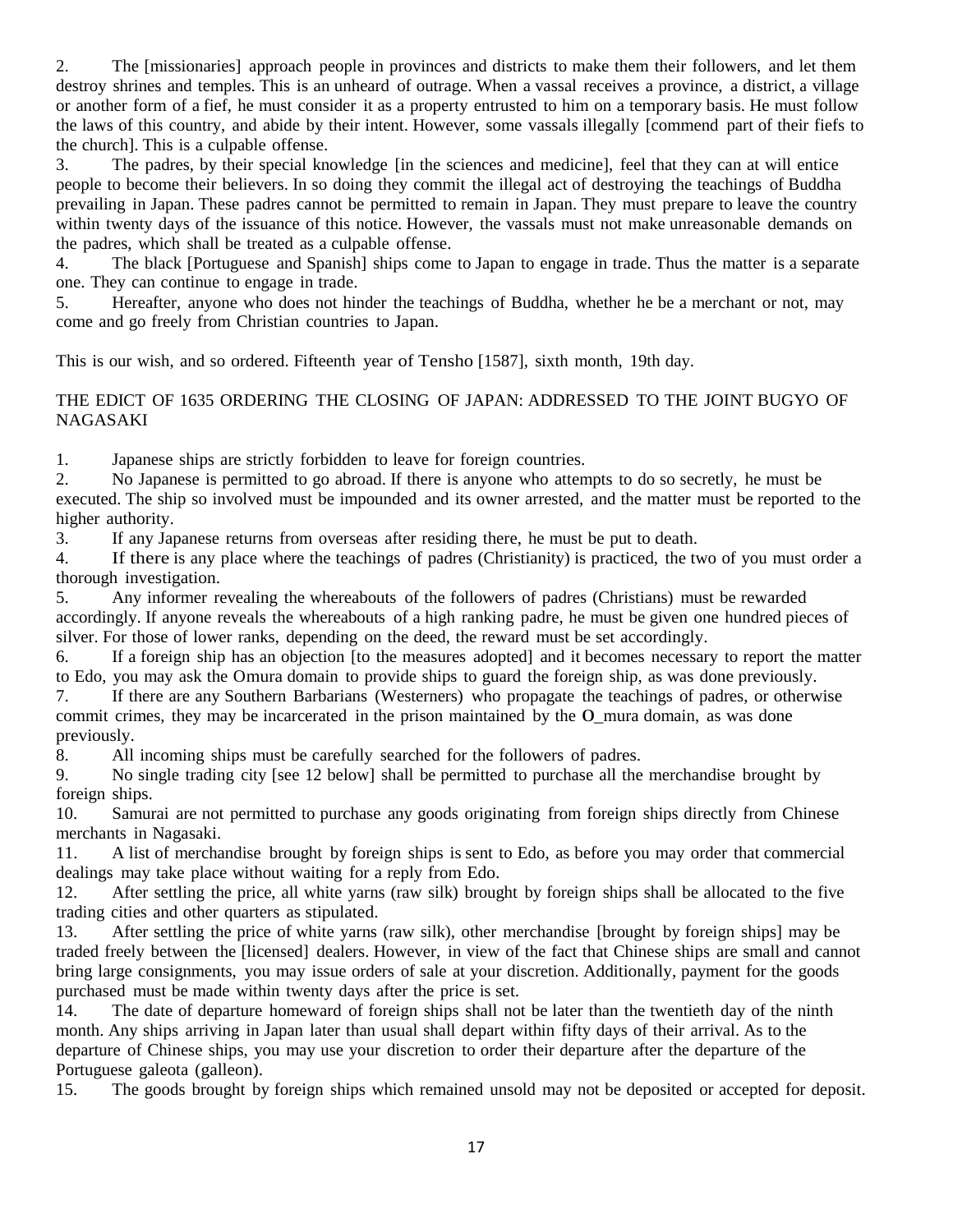16. The arrival in Nagaski of representatives of the five trading cities shall not be later that the fifth day of the seventh month. Anyone arriving later than that date shall lose the quota assigned to his city.

17. Ships arriving in Hirado must sell their raw silk at the price set in Nagasaki, and are not permitted to engage in business transactions until after the price is established in Nagaski.

You are hereby required to act in accordance with the provisions set above. It is so ordered.

Kaga no-kami Masamori, et al, seals. To: Sakakibara Hida no-kami, Sengoku Yamoto no-kami

# COMPLETION OF THE EXCLUSION, 1639

1. The matter relating to the proscription of Christianity is known [to the Portuguese]. However, heretofore they have secretly transported those who are going to propagate that religion.

2. If those who believe in that religion band together in an attempt to do evil things, they must be subjected to punishment.

3. While those who believe in the preaching of padres are in hiding, there are incidents in which that country (Portugal) has sent gifts to them for their sustenance.

In view of the above, hereafter entry by the Portuguese galeota is forbidden. If they insist on coming [to Japan], the ships must be destroyed and anyone aboard those ships must be beheaded. We have received the above order and are thus transmitting it to you accordingly.

The above concerns our disposition with regard to the galeota.

## Memorandum

With regard to those who believe in Christianity, you are aware that there is a proscription, and thus knowing, you are not permitted to let padres and those who believe in their preaching to come aboard your ships. If there is any violation, all of you who are aboard will be considered culpable. If there is anyone who hides the fact that he is a Christian and boards your ship, you may report it to us. A substantial reward will be given to you for this information.

This memorandum is to be given to those who come on Chinese ships. (A similar note to the Dutch ships.)

# THE FATE OF THE EMBASSY FROM MACAO, 1640 BY ANTONIO CARDIM, S.J.

Because many serious crimes have been committed over a number of years by the propagation of the Christian religion in defiance of his decree, the shogun last year forbade under grave penalties all voyages from Macao to Japan, laying down that if any ship were to come to Japan despite this prohibition, the vessel would be burnt and the sailors and merchants executed. This edict was promulgated both summarily and in detail.

Nevertheless, these men have blatantly violated the aforesaid decree by their voyage and are seriously at fault. Furthermore, in spite of their assertion that on no account will they send hereafter ministers of the Christian religion to Japan, the ambassadorial letters from Macao are silent on this point. Since, therefore, the shogu-n has prohibited such voyages on account of the Christian religion and since no mention of this matter is made in these letters, it is quite evident that the entire legation is but a pretence. For this reason, all who have come hither in this ship are to pay the extreme penalty.

It has accordingly been decided that the ship shall be consumed by f1ames and that the principal ambassadors shall be put to death along with their companions so that nothing may remain of this harbinger of evil. Thus the example which the shogu-n has made of them will be noticed abroad in Macao and the home country; as a consequence, all will learn to respect the rights of Princes and Kings. We nevertheless desire that the rabble among the crew be spared and sent back to Macao. But should any other ship come hither by force of adverse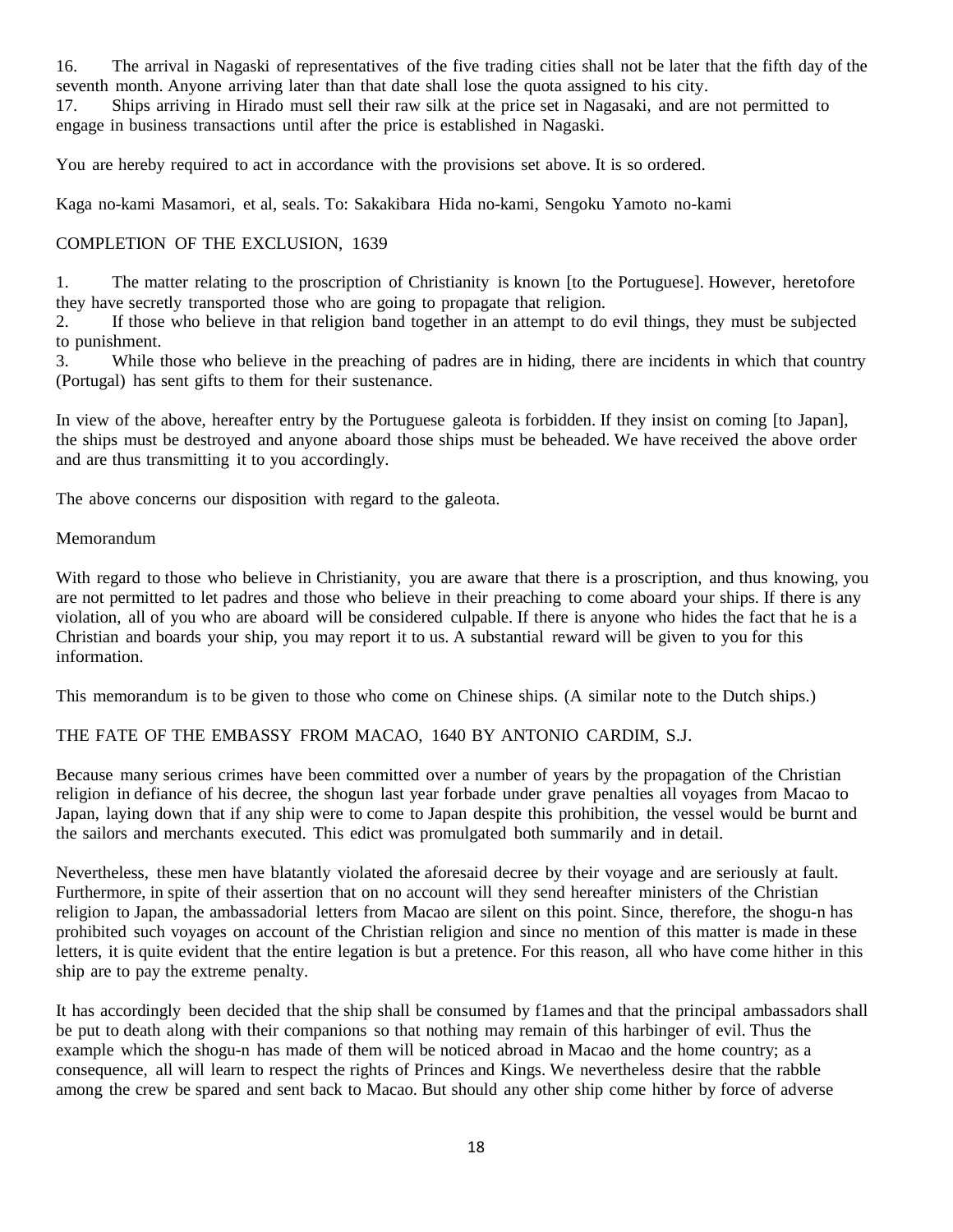circumstances or for any other reason whatsoever, let it be known that, in whatsoever port it may call, one and all will be put to death.

Given on the 3rd day of the 6th moon of the 17th year of the Kanei era, that is, the 25th day of July in the year 1640.

At the same time they also asked what they would say about this punishment to foreign peoples in the Orient and even in Europe, if by chance they should go tither. They replied that they would tell the truth; to wit, that the shogun of Japan had put the Portuguese ambassadors to death and had set fire to their ship because they professed the Christian religion and had disobeyed his edict, and that they, to the number of thirteen, had been spared this punishment and sent back so that they could recount what had happened; but they added that the kings and all the peoples of the world would most certainly condemn what had been done as a crime against international law.

They were then taken thence to the mount of execution in order to identify the heads of the executed men, which they found affixed to boards in three groups. The heads of the ambassadors were set apart from the rest; they did not appear pale or washed out, but rather the freshness and beauty of their features well indicated their fate. Now they were set up near a large pole, from the top of which hung the Tyrant's proclamation. Not faraway they espied a house wherein the corpses had been buried and cairns of immense stones had been set up over them; thus if at any time the Japanese should be silent about these men, the very stones would speak.

Inscribed on a pole which emerged from the midst of these stones was the name of the legation and the reason for the executions; it was indeed their monument for posterity and an everlasting trophy of their glory. With unfeeling barbarity the Tyrant had added this inscription: A similar penalty will be suffered by all those who henceforward come to these shores from Portugal, whether they be sailors, whether they come by error or whether they be driven hither by storm. Even more, if the King of Portugal, or Shaka, or even the GOD of the Christians were to come, they would all pay the very same penalty...

Questions for Analysis: Why do Japanese authorities suspect Christian missionaries in Japan? From 1587 to 1640 what specific measures are taken to suppress Christianity? How do the documents generally depict Europeans?

### **6. Ogier Ghiselin de Busbecq, "Suleyman the Lawgiver"**

The energy of the Ottoman Empire perhaps reached its zenith under the direction of Sultan Suleyman "the Lawgiver" (r. 1520-1566 CE). One of the most important assessments of Suleyman's influence came from Ogier Ghiselin de Busbecq, the ambassador from Austria to Suleyman's court at Istanbul from 1554-1562. Busbecq had been dispatched in the recent wake of the unsuccessful Ottoman siege of Vienna in 1529, and his mission was to use his diplomatic skills to prevent another possible attack on the city. Busbecq's letters reveal much about Suleyman, his court, capital, Islamic traditions, and treatment of women.

Source: C. T. Foster and F. H. Blackburne Daniell, "Suleyman the Lawgiver," in *The Life and Letters of Ogier Ghise/in de Busbecq,* val. 1 (London: Hakluyt Society, 1881), pp. 152-156.

The Sultan's hall was crowded with people, among whom were several officers of high rank. Besides these, there were all the troopers of the Imperial guard, and a large force of Janissaries [the elite infantry corps], but there was not in all that great assembly a single man who owed his position to anything save his valor and his merit. No distinction is attached to birth among the Turks; the respect to be paid to a man is measured by the position he holds in the public service. There is no fighting for precedence; a man's place is marked out by the duties he discharges… It is by merit that men rise in the service, a system which ensures that posts should only be assigned to the competent. Each man in Turkey carries in his own hand his ancestry and his position in life, which he may make or mar as he will. Those who receive the highest offices from the Sultan are for the most part the sons of shepherds or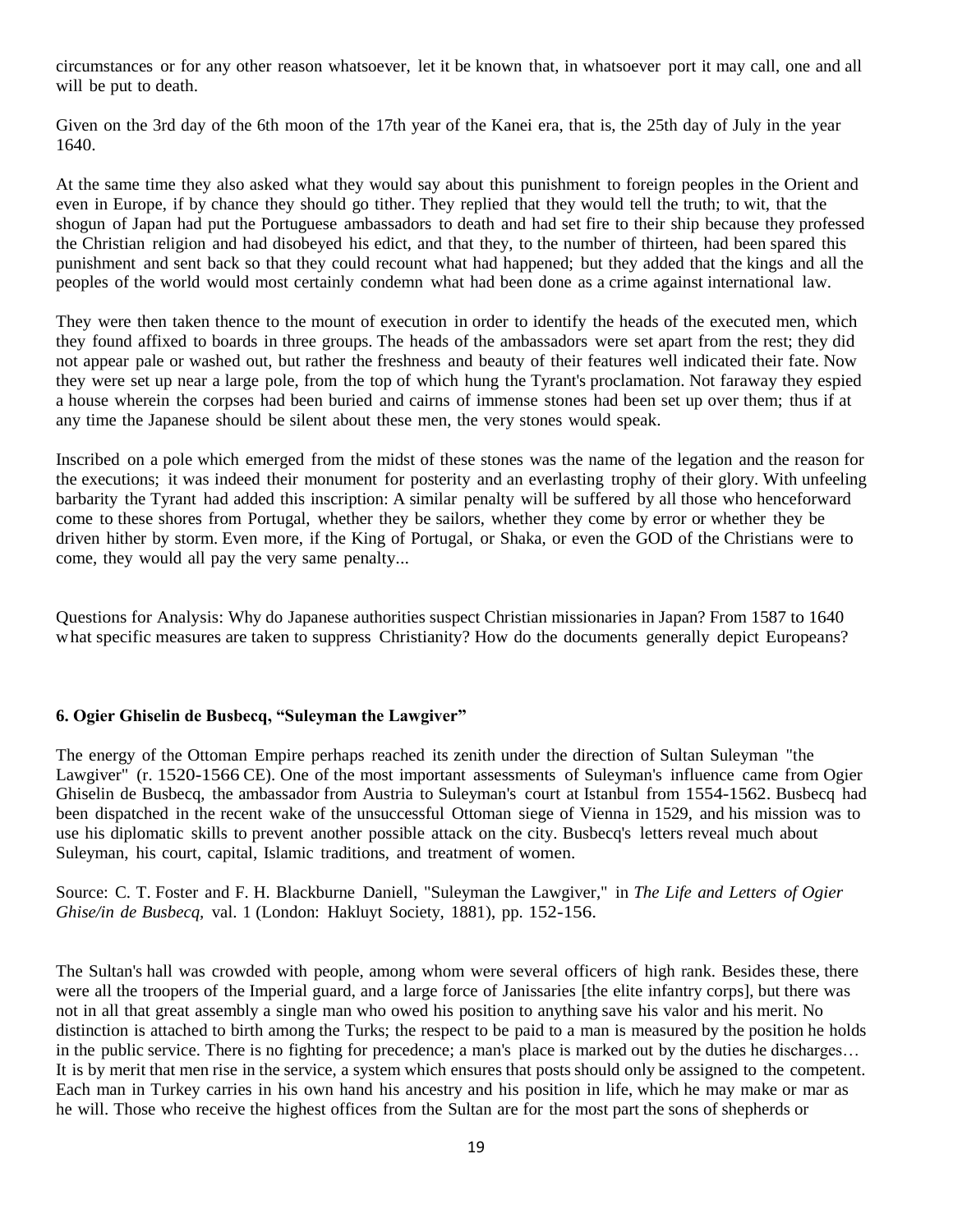herdsmen, and so far from being ashamed of their parentage, they actually glory in it, and consider it a matter of boasting that they owe nothing to the accident of birth; for they do not believe that high qualities are either natural or hereditary, nor do they think that they can be handed down from father to son, but that they are partly the gift of God, and partly the result of good training, great industry, and unwearied zeal; arguing that high qualities do not descend from a father to his son or heir, any more than a talent for music, mathematics, or the like...Among the Turks, therefore, honors, high posts, and judgeships are the rewards of great ability and good service. If a man is dishonest, or lazy, or careless, he remains at the bottom of the ladder, an object of contempt; for such qualities there are no honors in Turkey!

This is the reason that they are successful in their undertakings, that they lord it over others, and are daily extending the bounds of their empire. These are not our ideas, with us there is no opening left for merit; birth is the standard for everything; the prestige of birth is the sole key to advancement in the public service.

The Turkish monarch going to war takes with him over 40,000 camels and nearly as many baggage mules, of which a great part, when he is invading Persia, are loaded with rice and other kinds of grain. These mules and camels also serve to carry tents and armor, and likewise tools and munitions for the campaign...The invading army carefully abstains from encroaching on its supplies at the outset, as they are well aware that, when the season for campaigning draws to a close, they will have to retreat over districts wasted by the enemy, or scraped as bare by countless hordes of men and droves of baggage animals, as if they had been devastated by locusts; accordingly they reserve their stores as much as possible for this emergency...

From this you will see that it is the patience, self-denial, and thrift of the Turkish soldier that enable him to face the most trying circumstances, and come safely out of the dangers that surround him. What a contrast to our men!...

For each man is his own worst enemy, and has no foe more deadly than his own intemperance, which is sure to kill him, if the enemy be not quick. It makes me shudder to think of what the result of a struggle between such different systems must be; one of us must prevail and the other be destroyed, at any rate we cannot both exist in safety. On their side is the vast wealth of their empire, unimpaired resources, experience and practice in arms, a veteran soldiery, an uninterrupted series of victories, readiness to endure hardships, union, order, discipline, thrift, and watchfulness. On ours arc found an empty exchequer, luxurious habits, exhausted resources, broken spirits, a raw and insubordinate soldiery, and greedy generals; there is no regard for discipline, the men indulge in drunkenness and debauchery, and, worst of all, the enemy are accustomed to victory, we, to defeat. Can we doubt what the result must be?

Questions for Analysis: According to Busbecq, what are the most important qualities for success and advancement in the Ottoman Empire? Busbecq maintained that between Christians and Muslims, "one of us must prevail and the other be destroyed." Why did he think Christian nations were at a disadvantage in 1550

## **7. Jean Domat,** *On Social Order and Absolutist Monarchy*

Europe experienced a resurgence of aristocratic power in the eighteenth century and absolute monarchs such as France's Louis XIV, Frederick II of Prussia, and Peter the Great of Russia dominated society and politics. French legal scholar Jean Domat (1625-96) consistently explained the theory behind royal absolutism, linking the king's authority to that of God. A well-respected French legal philosopher during the reign of Louis XIV (1661-1715), Domat offers an explanation of why absolutism is such an important and valuable tradition, and how it conforms with natural law, ethical and religious principles.

Source: Jean Domat, *Le droit public, suite des lois civiles dans leur ordre nature/,* vol. 3, Oeuvres completes, nouvelle edition.Translated by Ruth Kleinman.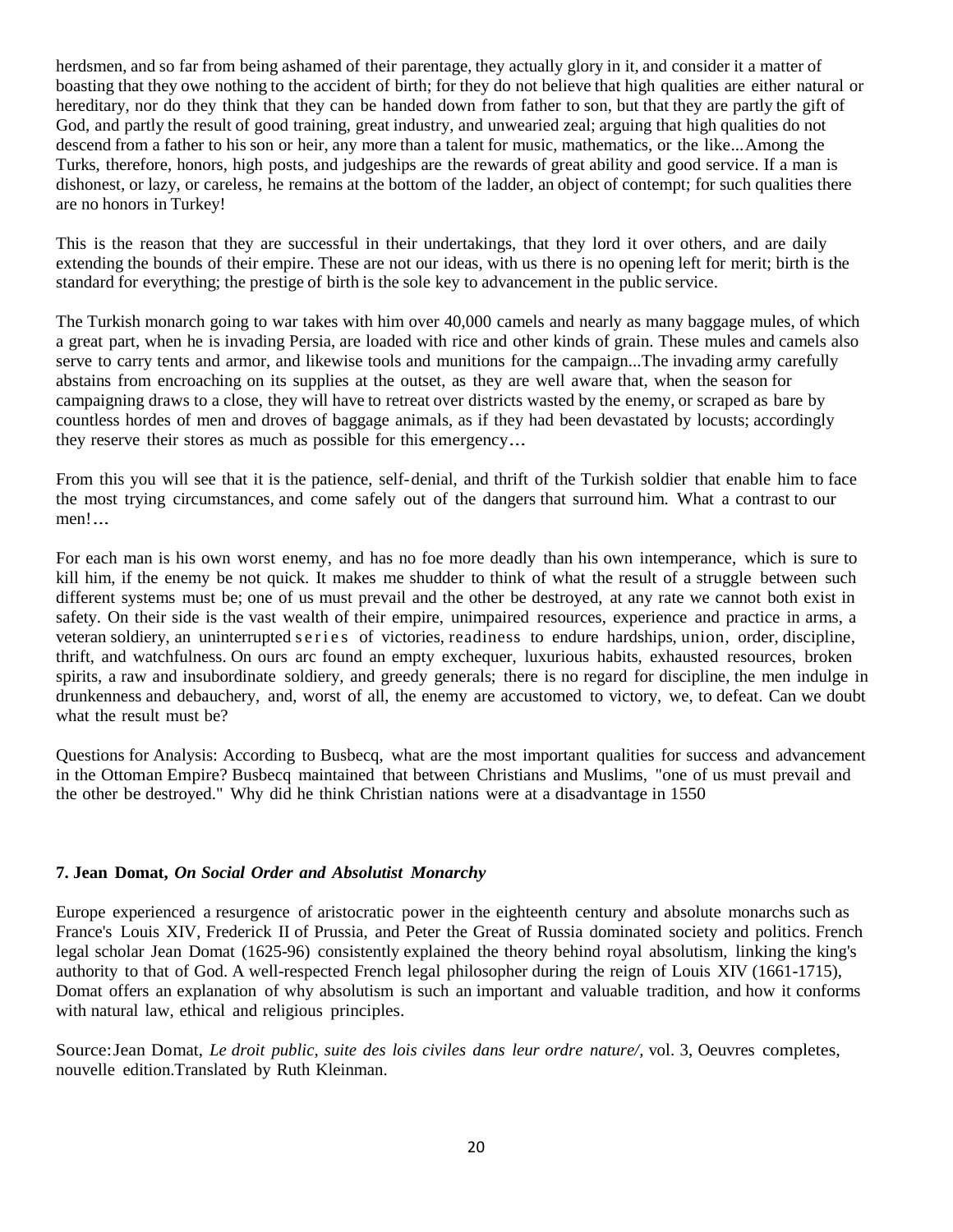There is no one who is not convinced of the importance of good order in the state and who does not sincerely wish to see that state well ordered in which he has to live. For everyone understands, and feels in himself by experience and by reason, that this order concerns and touches him in a number of ways....

Everyone knows that human society forms a body of which each person is a member; and this truth, which Scripture teaches us and which the light of reason makes plain, is the foundation of all the duties that relate to the conduct of each person toward others and toward the body as a whole. For these sorts of duties are nothing else but the functions appropriate to the place each person holds according to his rank in society.

It is in this principle that we must seek the origin of the rules that determine the duties, both of those who govern and of those who are subject to government. For it is through the place God has assigned each person in the body of society, that He, by calling him to it, prescribes all his functions and duties. And just as He commands everyone to obey faithfully the precepts of His law that make up the duties of all people in general, so He prescribes for each one in particular the duties proper to his condition and status, according to his rank in the body of which he is a member. This includes the functions and duties of each member with respect to other individuals and with respect to the body as a whole.

### NECESSITY AND THE ORIGIN OF GOVERNMENT

Because all men are equal by nature, that is to say, by their basic humanity, nature does not make anyone subject to others.... But within this natural equality, people are differentiated by factors that make their status unequal, and forge between them relationships and dependencies that determine the various duties of each toward the others, and make government necessary....

The first distinction that subjects people to others is the one created by birth between parents and children. And this distinction leads to a first kind of government in families, where children owe obedience to their parents, who head the family.

The second distinction among persons arises from the diversity of employments required by society, and which unite them all into a body of which each is a member. For just as God has made each person depend on the help of others for various needs, He has differentiated their status and their employments for the sake of all these needs, assigning to people the place in which they should function. And it is through these interdependent employments and conditions that the ties binding human society are formed, as well as the ties among its individual members. This also makes it necessary to have a head to unite and rule the body of the society created by these various employments, and to maintain the order of the relationships that give the public the benefit of the different functions corresponding to each person's station in life.

It is a further consequence of these principles that, since all people do not do their duty and some, on the contrary, commit injustices, for the sake of keeping order in society, injustices and all enterprises against this order must be repressed: which was possible only through authority given to some over others, and which made government necessary.

This necessity of government over people equal by their nature, distinguished from each other only by the differences that God established among them according to their stations and professions, makes it clear that government arises from His will; and because only He is the natural sovereign of men, it is from Him that all those who govern derive their power and all their authority, and it is God Himself Whom they represent in their functions.

#### THE DUTIES OF THE GOVERNED

Since government is necessary for the public good, and God Himself has established it, it is consequently also necessary for those who are subject to government, to be submissive and obedient. For otherwise they would resist God Himself, and government, which should be the bond of peace and unity that brings about the public good, would become an occasion for divisions and disturbances that would cause its downfall.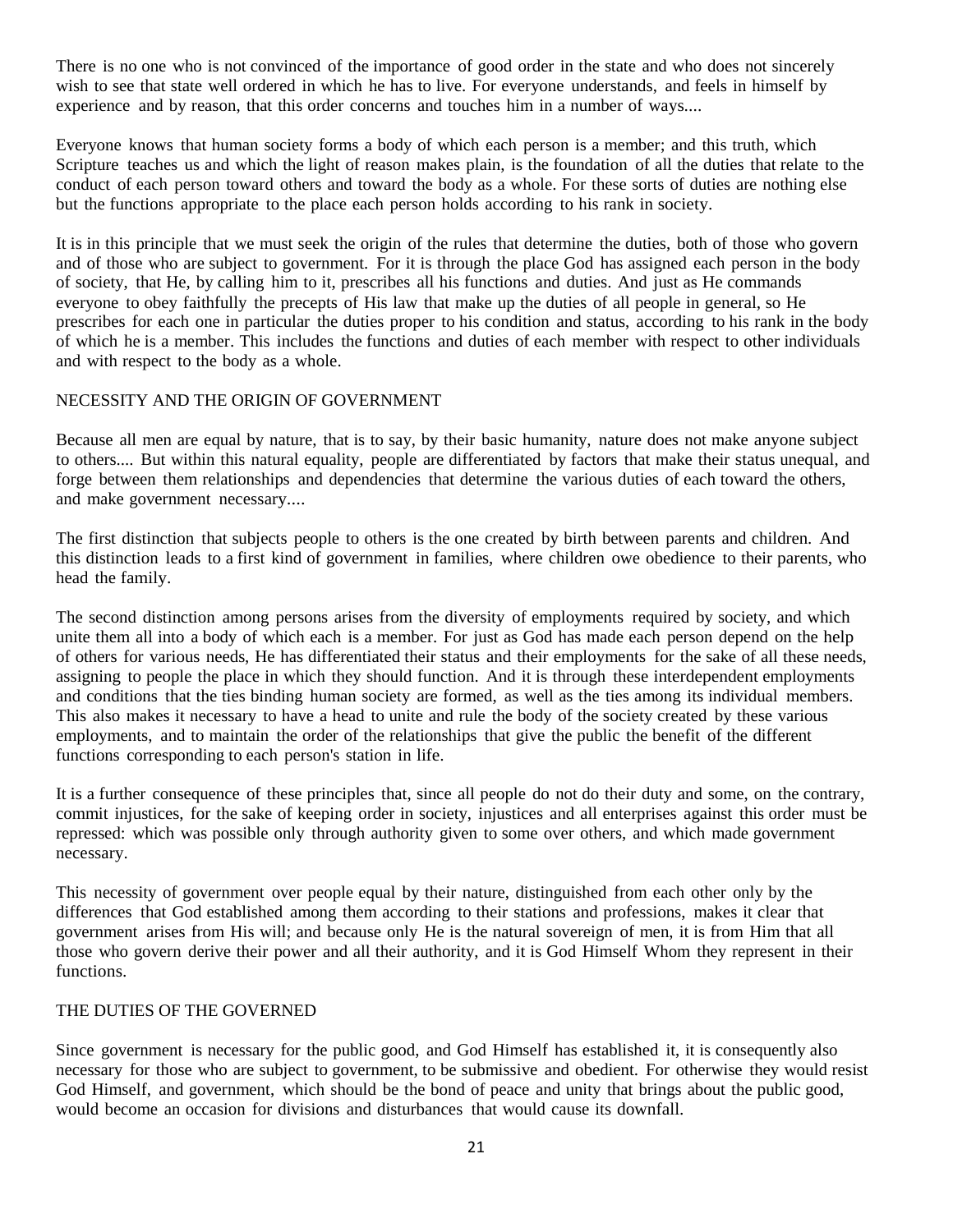The first duty of obedience to government is the duty to obey those who hold the first place in it, monarchs or others who are the heads of the body that makes up society, and to obey them as the limbs of the human body obey the head to which they are united.

This obedience to him who governs should be considered as obedience to the power of God Himself, Who has instituted [the prince] as His lieutenant....

Obedience to government includes the duties of keeping the laws, not undertaking anything contrary to them, performing what is ordered, abstaining from what is forbidden, shouldering public burdens, whether offices or taxes; and in general everyone is obliged not only not to contravene public order in any way, but to contribute to it [positively) according to his circumstances.

Since this obedience is necessary to maintain the order and peace that should unite the head and members composing the body of the state, it constitutes a universal duty for all subjects in all cases to obey the orders of the prince, without taking the liberty of passing judgment on the orders they should obey. For otherwise, the right to inquire what is just or not would make everyone a master, and this liberty would encourage seditions. Thus each individual owes obedience to the laws themselves and [even] to unjust orders, provided he can obey and follow them without injustice on his own part. And the only exception that can qualify this obedience is limited to cases in which one could not obey without disobeying the divine law.

Question for Analysis: How does Jean Domat justify absolute monarchy and the legal and social inequality that accompanied it in France under Louis XIV?

## **8. Cesare Beccaria,***On Crimes and Punishments*

Born into a noble family in Milan, Cesare Beccaria (1739-1794) received a traditional Jesuit education, yet he also read and studied the works of such Enlightenment authors Voltaire and Montesquieu. Beccaria anonymously published in Tuscany in 1764 his treatise calling for judicial and legal reforms. Immediately following its initial printing, it was translated into several different languages and published throughout Europe. In *On Crimes and Punishment*, Beccaria argued that the laws governing society should do the greatest good for the greatest number of people. He also believed that laws should not be viewed as emanating from God or a divine power, but instead should be seen as in accordance with the laws of nature. For Beccaria, punishments should be devised to deter crime, not in retribution for crimes committed. In this passage, he discusses torture, which, with the exception of Great Britain, was widely used in court systems throughout Europe.

Source: E. D. Ingraham, trans., Cesare Beccaria, "The Greatest Happiness of the Greatest Number," *An Essay on Crimes and Punishments* (Philadelphia: H. Nicklin, 1819),

### XII Torture

A cruelty consecrated by the practice of most nations is torture of the accused during his trial, either to make him confess the crime or to clear up contradictory statements, or to discover accomplices, or to purge him of infamy in some metaphysical and incomprehensible way, or, finally, to discover other crimes of which he might be guilty but of which he is not accused.

No man can be called guilty before a judge has sentenced him, nor can society deprive him of public protection before it has been decided that he has in fact violated the conditions under which such protection was accorded him. What right is it, then, if not simply that of might, which empowers a judge to inflict punishment on a citizen while doubt still remains as to his guilt or innocence? Here is the dilemma, which is nothing new: the fact of the crime is either certain or uncertain; if certain, all that is due is the punishment established by the laws, and tortures are useless because the criminal's confession is useless; if uncertain, then one must not torture the innocent, for such, according to the laws, is a man whose crimes are not yet proved.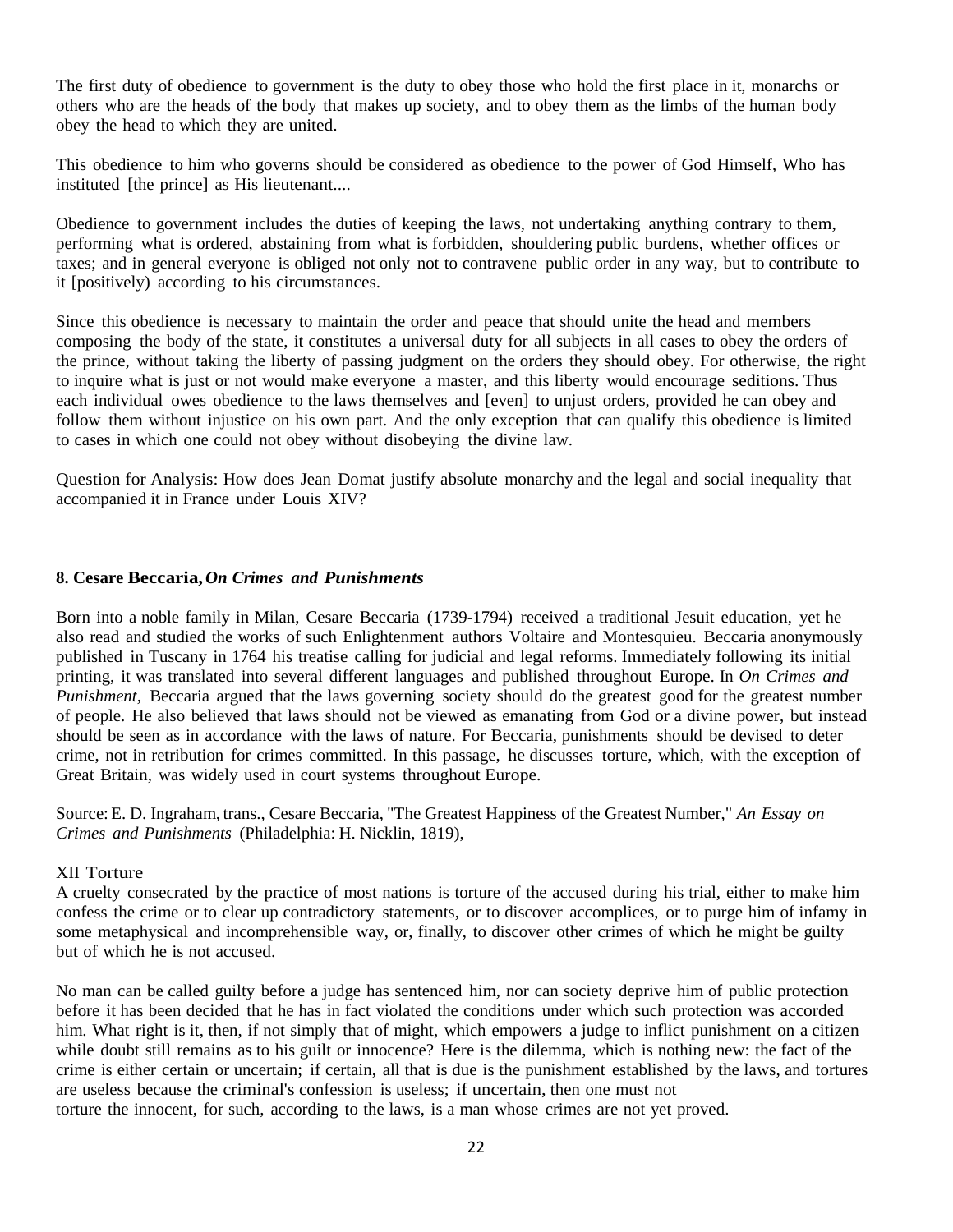What is the political intent of punishment? To instill fear in other men. But what justification can we find, then, for the secret and private tortures which the tyranny of custom practices on the guilty and the innocent? It is important, indeed, to let no known crime pass unpunished, but it is useless to reveal the author of a crime that lies deeply buried in darkness. A wrong already committed, and for which there is no remedy, ought to be punished by political society only because it might otherwise excite false hopes of impunity in others. If it be true that a greater number of men, whether because of fear or virtue, respect the laws than break them, then the risk of torturing an innocent person should be considered greater when, other things being equal, the probability is greater that a man has rather respected the laws than despised them.

But I say more: it tends to confound all relations to require that a man be at the same time accuser and accused, that pain be made the crucible of truth, as if its criterion lay in the muscles and sinews of a miserable wretch.

The law that authorizes torture is a law that says: "Men, resist pain; and if nature has created in you an inextinguishable self-love, if it has granted you an inalienable right of self-defense, I create in you an altogether contrary sentiment: a heroic hatred of yourselves, to speak the truth even while muscles are being lacerated and bones disjointed."

This infamous crucible of truth is a still-standing memorial of the ancient and barbarous legislation of a time when trials by fire and by boiling water, as well as the uncertain outcomes of duels, were called "judgments of God," as if the links of the eternal chain, which is in the bosom of the First Cause, must at every moment be disordered and broken by frivolous human arrangements. The only difference between torture and trials by fire and boiling water is that the outcome seems to depend, in that first, on the will of the accused, and in the second, on a purely physical and extrinsic fact; but this difference is only apparent, not real. One is as much free to tell the truth in the midst of convulsions and torments, as one was free then to impede without fraud the effects of fire and boiling water. Every act of our will is invariably proportioned to the force of the sensory impression which is its source; and the sensory capacity of every man is limited. Thus the impression of pain may become so great that, filling the entire sensory capacity of the tortured person, it leaves him free only to choose what for the moment is the shortest way of escape from pain. The response of the accused is then as inevitable as the impressions of fire and water. The sensitive innocent man will then confess himself guilty when he believes that, by so doing, he can put an end to his torment. Every difference between guilt and innocence disappears by virtue of the very means one pretends to be using to discover it. [Torture] is an infallible means indeed-for absolving robust scoundrels and for condemning innocent persons who happen to be weak. Such are the fatal defects of this so-called criterion of truth, a criterion fit for a cannibal, which the Romans, who were barbarous themselves on many counts, reserved only for slaves, the victims of a fierce and overly praised virtue.

Of two men, equally innocent or equally guilty, the strong and courageous will be acquitted, the weak and timid condemned, by virtue of this rigorous rational argument: "I, the judge, was supposed to find you guilty of such and such a crime; you, the strong, have been able to resist the pain, and I therefore absolve you; you, the weak, have yielded, and I therefore condemn you. I am aware that a confession wrenched forth by torments ought to be of no weight whatsoever, but I'll torment you again if you don't confirm what you have confessed."

The effect of torture, therefore, is a matter of temperament and calculation that varies with each man according to his strength and sensibility, so that, with this method, a mathematician could more readily than a judge resolve this problem: given the muscular force and nervous sensibility of an innocent person, find the degree of pain that will make him confess himself guilty of a given crime.

The examination of an accused person is undertaken to ascertain the truth. But if this truth is difficult to discover in the air, gesture, and countenance of a man at ease, much more difficult will its discovery be when the convulsions of pain have distorted all the signs by which truth reveals itself in spite of themselves in the countenances of the majority of men. Every violent action confounds and dissolves those little differences in objects by means of which one may occasionally distinguish the true from the false.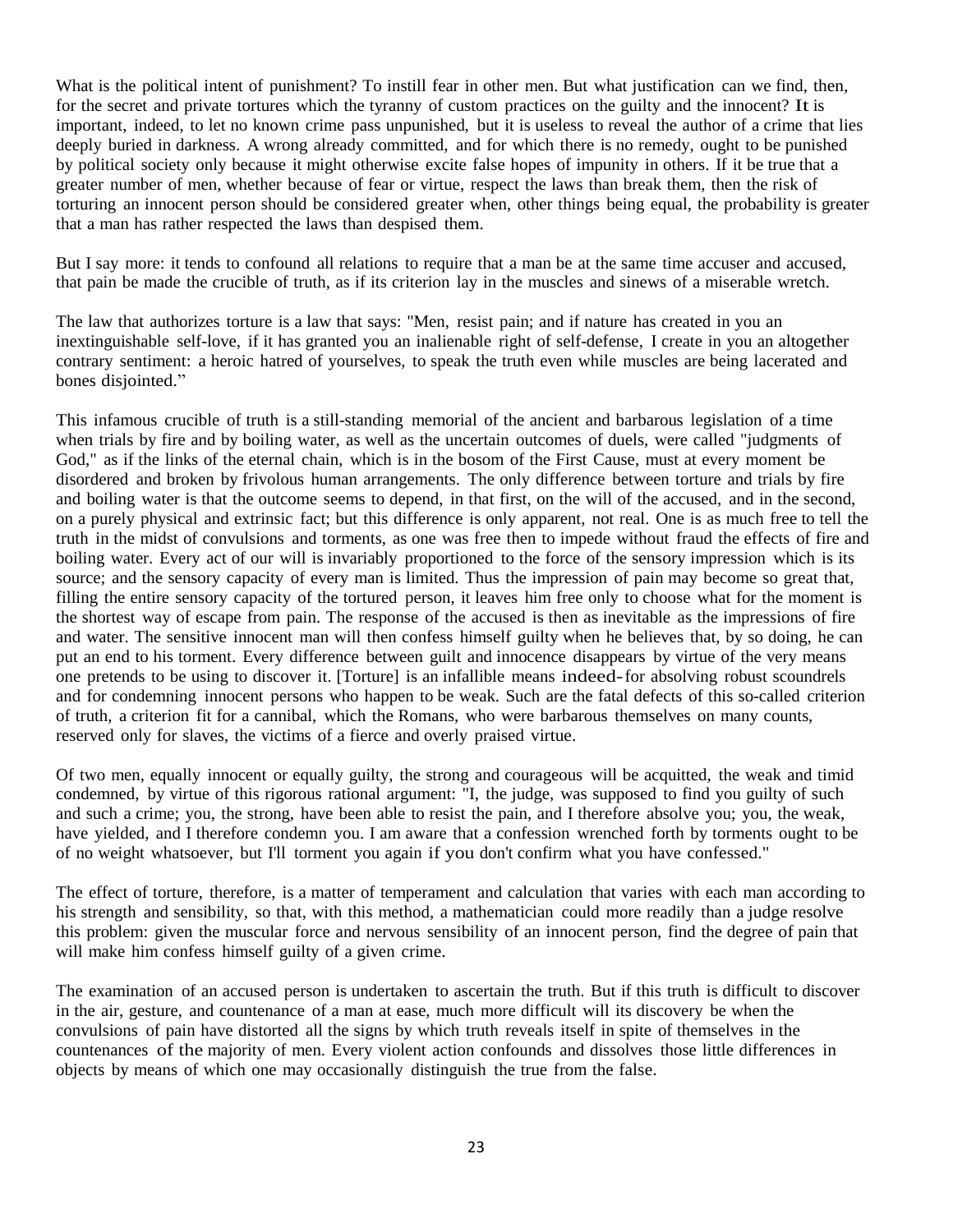A strange consequence that necessarily follows from the use of torture is that the innocent person is placed in a condition worse than that of the guilty, for if both are tortured, the circumstances are all against the former. Either he confesses the crime and is condemned, or he is declared innocent and has suffered a punishment he did not deserve. The guilty man, on the contrary, finds himself in a favorable situation; that is, if, as a consequence of having firmly resisted the torture, he is absolved as innocent, he will have escaped a greater punishment by enduring a lesser one. Thus the innocent cannot but lose, whereas the guilty may gain.

This truth is felt, finally though confusedly, by those very persons who shrink furthest from it in practice. The confession made under torture is of no avail if it be not confirmed with an oath after the torture has stopped, but if the accused does not then confirm the crime, he is again tortured. Some jurists, and some nations, allow this infamous begging of principles to be repeated no more than three times; other nations, and other jurists, leave it to the discretion of the judge.

It would be superfluous to intensify the light, here, by citing the innumerable examples of innocent persons who have confessed themselves criminals because of the agonies of torture; there is no nation, there is no age that does not have its own to cite; but neither will men change nor will they deduce the necessary consequences.

Every man who has ever extended his thought even a little beyond the mere necessities of life has at least sometimes felt an urge to run toward Nature, who, with secret and indistinct voices, calls him to her; custom, that tyrant of minds, drives him back and frightens him.

Questions for Analysis: According to Beccaria, what were the origins of the use of torture in Europe? What arguments does Beccaria make against the use of torture? What examples or evidence does he give to support his arguments?

# **9.** *The Declaration* **of** *the Rights* **of** *Man and* **of** *the Citizen,* **1789**

The following document sets out, in dramatic language, both the philosophical assumptions that underlie the modern democratic state and the prerogatives that must be secured for its citizens if such a state is to be realized in practice. Thus, along with and influenced by the Declaration of Independence, the *Declaration of the Rights of Man and of the Citizen* initiated modern democracy, a form of society that has been adopted in large part first throughout the West and later in various other areas of the world. The Declaration was written during the French Revolution.

Source: *A Documentary Survey of the French Revolution* by John Hall Stewart, 1979.

The representatives of the French people, organized in National Assembly, considering that ignorance, forgetfulness, or contempt of the rights of man are the sole causes of public misfortunes and of the corruption of governments, have resolved to set forth in a solemn declaration the natural, inalienable, and sacred rights of man, in order that such declaration, continually before all members of the social body, may be a perpetual reminder of their rights and duties; in order that the acts of the legislative power and those of the executive power may constantly be compared with the aim of every political institution and may accordingly be more respected; in order that the demands of the citizens, founded henceforth upon simple and incontestable principles, may always be directed towards the maintenance of the Constitution and the welfare of all.

Accordingly, the National Assembly recognizes and proclaims, in the presence and under the auspices of the Supreme Being, the following rights of man and citizen.

1. Men are born and remain free and equal in rights; social distinctions may be based only upon general usefulness.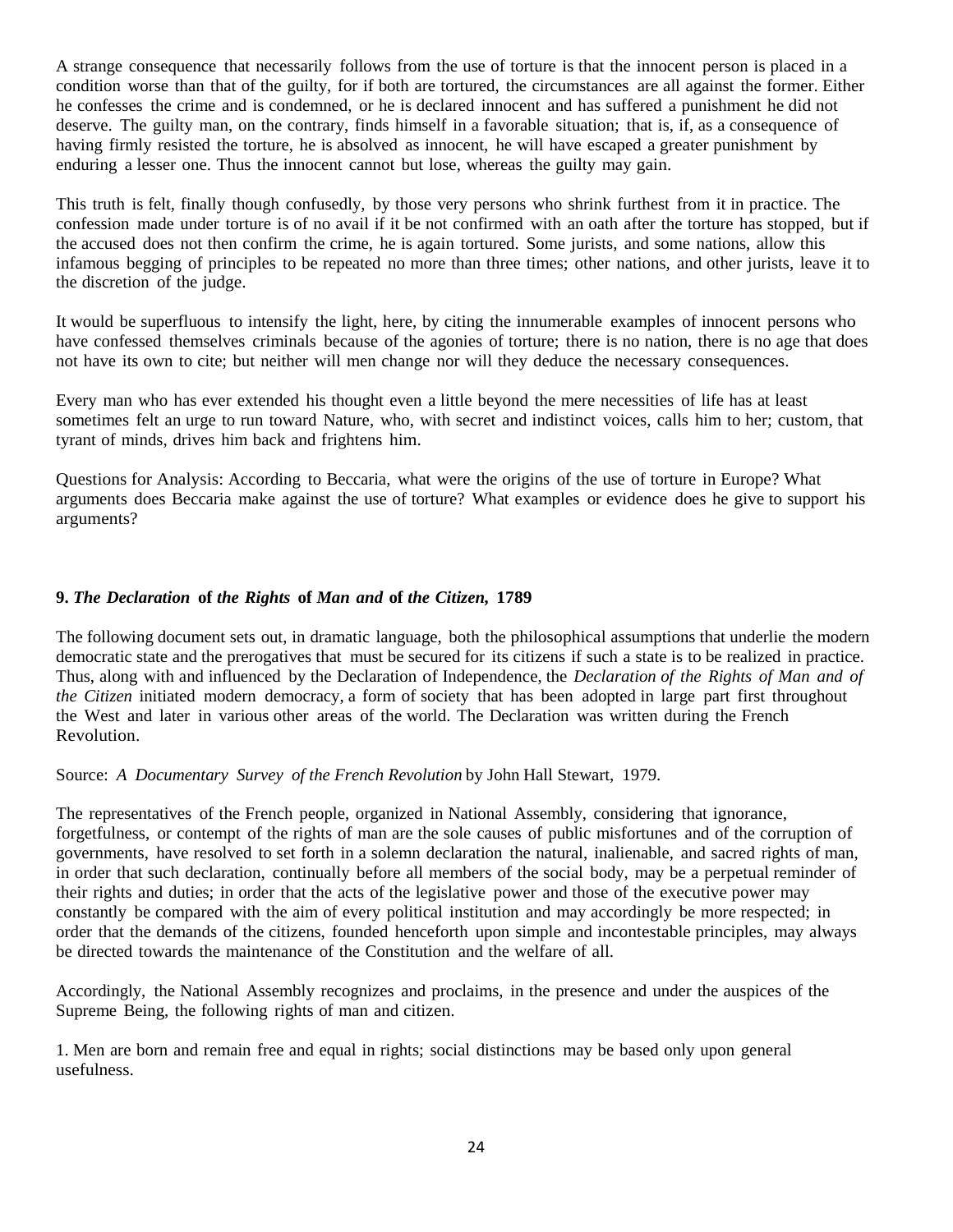2. The aim of every political association is the preservation of the natural and inalienable rights of man; these rights are liberty, property, security, and resistance to oppression.

3. The source of all sovereignty resides essentially in the nation; no group, no individual may exercise authority not emanating expressly therefrom.

4. Liberty consists of the power to do whatever is not injurious to others; thus the enjoyment ofthe natural rights of every man has for its limits only those that assure other members of society the enjoyment of those same rights; such limits may be determined only by law

5. The law has the right to forbid only actions which are injurious to society. Whatever is not forbidden by law may not be prevented, and no one may be constrained to do what it does not prescribe.

6. Law is the expression of the general will; all citizens have the right to concur personally, or through their representatives, in its formation; it must be the same for all, whether it protects or punishes. All citizens, being equal before it, are equally admissible to all public offices, positions, and employments, according to their capacity, and without other distinction than that of virtues and talents.

7. No man may be accused, arrested, or detained except in the cases determined by law, and according to the forms prescribed thereby. Whoever solicit, expedite, or execute arbitrary orders, or have them executed, must be punished; but every citizen summoned or apprehended in pursuance of the law must obey immediately; he renders himself culpable by resistance.

8. The law is to establish only penalties that are absolutely and obviously necessary; and no one may be punished except by virtue of a law established and promulgated prior to the offence and legally applied.

9. Since every man is presumed innocent until declared guilty, if arrest be deemed indispensable, all unnecessary severity for securing the person of the accused must be severely repressed by law.

10. No one is to be disquieted because of his opinions, even religious, provided their manifestation does not disturb the public order established by law.

11. Free communication of ideas and opinions is one of the most precious of the rights of man. Consequently, every citizen may speak, write, and print freely, subject to responsibility for the abuse of such liberty in the cases determined by law.

12. The guarantee of the rights of man and citizen necessitates a public force; such a force, therefore, is instituted for the advantage of all and not for the particular benefit of those to whom it is entrusted.

13. For the maintenance of the public force and for the expenses of administration a common tax is indispensable; it must be assessed equally on all citizens in proportion to their means.

14. Citizens have the right to ascertain, by themselves or through their representatives, the necessity of the public tax, to consent to it freely, to supervise its use, and to determine its quota, assessment, payment, and duration.

15. Society has the right to require of every public agent an accounting of his administration.

16. Every society in which the guarantee of rights is not assured or the separation of powers not determined has no constitution at all.

17. Since property is a sacred and inviolate right, no one may be deprived thereof unless a legally established public necessity obviously requires it, and upon condition of a just and previous indemnity.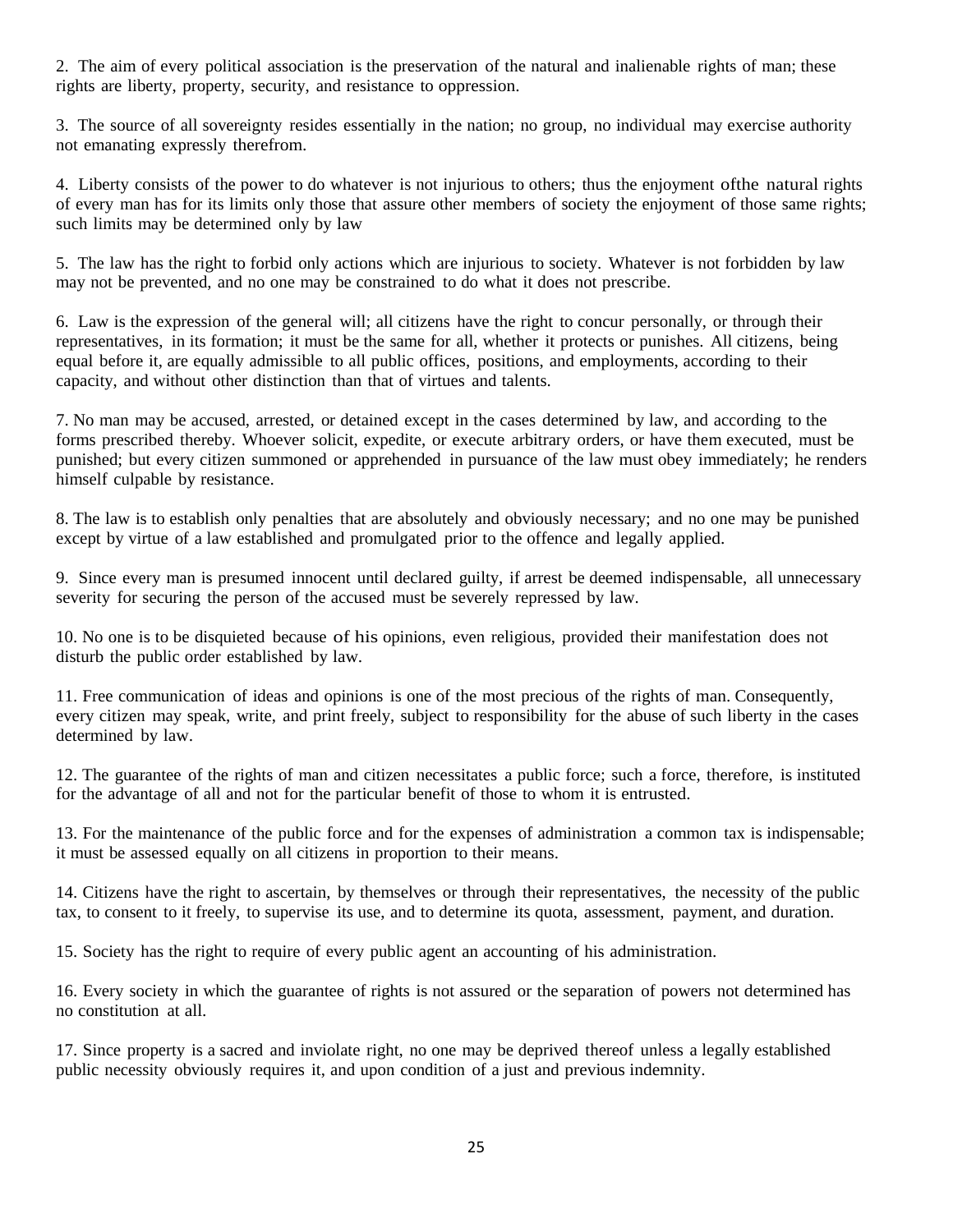Questions for Analysis: What basic rights are enumerated in the document? What is the role of the government envisioned in this document?

#### **10. Simón Bolívar, "Address to Second National Congress", 1819**

Simón Bolívar (1783-1830) was an instrumental figure in the independence movements in Latin America that led to the establishment of modern-day Venezuela, Columbia, Panama, Ecuador, Peru, and Bolivia. Born to wealthy noble family, his progressive education brought him into contact with the Enlightenment ideas of Locke and Rousseau. Bolívar finished his studies in Spain, and stayed in Europe for several years. When he returned to South America in 1807, he came back with the goal of liberating it from Spanish rule. Beginning in 1810, he first led forces against the Spanish in what became a long attempt to drive them out of the Americas. Bolivar's attack on the Spanish and his victory over them in New Granada (Columbia) on August 7, 1819, proved to be a major turning point in the independence movement that finally tipped the balance in the revolutionaries favor. This excerpt comes from an address Bolívar made to the congress that assembled in Venezuela in the wake of the Spanish defeat where he describes the problems facing the Americas. Later, after the end of Spanish rule, he became the president and military dictator, of both Columbia (from 1821 to 1830) and Peru (from 1823 to 1829).

Source: Simon Bolivar, "Address Delivered at the Inauguration of the Second National Congress of Venezuela in Angostura," in *Selected Writings of Bolivar,* 1951.

America, in separating from the Spanish monarchy, found herself in a situation similar to that of the Roman Empire when its enormous framework fell to pieces in the midst of the ancient world. Each Roman division then formed an independent nation in keeping with its location or interests; but this situation differed from America's in that those members proceeded to reestablish their former associations. We, on the contrary, do not even retain the vestiges of our original being. We are not Europeans; we are not Indians; we are but a mixed species of aborigines and Spaniards. Americans by birth and Europeans by law, we find ourselves engaged in a dual conflict: we are disputing with the natives for titles of ownership, and at the same time we are smuggling to maintain ourselves in the country that gave us birth against the opposition of the invaders. Thus our position is most extraordinary and complicated. But there is more. As our role has always been strictly passive and our political existence nil, we find that our quest for liberty is now even more difficult of accomplishment; for we, having been placed in a state lower than slavery, had been robbed not only of our freedom but also of the right to exercise an active domestic tyranny. Permit me to explain this paradox.

In absolute systems, the central power is unlimited. The will of the despot is the supreme law, arbitrarily enforced by subordinates who take part in the organized oppression in proportion to the authority that they wield. They are charged with civil, political, military, and religious functions; but, in the final analysis, the satraps of Persia are Persian, the pashas of the Grand Turk are Turks, and the sultans of Tartary are Tartars. China does not seek her mandarins in the homeland of Genghis Khan, her conqueror. America, on the contrary, received everything from Spain, who, in effect, deprived her of the experience that she would have gained from the exercise of an active tyranny by not allowing her to take part in her own domestic affairs and administration. This exclusion made it impossible for us to acquaint ourselves with the management of public affairs; nor did we enjoy that personal consideration, of such great value in major revolutions, that the brilliance of power inspires in the eyes of the multitude. In brief, Gentlemen, we were deliberately kept in ignorance and cut off from the world in all matters relating to the science of government.

Subject to the threefold yoke of ignorance, tyranny, and vice, the American people have been unable to acquire knowledge, power, or [civic] virtue. The lessons we received and the models we studied, as pupils of such pernicious teachers, were most destructive. We have been ruled more by deceit than by force, and we have been degraded more by vice than by superstition. Slavery is the daughter of Darkness: an ignorant people is a blind instrument of its own destruction. Ambition and intrigue abuse the credulity and experience of men lacking all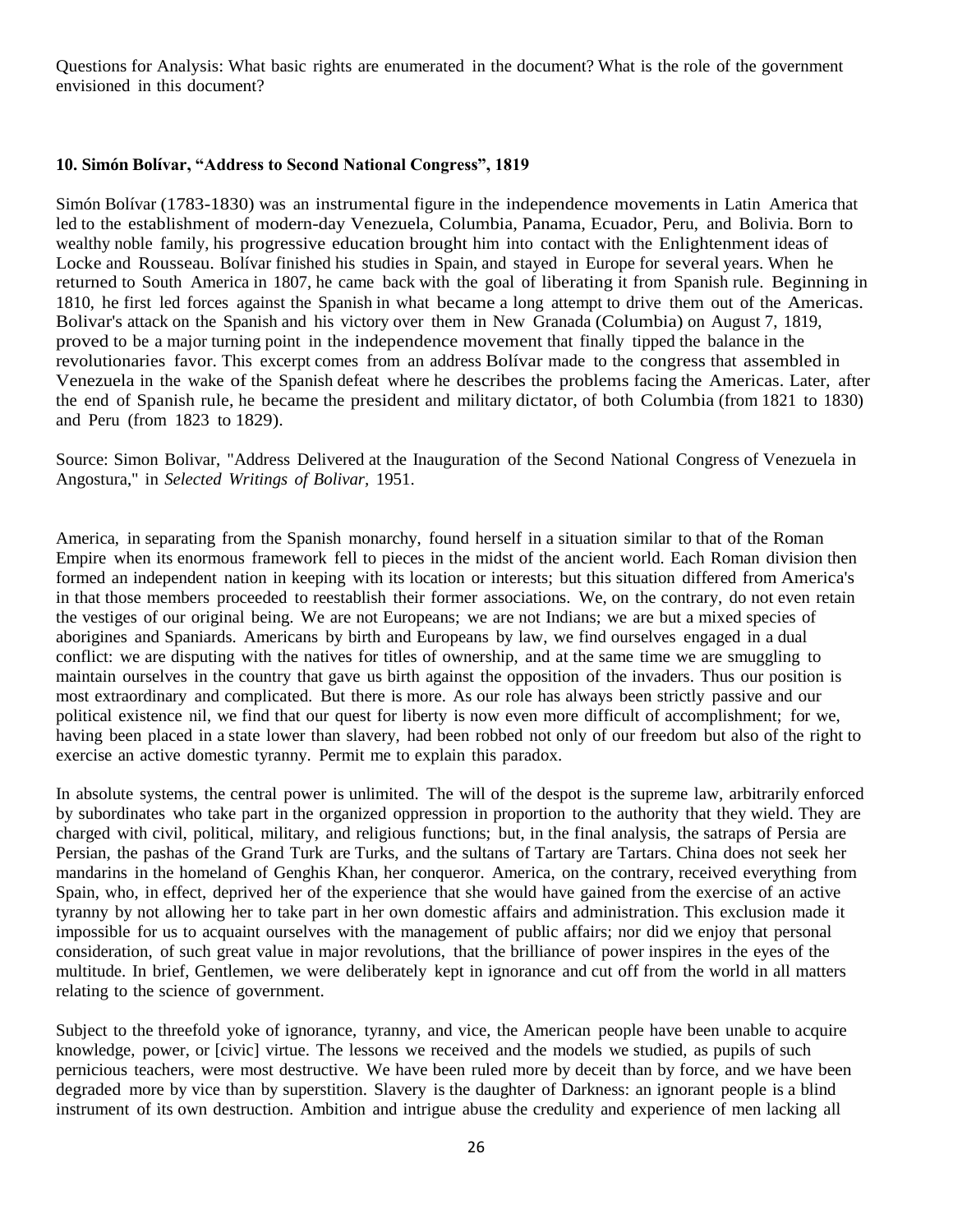political, economic, and civic knowledge; they adopt pure illusion as reality; they take license for liberty, treachery for patriotism, and vengeance for justice. This situation is similar to that of the robust blind man who, beguiled by his strength, strides forward with all the assurance of one who can see, but, upon hitting every variety of obstacle, finds himself unable to retrace his steps.

If a people, perverted by their training, succeed in achieving their liberty, they will soon lose it, for it would be of no avail to endeavor to explain to them that happiness consists in the practice of virtue; that the rule of law is more powerful than the rule of tyrants, because, as the laws are more inflexible, everyone should submit to their beneficent austerity; that proper morals, and not force, are the bases of law; and that to practice justice is to practice liberty. Therefore, Legislators, your work is so much the more arduous, inasmuch as you have to reeducate men who have been corrupted by erroneous illusions and false incentives. Liberty, says Rousseau, is a succulent morsel, but one difficult to digest. Our weak fellow-citizens will have to strengthen their spirit greatly before they can digest the wholesome nutriment of freedom. Their limbs benumbed by chains, their sight dimmed by the darkness of dungeons, and their strength sapped by the pestilence of servitude, are they capable of marching toward the august temple of Liberty without faltering? Can they come near enough to bask in its brilliant rays and to breathe freely the pure air which reigns therein?

Legislators, mediate well before you choose. Forget not that you are to lay the political foundation for a newly born nation which can rise to the heights of greatness that Nature has marked out for it if you but proportion this foundation in keeping with the high plane that it aspires to attain. Unless your choice is based upon the peculiar tutelary experience of the Venezuelan people-a factor that should guide you in determining the nature and form of government you are about to adopt for the well-being of the people-and, I repeat, unless you happen upon the right type of government, the result of our reforms will again be slavery....

The more I admire the excellence of the federal Constitution of Venezuela, the more I am convinced of the impossibility of its application to our state. And, to my way of thinking, it is a marvel that its prototype in North America endures so successfully and has not been overthrown at the first sign of adversity or danger. Although the people of North America are a singular model of political virtue and moral rectitude; although the nation was cradled in liberty, reared on freedom, and maintained by liberty alone; and-I must reveal everything- although those people, so lacking in many respects, are unique in the history of mankind, it is a marvel, I repeat, that so weak and complicated a government as the federal system has managed to govern them in the difficult and trying circumstances of their past. But, regardless of the effectiveness of this form of government with respect to North America, I must say that it has never for a moment entered my mind to compare the position and character of two states as dissimilar as the English-American and the Spanish-American. Would it not be most difficult to apply to Span the English system of political, civil, and religious liberty? Hence, it would be even more difficult to adapt to Venezuela the laws of North America. Does not [Montesquieu's] *L'Esprit des lois* state that laws should be suited to the people for whom they are made; that it would be a major coincidence if those of one nation could be adapted to another; that laws must take into account the physical conditions of the country, climate, character of the land, location, size, and mode of living of the people; that they should be in keeping with the degree of liberty that the Constitution can sanction respecting the religion of the inhabitants, their inclinations, resources, numbers, commerce, habits, and customs? This is the code we must consult, not the code of Washington!

Questions for Analysis: What kind of government did Bolivar advocate? What arguments or ideas did he offer to support his vision of government? For Bolivar, what were the legacies of Spanish rule and colonialism?

#### **11. The Sadler Report:Child Labor in the United Kingdom, 1832**

By the early nineteenth century, the Industrial Revolution had spread from England and was beginning to transform Europe from a rural to an urban society. In England, this transformation often depressed the living standards of workers beneath even those of the cottage manufacturing system of an earlier era. In doing so, however, it paved the way for its own reform, for it bared to the public eye in an aggravated form conditions that had long existed but had passed relatively unnoticed. Poverty and misery could be overlooked as long as the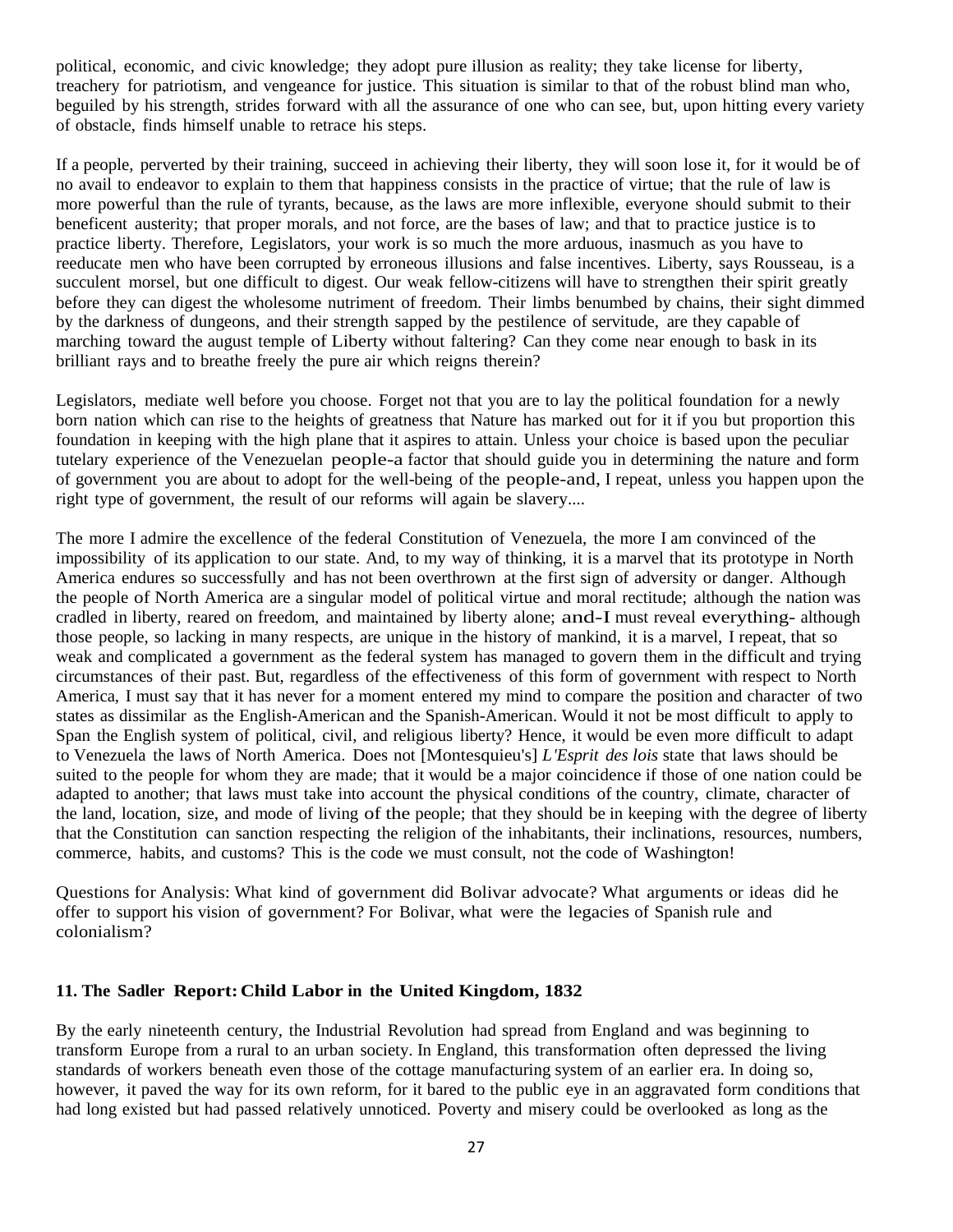workers remained scattered about the countryside, but once they were congregated in the hideous slums of the Midlands industrial centers, their plight became too obvious to remain unheeded. Consequently, social reform became the order of the day. Among the most prominent of the English reformers was the seventh Earl of Shaftesbury (1801-1885), who concentrated on working conditions in the factories. At Shaftesbury's instigation, another reformer, Michael Sadler, introduced a bill in Parliament in 1831 designed to regulate the working conditions of children in textile mills. The bill was referred to a committee, with Sadler as chairman. The selection that follows is an excerpt from the evidence presented before the committee. The committee's recommendations resulted in the Factory Act of 1833, which limited the working hours of children and set up a system of inspection to ensure that its regulations would be carried out.

Source: The Sadler Report: Report from the Committee on the Bill to Regulate the Labour of Children in the Mills *and Factories of the United Kingdom* (London: House of Commons, 1823).

## THE SADLER REPORT

Michael Thomas Sadler, Esquire, in the Chair

Mr. MATTHEW CRABTREE, called in; and Examined.

What age are you? -Twenty-two.

What is your occupation?  $- A$  blanket manufacture

Have you ever been employed in a factory? - Yes

At what age did you first go to work in one? - Eight

How long did you continue in that occupation? – Four years.

Will you state the hours of labour at the period when you first went to the factory, in ordinary times? -From 6 in the morning to 8 at night.

Fourteen hours? - Yes.

With what intervals for refreshment and rest?  $-$  An hour at noon.

Then you had no resting time allowed in which to take your breakfast, or what is in Yorkshire called your "drinking"?  $-$  No.

When trade was brisk what were your hours? – From 5 in the morning to 9 in the evening. Sixteen hours? – Yes.

With what intervals at dinner? - An hour.

How far did you live from the mill? -About two miles.

Was there any time allowed for you to get your breakfast in the mill? – No.

Did you take it before you left your home? - Generally.

During those long hours of labour could you be punctual; how did you awake?  $-$  I seldom did awake spontaneously; I was most generally awoke or lifted out of bed, sometimes asleep, by my parents.

Were you always in time? – No.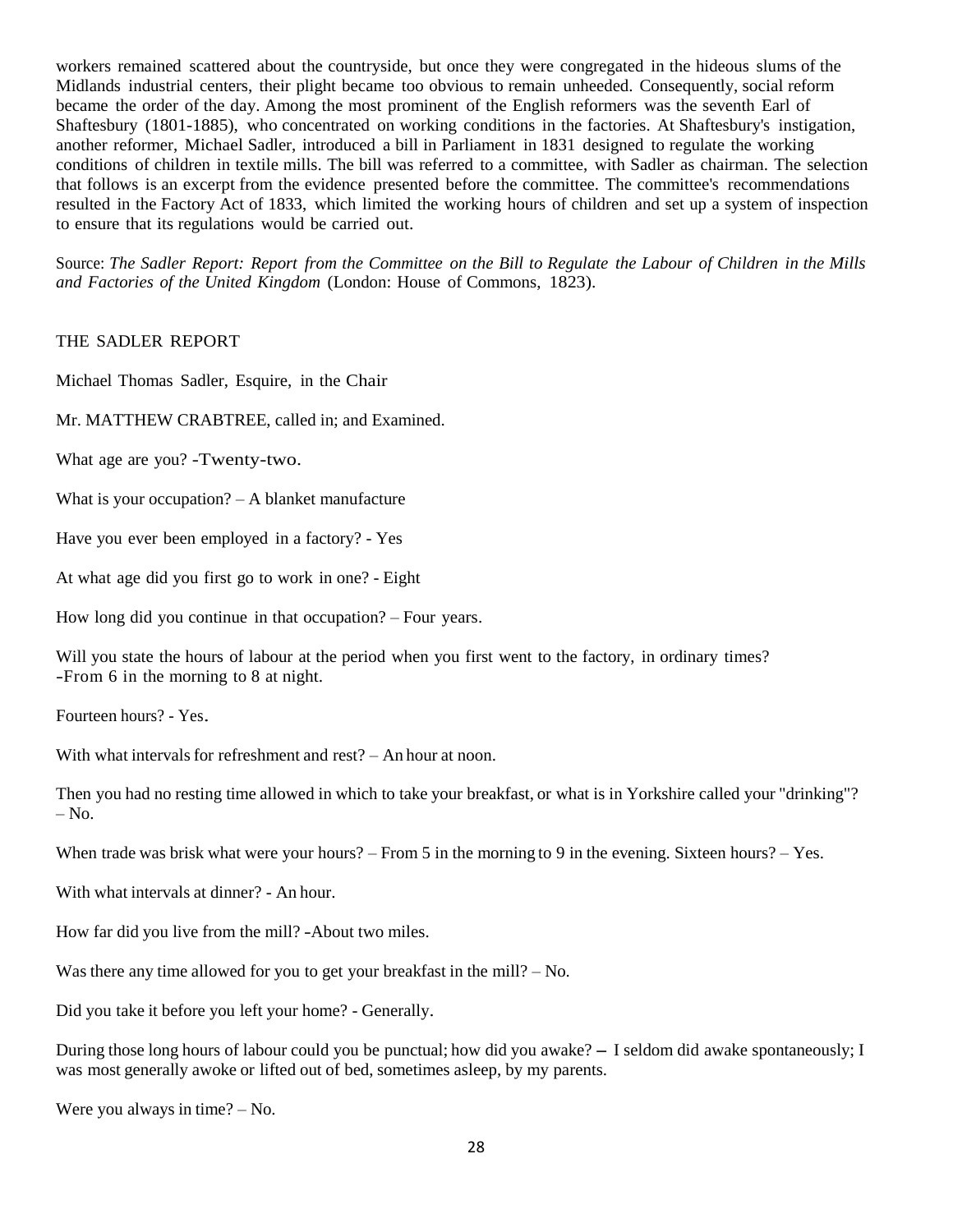What was the consequence if you had been too late?  $-$  I was most commonly beaten.

Severely? -Very severely, I thought.

In whose factory was this? – Messrs. Hague & Cook's, of Dewsbury.

Will you state the effect that those long hours had upon the state of your health and feelings? - I was, when working those long hours, commonly very much fatigued at night, when I left my work; so much so that I sometimes should have slept as I walked if I had not stumbled and started awake again; and so sick often that I could not eat, and what I did eat I vomited.

Did this labour destroy your appetite? - It did.

In what situation were you in that  $mill? - I$  was a piecener.

Will you state to this Committee whether piecening is a very laborious employment for children, or not?  $-$  It is a very laborious employment. Pieceners are continually running to and fro, and on their feet the whole day.

The duty of the piecener is to take the cardings from one part of the machinery, and to place them on another?  $-$  Yes.

So that the labour is not only continual, but it is unabated to the last?  $-$  It is unabated to the last. Do you not think, from your own experience, that the speed of the machinery is so calculated as to demand the utmost exertions of a child supposing the hours were moderate?  $-$  It is as much as they could do at the best; they are always upon the stretch, and it is commonly very difficult to keep up with their work.

State the condition of the children toward the latter part of the day, who have thus to keep up with the machinery.  $-$  It is as much as they do when they are not very much fatigued to keep up with their work, and toward the close of the day, when they come to be more fatigued, they cannot keep up with it very well, and the consequence is that they are beaten to spur them on.

Were you beaten under those circumstances? – Yes.

Frequently? - Very frequently.

And principally at the latter end of the day? – Yes.

And is it your belief that if you had not been so beaten, you should not have got through the work? – I should not if I had not been kept up to it by some means.

Does beating then principally occur at the latter end of the day, when the children are exceedingly fatigued? - It does at the latter end of the day, and in the morning sometimes, when they are very drowsy, and have not got rid of the fatigue of the day before.

What were you beaten with principally? - A strap.

Anything else? -Yes, a stick sometimes; and there is a kind of roller which runs on the top of the machine called a billy, perhaps two or three yards in length, and perhaps an inch and a half or more in diameter; the circumference would be four or five inches; I cannot speak exactly.

Were you beaten with that instrument? – Yes.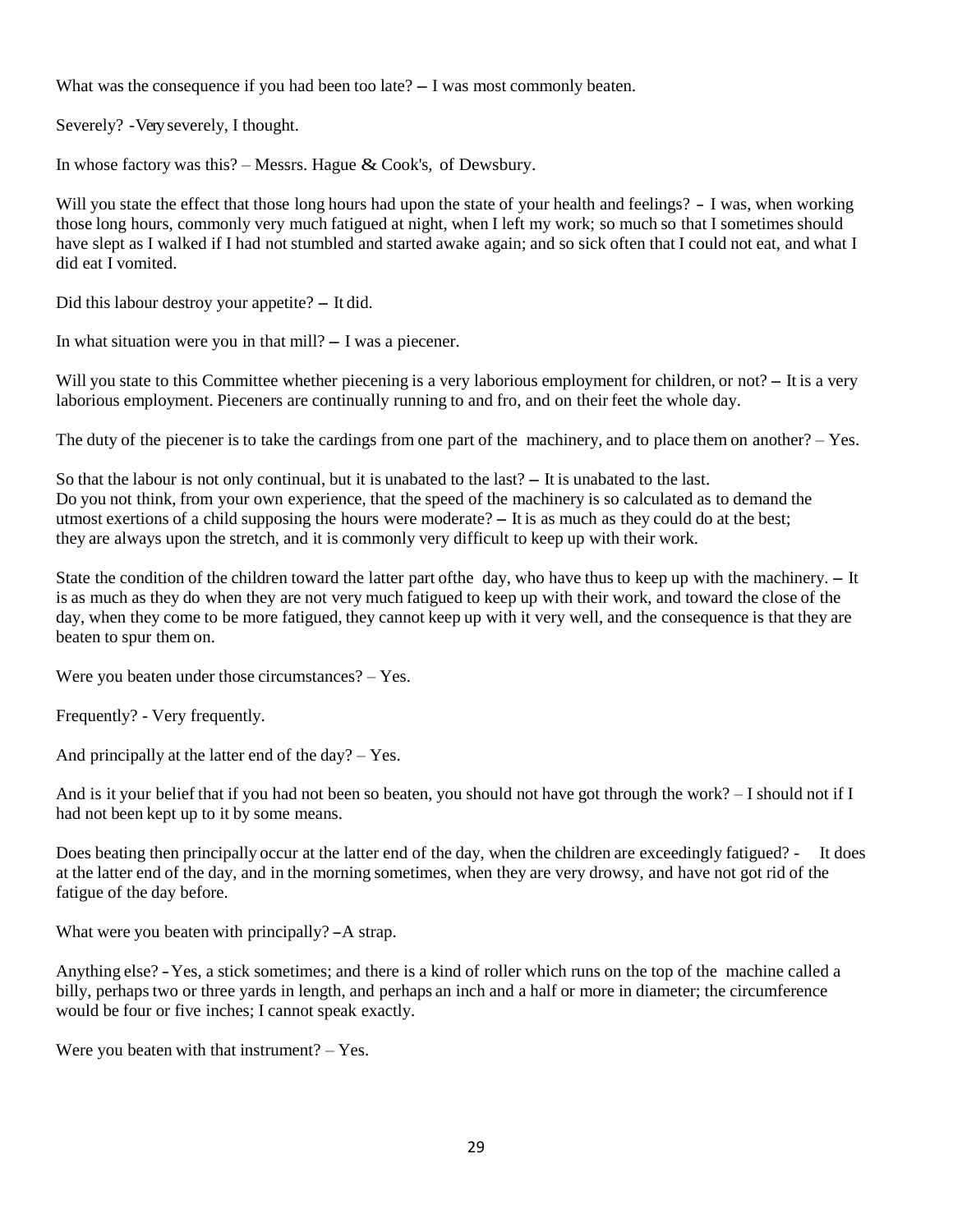Have you yourself been beaten, and have you seen other children struck severely with that roller? – I have been struck very severely with it myself, so much so as to knock me down, and I have seen other children have their heads broken with it.

You think that it is a general practice to beat the children with the roller?  $-$  It is.

You do not think then that you were worse treated than other children in the mill? – No, I was not, perhaps not so bad as some were.

In those mills is chastisement towards the latter part of the day going on perpetually? – Perpetually. So that you can hardly be in a mill without hearing constant crying? - Never an hour, I believe.

Do you think that if the over-looker were naturally a humane person it would be still found necessary for him to beat the children, in order to keep up their attention and vigilance at the termination of those extraordinary days of labour? – Yes, the machine turns off a regular quantity of cardings, and of course they must keep as regularly to their work the whole of the day; they must keep with the machine, and therefore however humane the slubber may be, as he must keep up with the machine or be found fault with, he spurs the children to keep up also by various means but that which he commonly resorts to is to strap them when they become drowsy.

At the time when you were beaten for not keeping up with your work, were you anxious to have done it if you possibly could? – Yes; the dread of being beaten if we could not keep up with our work was a sufficient impulse to keep us to it if we could.

When you got home at night after this labour, did you feel much fatigued? - Very much so.

Had you any time to be with your parents, and to receive instruction from them? – No.

What did you do? -All that we did when we got home was to get the little bit of supper that was provided for us and go to bed immediately. If the supper had not been ready directly, we should have gone to sleep while it was preparing.

Did you not, as a child, feel it a very grievous hardship to be roused so soon in the morning? -I did.

Were the rest of the children similarly circumstanced? -Yes, all of them; but they were not all of them so far from their work as I was.

And if you had been too late you were under the apprehension of being cruelly beaten?  $-1$  generally was beaten when I happened to be too late; and when I got up in the morning the apprehension of that was so great, that I used to run, and cry all the way as I went to the mill.

That was the way by which your punctual attendance was secured? – Yes. And you do not think it could have been secured by any other means? – No.

Then it is your impression from what you have seen, and from your own experience, that those long hours of labour have the effect of rendering young persons who are subject to them exceedingly unhappy? – Yes.

You have already said it had a considerable effect upon your health? – Yes.

Do you conceive that it diminished your growth?  $- I$  did not pay much attention to that; but I have been examined by some persons who said they thought I was rather stunted, and that I should have been taller if I had not worked at the mill.

What were your wages at that time? – Three shillings [per week-Ed].

And how much a day had you for over-work when you were worked so exceedingly long? –A half-penny a day.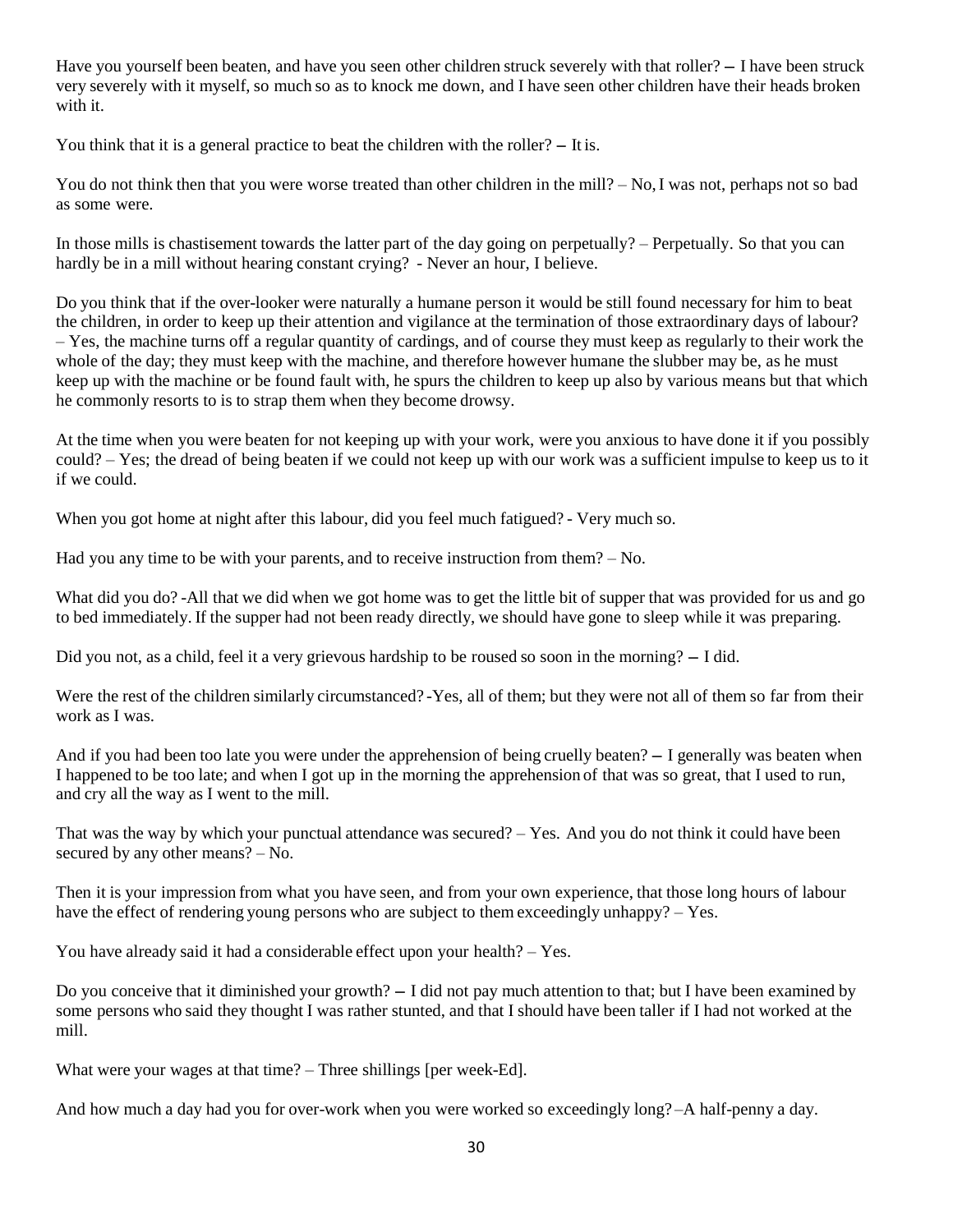Did you frequently forfeit that if you were not always there to a moment? -Yes; I most frequently forfeited what was allowed for those long hours.

You took your food to the mill; was it in your mill, as is the case in cotton mills, much spoiled by being laid aside? - It was very frequently covered by flies from the wool; and in that case they had to be blown off with the mouth, and picked off with the fingers before it could be eaten.

So that not giving you a little leisure for eating your food, but obliging you to take it at the mill, spoiled your food when you did get it? -Yes, very commonly.

And that at the same time that this over-labour injured your appetite? – Yes. Could you eat when you got home? -Not always.

What is the effect of this piecening upon the hands? —It makes them bleed; the skin is completely rubbed off, and in that case they bleed in perhaps a dozen parts.

The prominent parts of the hand? -Yes, all the prominent parts of the hand are rubbed down till they bleed; every day they are rubbed in that way.

All the time you continue at work? -All the time we are working. The hands never can be hardened in that work, for the grease keeps them soft in the first instance, and long and continual rubbing is always wearing them down, so that if they were hard they would be sure to bleed.

Is it attended with much pain? – Very much.

Do they allow you to make use of the back of the hand? -No; the work cannot be so well done with the back of the hand, or I should have made use of that.

Is the work done as well when you are so many hours engaged in it, as it would be if you were at it a less time? -I believe it is not done so well in those long hours; toward the latter end of the day the children become completely bewildered, and know not what they are doing, so that they spoil their work without knowing.

Then you do not think that the masters gain much by the continuance of the work to so great a length of time? - I believe not.

Were there girls as well as boys employed in this manner? - Yes

Were they more tenderly treated by the overlookers, or were they worked and beaten in the same manner? There was no difference in their treatment.

Were they beaten by the overlookers, or by the slubber? -By the slubber.

But the overlooker must have been perfectly aware of the treatment that the children endured at the mill? Yes; and sometimes the overlooker beat them himself; but the man that they wrought under had generally the management of them.

Did he pay them their wages?-No; their wages were paid by the master. But the overlooker of the mill was perfectly well aware that they could not have performed the duty exacted from them in the mill without being thus beaten?-I believe he was.

You seem to say that this beating is absolutely necessary, in order to keep the children up to their work; is it universal throughout all factories?-I have been in several other factories, and I have witnessed the same cruelty in them all.

Did you say that you were beaten for being too late? -Yes.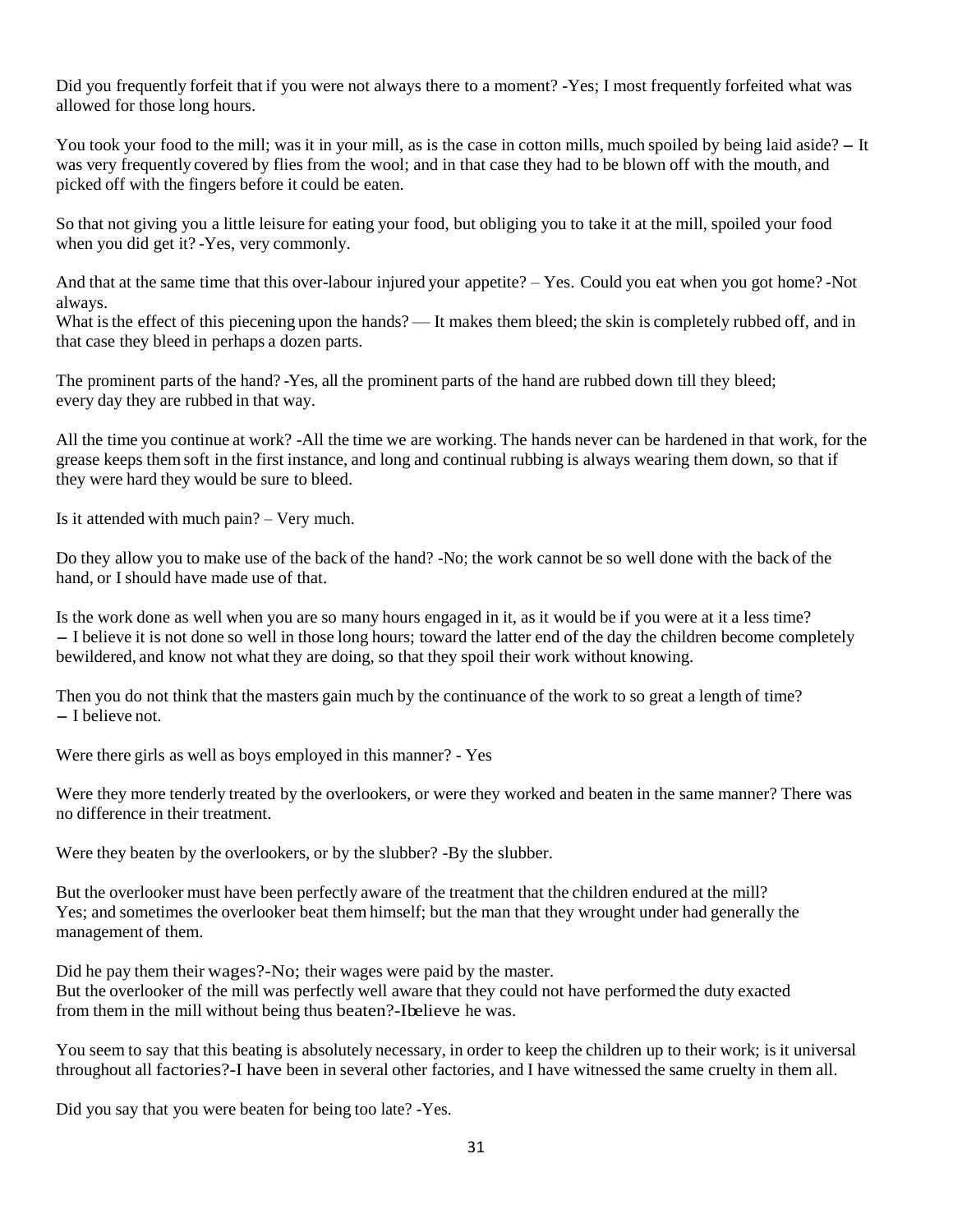Is it not the custom in many of the factories to impose fines upon children for being too late, instead of beating them? –It was not in that factory.

What then were the fines by which you lost the money you gained by your long hours?-The spinner could not get on so fast with his work when we happened to be too late; he could not begin his work so soon, and therefore it was taken by him.

Did the slubber pay you your wages? -No, the master paid our wages. And the slubber took your fines from you? – Yes.

Then you were fined as well as beaten?-There was nothing deducted from the ordinary scale of wages, but only from that received for over-hours, and I had only that taken when I was too late, so that the fine was not regular.

When you were not working over-hours, were you so often late as when you were working over-hours? –Yes. You were not very often late whilst you were not working over-hours?-Yes, I was often late when I was not working over-hours; I had to go at six o'clock in the morning, and consequently had to get up at five to eat my breakfast and go to the mill, and if I failed to get up by five I was too late; and it was nine o'clock before we could get home, and then we went to bed; in the best times I could not be much above eight hours at home, reckoning dressing and eating my meals, and everything.

Was it a blanket-mill in which you worked? – Yes.

Did you ever know that the beatings to which you allude inflicted <sup>a</sup> serious injury upon the children? -I do not recollect any very serious injury, more than that they had their heads broken, if that may be called a serious injury; that has often happened; I, myself, had no more serious injury than that.

You say that the girls as well as the boys were employed as you have described, and you observed no difference in their treatment?-No difference.

The girls were beat in this unmerciful manner?-They were.

They were subject, of course, to the same bad effects from this over working?-Yes.

Could you attend an evening-school during the time you were employed in the mill?-No, that was completely impossible.

Did you attend the Sunday-school?-Not very frequently when I work at the mill.

How then were you engaged during the Sunday?  $-1$  very often slept till it was too late for school time or for divine worship, and the rest of the day I spent in walking out and taking a little fresh air.

Did your parents think that it was necessary for you to enjoy a little fresh air?  $-1$  believe they did; they never said anything against it; before I went to the mill I used to go to the Sunday-school.

Did you frequently sleep nearly the whole of the day on Sunday? -Very often.

At what age did you leave that employment? – I was about 12 years old.

Why did you leave that place? –I went very late one morning, about seven o'clock, and I got severely beaten by the spinner, and he turned me out of the mill, and I went home, and never went any more.

Was your attendance as good as the other children? –Being at rather a greater distance than some of them, I was generally one of the latest.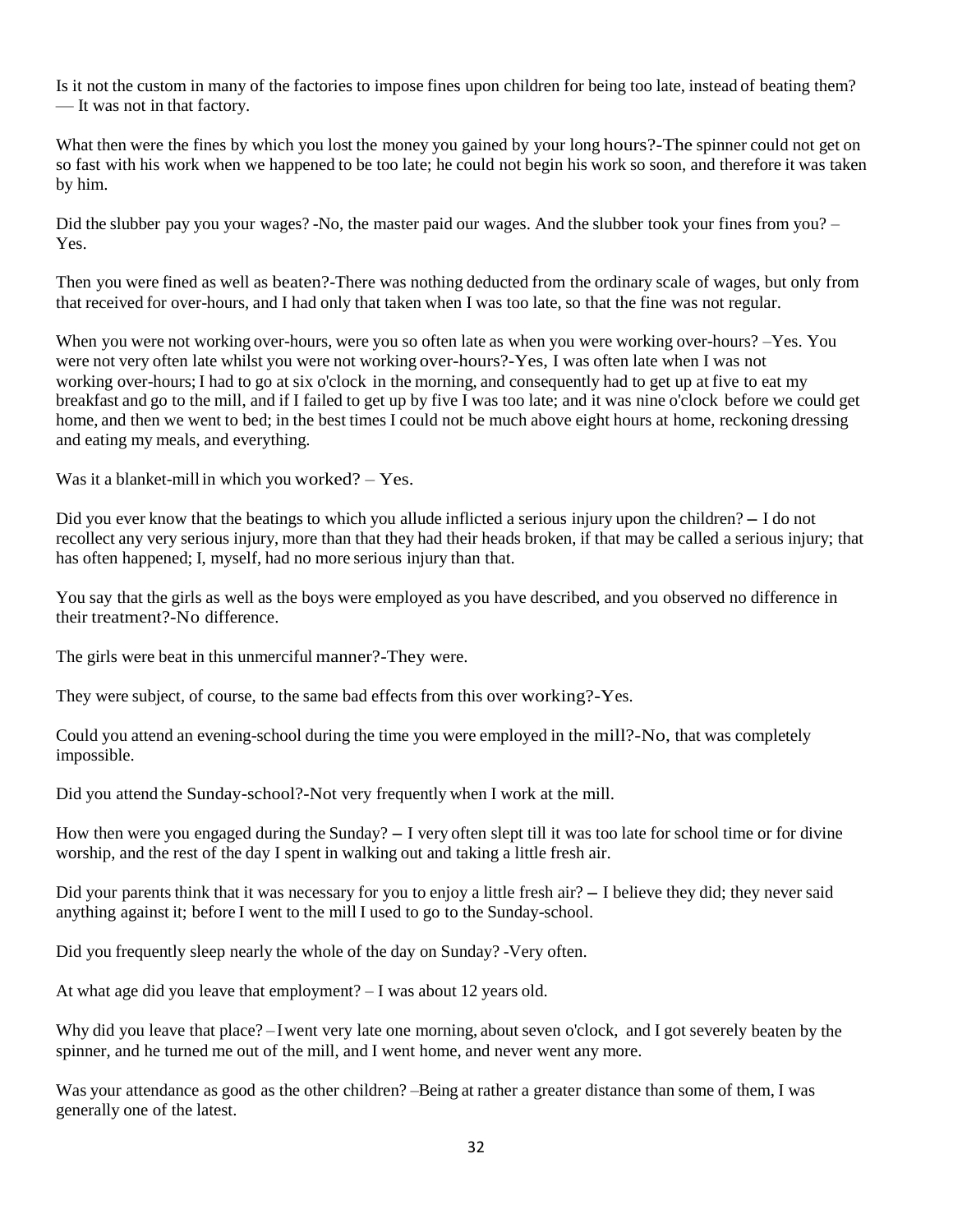Where was your next work? - I worked as bobbin-winder in another part of the works of the same firm. How long were you a bobbin-winder? -About two years, I believe.

What did you become after that? - A weaver.

How long were you a weaver? – I was a weaver till March in last year.

A weaver of what? -A blanket-weaver.

With the same firm? -With the same firm.

Did you leave them? -No; I was dismissed from my work for a reason which I am willing and anxious to explain.

Have you had opportunities of observing the way in which the children are treated in factories up to a late period? – Yes.

You conceive that their treatment still remains as you first found it, and that the system is in great wantof regulation? It does.

Children you still observe to be very much fatigued and injured by the hours of labour?  $-$  Yes.

From your own experience, what is your opinion as to the utmost labour that a child in piecening could safely undergo? -If I were appealed to from my own feelings to fix a limit, I should fix it at ten hours, or less.

And you attribute to longer hours all the cruelties that you describe?– A good deal of them.

Are the children sleepy in mills? – Very.

Are they more liable to accidents in the latter part of the day than in the other part? – I believe they are; I believe a greater number of accidents happen in the latter part of the day than in any other. I have known them so sleepy that in the short interval while the others have been going out, some of them have fallen asleep, and have been left there.

Is it an uncommon case for children to fall asleep in the mill, and remain there all night? -Not to remain there all night; but I have known a case the other day, of a child whom the overlooker found when he went to lock the door, that had been left there.

So that you think there has been no change for the better in the treatment of those children; is it your opinion that there will be none, except Parliament interfere in their behalf? – It is my decided conviction.

Have you recently seen any cruelties in mills?  $-$  Yes; not long since I was in a mill and I saw a girl severely beaten; at a mill called Hicklane Mill, in Batley; I happened to be in at the other end of the room, talking; and I heard the blows, and I looked that way, and saw the spinner beating one of the girls severely with a large stick. Hearing the sound, led me to look round, and to ask what was the mat-ter, and they said it was "Nothing but paying [beating-Ed.] 'his ligger-on."

What age was the girl? – About 12 years.

Was she very violently beaten? – She was.

Was this when she was over-fatigued? – It was in the afternoon.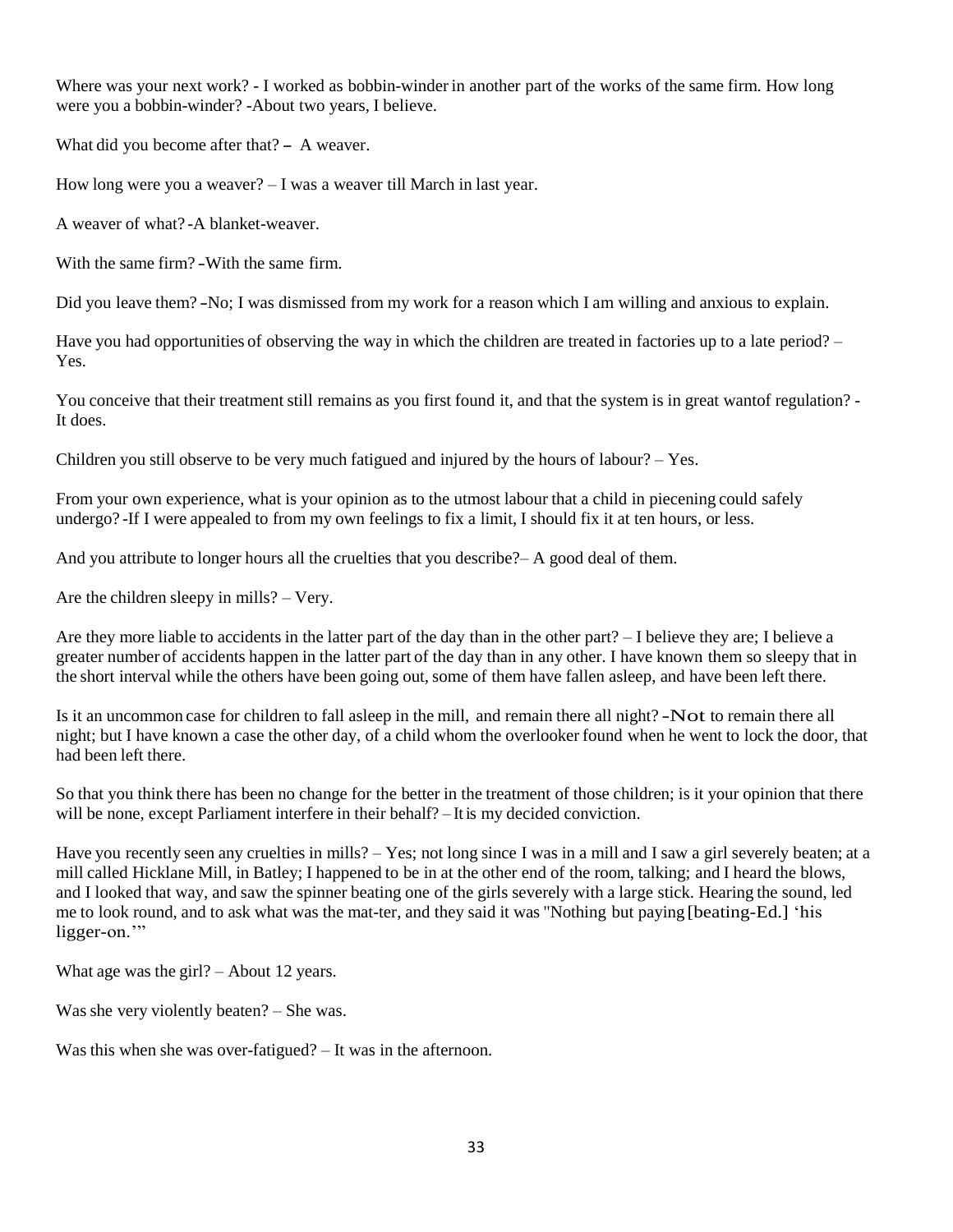Can you speak as to the effect of this labour in the mills and factories on the morals of the children, as far as you have observed? – As far as I have observed with regard to morals in the mills, there is every-thing about them that is disgusting to every one conscious of correct morality.

Do you find that the children, the females especially, are very early demoralized in them? - They are.

Questions for Analysis: Based on the Report, summarize conditions in the factories. What effect did factory work have on other aspects of the workers' lives?

# **12. Elizabeth Caddy Stanton,** *The Declaration of Sentiments***, Seneca Falls Conference, 1848**

The first women's rights convention in the United States occurred in Seneca Falls, New York in 1848. Elizabeth Cady Stanton wrote most of the "Declaration of Sentiments" and modeled it after the Declaration of Independence. 68 women and 32 men signed the document including Frederick Douglass, an ex-slave and notable abolitionist. It represents a landmark in the history of liberalism and the demand of American women to exercise civil rights equal to those of men.

Source: Report of the Woman's Rights Convention, held at Seneca Falls, New York, July 19th and 20th, 1848.

When, in the course of human events, it becomes necessary for one portion of the family of man to assume among the people of the earth a position different from that which they have hitherto occupied, but one to which the laws of nature and of nature's God entitle them, a decent respect to the opinions of mankind requires that they should declare the causes that impel them to such a course.

We hold these truths to be self-evident: that all men and women are created equal; that they are endowed by their Creator with certain inalienable rights; that among these are life, liberty, and the pursuit of happiness; that to secure these rights governments are instituted, deriving their just powers from the consent of the governed…

The history of mankind is a history of repeated injuries and usurpations on the part of man toward woman, having in direct object the establishment of an absolute tyranny over her. To prove this, let facts be submitted to a candid world.

He has never permitted her to exercise her inalienable right to the elective franchise. He has compelled her to submit to laws, in the formation of which she had no voice.

He has withheld from her rights which are given to the most ignorant and degraded men—both natives and foreigners. Having deprived her of this first right of a citizen, the elective franchise, thereby leaving her without representation in the halls of legislation, he has oppressed her on all sides.

He has made her, if married, in the eye of the law, civilly dead.

He has taken from her all right in property, even to the wages she earns.

He has made her, morally, an irresponsible being, as she can commit many crimes with impunity, provided they be done in the presence of her husband. In the covenant of marriage, she is compelled to promise obedience to her husband, he becoming, to all intents and purposes, her master—the law giving him power to deprive her of her liberty, and to administer chastisement.

He has so framed the laws of divorce, as to what shall be the proper causes of divorce; in case of separation, to whom the guardianship of the children shall be given; as to be wholly regardless of the happiness of women—the law, in all cases, going upon the false supposition of the supremacy of man, and giving all power into his hands.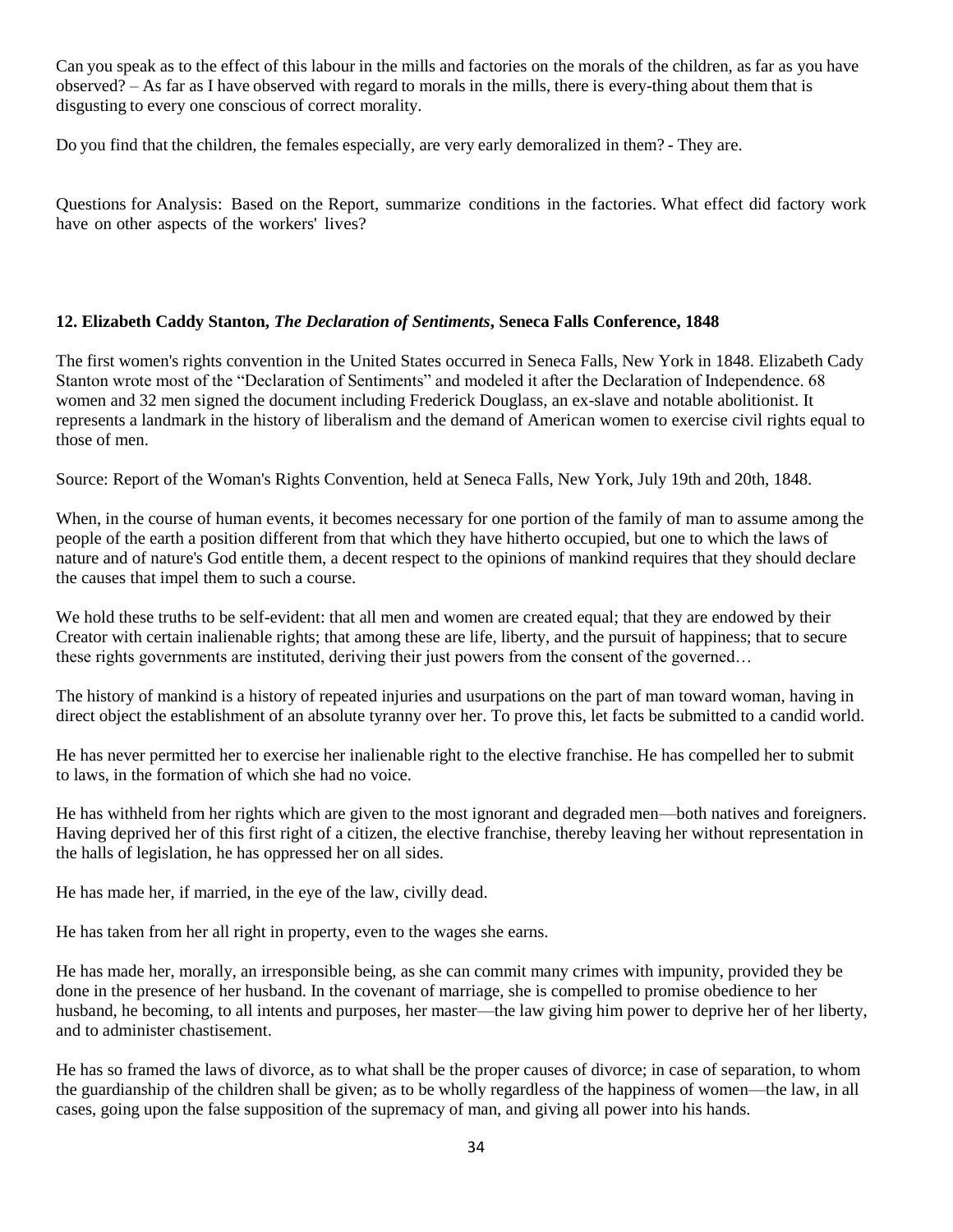After depriving her of all rights as a married woman, if single and the owner of property, he has taxed her to support a government which recognizes her only when her property can be made profitable to it.

He has monopolized nearly all the profitable employments, and from those she is permitted to follow, she receives but a scanty remuneration.

He closes against her all the avenues to wealth and distinction, which he considers most honorable to himself. As a teacher of theology, medicine, or law, she is not known.

He has denied her the facilities for obtaining a thorough education—all colleges being closed against her.

He allows her in Church as well as State, but a subordinate position, claiming Apostolic authority for her exclusion from the ministry, and, with some exceptions, from any public participation in the affairs of the Church.

He has created a false public sentiment, by giving to the world a different code of morals for men and women, by which moral delinquencies which exclude women from society, are not only tolerated but deemed of little account in man.

He has usurped the prerogative of Jehovah himself, claiming it as his right to assign for her a sphere of action, when that belongs to her conscience and her God.

He has endeavored, in every way that he could to destroy her confidence in her own powers, to lessen her self-respect, and to make her willing to lead a dependent and abject life.

Now, in view of this entire disfranchisement of one-half the people of this country, their social and religious degradation,—in view of the unjust laws above mentioned, and because women do feel themselves aggrieved, oppressed, and fraudulently deprived of their most sacred rights, we insist that they have immediate admission to all the rights and privileges which belong to them as citizens of these United States.

In entering upon the great work before us, we anticipate no small amount of misconception, misrepresentation, and ridicule; but we shall use every instrumentality within our power to effect our object. We shall employ agents, circulate tracts, petition the State and national Legislatures, and endeavor to enlist the pulpit and the press in our behalf. We hope this Convention will be followed by a series of Conventions, embracing every part of the country.

Firmly relying upon the final triumph of the Right and the True, we do this day affix our signatures to this declaration. At the appointed hour the meeting convened. The minutes having been read, the resolutions of the day before were read and taken up separately. Some, from their self-evident truth, elicited but little remark; others, after some criticism, much debate, and some slight alterations, were finally passed by a large majority.

Questions for analysis: Apart from the call for voting rights, what else does Elizabeth Caddy Stanton identify as oppressive to female liberty? How do you think American women reacted to the *Declaration of Sentiments*?

## **13. Karl Marx and Friedrich Engels, from the** *Communist Manifesto*

Karl Marx (1818-1883 CE) was a German revolutionary philosopher and theorist. Marx studied law and philosophy at major German universities. An atheist and materialist, Marx believed the conflict between social classes (rich and poor) explained social and political change. In 1842, he became the editor of a radical newspaper in Cologne, Germany, after which point he moved to Paris, Brussels, and eventually London, where he would spend the rest of his life. He and his wealthy friend Friedrich Engels (1820-1895) wrote the *Communist Manifesto* in 1848. Bourgeoisie means the class of modern capitalists. Proletariat means the class of modern wage laborers who must sell their labor to survive.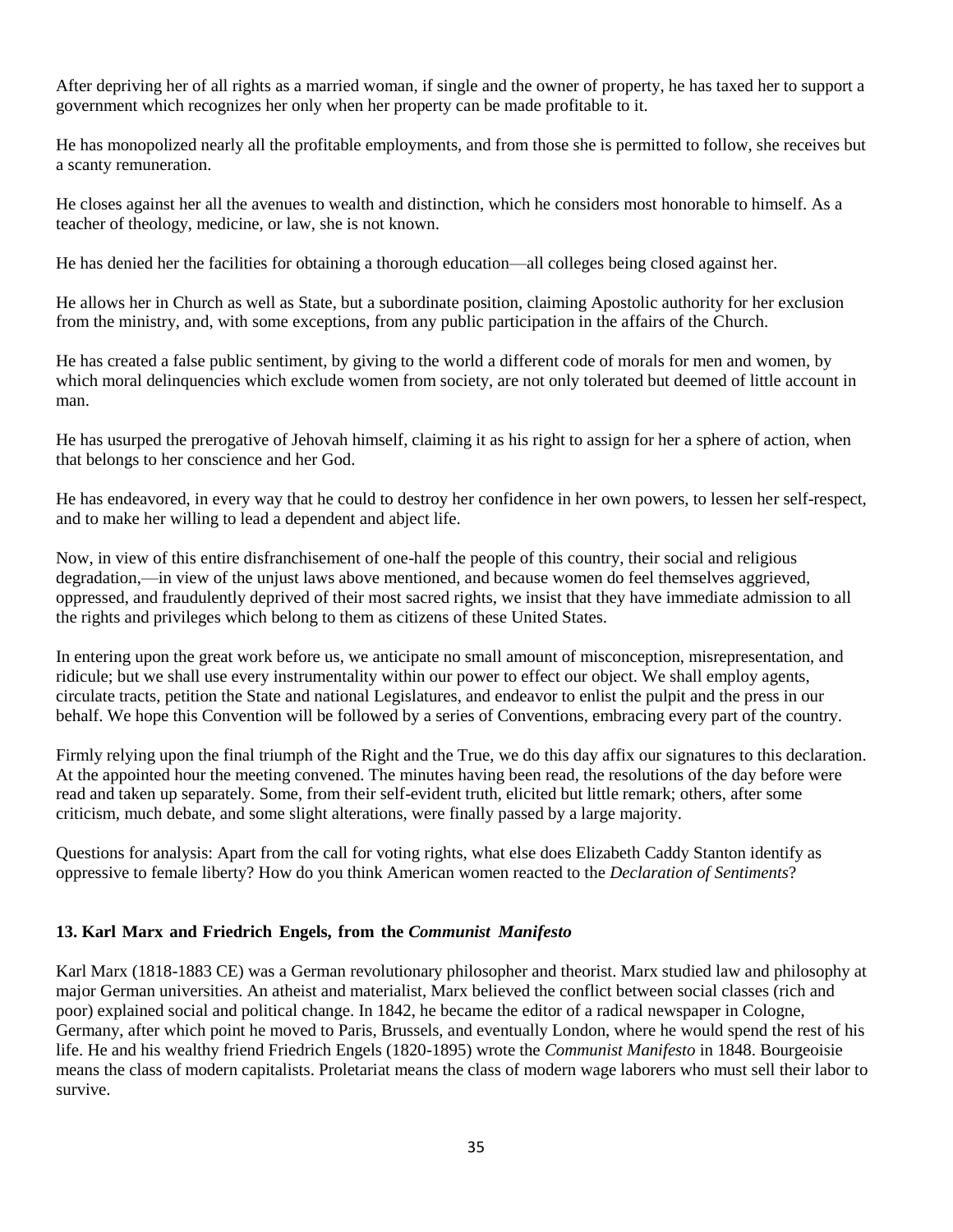Source: Karl Marx, *The Communist Manifesto,* trans. by Samuel Moore (1848).

# PART I: "BOURGEOISIE AND PROLETARIAT"

The history of all hitherto existing society is the history of class struggles.

Freeman and slave, patrician and plebeian, lord and serf, guild-master and journeyman, in a word, oppressor and oppressed, stood in constant opposition to one another, carried on an uninterrupted, now hidden, now open fight, a fight that each time ended, either in a revolutionary reconstitution of society at large, or in the common ruin of the contending classes.

In the earlier epochs of history, we find almost everywhere a complicated arrangement of society into various orders, a manifold gradation of social rank. In ancient Rome we have patricians, knights, plebeians, slaves; in the Middle Ages, feudal lords, vassals, guild-masters, journeymen, apprentices, serfs; in almost all of these classes, again, subordinate gradations.

The modern bourgeois society that has sprouted from the ruins of feudal society has not done away with class antagonisms. It has but established new classes, new conditions of oppression, new forms of struggle in place of the old ones.

Our epoch, the epoch of the bourgeoisie, possesses, however, this distinct feature: it has simplified class antagonisms. Society as a whole is more and more splitting up into two great hostile camps, into two great classes directly facing each other — Bourgeoisie and Proletariat.

From the serfs of the Middle Ages sprang the chartered burghers of the earliest towns. From these burgesses the first elements of the bourgeoisie were developed.

The discovery of America, the rounding of the Cape, opened up fresh ground for the rising bourgeoisie. The East-Indian and Chinese markets, the colonisation of America, trade with the colonies, the increase in the means of exchange and in commodities generally, gave to commerce, to navigation, to industry, an impulse never before known, and thereby, to the revolutionary element in the tottering feudal society, a rapid development.

The feudal system of industry, in which industrial production was monopolised by closed guilds, now no longer sufficed for the growing wants of the new markets. The manufacturing system took its place. The guild-masters were pushed on one side by the manufacturing middle class; division of labour between the different corporate guilds vanished in the face of division of labour in each single workshop.

Meantime the markets kept ever growing, the demand ever rising. Even manufacturer no longer sufficed. Thereupon, steam and machinery revolutionised industrial production. The place of manufacture was taken by the giant, Modern Industry; the place of the industrial middle class by industrial millionaires, the leaders of the whole industrial armies, the modern bourgeois.

Modern industry has established the world market, for which the discovery of America paved the way. This market has given an immense development to commerce, to navigation, to communication by land. This development has, in its turn, reacted on the extension of industry; and in proportion as industry, commerce, navigation, railways extended, in the same proportion the bourgeoisie developed, increased its capital, and pushed into the background every class handed down from the Middle Ages.

We see, therefore, how the modern bourgeoisie is itself the product of a long course of development, of a series of revolutions in the modes of production and of exchange.

Each step in the development of the bourgeoisie was accompanied by a corresponding political advance of that class. An oppressed class under the sway of the feudal nobility, an armed and self-governing association in the medieval commune: here independent urban republic (as in Italy and Germany); there taxable "third estate" of the monarchy (as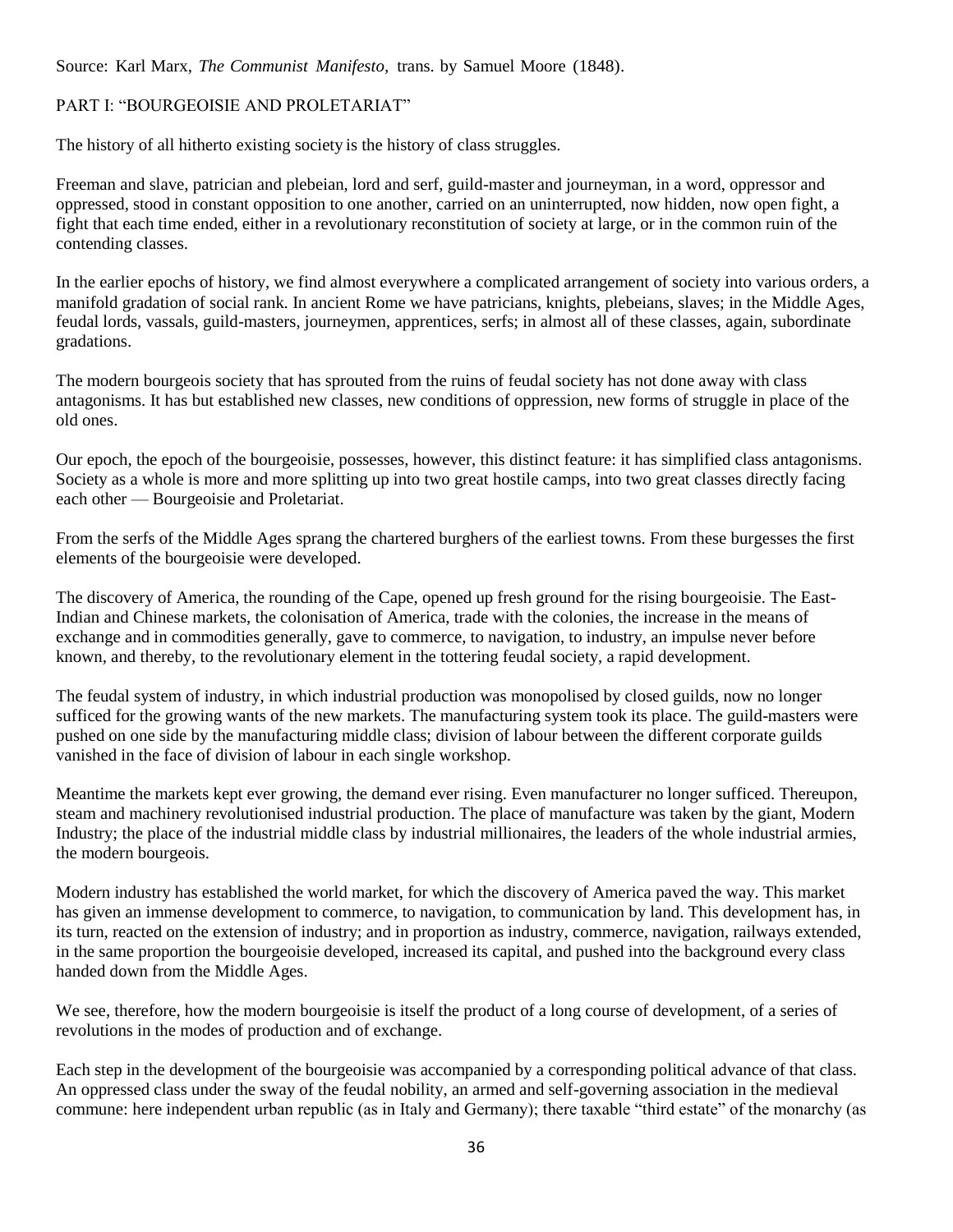in France); afterwards, in the period of manufacturing proper, serving either the semi-feudal or the absolute monarchy as a counterpoise against the nobility, and, in fact, cornerstone of the great monarchies in general, the bourgeoisie has at last, since the establishment of Modern Industry and of the world market, conquered for itself, in the modern representative State, exclusive political sway. The executive of the modern state is but a committee for managing the common affairs of the whole bourgeoisie.

The bourgeoisie, historically, has played a most revolutionary part.

The bourgeoisie, wherever it has got the upper hand, has put an end to all feudal, patriarchal, idyllic relations. It has pitilessly torn asunder the motley feudal ties that bound man to his "natural superiors", and has left remaining no other nexus between man and man than naked self-interest, than callous "cash payment". It has drowned the most heavenly ecstasies of religious fervour, of chivalrous enthusiasm, of philistine sentimentalism, in the icy water of egotistical calculation. It has resolved personal worth into exchange value, and in place of the numberless indefeasible chartered freedoms, has set up that single, unconscionable freedom — Free Trade. In one word, for exploitation, veiled by religious and political illusions, it has substituted naked, shameless, direct, brutal exploitation.

# PART II: "PROLETARIANS AND COMMUNISTS"

The proletariat will use its political supremacy to wrest, by degrees, all capital from the bourgeoisie, to centralise all instruments of production in the hands of the State, i.e., of the proletariat organised as the ruling class; and to increase the total of productive forces as rapidly as possible.

Of course, in the beginning, this cannot be effected except by means of despotic inroads on the rights of property, and on the conditions of bourgeois production; by means of measures, therefore, which appear economically insufficient and untenable, but which, in the course of the movement, outstrip themselves, necessitate further inroads upon the old social order, and are unavoidable as a means of entirely revolutionising the mode of production.

These measures will of course be different in different countries.

Nevertheless, in the most advanced countries, the following will be pretty generally applicable.

- 1. Abolition of property in land and application of all rents of land to public purposes.
- 2. A heavy progressive or graduated income tax.
- 3. Abolition of all right of inheritance.
- 4. Confiscation of the property of all emigrants and rebels.
- 5. Centralisation of credit in the hands of the State, by means of a national bank with State capital and an exclusive monopoly.
- 6. Centralisation of the means of communication and transport in the hands of the State.

7. Extension of factories and instruments of production owned by the State; the bringing into cultivation of waste-lands, and the improvement of the soil generally in accordance with a common plan.

8. Equal liability of all to labour. Establishment of industrial armies, especially for agriculture.

9. Combination of agriculture with manufacturing industries; gradual abolition of the distinction between town and country, by a more equable distribution of the population over the country.

10. Free education for all children in public schools. Abolition of children's factory labour in its present form. Combination of education with industrial production...

When, in the course of development, class distinctions have disappeared, and all production has been concentrated in the hands of a vast association of the whole nation, the public power will lose its political character. Political power, properly so called, is merely the organised power of one class for oppressing another. If the proletariat during its contest with the bourgeoisie is compelled, by the force of circumstances, to organise itself as a class, if, by means of a revolution, it makes itself the ruling class, and, as such, sweeps away by force the old conditions of production, then it will, along with these conditions, have swept away the conditions for the existence of class antagonisms and of classes generally, and will thereby have abolished its own supremacy as a class.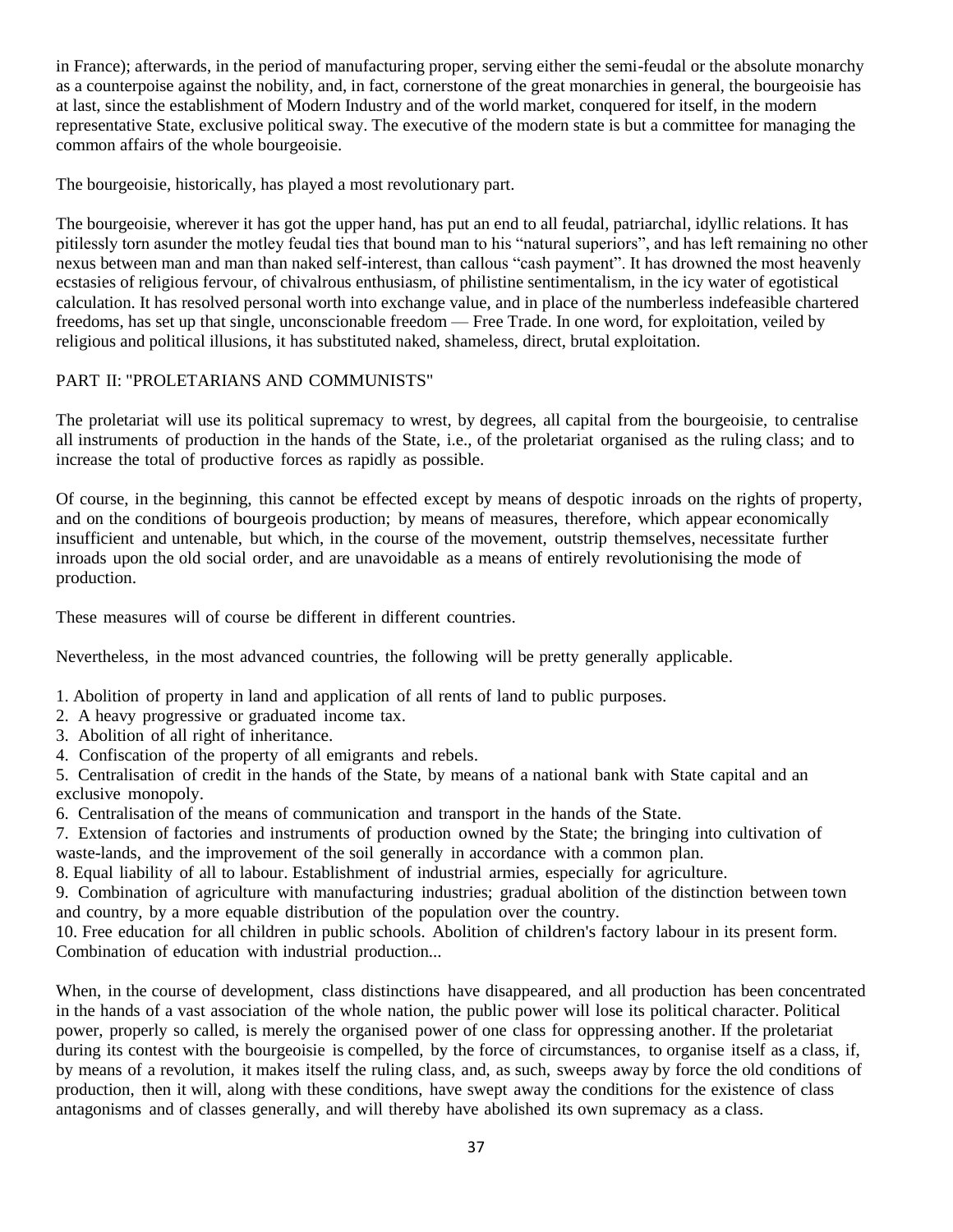In place of the old bourgeois society, with its classes and class antagonisms, we shall have an association, in which the free development of each is the condition for the free development of all.

Questions for Analysis: How does Marx use history to explain his theory of social change? What type of society does he believe will develop in the future?

### **14. Charles Darwin, from** *The Origin of the Species*

Charles Darwin (1809-1882 CE) was an English naturalist. After earning a degree in theology from Cambridge University, Darwin went on a five-year voyage on the H.M.S. Beagle to explore the coasts of South America. Although he contracted a tropical disease from which he suffered the rest of his life, Darwin's research of fossils and flora served as the basis for his controversial theory of natural selection, which he set forth in *The Origin of the Species* (1859). Darwin applied this idea of evolutionary development to humans in *The Descent of Man* (1871).

Source: Charles Darwin, *The Origin of the Species* (London: John Murray, 1859).

As natural selection acts solely by accumulating slight, successive, favorable variations, it can produce no great or sudden modifications; it can act only by short and slow steps. Hence, the canon of *"Natura non facit saltum,"* which every fresh addition to our knowledge tends to confirm, is on this theory intelligible. We can see why throughout nature the same general end is gained by an almost infinite diversity of means, for every peculiarity when once acquired is long inherited, and structures already modified in many different ways have to be adapted for the same general purpose. We can, in short, see why nature is prodigal in variety, though niggard [stingy] in innovation. But why this should be a law of nature if each species has been independently created no man can explain.

Many other facts are, as it seems to me, explicable on this theory. How strange it is that a bird, under the form of a woodpecker, should prey on insects on the ground; that upland geese which rarely or never swim, should possess webbed feet; that a thrush-like bird should dive and feed on sub-aquatic insects; and that a petrel should have the habits and structure fitting it for the life of an auk! and so in endless other cases. But on the view of each species constantly trying to increase in member, with natural selection always ready to adapt the slowly varying descendants of each to any unoccupied or ill-occupied place in nature, these facts cease to be strange, or might even have been anticipated.

We can to a certain extent understand how it is that there is so much beauty throughout nature; for this may be largely attributed to the agency of selection. That beauty, according to our sense of it, is not universal, must be admitted by every one who will look at some venomous snakes, at some fishes, and at certain hideous bats with a distorted resemblance to the human face. Sexual selection has given the most brilliant colors, elegant patterns, and other ornaments to the males, and sometimes to both sexes of many birds, butterflies, and other animals. With birds it has often rendered the voice of the male musical to the female, as well as to our ears. Flowers and fruit have been rendered conspicuous by brilliant colors in contrast with the green foliage, in order that the flowers may be easily seen, visited, and fertilized by insects, and the seeds disseminated by birds. How it comes that certain colors, sounds, and forms should give pleasure to man and the lower animals-that is, how the sense of beauty in its simplest form was first acquired-we do not know any more than how certain odors and favors were first rendered agreeable.

'"Nature makes no leaps."

As natural selection acts by competition, it adapts and improves the inhabitants of each country only in relation to their co-inhabitants; so that we need feel no surprise at the species of any one country, although on the ordinary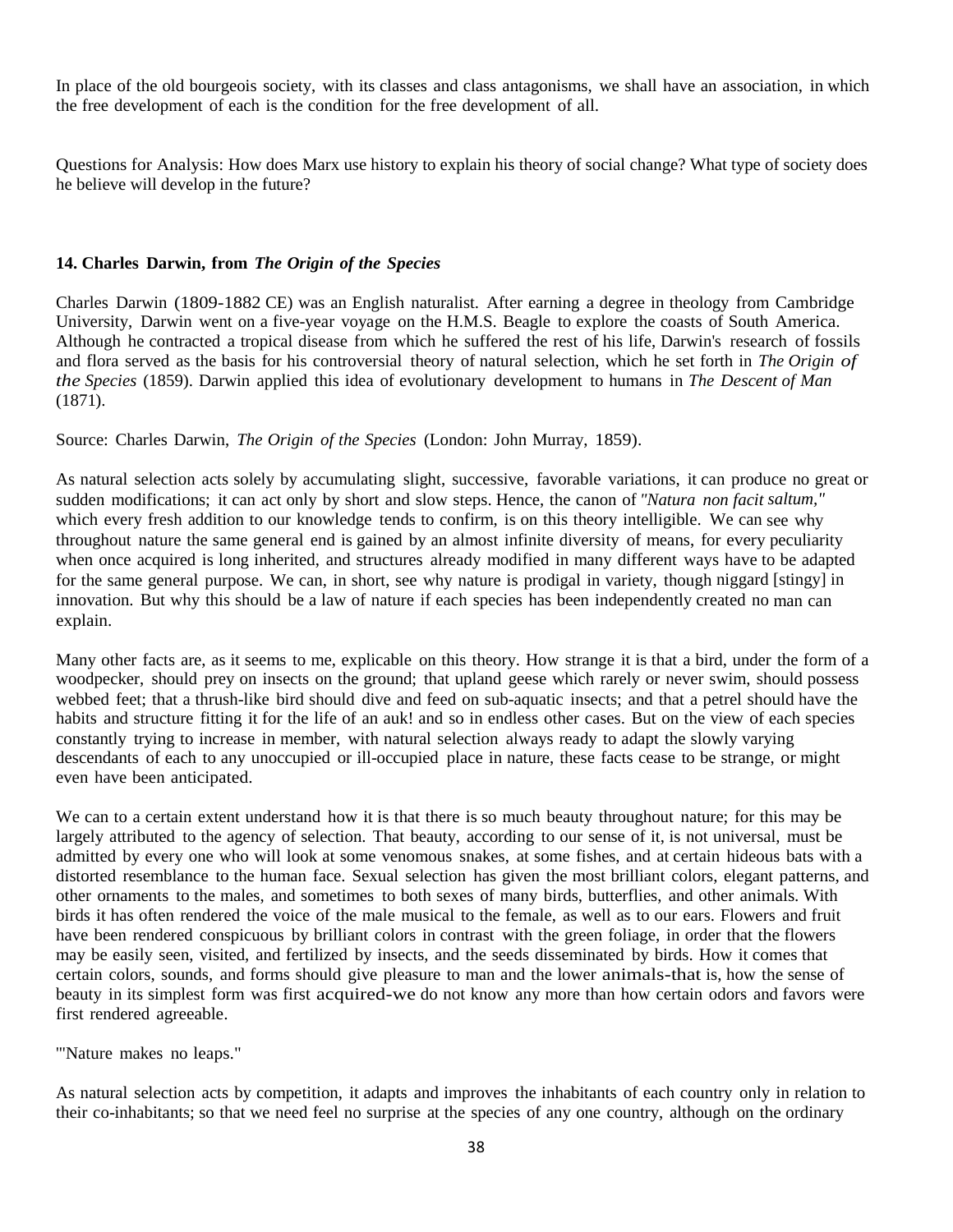view supposed to have been created and specially adapted for that country, being beaten and supplanted by the naturalized productions from another land. Nor ought we to marvel if all the contrivances in nature be not, as far as we can judge, absolutely perfect, as in the case even of the human eye; or if some of them be abhorrent to our ideas of fitness. We need not marvel at the sting of the bee, when used against an enemy, causing the bee's own death; at drones being produced in such great numbers for one single act, and being then slaughtered by their sterile sisters; at the astonishing waste of pollen by our fir-trees; at the instinctive hatred of the queen-bee for her own fertile daughters; at ichneumonidae [a wasp] feeding within the living bodies of caterpillars; or at other such cases. The wonder indeed is, on the theory of natural selection, that more cases of the want of absolute perfection have not been detected...

Authors of the highest eminence seem to be fully satisfied with the view that each species has been independently created. To my mind it accords better with what we know of the laws impressed on matter by the Creator, that the production and extinction of the past and present inhabitants of the world should have been due to secondary causes, like those determining the birth and death of the individual. When I view all beings not as special creations, but as the lineal descendants of some few beings which lived long before the first bed of the Cambrian system was deposited, they seem to me to become ennobled. Judging from the past, we may safely infer that not one living species will transmit its unaltered likeness to a distant futurity. And of the species now living very few will transmit progeny of any kind to a far distant futurity; for the manner in which all organic beings are grouped, shows that the greater number of species in each genus, and all the species in many genera, have left no descendants, but have become utterly extinct. We can so far take a prophetic glance into futurity as to foretell that it will be the common and widely-spread species, belonging to the larger and dominant groups within each class, which will ultimately prevail and procreate new and dominant species. As all the living forms of life are the lineal descendants of those which lived long before the Cambrian epoch, we may feel certain that the ordinary succession by generation has never once been broken, and that no cataclysm has desolated the whole world. Hence we may look with some confidence to a secure future of great length. And as natural selection works solely by and for the good of each being, all corporeal and mental endowments will tend to progress towards perfection.

It is interesting to contemplate a tangled bank, clothed with many plants of many kinds, with birds singing on the bushes, with various insects flitting about, and with worms crawling through the damp earth, and to reflect that these elaborately constructed forms, so different from each other, and dependent upon each other in so complex a manner, have all been produced by laws acting around us. These laws, taken in the largest sense, being Growth with Reproduction; Inheritance which is almost implied by reproduction; Variability from the indirect and direct action of the conditions of life, and from use and disuse: a Ratio of Increase so high as to lead to a Struggle for Life, and as a consequence to Natural Selection, entailing Divergence of Character and the Extinction of lessimproved forms. Thus, from the war of nature, from famine and death, the most exalted object which we are capable of conceiving, namely, the production of the higher animals, directly follows. There is grandeur in this view of life, with its several powers, having been originally breathed by the Creator into a few forms or into one; and that, whilst this planet has gone cycling on according to the fixed law of gravity, from so simple a beginning endless forms most beautiful and most wonderful have been, and are being evolved.

Questions for Analysis: According to this passage, does Darwin see any role for a Creator? If so, how would you describe this role? How does Darwin think that his theory of natural selection ennobles mankind?

#### **15. President Millard Fillmore, Letter to the Emperor of Japan, 1852**

Millard Fillmore was the thirteenth president of the United States (1850-1853). In 1852, he sent a letter to the emperor of Japan seeking friendly commercial relations between the two countries. For this historic mission, Commodore Matthew C. Perry of the U.S. Navy was chosen. He led three steam frigates and five other ships-a quarter of the American navy-to Japan. The following is President Fillmore's letter, dated November 13, 1852.

Source: Roger Pineau, ed., The Japan Expedition, 1852-1854, *The Personal Journal of Commodore Matthew* C. *Perry* (Washington, DC: Smithsonian Institution Press, 1968), pp. 220-21.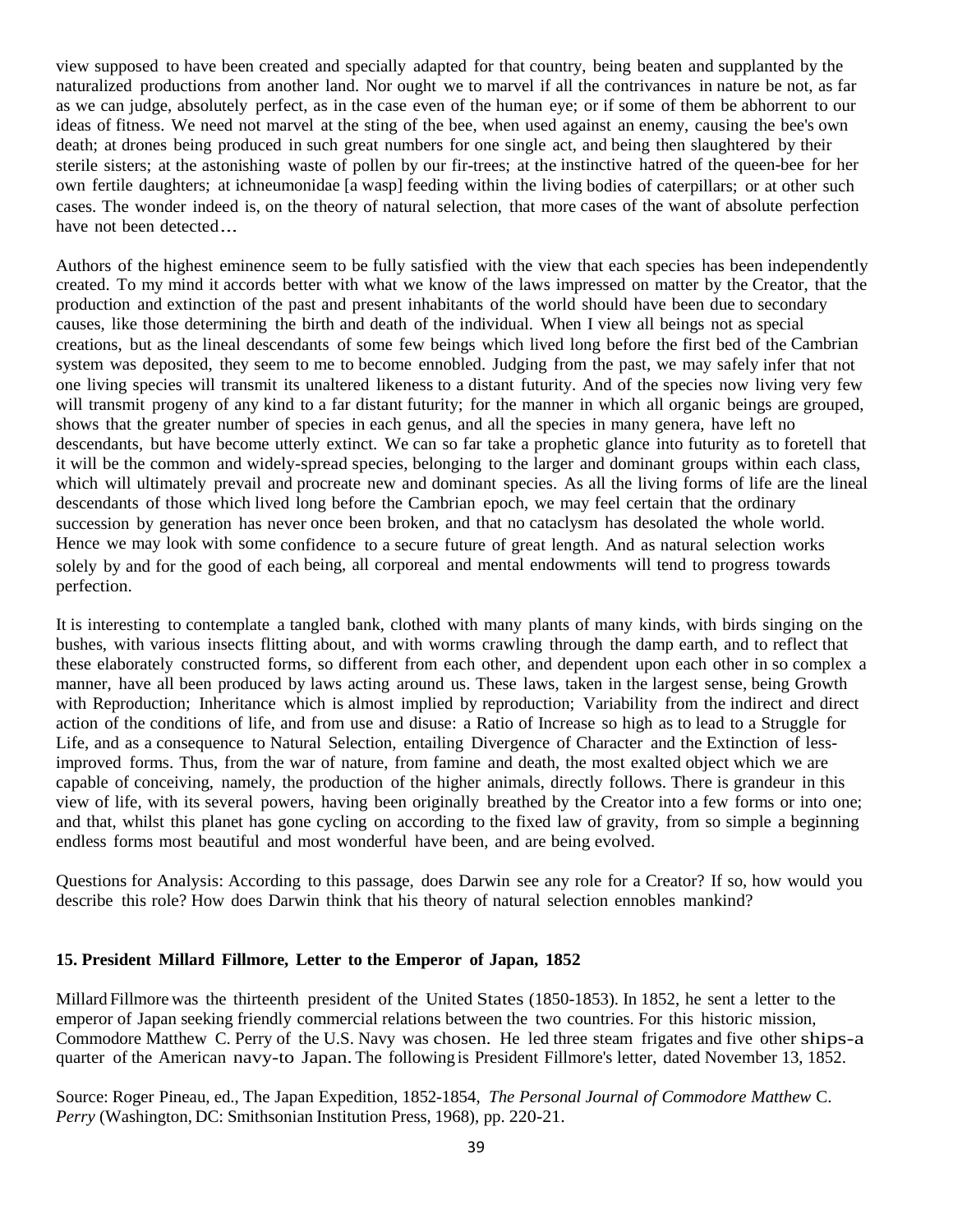## LETTER OF THE PRESIDENT OF THE UNITED STATES TO THE EMPEROR OF JAPAN

Great and Good Friend!

I send you this public letter by Commodore Matthew C. Perry, an officer of highest rank in the Navy of the United States, and commander of the squadron now visiting Your Imperial Majesty's dominions. I have directed Commodore Perry to assure Your Imperial Majesty that I entertain the kindest feelings toward Your Majesty's person and government, and that I have no other object in sending him to Japan but to propose to Your Imperial Majesty that the United States and Japan should live in friendship and have commercial intercourse with each other.

The constitution and laws of the United States forbid all interference with the religious or political concerns of other nations. I have particularly charged Commodore Perry to abstain from every act which could possibly disturb the tranquility of Your Imperial Majesty's dominions.

The United States of America reach from ocean to ocean, and our territory of Oregon and state of California lie directly opposite to the dominions of Your Imperial Majesty. Our steamships can go from California to Japan in eighteen days.

Our great state of California produces about sixty millions of dollars in gold every year, besides silver, quicksilver, precious stones, and many other valuable articles. Japan is also a rich and fertile country and produces many very valuable articles. Your Imperial Majesty's subjects are skilled in many of the arts. I am desirous that our two countries should trade with each other for the benefit both of Japan and the United States.

We know that the ancient laws of Your Imperial Majesty's government do not allow of foreign trade except with the Dutch. But as the state of the world changes, and new governments are formed, it seems to be wise from time to time to make new laws. There was a time when the ancient laws of Your Imperial Majesty's government were first made. About the same time America, which is sometimes called the New World, was first discovered and settled by the Europeans. For a long time there were but a few people, and they were poor. They have now become quite numerous; their commerce is very extensive; and they think that if your Imperial Majesty were so far to change the ancient laws as to allow a free trade between the two countries, it would be extremely beneficial to both.

If Your Imperial Majesty is not satisfied that it would be safe, altogether, to abrogate the ancient laws which forbid foreign trade, they might be suspended for five or ten years, so as to try the experiment. If it does not prove as beneficial as was hoped, the ancient laws can be restored. The United States often limits its treaties with foreign states to a few years, and then renew them or not, as they please.

I have directed Commodore Perry to mention another thing to Your Imperial Majesty. Many of our ships pass every year from California to China, and great numbers of our people pursue the whale fishery near the shores of Japan. It sometimes happens in stormy weather that one of our ships is wrecked on Your Imperial Majesty's shores. In all such cases we ask and expect that our unfortunate people should be treated with kindness, and that their property should be protected till we can send a vessel and bring them away. We are very much in earnest in this.

Commodore Perry is also directed by me to represent to Your Imperial Majesty that we understand that there is a great abundance of coal and provisions in the empire of Japan. Our steam ships, in crossing the great ocean, bum a great deal of coal, and it is not convenient to bring it all the way from America. We wish that our steam ships and other vessels should be allowed to stop in Japan and supply themselves with coal, provisions, and water. They will pay for them in money, or anything else Your Imperial Majesty's subjects may prefer, and we request Your Imperial Majesty to appoint a convenient port in the southern part of the empire where our vessels may stop for this purpose. We are very desirous of this.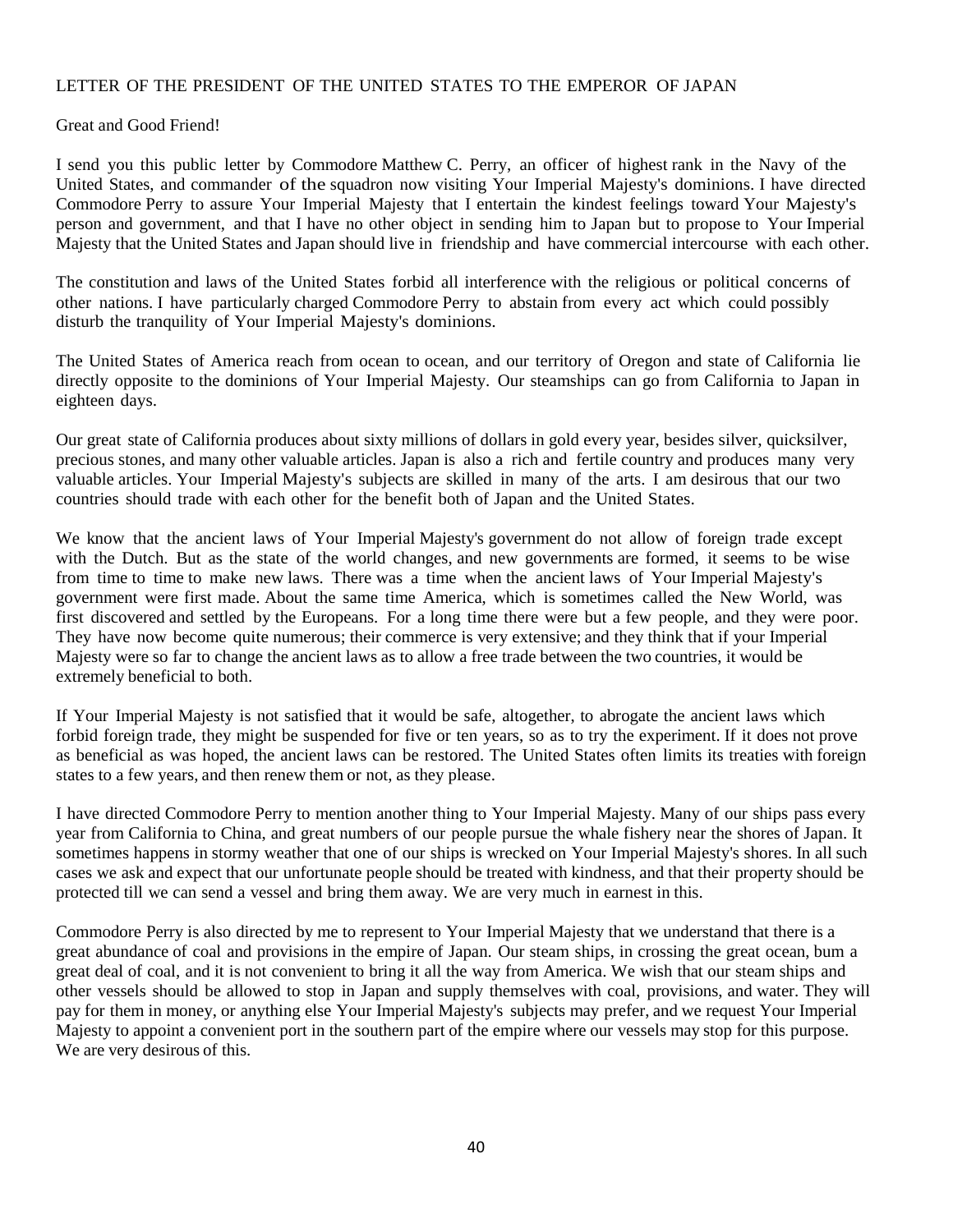These are the only objects for which I have sent Commodore Perry with a powerful squadron to pay a visit to Your Imperial Majesty's renowned city of Edo: friendship, commerce, a supply of coal, and provisions and protection for our shipwrecked people.

We have directed Commodore Perry to beg Your Imperial Majesty's acceptance of a few presents. They are of no great value in themselves, but some of them may serve as specimens of the articles manufactured in the United States, and they are intended as tokens of our sincere and respectful friendship.

May the Almighty have Your Imperial Majesty in his great and holy keeping!

In witness whereof I have caused the great seal of the United States to be hereto affixed, and have subscribed the same with my name, at the city of Washington in America, the seal of my government, on the thirteenth day of the month of November, in the year one thousand eight hundred and fifty-two.

Your good friend,

Millard Fillmore

Questions for Analysis: Do you think the US President had the right to make these demands of Japan's Tokugawa Shogun (supreme political leader)? What do you find striking about this document?

### **16. The Treaty of Nanjing, 1842**

From ancient times, trade existed between China and the West, particularly over the long "silk road." Besides silk, other Chinese products like tea, spices, and porcelain ("china") were greatly prized in Europe and later in America. But the overland route was long and difficult, so, increasingly, efforts were made to develop trade by sea. Two ports were opened on the south coast of China, Macao by the Portuguese in 1557 and nearby Canton by the British and others in the early eighteenth century. Because these allowed only a limited and restricted trade, European merchants and their governments began to apply pressure to have China opened more widely to them commercially. In their turn, the Chinese, suspicious and disdainful of the West, offered stiff and continuing resistance to any change. The British, rebuffed in their efforts to gain a privileged trading relationship with China, soon turned to illicit endeavors. They began the mass production of opium in India, which was then smuggled into China. This underground trade led eventually to the Opium War in 1839, in which the British were victorious. The following document, the Treaty of Nanjing, stipulates the concessions that China made to the British following the Opium War.

Source: J. Mason Gentzler, ed., *Changing China: Readings in the History of China from the Opium War to the Present*

Her Majesty the Queen of the United Kingdom of Great Britain and Ireland, and His Majesty the Emperor of China, being desirous of putting an end to the misunderstandings and consequent hostilities which have arisen between the two countries, have resolved to conclude a treaty for that purpose, and have therefore named as their Plenipotentiaries, that is to say:

Her Majesty the Queen of Great Britain and Ireland, Sir Henry Pottinger, Bart, a Major-General in the service of the East India Company, &c.; And His Imperial Majesty the Emperor of China, the High Commissioners Keying, a Member of the Imperial House, a guardian of the Crown Prince, and General of the garrison of Canton; and Elepoo, of the Imperial Kindred, graciously permitted to wear the insignia of the first rank, and the distinction of a peacock's feather, lately Minister and Governor-General, &c., and now Lieutenant-General Commanding at Chapoo.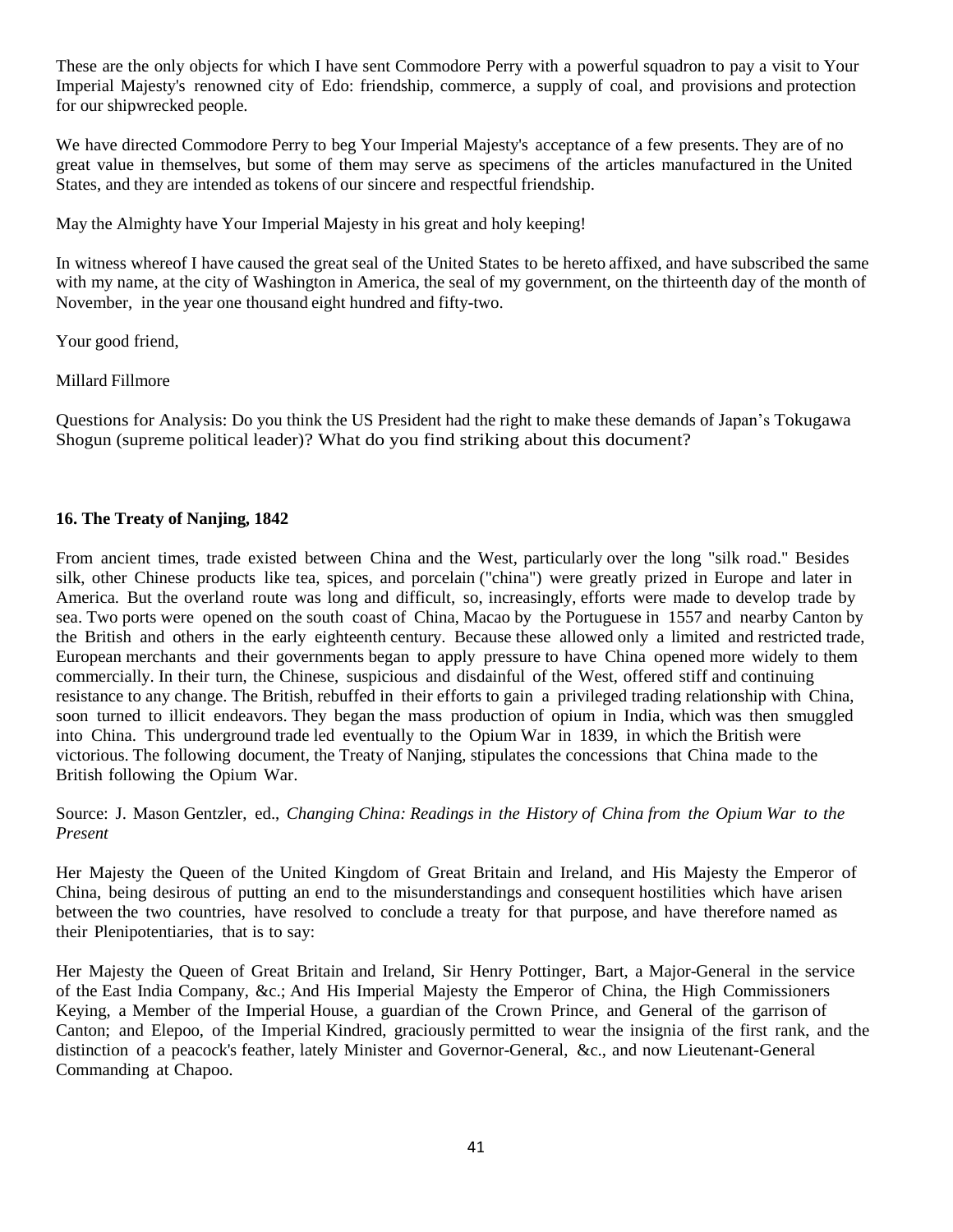Who, after having communicated to each other their respective full powers, and found them to be in good and due form, have agreed upon and concluded the following Articles:

### ARTICLE I

Peace and Friendship. Protection of Person and Property.

There shall henceforward be peace and friendship between Her Majesty the Queen of the United Kingdom of Great Britain and Ireland and His Majesty the Emperor of China, and between their respective subjects, who shall enjoy full security and protection for their persons and property within the dominions of the other.

#### ARTICLE II

Canton, Amoy, Foochow, Ningpo, and Shanghai opened to British Subjects and their Trade. His majesty the Emperor of China agrees, that British subjects, with their families and establishments, shall be allowed to reside, for the purpose of carrying on their mercantile pursuits, without molestation or restraint, at the cities and towns of Canton, Amoy, Foochowfoo, Ningpoo, and Shanghai.

Appointment of British Superintendents or Consuls at those places; their Duties.

And Her Majesty the Queen of Great Britain, &c., will appoint Superintendents, or Consular Officers, to reside at each of the above named cities or towns, to be the medium of communication between the Chinese authorities and the said merchants, and to see that the just duties and other dues of the Chinese Government, as hereafter provided for, are duly discharged by Her Britannic Majesty's subjects.

#### ARTICLE III

Cession of Hong Kong to Great Britain.

It being obviously necessary and desirable that British subjects should have some port at which they may careen and refit their ships, when required, and keep stores for that purpose, His Majesty the Emperor of China cedes to Her Majesty the Queen of Great Britain, &c., the Island of Hong Kong. To be possessed in perpetuity by Her Britannic Majesty, her heirs and successors, and to be governed by such laws and regulations as Her Majesty the Queen of Great Britain, &c., shall see fit to direct.

#### ARTICLE IV

Indemnity, Payment by China of 6,000,000 dollars for value of Opium delivered up as a Ransom for British Subjects.

The Emperor of China agrees to pay the Sum of 6,000,000 dollars, as the value of the Opium which was delivered up at Canton in the month of March, 1839, as a ransom for the lives of Her Britannic Majesty's Superintendent and subjects, who had been imprisoned and threatened with death by the Chinese High Officers.

#### ARTICLE V

Abolition of Privileges of Hong Merchants at Ports of residence of British Merchants. Payment by China of 3,000,000 dollars, for Debts due to British Subjects by certain Hong Merchants.

The Government of China having compelled the British merchants trading at Canton to deal exclusively with certain Chinese merchants, called Hong merchants (or Co-Hong), who had been licensed by the Chinese Government for that purpose, the Emperor of China agrees to abolish that practice in future at all ports where British merchants may reside, and to permit them to carry their mercantile transactions with whatever persons they please; and His Imperial Majesty further agrees to pay to the British Governments the sum of 3,000,000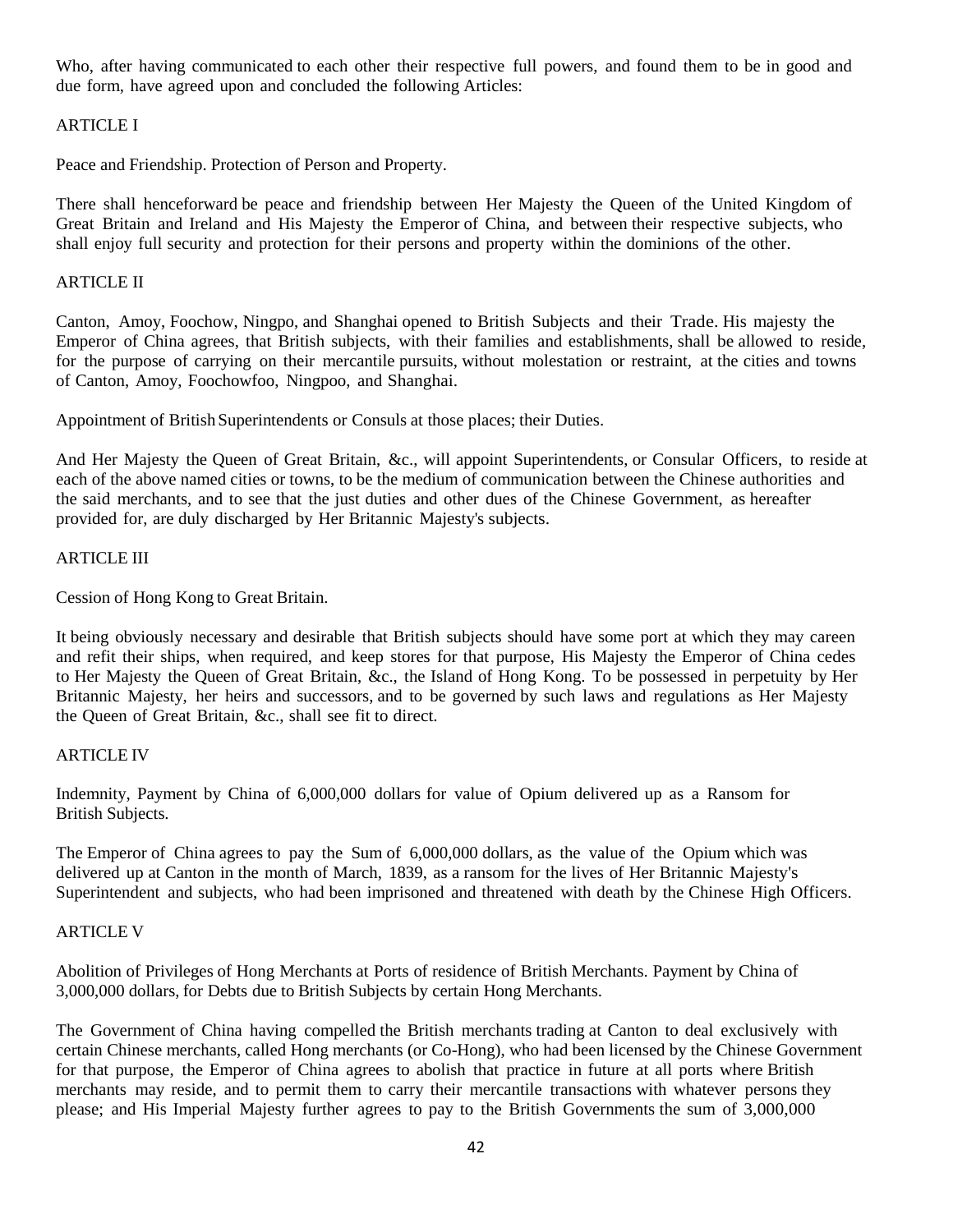dollars, on account of debts due to British subjects by some of the Hong merchants on Co-Hong, who have become insolvent, and who owe very large sums of money to subjects of Her Britannic Majesty.

### ARTICLE VI

Indemnity, Payment by China of 12,000,000 dollars for Expenses of British Expedition to demand Redress. Deduction of ransom received by British Forces for Chinese towns.

The Government of Her Britannic Majesty having obliged to send out an expedition to demand and obtain redress for the violent and unjust proceedings of the Chinese High Authorities towards Her Britannic Majesty's Officers and subjects, the Emperor of China agrees to pay the sum of 12,000,000 dollars, on account of the expenses incurred; and Her Britannic Majesty's Plenipotentiary voluntarily agrees, on behalf of Her Majesty, to deduct from said amount of 12,000,000 dollars, any sum which may have been received by Her Majesty's combined forces, as ransom for cities and towns in China, subsequent to the 1st day of August, 1841.

### ARTICLE X

Tariff to be issued of Import, Export, and Transit Duties

His Majesty the Emperor of China agrees to establish at all the ports which are, by Article II of this Treaty, to be thrown open for the resort of British merchants, a fair and regular tariff of export and import customs and other dues, which tariff shall be publicly notified and promulgated for general information.

Transit Duties on British Goods conveyed by Chinese into the Interior

And the Emperor further engages, that when British merchandise shall have once paid at any of the said ports the regulated customs and dues, agreeable to the tariff to be hereafter fixed, such merchandise may be conveyed by Chinese merchants to any province or city in the interior of the Empire of China, on paying a further amount as transit duties, which shall not exceed ??? percent on the tariff value of such goods.

Questions for Analysis: The Treaty of Nanjing was the first of many treaties that European powers signed with China after the Opium War. These treaties are often referred to as "Unequal Treaties." Why do you think this is?

### **17. Karl Pearson, Social Darwinism and Imperialism, 1900**

One of the intellectual foundations of the New Imperialism was the doctrine of social Darwinism, a pseudoscientific application of Darwin's ideas about biology to nations and races. The impact of social Darwinism was substantial. In the selection that follows, an Englishman, Karl Pearson (1857-1936), attempts to connect concepts from evolutionary theory – the struggle for survival and the survival of the fittest – to the development of human societies.

Source: Karl Pearson, *National Life from the Standpoint of Science,* 2nd ed. (Cambridge, UK: Cambridge University Press, 1907), pp. 21, 26-27, 64.

History shows me one way, and one way only, in which a state of civilisation has been produced, namely, the struggle of race with race, and the survival of the physically and mentally fitter race. This dependence of progress on the survival of the fitter race, terribly black as it may seem to some of you, gives the struggle for existence its redeeming features; it is the fiery crucible out of which comes the finer metal. You may hope for a time when the sword shall be turned into the ploughshare, when American and German and English traders shall no longer compete in the markets of the world for raw materials, for their food supply, when the white man and the dark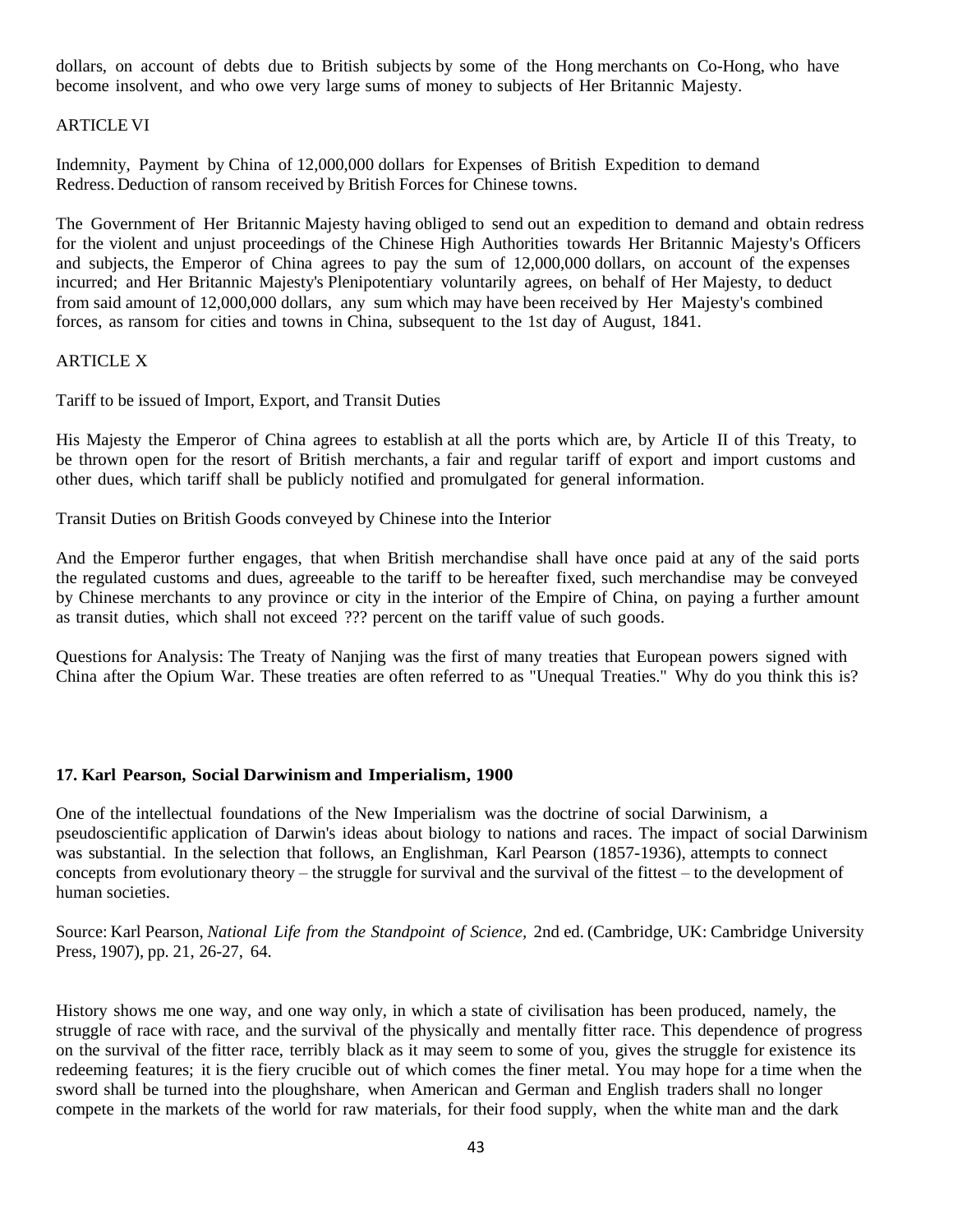shall share the soil between them, and each till it as he lists. But, believe me, when that day comes mankind will no longer progress; there will be nothing to check the fertility of inferior stock; the relentless law of heredity will not be controlled and guided by natural selection. Man will stagnate.... The path of progress is strewn with the wreck of nations; traces are everywhere to be seen of the hecatombs of inferior races, and of victims who found not the narrow way to the greater perfection. Yet these dead peoples are, in very truth, the stepping stones on which mankind has arisen to the higher intellectual and deeper emotional life of today.

Questions for Analysis: How does the author connect Darwin's ideas to the concept of human progress? How do the author's ideas justify imperial expansion?

#### **18. Bal Gangadhar Tilak, Address to the Indian National Congress, 1907**

Bal Gangadhar Tilak (1856-1920) was an Indian nationalist who demanded independence from British rule. He was a leader in the Indian National Congress, an organization created by English-speaking Indians in 1885. Tilak demanded "Swaraj [self-rule] for India. What follows is an excerpt from Tilak's address to Indian National Congress in 1907.

Source: Bal Gangadhar Tilak (1856-1920): Address to the Indian National Congress, 1907, reprinted in William T. de Bary et al., Sources of Indian Tradition (New York: Columbia University Press, 1958), pp. 719-723.

Two new words have recently come into existence with regard to our politics, and they are Moderates and Extremists. These words have a specific relation to time, and they, therefore, will change with time. The Extremists of today will be Moderates tomorrow, just as the Moderates of today were Extremists yesterday. When the National Congress was first started and Mr. Dadabhai's views, which now go for Moderates, were given to the public, he was styled an Extremist, so that you will see that the term Extremist is an expression of progress. We are Extremists today and our sons will call themselves Extremists and us Moderates. Every new party begins as Extremists and ends as Moderates. The sphere of practical politics is not unlimited. We cannot say what will or will not happen 1,000 years hence perhaps during that long period, the whole of the white race will be swept away in another glacial period. We must, therefore, study the present and work out a program to meet the present condition.

It is impossible to go into details within the time at my disposal. One thing is granted, namely, that this government does not suit us. As has been said by an eminent statesman - the government of one country by another can never be a successful, and therefore, a permanent government. There is no difference of opinion about this fundamental proposition between the old and new schools. One fact is that this alien government has ruined the country. In the beginning, all of us were taken by surprise. We were almost dazed. We thought that everything that the rulers did was for our good and that this English government has descended from the clouds to save us from the invasions of Tamerlane and Ghengis Khan, and, as they say, not only from foreign invasions but from internecine warfare, or the internal or external invasions, as they call it…

We are not armed, and there is no necessity for arms either. We have a stronger weapon, a political weapon, in boycott. We have perceived one fact, that the whole of this administration, which is carried on by a handful of Englishmen, is carried on with our assistance. We are all in subordinate service. This whole government is carried on with our assistance and they try to keep us in ignorance of our power of cooperation between ourselves by which that which is in our own hands at present can be claimed by us and administered by us. The point is to have the entire control in our hands. I want to have the key of my house, and not merely one stranger turned out of it. Selfgovernment is our goal; we want a control over our administrative machinery. We don't want to become clerks and remain [clerks]. At present, we are clerks and willing instruments of our own oppression in the hands of' an alien government, and that government is ruling over us not by its innate strength but by keeping us in ignorance and blindness to the perception of this fact. Professor Seeley shares this view. Every Englishman knows that they are a mere handful in this country and it is the business of every one of them to befool you in believing that you are weak and they are strong. This is politics. We have been deceived by such policy so long. What the new party wants you to do is to realize the fact that your future rests entirely in your own hands. If you mean to be free, you can be free; if you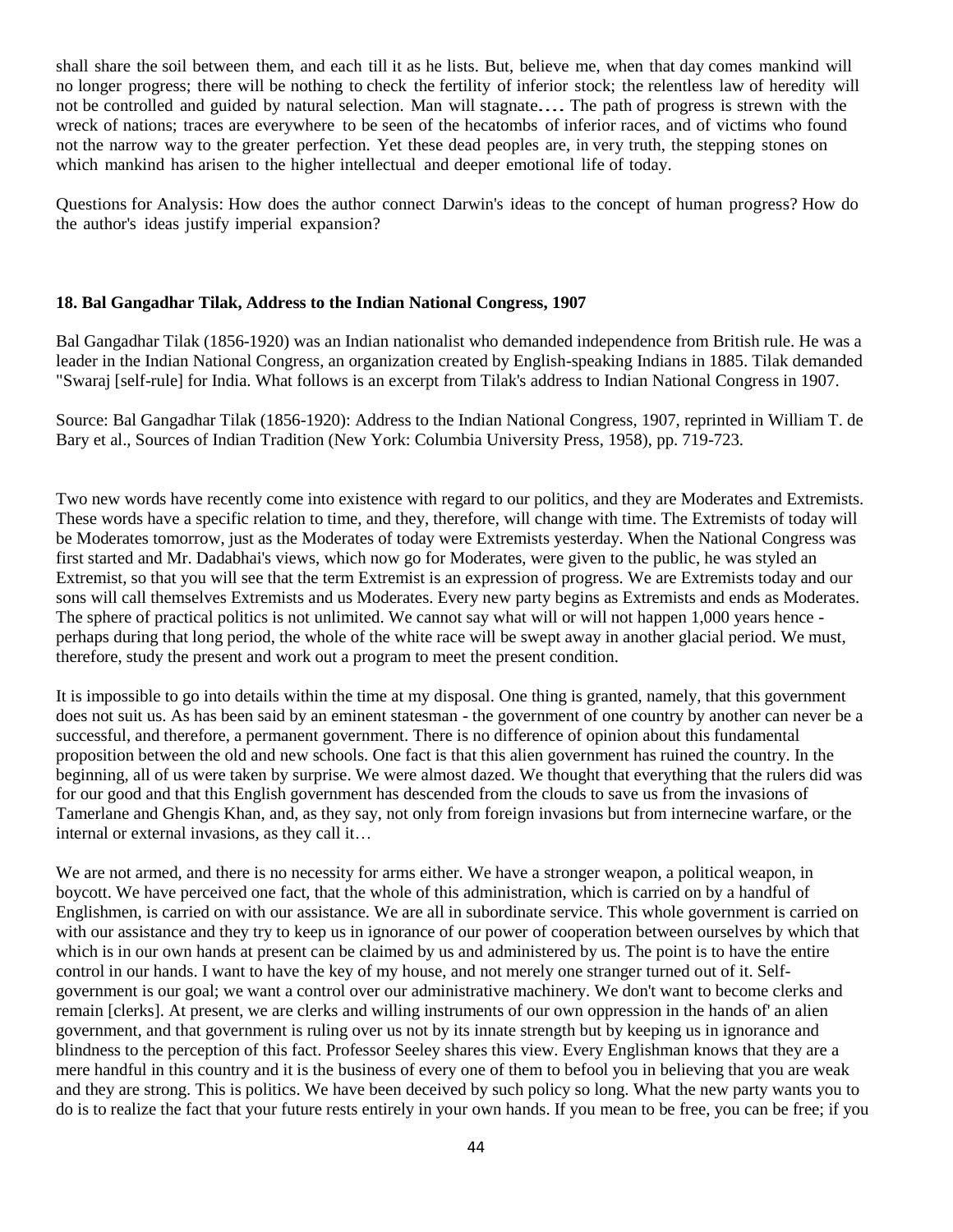do not mean to be free, you will fall and be for ever fallen. So many of you need not like arms; but if you have not the power of active resistance, have you not the power of self-denial and self-abstinence in such a way as not to assist this foreign government to rule over you? This is boycott and this is what is meant when we say, boycott is a political weapon. We shall not give them assistance to collect revenue and keep peace. We shall not assist them in fighting beyond the frontiers or outside India with Indian blood and money. We shall not assist them in carrying on the administration of justice. We shall have our own courts, and when time comes we shall not pay taxes. Can you do that by your united efforts? If you can, you are free from tomorrow. Some gentlemen who spoke this evening referred to half bread as against the whole bread. I say I want the whole bread and that immediately. But if I cannot get the whole, don't think that I have no patience.

I will take the half they give me and then try for the remainder. This is the line of thought and action in which you must train yourself. We have not raised this cry from a mere impulse. It is a reasoned impulse. Try to understand that reason and try to strengthen that impulse by your logical convictions. I do not ask you to blindly follow us. Think over the whole problem for yourselves. If you accept our advice, we feel sure we can achieve our salvation thereby. This is the advice of the new party. Perhaps we have not obtained a full recognition of our principles. Old prejudices die very hard. Neither of us wanted to wreck the Congress, so we compromised, and were satisfied that our principles were recognized, and only to a certain extent. That does not mean that we have accepted the whole situation. We may have a step in advance next year, so that within a few years our principles will be recognized, and recognized to such an extent that the generations who come after us may consider us Moderates. This is the way in which a nation progresses, and this is the lesson you have to learn from the struggle now going on. This is a lesson of progress, a lesson of helping yourself as much as possible, and if you really perceive the force of it, if you are convinced by these arguments, then and then only is it possible for you to effect your salvation from the alien rule under which you labor at this moment.

Questions for Analysis: What does Tilak say the basic strategy for gaining India's independence must be?

### **19. Excerpts from the Writings of Mohandas Gandhi, 1920-1940**

Mohandas Gandhi (1868-1948) was born in northwest India, the son of a government official. He studied law in London and practiced law helping Indian clients in British South Africa. In 1915 he returned to his homeland and developed a philosophy of non-violence resistance to British rule. His philosophy, *satyagraha*, was based on the Hindu concept of *ahimsa* meaning 'non-violence'. Over the next thirty years Gandhi was India's preeminent advocate of independence from the British Empire. What follows are excerpts of his writings in *Young India*, a newspaper.

Source: Issues of *Young India* are available on<https://www.mkgandhi.org/ebks/gandhiebooks.htm>

Nonviolence in its dynamic condition means conscious suffering. It does not mean meek submission to the will of the evil-doer, but it means the putting of one' whole soul against the will of the tyrant. Working under this law of our beings, it is possible for a single individual to defy the whole might of an unjust empire to save his honour, his religion, his soul and lay the foundation for that empire's fall or its regeneration. February 11, 1920

What was the larger 'symbiosis' that Buddha and Christ preached? Gentleness and love. Buddha fearlessly carried the war into the enemy's camp and brought down on its knees an arrogant priesthood. Christ drove out the moneychangers from the temple of Jerusalem and drew down curses from heaven upon the hypocrites and the Pharisees. Both were for intensely direct action. But even as Buddha and Christ chastised, they showed unmistakable love and gentleness behind every act of theirs. May 12, 1920

The doctrine of violence has reference only to the doing of injury by one to another. Suffering injury in one's own person is on the contrary of the essence of non-violence and is the chosen substitute for violence to others. It is not because I value life low that I can countenance with joy thousands voluntarily losing their lives for satyagraha, but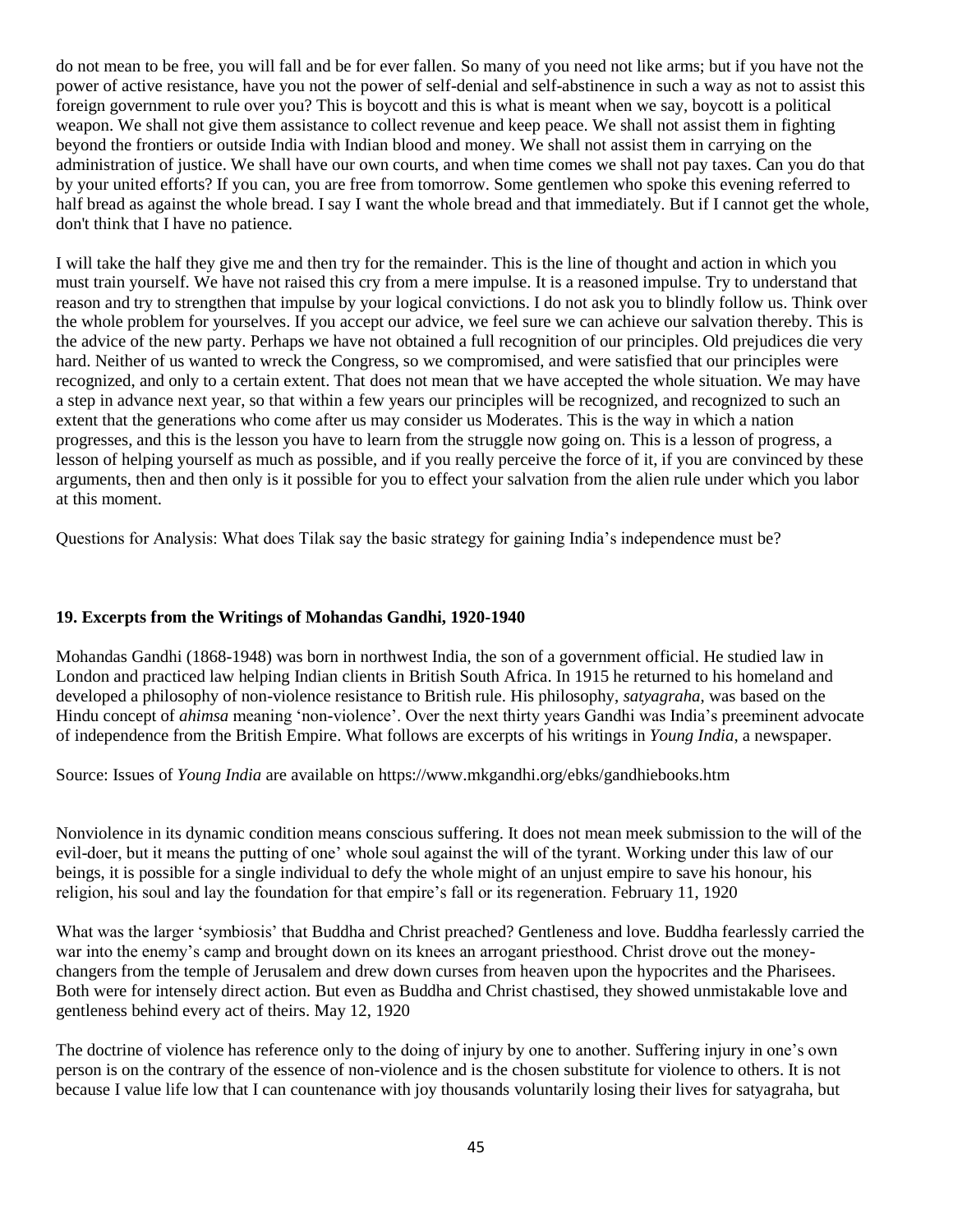because I know that it results in the long run in the least loss of life and what is more, it ennobles those who lose their lives and morally enriches the world for their sacrifice. October 8, 1925

I hold myself to be incapable of hating any being on earth. By a long course of prayerful discipline, I have ceased for over forty years to hate anybody. I know this is a big claim. Nevertheless, I make it in all humility. But I can and do hate evil wherever it exists. I hate the system of government that the British people have set up in India. I hate the ruthless exploitation of India even as I hate from the bottom of my heart the hideous system of untouchability for which millions of Hindus have made themselves responsible. But I do not hate the domineering Hindus. I seek to reform them in all the loving ways that are open to me. My non-co-operation has its roots not in hatred, but in love. My personal religion peremptorily forbids me to hate anybody. August 6, 1925

A satyagrahi must never forget the distinction between evil and the evil-doer. He must not harbour ill-will or bitterness against the latter. He may not even employ needlessly offensive language against the evil person, however unrelieved his evil might be. For it is an article of faith with every satyagrahi that there is no one so fallen in this world but can be converted by love. A satyagrahi will always try to overcome evil by good, anger by love, untruth by truth, ahimsa by ahimsa. There is no other way of purging the world of evil. August 8, 1929

I am more concerned in preventing the brutalization of human nature than in the prevention of the sufferings of my own people. I know that people who voluntarily undergo a course of suffering raise themselves and the whole of humanity; but I also know that people who become brutalized in their desperate efforts to get victory over their opponents or to exploit weaker nations or weaker men, not only drag down themselves but mankind also. And it cannot be a matter of pleasure to me or anyone else to see human nature dragged to the mire. If we are all sons of the same God and partake of the same divine essence, we must partake of the sin of every person whether he belongs to us or to another race. You can understand how repugnant it must be to invoke the beast in any human being, how much more so in Englishmen, among whom I count numerous friends. I invite you all to give all the help that you can in the endeavour that I am making. October 29, 1931

Questions for Analysis: What do you make of Ghandi's argument that violence can never be used to resist and evildoer? Is it naïve?

### **20. Vladimir Lenin,** *Imperialism, the Highest Stage of Capitalism,* **1916**

One of the most famous attempts at a comprehensive answer to the question, what is imperialism? was given by Vladimir Lenin, one of the core figures in the Russian Revolution of 1917. Lenin, a Marxist theoretician, concluded in essence that the imperialism of the late nineteenth and early twentieth centuries was a product of finance or monopoly capitalism in Europe and the United States. He claimed that competition within the capitalist world had largely been replaced by the dominance of monopolies of cartels and banks. In his estimation, European countries and the United States were so aggressive in their overseas adventures because they were largely working in the interests of financial capitalists. Lenin was trying to find a systematic explanation for the dramatic territorial and political shifts associated with the period 1870 to 1914. For him, imperialism was a sign of the desperate state that European capitalism had reached as it moved into an era dominated by financial monopolies. This selection, drawn from different sections of Lenin's Imperialism, the Highest Stage of Capitalism (first published in 1916 in Zurich while Lenin was still in exile), contains his definition of imperialism and his claims about territorial and political shifts caused by imperialistic conquests.

Source: Vladimir Lenin. *Imperialism, the Highest Stage of Capitalism.* Moscow: Foreign Languages Publishing House, no date. Pp. 141-44, 121-25.

Imperialism, as a Special Stage of Capitalism

[...] Imperialism emerged as the development and direct continuation of the fundamental characteristics of capitalism in general. But capitalism only became capitalist imperialism at a definite and very high stage of its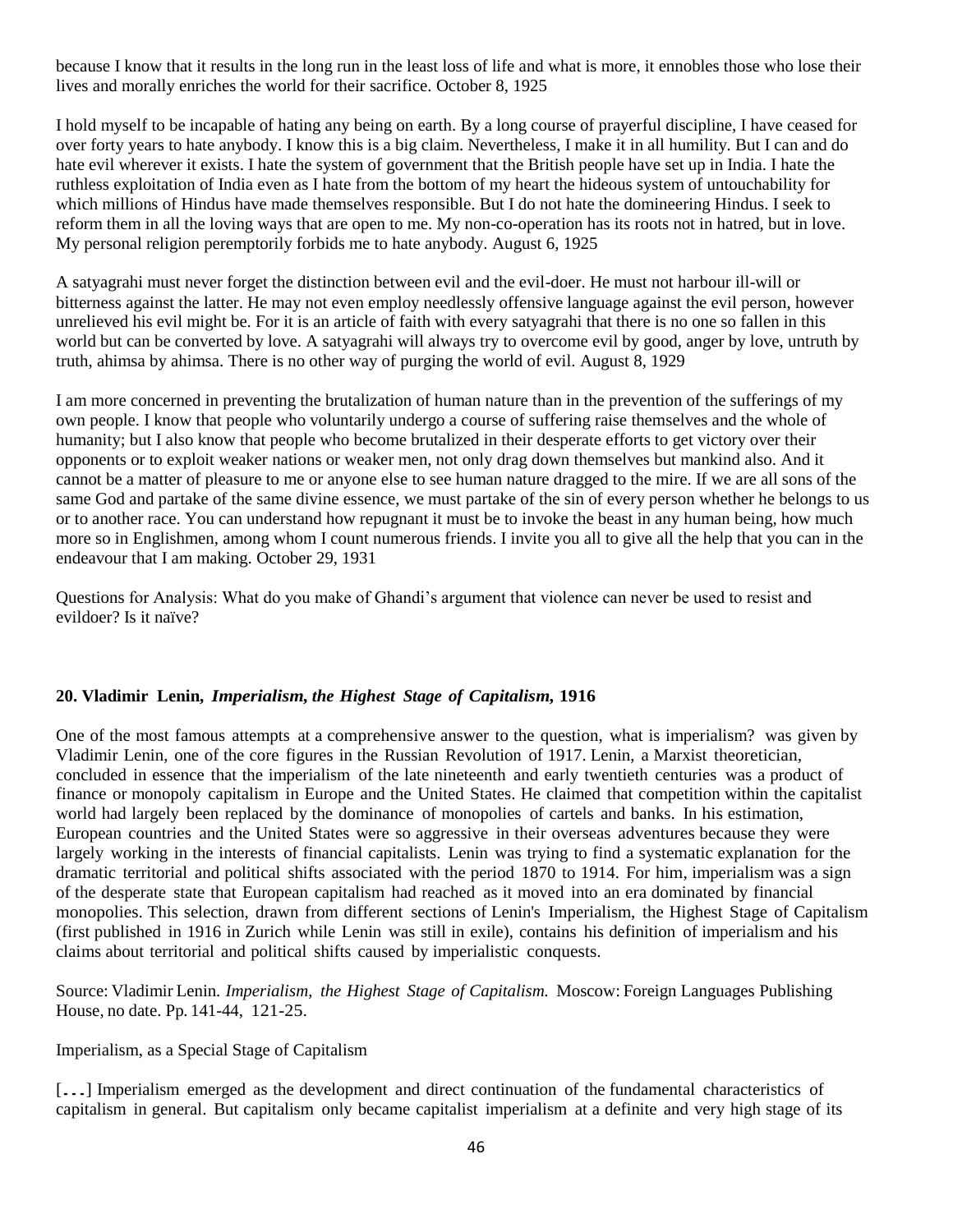development, when certain of its fundamental characteristics began to change into their opposites, when the features of the epoch of transition from capitalism to a higher social and economic system had taken shape and revealed themselves all along the line. Economically, the main thing in this process is the displacement of capitalist free competition by capitalist monopoly. Free competition is the fundamental characteristic of capitalism, and of commodity production generally; monopoly is the exact opposite of free competition, but we have seen the latter being transformed into monopoly before our eyes, creating large-scale industry and forcing out small industry, replacing large-scale by still larger-scale industry, and carrying concentration of production and capital to the point where out of it has grown and is growing monopoly: cartels, syndicates and trusts, and merging with them, the capital of a dozen or so banks, which manipulate thousands of millions. At the same time the monopolies, which have grown out of free competition, do not eliminate the latter, but exist over it and alongside of it, and thereby give rise to a number of very acute, intense antagonisms, frictions and conflicts. Monopoly is the transition from capitalism to a higher system.

If it were necessary to give the briefest possible definition of imperialism we should have to say that imperialism is the monopoly stage of capitalism. Such a definition would include what is most important, for, on the one hand, finance capital is the bank capital of a few very big monopolist banks, merged with the capital of the monopolist combines of industrialists; and, on the other hand, the division of the world is the transition from a colonial policy which has extended without hindrance to territories unseized by any capitalist power, to a colonial policy of monopolistic possession of the territory of the world which has been completely divided up.

But very brief definitions, although convenient, for they sum up the main points, are nevertheless inadequate, since very important features of the phenomenon that has to be defined have to be especially deduced. And so, without forgetting the conditional and relative value of all definitions in general, which can never embrace all the concatenations of a phenomenon in its complete development, we must give a definition of imperialism that will include the following five of its basic features: 1) the concentration of production and capital has developed to such a high stage that it has created monopolies which play a decisive role in economic life; 2) the merging of bank capital with industrial capital, and the creation, on the basis of this "financial capital," of a financial oligarchy; 3) the export of capital as distinguished from the export of commodities acquires exceptional importance; 4) the formation of international monopolist capitalist combines which share the world among themselves; and 5) the territorial division of the whole world among the biggest capitalist powers is completed. Imperialism is capitalism in that stage of development in which the dominance of monopolies and finance capital has established itself; in which the export of capital has acquired pronounced importance; in which the division of the world among the international trusts has begun; in which the division of all territories of the globe among the biggest capitalist powers has been completed. [...]

The Division of the World among the Great Powers

In America 27.5% 27.2% -0.3%

In his book, on "the territorial development of the European colonies," A Supan, the geographer, gives the following brief summary of this development at the end of the nineteenth century

|                    |        |        | PERCENTAGE OF TERRITORY BELONGING TO THE EUROPEAN COLONIAL POWERS (INCLUDING |  |  |
|--------------------|--------|--------|------------------------------------------------------------------------------|--|--|
| THE UNITED STATES) |        |        |                                                                              |  |  |
| Increase           |        |        |                                                                              |  |  |
|                    | 1876   | 1900   | or Decrease                                                                  |  |  |
| In Africa          | 10.8%  | 90.4%  | $+79.6\%$                                                                    |  |  |
| In Polynesia       | 56.8%  | 98.9%  | $+42.1%$                                                                     |  |  |
| In Asia            | 51.5%  | 56.6%  | $+5.1\%$                                                                     |  |  |
| In Australia       | 100.0% | 100.0% |                                                                              |  |  |

"The characteristic feature of this period," he concludes, "is, therefore, the division of Africa and Polynesia."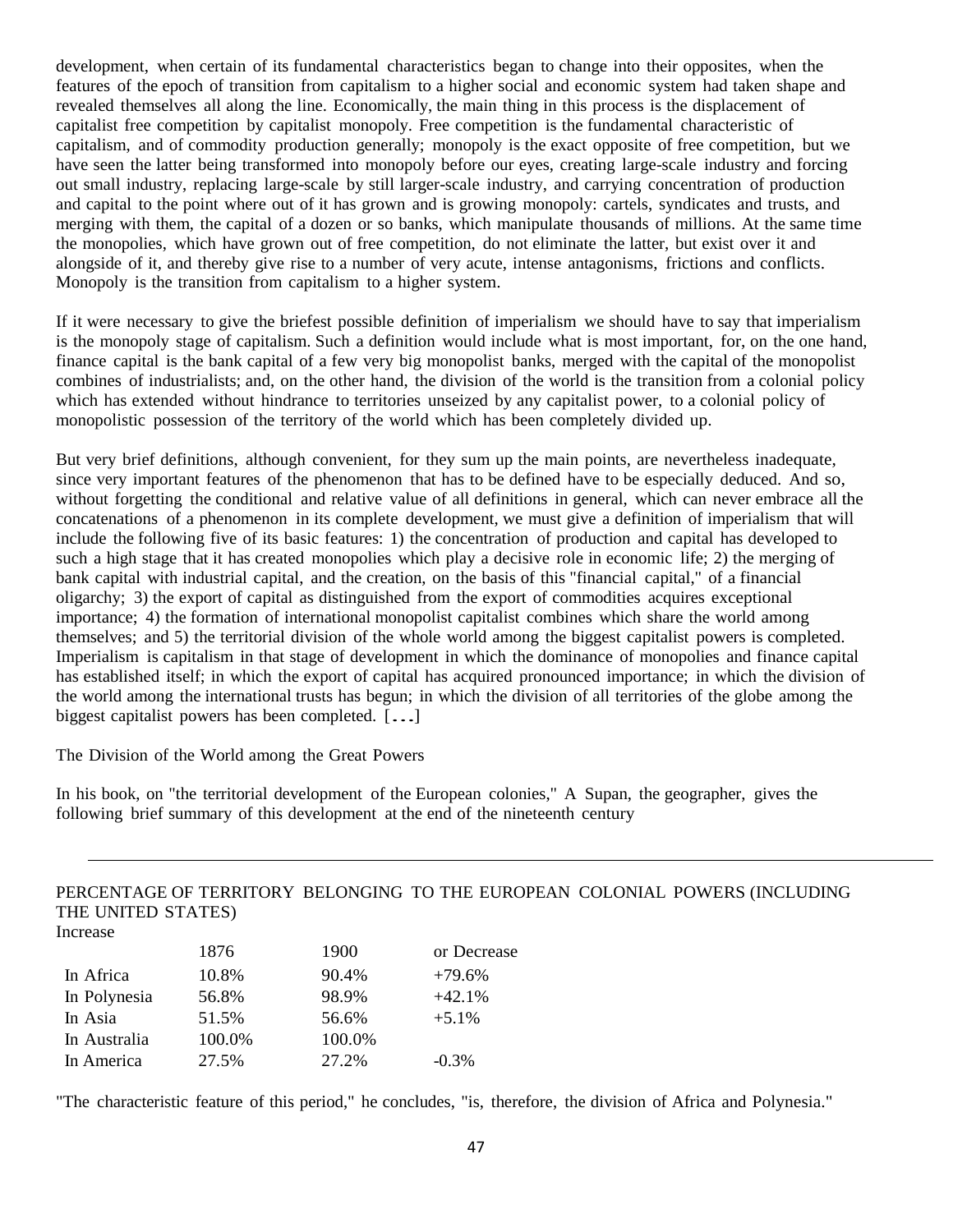As there are no unoccupied territories-that is, territories that do not belong to any state-in Asia and America, it is necessary to amplify Supan's conclusion and say that the characteristic feature of the period under review is the final partition of the globe-final, not in the sense that a *repartition* is impossible; on the contrary, repartitions are possible and inevitable-but in the sense that the colonial policy of the capitalist countries has *completed* the seizure of the unoccupied territory on our planet. For the first time the world is completely divided up, so that in the future *only* redivision is possible, i.e., territories can only pass from one "owner" to another, instead of passing as ownerless territory to an "owner."

Hence, we are passing through a peculiar epoch of world colonial policy, which is most closely connected with the "latest stage in the development of capitalism," with finance capital. For this reason, it is essential first of all to deal in great details with the facts, in order to ascertain as exactly as possible what distinguishes this epoch from those preceding it, and what the present situation is. In the first place, two questions of fact arise here: is an intensification of colonial policy, a sharpening of the struggle for colonies, observed precisely in the epoch of finance capital? And how, in this respect, is the world divided at the present time?

The American writer, Morris, in his book on the history of colonization, made an attempt to sum up the data on the colonial possessions of Great Britain, France and Germany during different periods of the nineteenth century. The following is a brief summary of the results he obtained:

For Great Britain, the period of the enormous expansion of colonial conquests is that between 1860 and 1880, and it was also very considerable in the last twenty years of the nineteenth century. For France and Germany this period falls precisely in these twenty years. We saw above that the development of pre-monopoly capitalism, of capitalism in which free competition was predominant, reached its limit in the 1860's and 1870's. We now see that it is *precisely after that period* that the tremendous "boom" in colonial conquests begins, and that the struggle for the territorial division of the world becomes extraordinarily sharp. It is beyond doubt, therefore, that capitalism's transition to the stage of monopoly capitalism, to finance capital, *is connected* with the intensification of the struggle for the partition of the world.

Hobson, in his work on imperialism, marks the years 1884-1900 as the epoch of intensified "expansion" of the chief European states. According to his estimate, Great Britain during these years acquired 3,700,000 square miles of territory with a population of 57,000,000; France acquired 3,600,000 square miles with a population of 36,500,000; Germany 1,000,000 square miles with a population of 14,700,000; Belgium 900,000 square miles with 30,000,000 inhabitants; Portugal 800,000 square miles with 9,000,000 inhabitants. The hunt for colonies by all the capitalist states at the end of the nineteenth century and particularly since the 1880's is a commonly known fact in the history of diplomacy and of foreign policy.  $[\ldots]$ 

#### COLONIAL POSSESSIONS

Great Britain France Germany

| Year    | Area           | Pop   | Area                       | Pop     | Area           | Pop     |
|---------|----------------|-------|----------------------------|---------|----------------|---------|
|         | (mill. Sq. m.) |       | $(mill.)$ $(mill. Sq. m.)$ | (mill.) | (mill. Sq. m.) | (mill.) |
| 1815-30 | $\gamma$       | 126.4 | .02                        | $.5\,$  |                |         |
| 1860    | 2.5            | 145.1 |                            | 3.4     |                |         |
| 1880    | 7.7            | 267.9 | $\cdot$ .7                 | 7.5     |                |         |
| 1899    | 9.3            | 309.0 | 3.7                        | 56.4    | 1.0            | 14.7    |

Questions for Analysis: According to Lenin, how has monopoly capitalism led to imperialism? Which parts of the world have been most affected by imperialism in his view?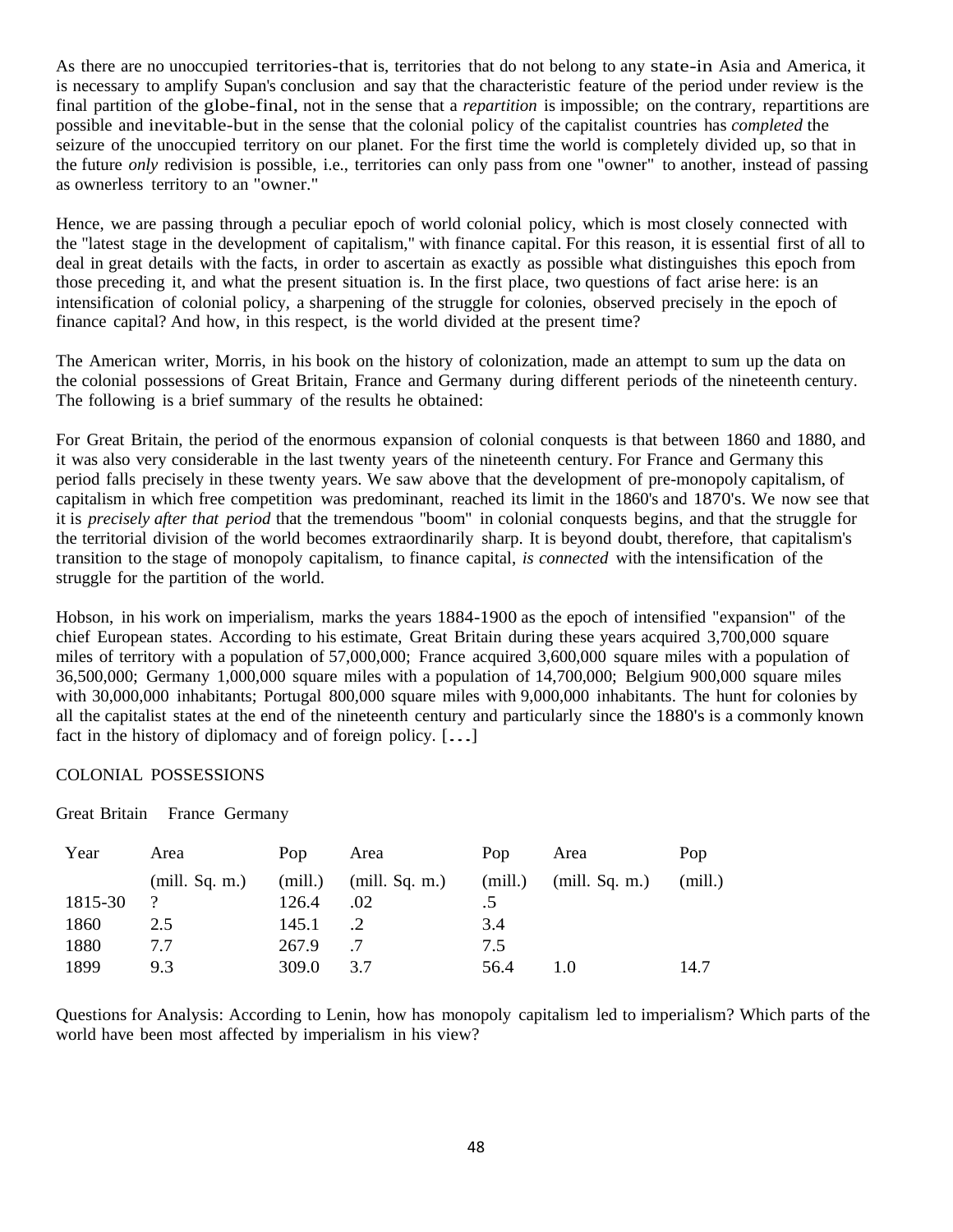# **21. The Mexican Constitution, 1917**

The Mexican Revolution (1910-1917) was a multi-sided civil war that saw many different factions seize territory demand changes related to land, labor, and politics. In 1917, President Venustiano Carranza convoked a Constitutional Congress and gave the participants, most of whom were university-educated professionals, orders to produce a document that would appeal to workers, peasants, and reformers nationwide. Famous revolutionaries such as Emiliano Villa and Pancho Zapata did not attend the Congress, but the document incorporated many of their demands. The constitution, exceptionally progressive for the time, heralded the arrival of economic and cultural nationalism in Latin America.

Translated by M. Fernanda Gomez Aban

# Article 2

The Mexican Nation is unique and indivisible. The nation is multicultural, based originally on its indigenous peoples, described as descendants of those inhabiting the country before colonization and that preserve their own social, economic, cultural and political institutions, or some of them.

Consciousness of indigenous identity will be the fundamental criteria to determine to whom apply the provisions on indigenous people.

An indigenous community is defined as the community that constitutes a cultural, economic and social unit settled in a territory and that recognizes its own authorities, according to their customs.

# Article 3

All people have the right of education. The State – Federation, States, Federal District and Municipalities – will provide preschool, elementary, middle and high education. Preschool, elementary and middle educations are considered as basic education; these and the high school education will be mandatory. Education provided by the State shall develop harmoniously all human abilities and will stimulate in pupils the love for the country, respect for human rights and the principles of international solidarity, independence and justice. Reference to fraternity/solidarity.

The State will guarantee the quality in mandatory education, in a way that educational material and methods, school organization, educational infrastructure and the suitability of teachers and principals ensure the highest learning achievement of students.

# Article 27

Ownership of the lands and waters within the boundaries of the national territory is vested originally in the Nation, which has had, and continues to have, the right to transmit title thereof to private persons, thereby constituting private property.

Private property shall not be expropriated except for reasons of public use and subject to payment of indemnity.

The Nation shall at all times have the right to impose on private property such limitations as the public interest may demand, as well as the right to regulate the utilization of natural resources which are susceptible of appropriation, in order to ensure a more equitable distribution of public wealth, look after their conservation, achieve a more balanced development of the country and improvement of life for the rural and urban populations.

# Article 123

Every person has the right to dignified and socially useful work. To that effect, the creation of jobs and the social organization shall be advanced in accordance with the law.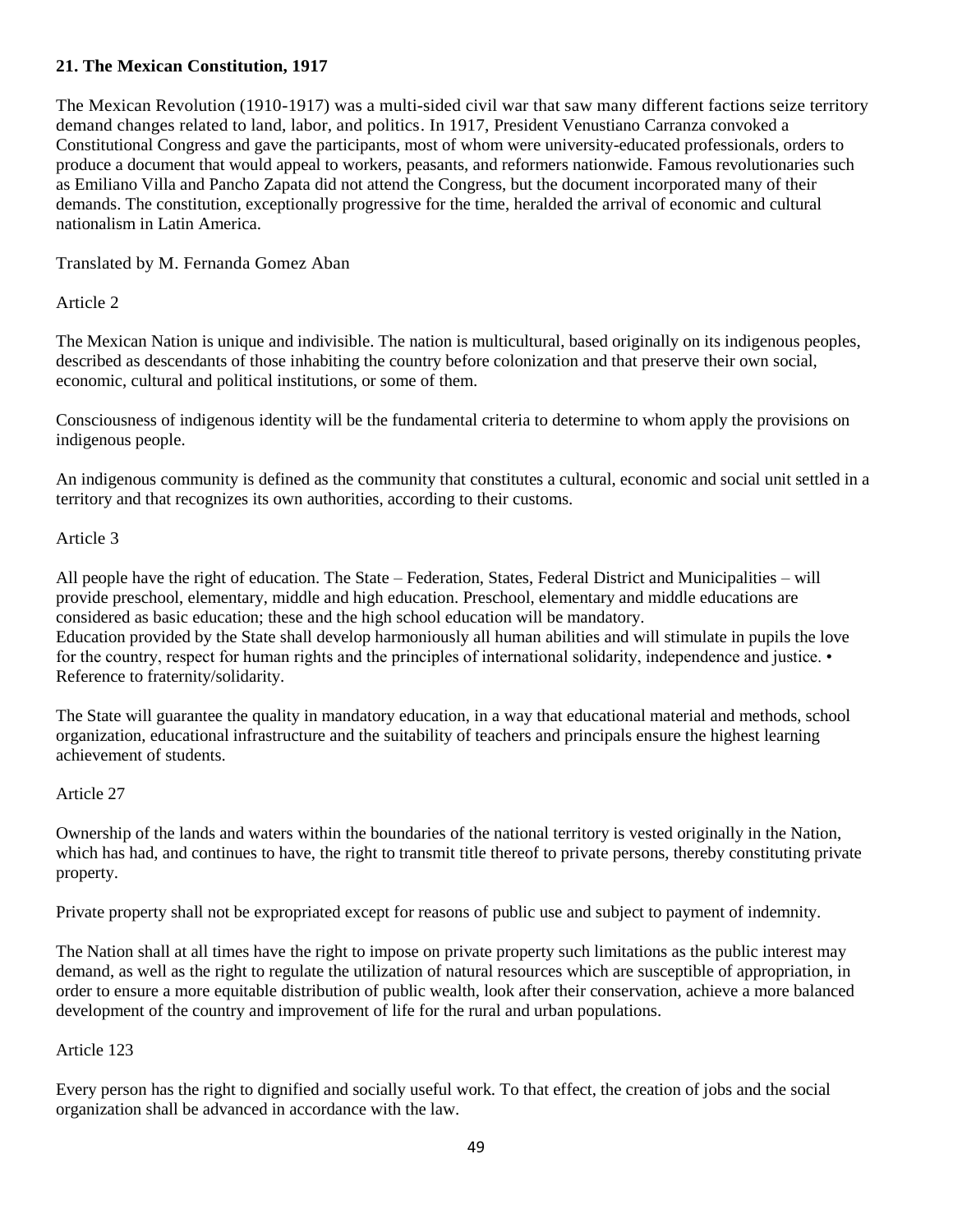The Congress of the Union, without contravening the following basic principles, shall enact labor laws which shall govern:

A. Workers, day laborers, employees, domestic workers, artisans and, in a general manner, all labor contracts: I. The maximum duration of one workday shall be eight hours.

II. The maximum duration of nighttime work shall be seven hours. The following are prohibited: unhealthful or dangerous work, industrial night work, and all work after ten o'clock at night by minors under sixteen (16) years of age.

III. The use of labor of minors under fourteen (14) years of age is prohibited. Persons above that age and less than sixteen (16) shall have a maximum work day of six hours.

IV. For every six days of work, a worker must have at least one day of rest.

Questions for Analysis: Give examples of the constitution's cultural and economic and cultural nationalism. Why would such nationalism be significant in a country such as Mexico?

# **22. Sun Yat-sen,** *Fundamentals of National Reconstruction***, 1923**

Sun Yat-sen (1866-1925 CE) was born poor during a period of great turmoil in China. As a teenager, Sun moved to Hawaii where his older brother had land and was able to support his education. Academically gifted, Sun received further education in British Hong Kong. Exposure to western ideas helped lead him to revolutionary politics. Sun and many other Chinese believed the Qing Dynasty (1644-1912) had failed to adopt useful western ideas and defend the country from outside attacks or reform China's institutions. Sun was forced out of China at different times due to his involvement in revolutionary politics, but he returned to China after the fall of the Qing Dynasty and briefly served as provisional president. *The Fundamentals of National Reconstruction* is Sun Yat-sen's most famous political statement. It articulates three principles for the political party he founded: nationalism, democracy, and livelihood. Today, Sun is called the "Father of the Nation" in Taiwan and "Forerunner of the Revolution" in Mainland China.

Source: Sun Yat-sen, *Fundamentals of National Reconstruction*, (Taipei: China Cultura; Service, 1953).

# HISTORY OF THE CHINESE REVOLUTION

Following China's war with France (1883-1884) I made up my mind to devote myself to the revolution. In 1895 I started the first insurrection in Canton and the revolution of 1911 culminated in the establishment of the Republic. Up to present the task of revolution, however, has not yet been completed. A span of thirty-seven years of my revolutionary work is to be chronicled by future historians from all manner of facts and incidents. An outline sketch is given below.

### I Principles of Revolution

The term *Kemin*, or revolution, was first used by Confucius. Incidents of a revolutionary' nature repeatedly happened in Chinese history after Tang (founder of the Shang Dynasty, 1766 BCE) and Wu (founder of the Zhou Dynasty, 1122 BCE). In Europe revolutionary tides surged in the seventeenth and eighteenth centuries and they have since spread over the whole world. In due course they created republics, they conferred constitutions on monarchies. The principles which I have held in promoting the Chinese revolution were in some cases copied from our traditional ideals, in other cases modeled on European theory and experience and in still others formulated according to original and selfdeveloped theories. They are described as follows:

### l. Principle of Nationalism

Revelations of Chinese history prove that the Chinese as a people are independent in spirit and in conduct. Coerced into touch with other people, they could at times live in peace with them by maintaining friendly relations and at others assimilate them as the result of propinquity. During the periods when their political and military prowess declined, they could not escape for the time from the fate of' a conquered nation, but they could eventually vigorously reassert themselves. Thus the Mongol rule of China (1260-1333 CE), lasting nearly a hundred years was finally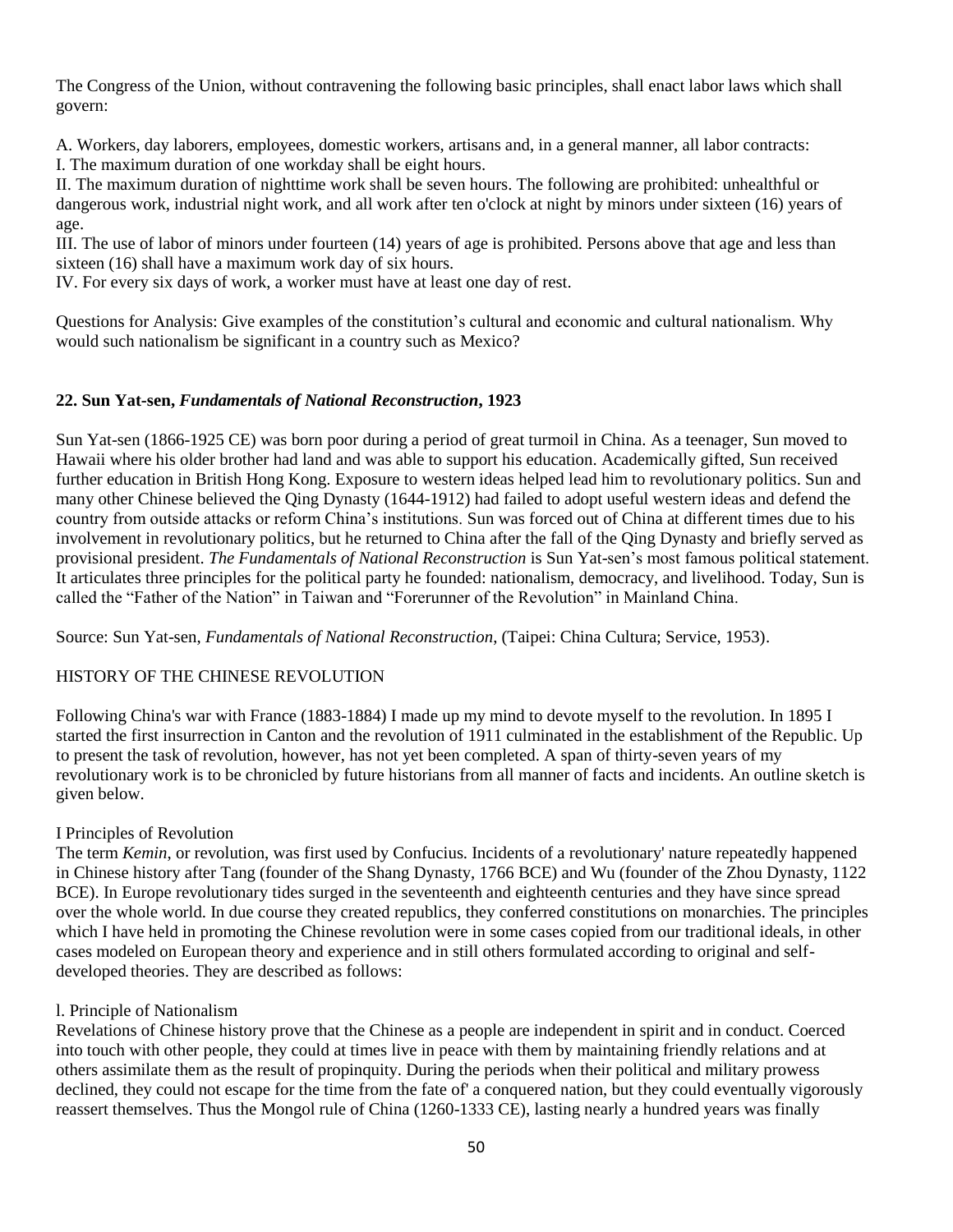overthrown by Tai Tse of the Ming dynasty and his loyal followers. So in our own time was the Manchu yoke thrown off by the Chinese. Nationalistic ideas in China did not come from a foreign source; they were inherited from our remote forefathers. Upon this legacy is based my principle of nationalism, and where necessary, I have developed it and amplified and improved upon it. No vengeance has been inflicted on the Manchus and we have endeavored to live side by side with them on an equal footing. This is our nationalistic policy toward races within our national boundaries. Externally, we should strive to maintain independence in the family of nations, and to spread our indigenous civilization as well as to enrich it by absorbing what is best in world civilization, with the hope that we may forge ahead with other nations towards the goal of ideal brotherhood.

#### 2. Principle of Democracy

In ancient China we had the Emperor Yao (2357-2258 BCE) and Emperor Shun (2258-2206 BCE) who departed from the hereditary system and chose their successors. We also had Tang and Wu who overthrew kingdoms by revolution. Preserved in our books are such sayings as: Heaven sees as the people see; Heaven hears as the people hear." "We have heard of a person named Zhou having been slain, we have not heard of a monarch having been murdered " "The people are most important, while the king is of the least importance." All these sayings ring with democratic sentiments. Since we have had only ideas about popular rights, and no democratic system has been evolved, we have to go to Europe and America for a republican form of government. There some countries have become republics and others have adopted constitutional monarchism, under which royal power has shrunk in the face of the rising demand for popular rights. Though hereditary monarchs have not yet disappeared, they are but vestiges and shadows of their former selves.

All through my revolutionary career I have held the view that China must be made a republic. There are three reasons. First, from a theoretical point of view, there is no ground for preserving a monarchical form of government, since it is widely recognized that the people constitute the foundation of a nation and they are all equal in their own country. In the second place, under Manchu occupation the Chinese were forced into the position of the vanquished, and suffered oppression for more than two hundred and sixty years. While a constitutional monarchy may not arouse deep resentment in other countries and can maintain itself for the time being, it will be an impossibility in China. This is from a historical point of view. A third reason may be advanced with an eye on the future of the nation. That in China prolonged periods of disorder usually followed a revolution was due to the desire of every insurgent to be a king and to his subsequent contention for the throne. If a republican government is adopted, there will be no contention. For these three reasons, I have decided for the republican form of government in order to realize the principle of democracy.

My second decision is that a constitution must be adopted to ensure good government. The true meaning of constitutionalism was discovered by Montesquieu. The threefold separation of the legislative, judicial, and executive powers as advocated by him was accepted in every constitutional country in Europe. On a tour of Europe and America I made a close study of their governments and laws and took note of their shortcomings as well as their advantages. The shortcomings of election, for instance, are not incurable. In the past China had two significant systems of examination and censoring and they can be of avail where the Western system of government and law falls short. I therefore advocate that the examinative and censorial powers should be placed on the same level with legislative, judicial and executive, thereby resulting in the five-fold separation of powers. On top of that, the system if the people's direct political powers should be adopted in order that the provision that the sovereign power is vested in the people may become a reality. In this way my principle of democracy may be carried out satisfactorily.

### 3. Principle of Livelihood.

With the invention of modern machines, the phenomenon of uneven distribution of wealth in the West has become all the more marked. Intensified by crosscurrents, economic revolution was flaring up more ferociously than political revolution. This situation was scarcely noticed by our fellow- countrymen thirty years ago. On my tour of Europe and America, I saw with my own eyes the instability of their economic structure and the deep concern of their leaders in groping for a solution. I felt that, although the disparity of wealth under our economic organization is not so great as in the West, the difference is only in degree, not in character. The situation will become more acute when the West extends its economic influence to China. We must form plans beforehand in order to cope with the situation. After comparing various schools of economic thought, I have come to the realization that the principle of state ownership is most profound, reliable and practical. Moreover, it will forestall in China difficulties which have already caused much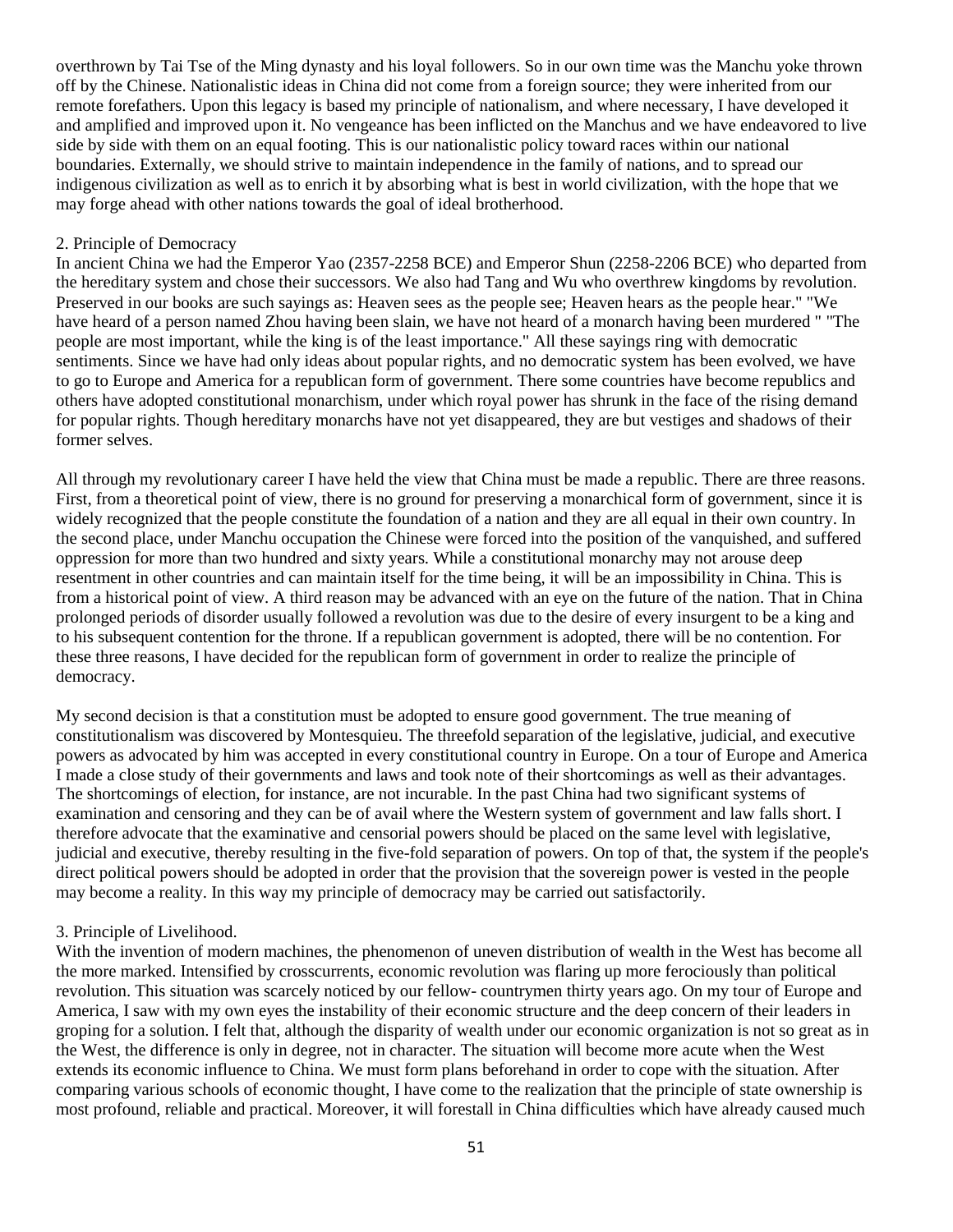anxiety in the West. I have therefore decided to enforce the principle of the people's livelihood simultaneously with the principles of nationalism and democracy, with the hope to achieve our political objective and nip economic unrest in the bud.

To sum up, my revolutionary principles in a nutshell consist in the Three Principles of the People and the Five Power Constitution. Those who have a clear knowledge of the general tendency of the world and the conditions in China will agree that my views are practical and must be put in practice.

Questions for Analysis: What type of government and economy does Sun Yat-sen believe China should have? How does it blend foreign and indigenous ideas?

# **23. Benito Mussolini, from "The Political and Social Doctrine of Fascism"**

Benito Mussolini (1883-1945) was born to a humble family in North Italy. As a young man, socialism defined his politics, but during World War I he served in the Italian Army and his views shifted away from the ideology of class conflict and towards strong nationalism although he did not give up his rejection of liberal democracy or belief in the need for direct action to achieve revolutionary goals. After 1919, he established the Fascist Party and promised swift action to deal with the country's economic problems and internal turmoil. A powerful speaker, Mussolini won followers with effective oratory and organized a militia of armed men to support his growing movement. In 1922, he and his followers marched to Rome and demanded Emmanuel II, King of Italy, appoint Mussolini prime minister. The move worked and Mussolini took power legally even though he and his fascist supporters proceeded to dismantle Italy's democracy and murder or intimidate their enemies. "The Political and Social Doctrine of Fascism" outlines Mussolini's vision of government and articulates the principles of fascism.

Source: Benito Mussolini, "The Political and Social Doctrine of Fascism", International Conciliation, 1935.

# THE DOCTRINE OF FASCISM: "THIS WILL BE THE CENTURY OF THE STATE"

Fascism was not the nursling of a doctrine worked out beforehand with detailed elaboration; it was born of the need for action and it was itself from the beginning practical rather than theoretical; it was not merely another political party but, even in the first two years, in opposition to all political parties as such...If one were tore read...the report of the meeting in which the *Fasci Italiani di Combattimento* [Italian Bands of Combat] were constituted, one would there find no ordered expression of doctrine, but a series of aphorisms, anticipations, and aspirations which, when refined by time from the original ore, were destined after some years to develop into an ordered series of doctrinal concepts, forming the Fascists' political doctrine-different from all others either of the past or the present day...

We want to accustom the working-class to real and effectual leadership, and also to convince them that it is no easy thing to direct an industry or a commercial enterprise successfully...We shall combat every retrograde idea, technical or spiritual. ..When the succession to the seat of government is open, we must not be unwilling to fight for it. We must make haste; when the present regime breaks down, we must be ready at once to take its place. It is we who have the right to the succession, because it was we who forced the country into the War, and led her to victory...

The years which preceded the March to Rome were years of great difficulty, during which the necessity for action did not permit research of any complete elaboration of doctrine. The battle had to be fought in the towns and villages. There was much discussion, but-what was more important and more sacred-men died. They knew how to die. Doctrine, beautifully defined and carefully elucidated, with headlines and paragraphs, might be lacking; but there was to take its place something more decisive-Faith...But, since there was inevitably some lack of system, the adversaries of Fascism have disingenuously denied that it had any capacity to produce a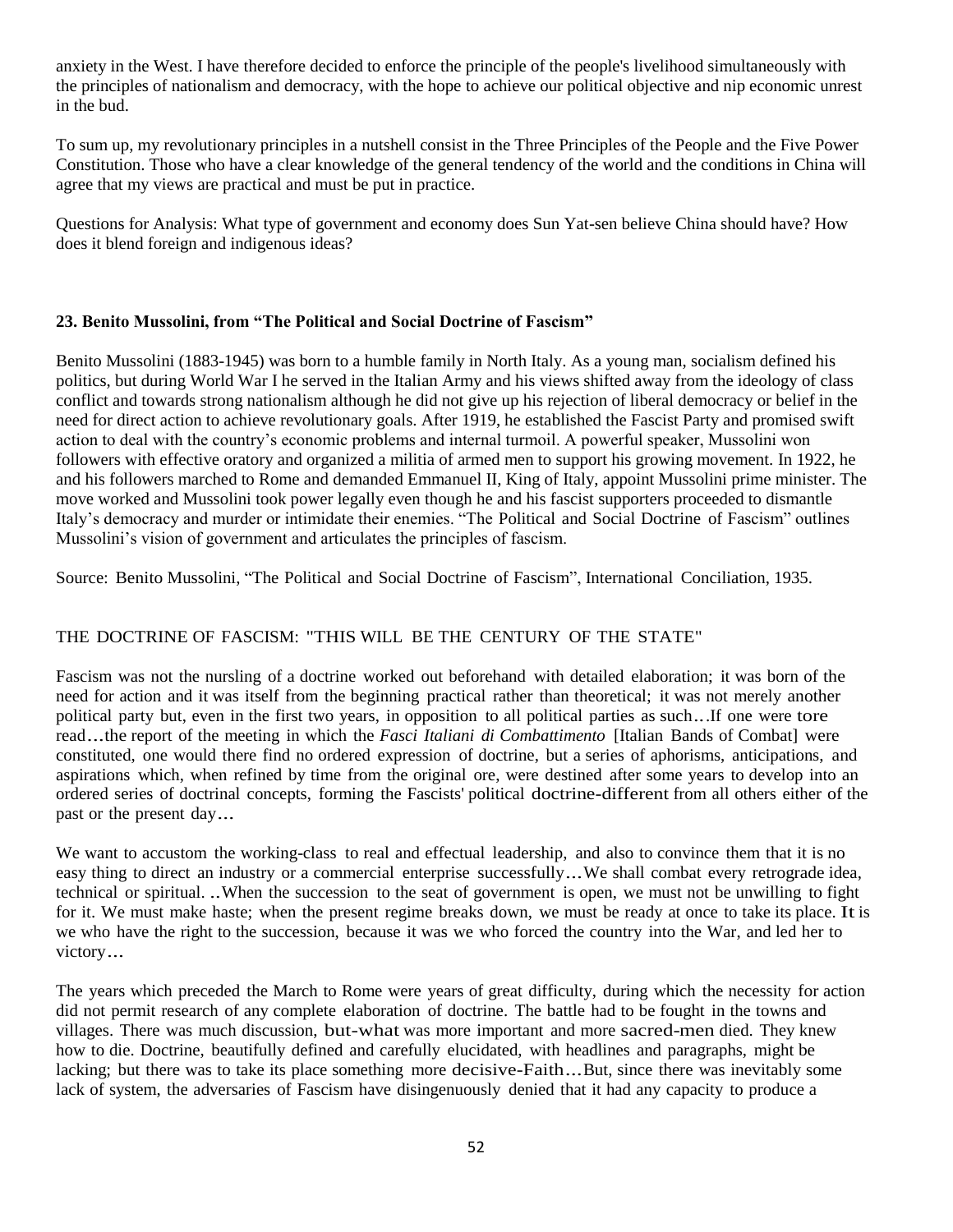doctrine of its own, though that doctrine was growing and taking shape under their very eyes...in the laws and institutions of the regime as enacted successively in the years 1926, 1927 and 1928...

Above all, Fascism, the more it considers and observes the future and the development of humanity quite apart from political considerations of the moment, believes neither in the possibility nor the utility of perpetual peace. It thus repudiates the doctrine of Pacifism-born of a renunciation of the struggle and an act of cowardice in the face of sacrifice. War alone brings up to its highest tension all human energy and puts the stamp of nobility upon the peoples who have the courage to meet it. All other trials are substitutes, which never really put men into the position where they have to make the great decision-the alternative of life or death. Thus a doctrine which is founded upon this harmful postulate of peace is hostile to Fascism...This anti-pacifist spirit is carried by Fascism even in the life of the individual...The Fascist accepts life and loves it, knowing nothing of and despising suicide; he rather conceives of life as duty and struggle and conquest, life which would be high and full, lived for oneself, but above all for others-those who are at hand and those who are far distant contemporaries, and those who will come after...

Such a conception of life makes Fascism the complete opposite of that doctrine, the base of the so-called scientific and Marxian Socialism, the materialist conception of history; according to which the history of human civilization can be explained simply through the conflict of interests among the various social groups and by the change and development in the means and instruments of production. That the changes in the economic field...have their importance no one can deny; but that these factors are sufficient to explain the history of humanity excluding all others is an absurd delusion. Fascism now and always, believes in holiness and in heroism; that is to say, in actions influenced by no economic motive, direct or indirect...And above all Fascism denies that class war can be the preponderant force in the transformation of society...

After Socialism, Fascism combats the whole complex system of democratic ideology; and repudiates it, whether in its theoretical premises or in its practical application. Fascism denies that the majority, by the simple fact that it is a majority, can direct human society; it denies that numbers alone can govern by means of a periodical consultation, and it affirms the immutable, beneficial, and fruitful inequality of mankind, which can never be permanently leveled through the mere operation of a mechanical process such as universal suffrage. The democratic regime may be defined as from time to time giving the people the illusion of sovereignty, while the real effective sovereignty lies in the hands of other concealed and irresponsible forces. Democracy is a regime nominally without a king, but it is ruled by many kings-more absolute, tyrannical, and ruinous than one sole king, even though a tyrant ...

Political doctrines pass, but humanity remains; and it may rather be expected that this will be a century of Fascism. For if the nineteenth century was the century of individualism (Liberalism always signifying individualism) it may be expected that this will be the century of collectivism, and hence the century of the State...

The foundation of Fascism is the conception of the State. Fascism conceives of the State as an absolute, in comparison with which all individuals or groups are relative, only to be conceived of in their relation to the State...

The Fascist State has drawn into itself even the economic activities of the nation, and through the corporative social and educational institutions created by it, its influence reaches every aspect of the national life and includes, framed in their respective organizations, all the political, economic and spiritual forces of the nation. A State which reposes upon the support of millions of individuals who recognize its authority, are continually conscious of its power and are ready at once to serve it, is not the old tyrannical State of the medieval lord nor has it anything in common with the absolute governments either before or after 1789. The individual in the Fascist State is not annulled but rather multiplied, just in the same way that a soldier in a regiment is not diminished but rather increased by the number of his comrades. The Fascist State organizes the nation, but leaves a sufficient margin of liberty to the individual; the latter is deprived of all useless and possibly harmful freedom, but retains what is essential. ..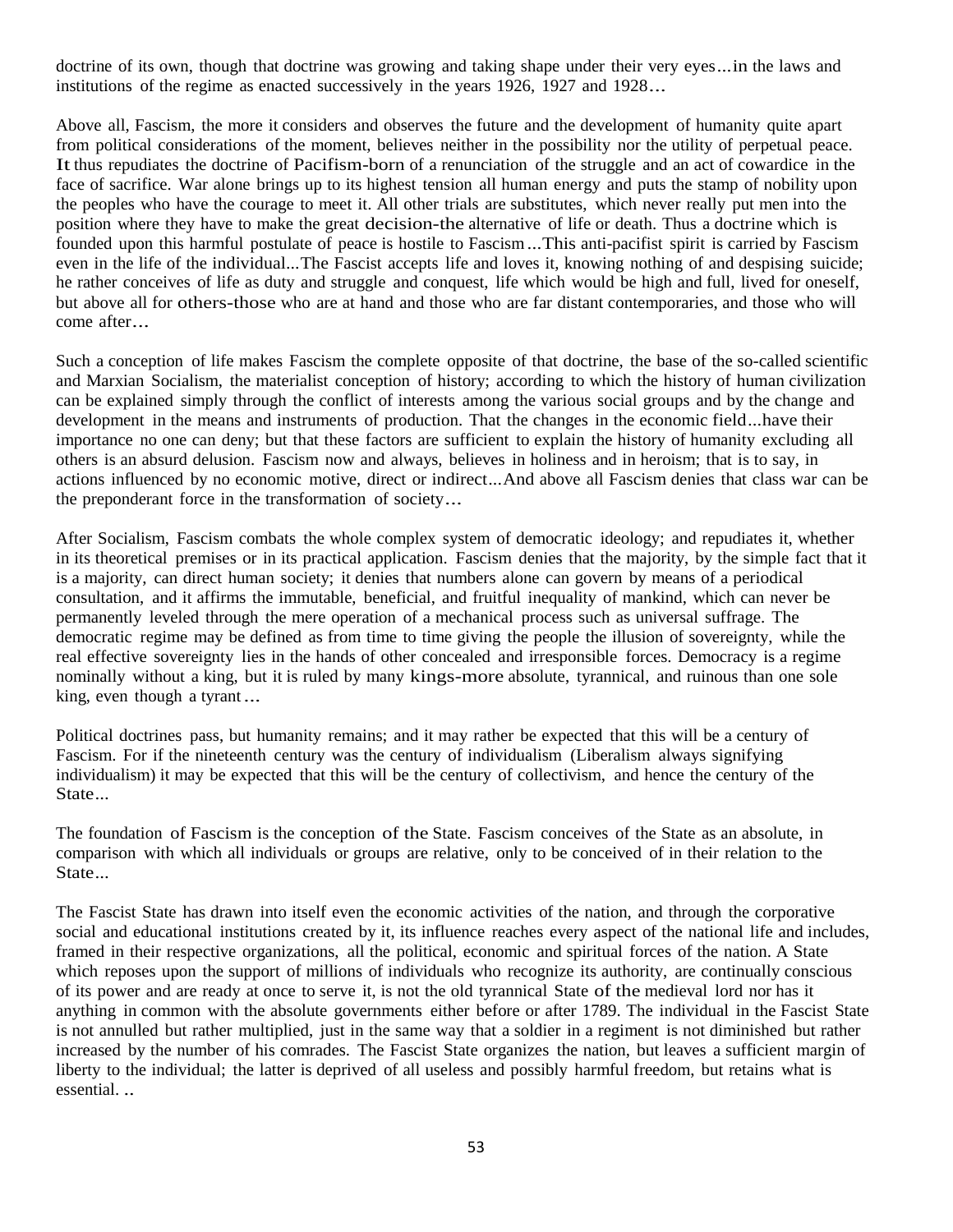The Fascist State is an embodied will to power and government; the Roman tradition is here an ideal of force in action. According to Fascism, government is not so much a thing to be expressed in territorial or military terms as in terms of morality and the spirit. Itmust be thought of as an empire-that is to say, <sup>a</sup> nation which directly or indirectly rules other nations, without the need for conquering a single square yard of territory. For Fascism, the growth of empire, that is to say the expansion of the nation, is an essential manifestation of vitality, and its opposite a sign of decadence. Peoples which are rising, or rising again after a period of decadence, are always imperialist: any renunciation is a sign of decay and of death.

Fascism is the doctrine best adapted to represent the tendencies and the aspirations of a people, like the people of Italy, who are rising again after many centuries of abasement and foreign servitude. But empire demands discipline, the coordination of all forces and a deeply felt sense of duty and sacrifice...for never before has the nation [Italy] stood more in need of authority, of direction, and of order. If every age has its own characteristic doctrine, there are a thousand signs which point to Fascism as the characteristic doctrine of our time. For if a doctrine must be a living thing, this is proved by the fact that Fascism has created a living faith; and that this faith is very powerful in the minds of men, is demonstrated by those who have suffered and died for it.

Questions for Analysis: Why is Benito Mussolini so critical of socialism (Marxism) and democracy? Why does he say warfare is an important requirement for the fascist state?

## **24. Adolf Hitler, Excerpt from** *Mein Kampf***, 1923**

Adolf Hitler (1889-1945 CE) is one of the great villains of modern history and personally responsible for the death of millions. Born in Vienna Austria, Hitler joined the German Army during World War I and performed bravely. After the war Hitler tried, unsuccessfully, to overthrow the newly established Weimar Republic (1919-1933). While in serving a prison term for treason, Hitler wrote *Mein Kampf* (My Struggle). The book outlines his theory of government, his racist and anti-Semitic ideas, and his plans for the conquest of eastern Europe. In this selection, Hitler justifies his views on race using pseudoscience. The term Aryan is refers to a supposedly pure Germanic group that possesses idealistic qualities and great genius. Hitler took his own life in 1945 rather than surrender to invading armies.

Source: Ralph Manheim, trans., Adolf Hitler, *Mein Kampf,* Houghton Mifflin Company, 1943.

XI. Nation and Race

Every animal mates only with a member of the same species. The titmouse seeks the titmouse, the finch the finch, the stork the stork, the field mouse the field mouse, the dormouse the dormouse, the wolf the she-wolf, etc.

Only unusual circumstances can change this, primarily the compulsion of captivity or any other cause that makes it impossible to mate within the same species. But then Nature begins to resist this with all possible means, and her most visible protest consists either in refusing further capacity for propagation to bastards or in limiting the fertility of later offspring; in most cases, however, she takes away the power of resistance to disease or hostile attacks.

This is only too natural.

Any crossing of two beings not at exactly the same level produces a medium between the level of the two parents. This means: the offspring will probably stand higher than the racially lower parent, but not as high as the higher one. Consequently, it will later succumb in the struggle against the higher level. Such mating is contrary to the will of Nature for a higher breeding of all life. The precondition for this does not lie in associating superior and inferior, but in the total victory of the former. The stronger must dominate and not blend with the weaker, thus sacrificing his own greatness. Only the born weakling can view this as cruel, but he after all is only a weak and limited man; for if this law did not prevail, any conceivable higher development of organic living beings would be unthinkable.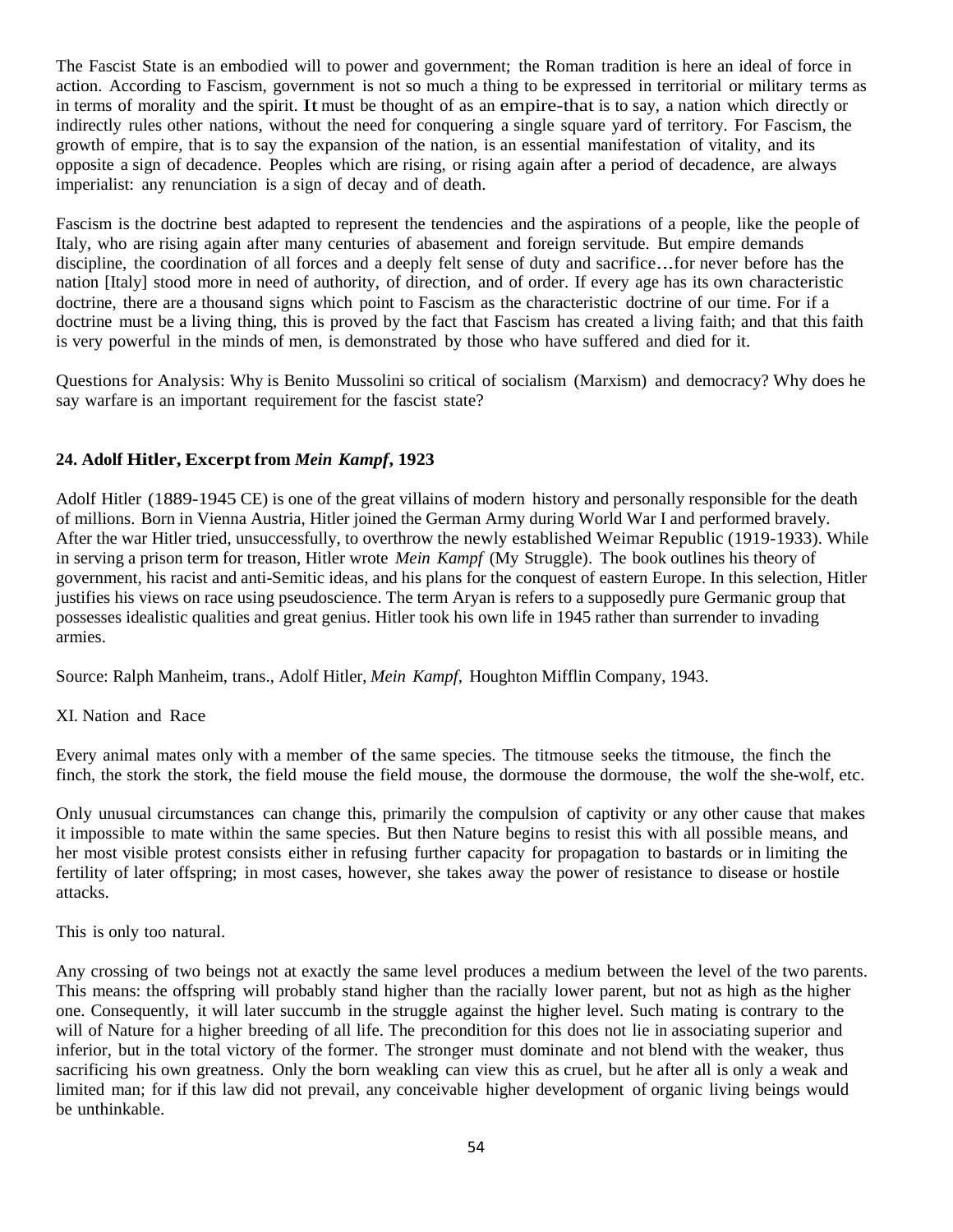The consequence of this racial purity, universally valid in Nature, is not only the sharp outward delimitation of the various races, but their uniform character in themselves. The fox is always a fox, the goose a goose, the tiger a tiger, etc., and the difference can lie at most in the varying measure of force, strength, intelligence, dexterity, endurance, etc., of the individual specimens. But you will never find a fox who in his inner attitude might, for example, show humanitarian tendencies toward geese, as similarly there is no cat with a friendly inclination toward mice.

Therefore, here, too, the struggle among themselves arises less from inner aversion than from hunger and love. In both cases, Nature looks on calmly, with satisfaction, in fact. In the struggle for daily bread all those who are weak and sickly or less determined succumb, while the struggle of the males for the female grants the right or opportunity to propagate only to the healthiest. And struggle is always a means for improving a species' health and power of resistance and, therefore, a cause of its higher development.

If the process were different, all further and higher development would cease and the opposite would occur. For, since the inferior always predominates numerically over the best, if both had the same possibility of preserving life and propagating, the inferior would multiply so much more rapidly that in the end the best would inevitably be driven into the background, unless a correction of this state of affairs were undertaken. Nature does just this by subjecting the weaker part to such severe living conditions that by them alone the number is limited, and by not permitting the remainder to increase promiscuously, but making a new and ruthless choice according to strength and health.

No more than Nature desires the mating of weaker with stronger individuals, even less does she desire the blending of a higher with a lower race, since, if she did, her whole work of higher breeding, over perhaps hundreds of thousands of years, might be ruined with one blow.

Historical experience offers countless proofs of this. Itshows with terrifying clarity that in every mingling of Aryan blood with that of lower peoples the result was the end of the cultured people. North America, whose population consists in by far the largest part of Germanic elements who mixed but little with the lower colored peoples, shows a different humanity and culture from Central and South America, where the predominantly Latin immigrants often mixed with the aborigines on a large scale. By this one example, we can clearly and distinctly recognize the effect of racial mixture. The Germanic inhabitant of the American continent, who has remained racially pure and unmixed, rose to be master of the continent; he will remain the master as long as he does fall a victim to defilement of the blood. The result of all racial crossing is therefore in brief always the following:

(a)Lowering of the level of the higher race.

(b) Physical and intellectual regression and hence the beginning of a slowly but surely progressing sickness.

To bring about such a development is, then, nothing else but to sin against the will of the eternal creator... Everything we admire on this earth today-science and art, technology and inventions-is only the creative product of a few peoples and originally perhaps of one race. On them depends the existence of this whole culture. If they perish, the beauty of this earth will sink into the grave with them.

However much the soil, for example, can influence men, the result of the influence will always be different depending on the races in question. The low fertility of a living space may spur the one race to the highest achievements; in others it will only be the cause of bitterest poverty and final undernourishment with all its consequences. The inner nature of peoples is always determining for the manner in which outward influences will be effective. What leads the one to starvation trains the other to hard work. All great cultures of the past perished only because the originally creative race died out from blood poisoning. The ultimate cause of such a decline was their forgetting that all culture depends on men and not conversely; hence that to preserve a certain culture the man who creates it must be preserved. This preservation is bound up with the rigid law of necessity and the right to victory of the best and stronger in this world.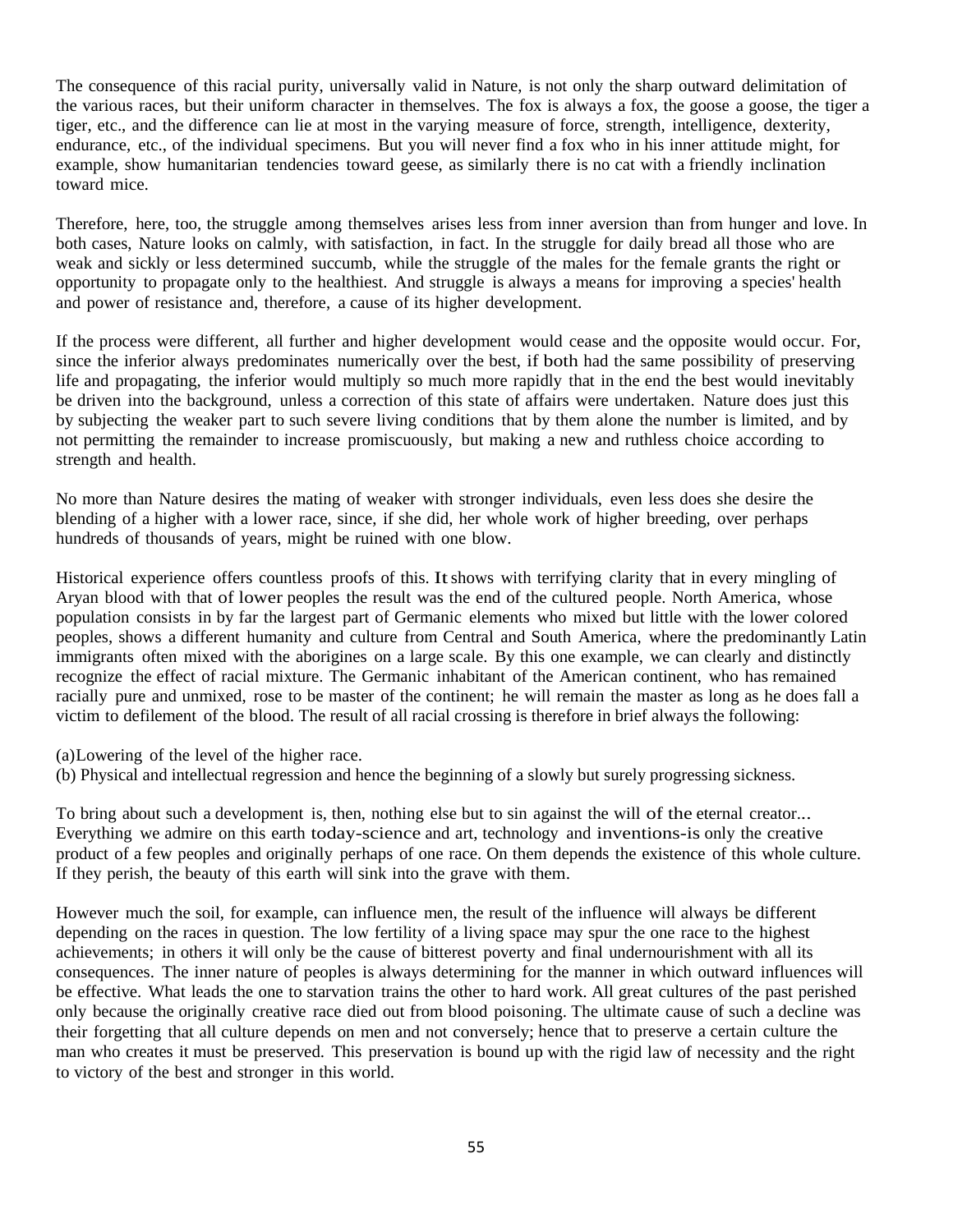Those who want to live, let them fight, and those who do not want to fight in this world of eternal struggle do not deserve to live.

Even if this were hard-that is how it is! Assuredly, however, by far the harder fate is that which strikes the man who thinks he can overcome Nature, but in the last analysis only mocks her. Distress, misfortune, and diseases are her answer.

The man who misjudges and disregards the racial laws actually forfeits the happiness that seems destined to be his. He thwarts the triumphal march of the best race and hence also the precondition for all human progress, and remains, in consequence, burdened with all the sensibility of man, in the animal realm of helpless misery.

Itis idle to argue which race or races were the original representative of human culture and hence the real founders of all that we sum up under the word "humanity." It is simpler to raise this question with regard to the present, and here an easy, clear answer results. All the human culture, all the results of art, science, and technology that we see before us today, are almost exclusively the creative product of the Aryan. This very fact admits of the not unfounded inference that he alone was the founder of all higher humanity, therefore representing the prototype of all that we understand by the word "man." He is the Prometheus of mankind from whose bright forehead the divine spark of genius has sprung at all times, forever kindling anew that fire of knowledge which illumined the night of silent mysteries and thus caused man to climb the path to mastery over the other beings of this earth. Exclude him-and perhaps after a thousand years darkness will again descend on the earth, human culture will pass, and the world tum to a desert.

If we were to divide mankind into three groups, the founders of culture, the bearers of culture, the destroyers of culture, only the Aryan could be considered as the representative of the first group. From him originate the foundations and walls of all human creation, and only the outward form and color are determined by the changing traits of character of the various peoples. He provides the mightiest building stones and plans for all human progress and only the execution corresponds to the nature of the varying men and races...

The question of the inner causes of the Aryan's importance can be answered to the effect that they are to be sought less in a natural instinct of self-preservation than in the special type of its expression. The will to live, subjectively viewed, is everywhere equal and different only in the form of its actual expression. In the most primitive living creatures the instinct of self-preservation does not go beyond concern for their own ego. Egoism, as we designate this urge, goes so far that it even embraces time; the moment itself claims everything, granting nothing to the coming hours. In this condition the animal lives only for himself, seeks food only for his present hunger, and fights only for his own life. As long as the instinct of self-preservation expresses itself in this way, every basis is lacking for the formation of a group, even the most primitive form of family. Even a community between male and female, beyond pure mating, demands an extension of the instinct of self preservation, since concern and struggle for the ego are now directed toward the second party; the male sometimes seeks food for the female, too, but for the most part both seek nourishment for the young. Nearly always one comes to the defense of the other, and thus the first, though infinitely simple, forms of a sense of sacrifice result. As soon as this sense extends beyond the narrow limits of the family, the basis for the formation of larger organisms and finally formal states is created.

In the lowest peoples of the earth this quality is present only to a very slight extent, so that often they do not go beyond the formation of the family. The greater the readiness to subordinate purely personal interests, the higher rises the ability to establish comprehensive communities.

This self-sacrificing will to give one's personal labor and if necessary one's own life for others is most strongly developed in the Aryan. The Aryan is not greatest in his mental qualities as such, but in the extent of his willingness to put all his abilities in the service of the community. In him the instinct of self-preservation has reached the noblest form, since he willingly subordinates his own ego to the life of the community and, if the hour demands, even sacrifices it.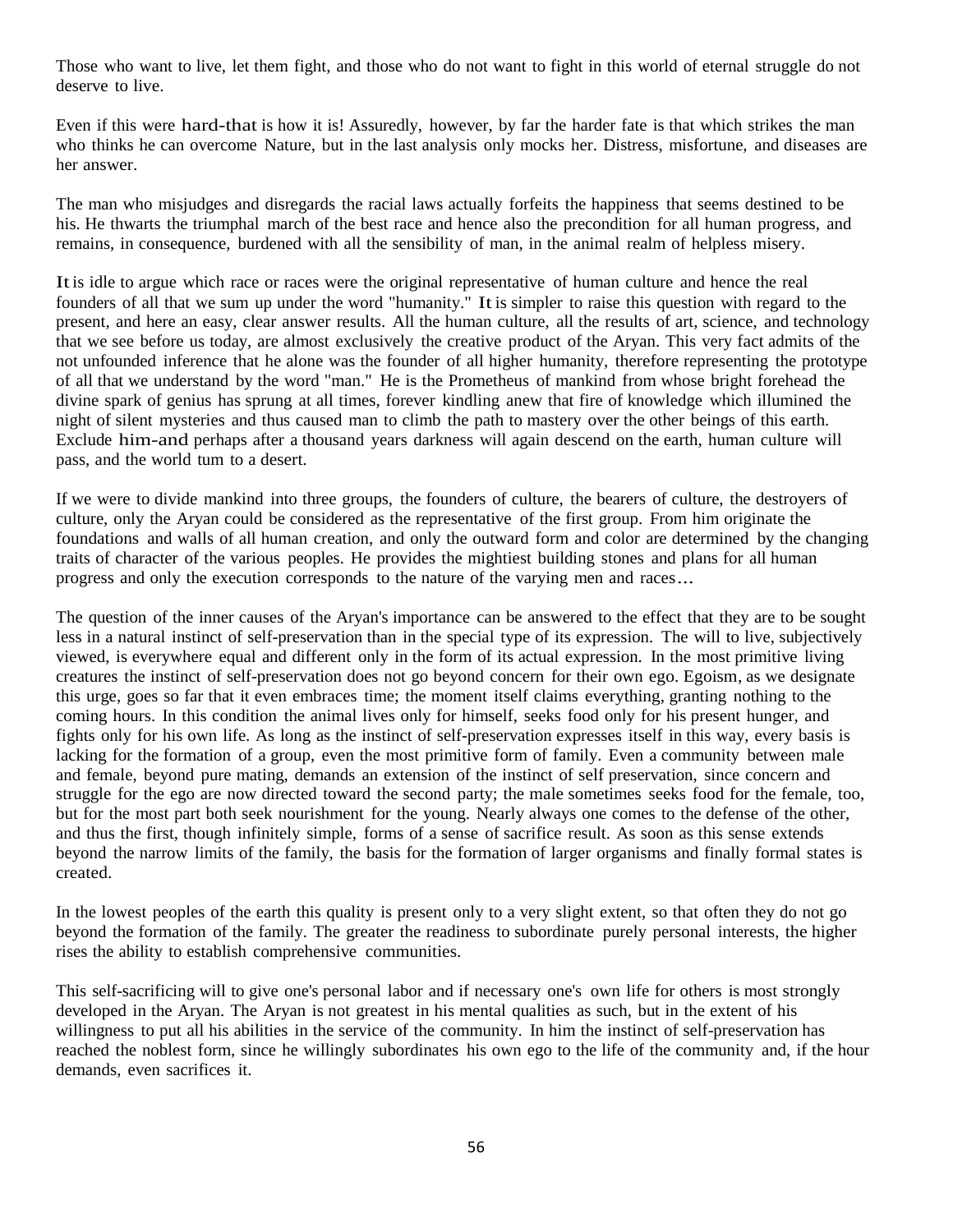Not in his intellectual gift lies the source of the Aryan's capacity for creating and building culture. If he had just this alone, he could only act destructively, in no case could he organize; for the innermost essence of all organization requires that the individual renounce putting forward his personal opinion and interests and sacrifice both in favor of a larger group. Only by way of this general community does he again recover his share. Now, for example, he no longer works directly for himself, but with his activity articulates himself with the community, not only for his own advantage, but for the advantage of all. The most wonderful elucidation of this attitude is provided by his word "work," by which he does not mean an activity for maintaining life in itself, but exclusively a creative effort that does not conflict with the interests of the community. Otherwise he designates human activity, in so far as it serves the instinct of self-preservation without consideration for his fellow men, as theft, usury, robbery, burglary, etc.

This state of mind, which subordinates the interests in the ego to the conservation of the community, is really the first premise for every truly human culture. From it alone can arise all the great works of mankind, which bring the founder little reward, but the richest blessings to posterity. Yes, from it alone can we understand how so many are able to bear up faithfully under a scanty life which imposes on them nothing but poverty and frugality, but gives the community the foundation of its existence. Every worker, every peasant, every inventor, official, etc., who works without ever being able to achieve any happiness or prosperity for himself, is a representative of his lofty idea, even if the deeper meaning of his activity remains hidden in him.

What applies to work as the foundation of human sustenance and all human progress is true to an even greater degree for the defense of man and his culture. In giving one's own life for the existence of the community lies the crown of all sense of sacrifice. It is this alone that prevents what human hands have built from being overthrown by human hands or destroyed by Nature.

Our own German language possesses a word which magnificently designates this kind of activity: *Pflichterfollung* [fulfillment of duty]; it means not to be self-sufficient but to serve the community.

The basic attitude from which such activity arises, we call to distinguish it from egoism and selfishness idealism. By this we understand only the individual's capacity to make sacrifices for the community, for his fellow men.

How necessary it is to keep realizing that idealism does not represent a superfluous expression of emotion, but that in truth it has been, is, and will be, the premise for what we designate as human culture, yes, that it alone created the concept of "man."It is to this inner attitude that the Aryan owes his position in this world, and to it the world owes man; for it alone formed from pure spirit the creative force which, by a unique pairing of the brutal fist and the intellectual genius, created the monuments of human culture.

Without his idealistic attitude all, even the most dazzling faculties of the intellect, would remain mere intellect as such-outward appearance without inner value, and never creative force.

But, since true idealism is nothing but the subordination of the interests and life of the individual to the community, and this in turn is the precondition for the creation of organizational forms of all kinds, it corresponds in its innermost depths to the ultimate will of Nature. It alone leads men to voluntary recognition of the privilege of force and strength, and thus makes them into a dust particle of that order which shapes and forms the whole universe.

The purest idealism is unconsciously equivalent to the deepest knowledge.

How correct this is, and how little true idealism has to do with playful flights of the imagination, can be seen at once if we let the unspoiled child, a healthy boy, for example, judge. The same boy who feels like throwing up when he hears the tirades of a pacifist "idealist" is ready to give his young life for the ideal of his nationality.

Here the instinct of knowledge unconsciously obeys the deeper necessity of the preservation of the species, if necessary at the cost of the individual, and protests against the visions of the pacifist windbag who in reality is nothing but a cowardly, though camouflaged, egoist, transgressing the laws of development; for development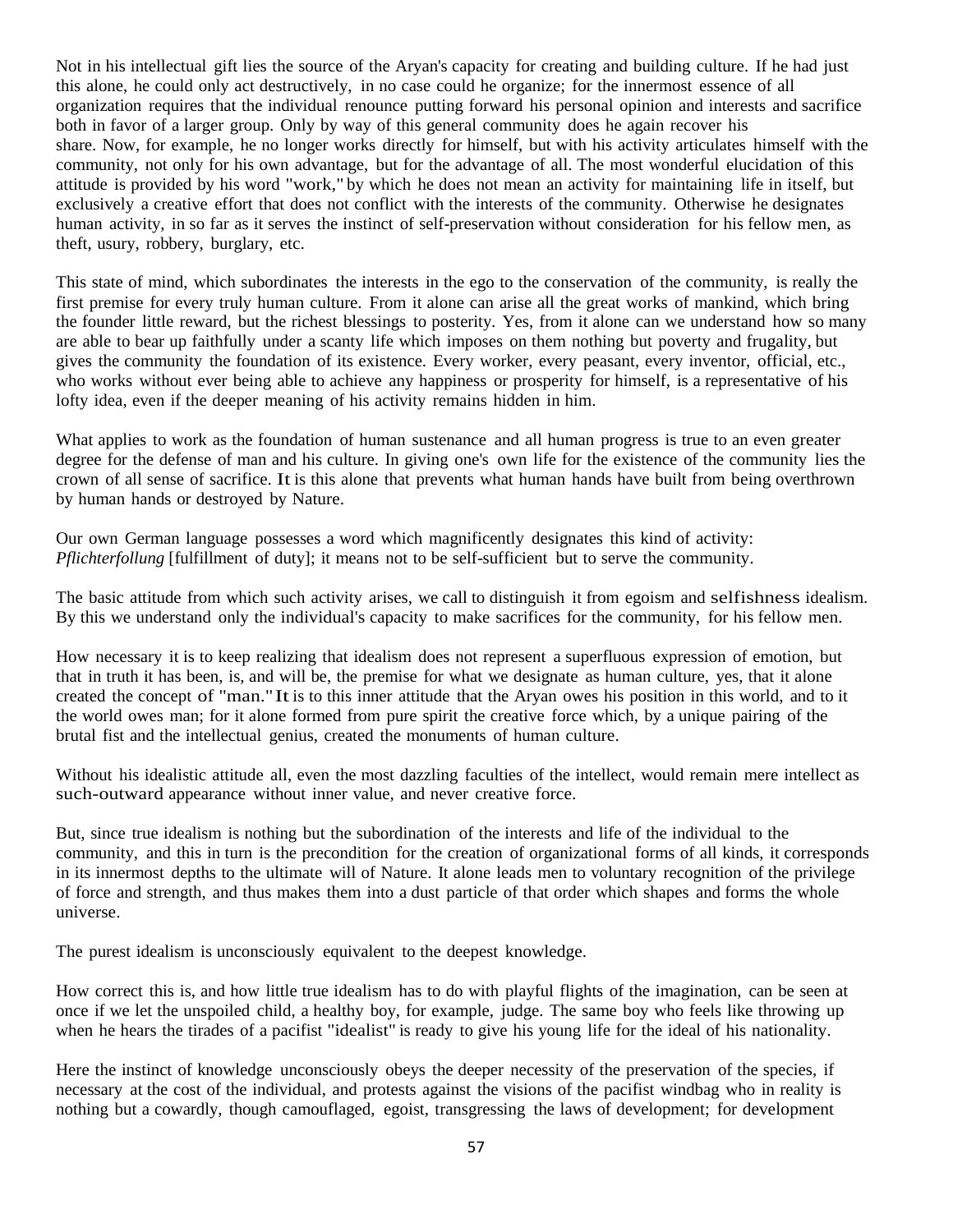requires willingness on the part of the individual to sacrifice himself for the community, and not the sickly imaginings of cowardly know-it-ails and critics of Nature.

Especially, therefore, at times when the ideal attitude threatens to disappear, we can at once recognize a diminution of that force which forms the community and thus creates the premises of culture. As soon as egoism becomes the ruler of a people, the bands of order are loosened and in the chase after their own happiness men fall from heaven into a real hell.

Yes, even posterity forgets the men who have only served their own advantage and praises the heroes who have renounced their own happiness.

The mightiest counterpart to the Aryan is represented by the Jew. In hardly any people in the world is the instinct of self-preservation developed more strongly than in the so-called "chosen." Of this, the mere fact of the survival of this race may be considered the best proof. Where is the people which in the last two thousand years has been exposed to so slight changes of inner disposition, character, etc., as the Jewish people? What people, finally, has gone through greater upheavals than this one-and nevertheless issued from the mightiest catastrophes of mankind unchanged? What an infinitely tough will to live and preserve the species speaks from these facts!

The mental qualities of the Jew have been schooled in the course of many centuries. Today he passes as "smart," and this in a certain sense he has been at all times. But his intelligence is not the result of his own development, but of visual instruction through foreigners. For the human mind cannot climb to the top without steps; for every step upward he needs the foundation of the past, and this in the comprehensive sense in which it can be revealed only in general culture. All thinking is based only in small part on man's own knowledge, and mostly on the experience of the time that has preceded. The general cultural level provides the individual man, without his noticing it as a rule, with such a profusion of preliminary knowledge that, thus armed, he can more easily take further steps of his own. The boy of today, for example, grows up among a truly vast number of technical acquisitions of the last centuries, so that he takes for granted and no longer pays attention to much that a hundred years ago was a riddle to even the greatest minds, although for following and understanding our progress in the field in question it is of decisive importance to him. If a very genius from the twenties of the past century should suddenly leave his grave today, it would be harder for him even intellectually to find his way in the present era than for an average boy of fifteen today. For he would lack all the infinite preliminary education which our present contemporary unconsciously, so to speak, assimilates while growing up amidst the manifestation of our present general civilization.

Since the Jew-for reasons which will at once become apparent-was never in possession of a culture of his own, the foundations of his intellectual work were always provided by others. His intellect at all times developed through the cultural world surrounding him.

The reverse process never took place.

For if the Jewish people's instinct of self-preservation is not smaller but larger than that of other peoples, if his intellectual faculties can easily arouse the impression that they are equal to the intellectual gifts of other races, he lacks completely the most essential requirement for a cultured people, the idealistic attitude.

In the Jewish people the will to self-sacrifice does not go beyond the individual's naked instinct of self preservation. Their apparently great sense of solidarity is based on the very primitive herd instinct that is seen in many other living creatures in this world. Itis a noteworthy fact that the herd instinct leads to mutual support only as long as a common danger makes this seem useful or inevitable. The same pack of wolves which has just fallen on its prey together disintegrates when hunger abates into its individual beasts. The same is true of horses which try to defend themselves against an assailant in a body, but scatter again as soon as the danger is past.

It is similar with the Jew. His sense of sacrifice is only apparent. It exists only as long as the existence of the individual makes it absolutely necessary. However, as soon as the common enemy is conquered, the danger threatening all averted and the booty hidden, the apparent harmony of the Jews among themselves ceases, again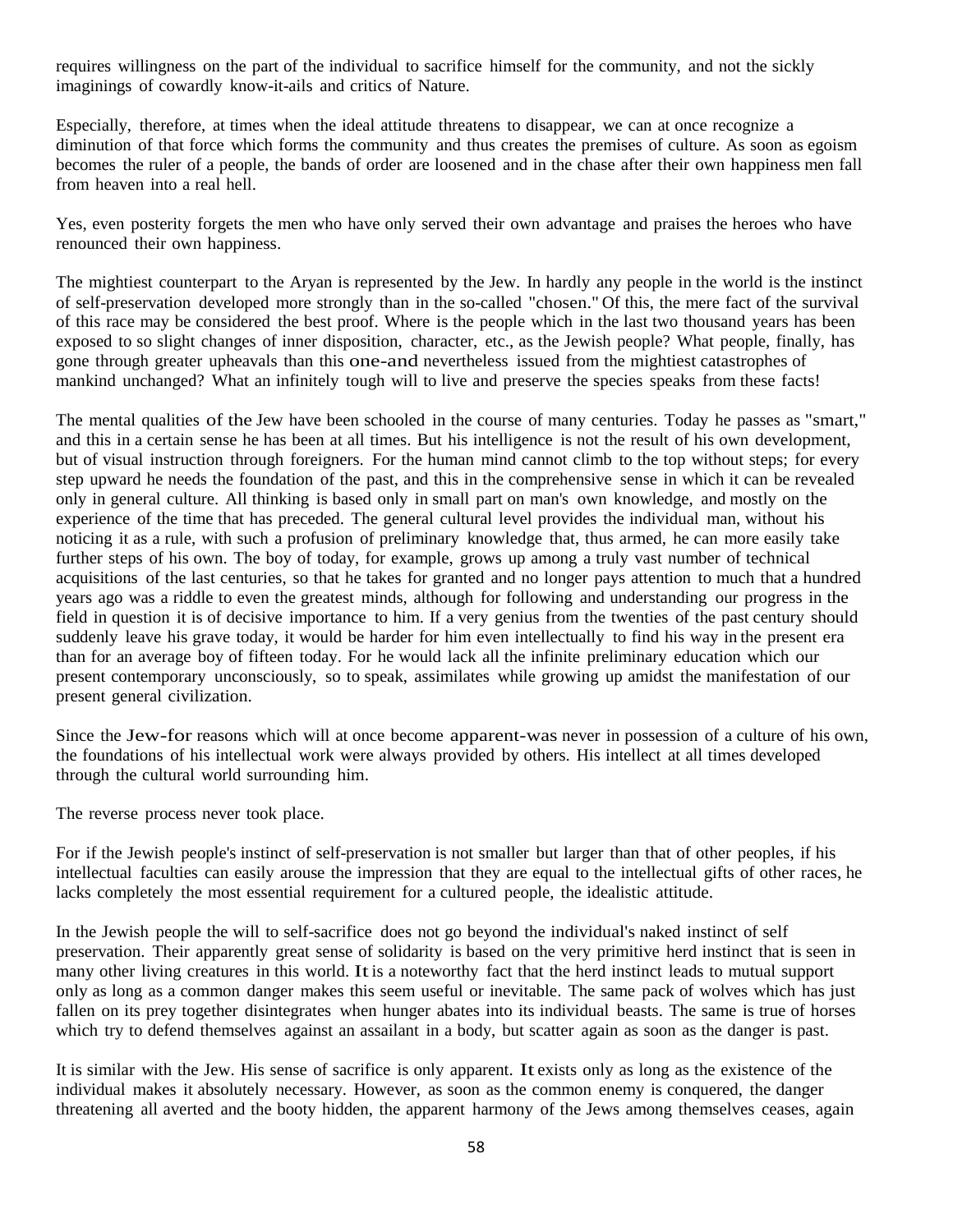making way for their old causal tendencies. The Jew is only united when a common danger forces him to be or a common booty entices him; if these two grounds are lacking, the qualities of the crassest egoism come into their own, and in the twinkling of an eye the united people turns into a horde of rats, fighting bloodily among themselves.

If the Jews were alone in this world, they would stifle in filth and offal; they would try to get ahead of one another in hate-filled struggle and exterminate one another, in so far as the absolute absence of all sense of self sacrifice, expressing itself in their cowardice, did not turn battle into comedy here too.

So it is absolutely wrong to infer any ideal sense of sacrifice in the Jews from the fact that they stand together in struggle, or, better expressed, in the plundering of their fellow men. Here again the Jew is led by nothing but the naked egoism of the individual.

That is why the Jewish state-which should be the living organism for preserving and increasing <sup>a</sup> race-is completely unlimited as to territory. For a state formation to have a definite spatial setting always pre-supposes an idealistic attitude on the part of the state-race, and especially a correct interpretation of the concept of work. In the exact measure in which this attitude is lacking any attempt at forming, even of preserving, a spatially delimited state fails. And thus the basis on which alone culture can arise is lacking.

Hence the Jewish people, despite all apparent intellectual qualities, is without any true culture, and especially without any true culture of its own. For what sham culture the Jew today possesses is the property of other peoples, and for the most part it is ruined in his hands.

In judging the Jewish people's attitude on the question of human culture, the most essential characteristic we must always bear in mind is that there has never been a Jewish art and accordingly there is none today either; that above all the two queens of all the arts, architecture and music, owe nothing original to the Jews. What they do accomplish in the field of art is either patchwork or intellectual theft. Thus, the Jews lack those qualities which distinguish the races that are creative and hence culturally blessed.

To what an extent the Jew takes over foreign culture, imitating or rather ruining it, can be seen from the fact that he is mostly found in the art which seems to require the least original invention, the art of acting. But even here, in reality, he is only a "juggler," or rather an ape; for even here he lacks the last touch that is required for real greatness; even here he is not the creative genius, but a superficial imitator, and all the twists and tricks that he uses are powerless to conceal the inner lifelessness of his creative gift. Here the Jewish press most lovingly helps him along by raising such a roar of hosannahs about even the most mediocre bungler, just so long as he is a Jew, that the rest of the world actually ends up by thinking that they have an artist before them, while in truth it is only a pitiful comedian.

No, the Jew possesses no culture-creating force of any sort, since the idealism, without which there is no true higher development of man, is not present in him and never was present. Hence his intellect will never have a constructive effect, but will be destructive, and in very rare cases perhaps will at most be stimulating, but then as the prototype of the "force which always wants evil and nevertheless creates good."2 Not through him does any progress of mankind occur, but in spite of him.

Questions for Analsys: How does Hitler justify his racist views? What attributes do "Aryans" possess, according to Hitler?

### **25. Japanese Total War Research Institute, Plan for the Greater East Asian Co-Prosperity Sphere, 1942**

The Japanese embarked on a period of imperialistic expansion after the Meiji Restoration in 1868. With the hope of becoming a world power, comparable to those in the West, they realized that they needed vast material resources, which their small islands could not provide. Between 1895 and 1905 Japan acquired Taiwan and Korea after defeating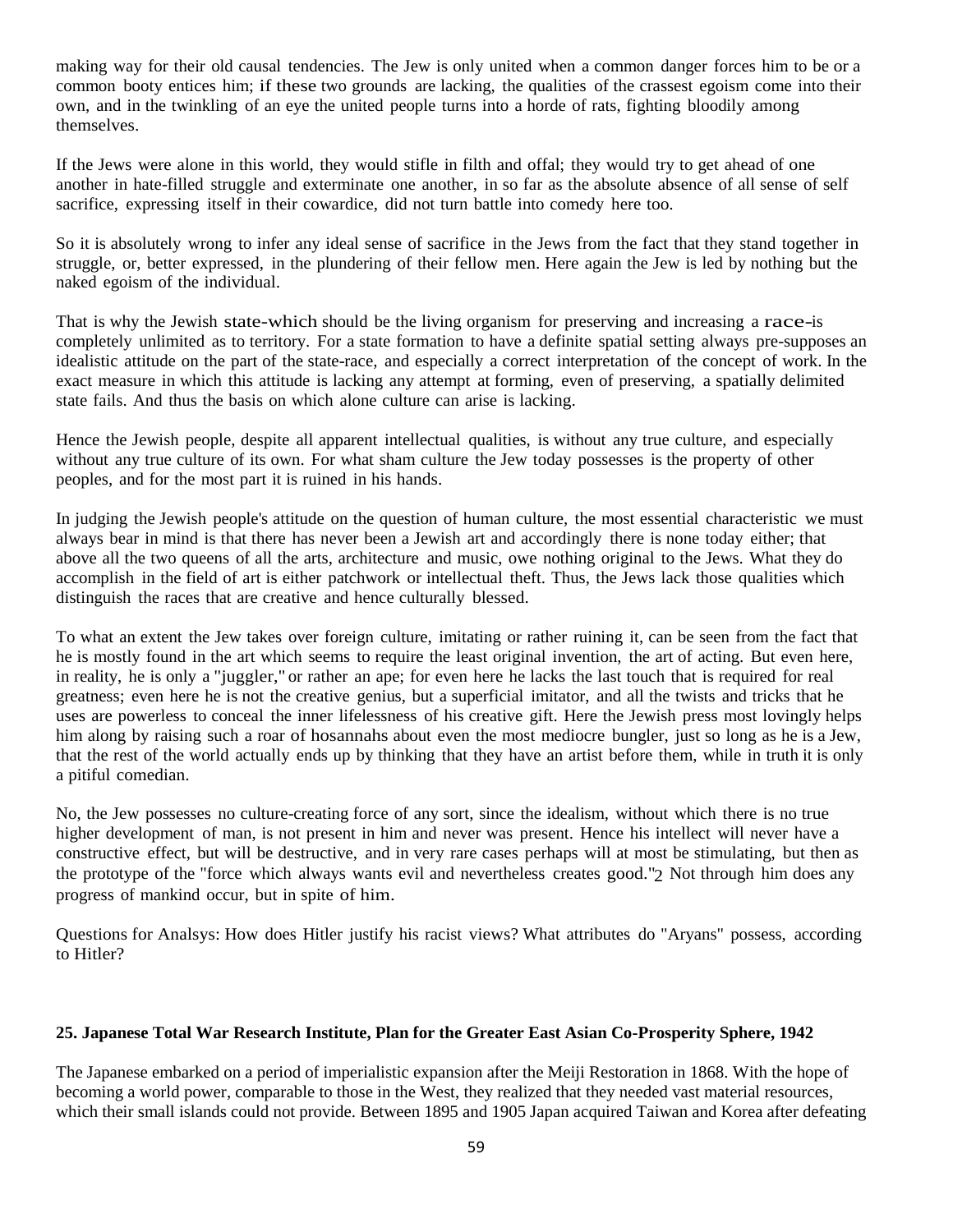imperial powers China and Russia in major military confrontations. Japan took control of German colonies in Asia during World War I. Japan also saw the war as an opportunity to dominate China itself. In 1915 she presented the Chinese with a set of 'Twenty-one Demands," which, had they been granted, would virtually have converted China into a colony of Japan. Although the new republican government of China was able to resist the most sweeping of these demands, Japan did gain some important economic concessions from it. Finally, in 1931, Japan launched a large-scale invasion of China's mainland, conquering Manchuria. This led to further incursions in China, notably a bloody conquer of Nanking in 1937. By 1941 the Japanese had concluded that they needed to eliminate any possibility of American intervention in the war. This they (mistakenly) believed they could do by the destruction of the United States Pacific fleet; hence the surprise attack on Pearl Harbor, which precipitated the American war against Japan. Outside of Japan little was known directly of the extent of her imperial ambitions. Only at the end of the war were documents uncovered revealing her long-range goals. One of the most important of these was a secret plan, prepared at the beginning of 1942 for the Japanese government by the Total War Research Institute. The product of this plan was to be called "The Greater East Asia Co-Prosperity Sphere."

Source: Theodore De Bary, ed., *Sources of the Japanese Tradition*

Plan for Establishment of Greater East Asia Co-Prosperity Sphere

## PART I. OUTLINE OF CONSTRUCTION

...The Plan. The Japanese empire is a manifestation of morality and its special characteristic is the propagation of the Imperial Way. It strives but for the achievement of Hakko Ichiu, the spirit of its founding...It is necessary to foster the increased power of the empire, to cause East Asia to return to its original form of independence and coprosperity by shaking ofithe yoke of Europe and America, and to let its countries and peoples develop their respective abilities in peaceful cooperation and secure livelihood.

The Form of East Asiatic Independence and Co-Prosperity.

The states, their citizens, and resources, comprised in those areas pertaining to the Pacific, Central Asia, and the Indian Oceans formed into one general union are to be established as an autonomous zone of peaceful living and common prosperity on behalf of the peoples of the nations of East Asia. The area including Japan, Manchuria, North China, lower Yangtze River, and the Russian Maritime Province, forms the nucleus of the East Asiatic Union. The Japanese empire possesses a duty as the leader of the East Asiatic Union.

The above purpose presupposes the inevitable emancipation or independence of Eastern Siberia, China, Indo China, the South Seas, Australia, and India.

Regional Division in the East Asiatic Union and the National Defense Sphere for the Japanese Empire.

In the Union of East Asia, the Japanese empire is at once the stabilizing power and the leading influence. To enable the empire actually to become the central influence in East Asia, the first necessity is the consolidation of the inner belt of East Asia; and the East Asiatic Sphere shall be divided as follows for this purpose: The Inner Sphere-the vital sphere for the empire-includes Japan, Manchuria, North China, the lower Yangtze Area and the Russian Maritime area. The Smaller Co-Prosperity Sphere-the smaller self-supplying sphere of East Asia-includes the inner sphere plus Eastern Siberia, China, Indo-China and the South Seas. The Greater Co-Prosperity Spherethe larger self-supplying sphere of East Asia-includes the smaller co-prosperity sphere, plus Australia, India, and island groups in the Pacific...

For the present, the smaller co-prosperity sphere shall be the zone in which the construction of East Asia and the stabilization of national defense are to be aimed at. After their completion there shall be a gradual expansion toward the construction of the Greater Co-Prosperity Sphere.

Outline of East Asiatic Administration.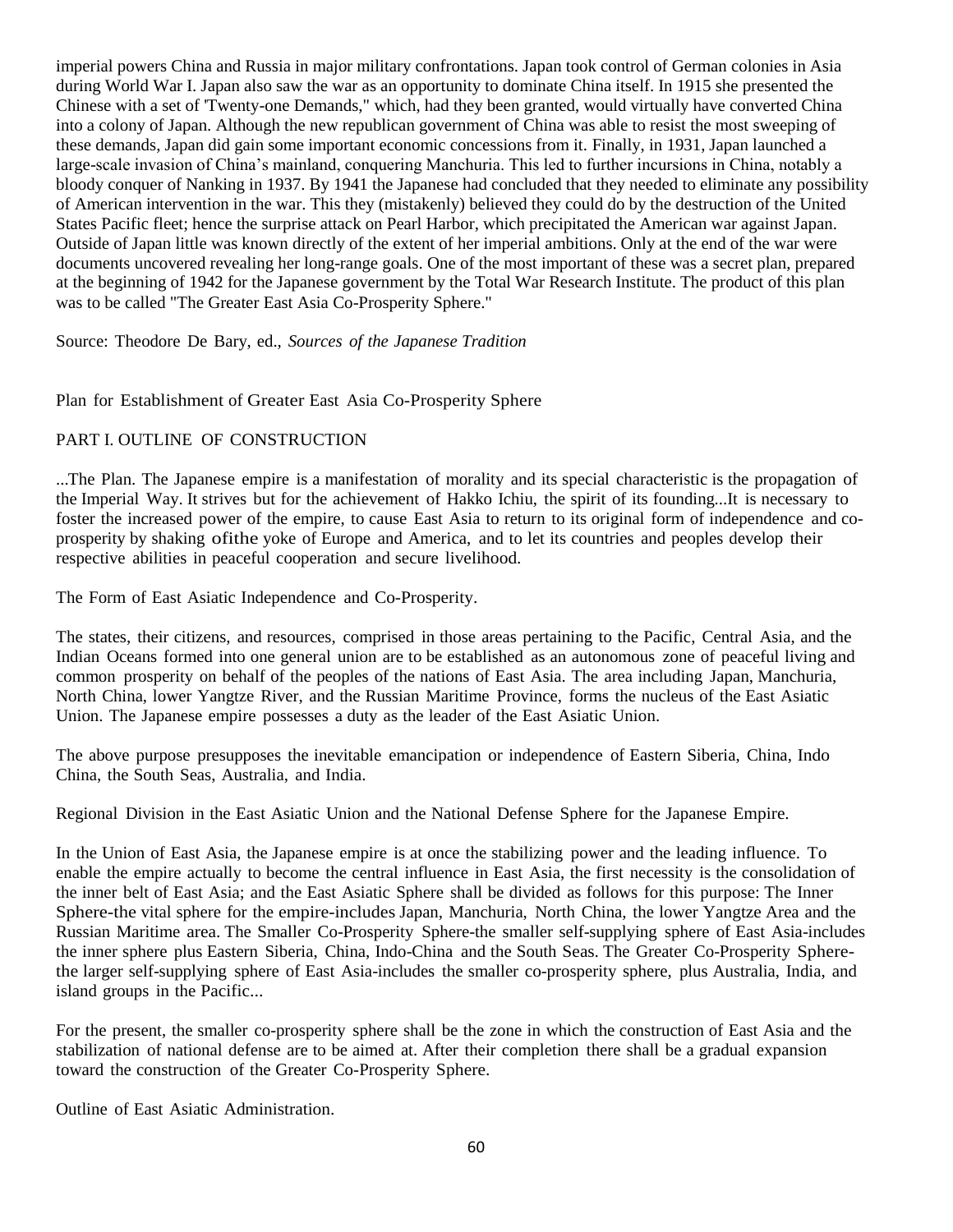It is intended that the unification of Japan, Manchoukuo, and China in neighborly friendship be realized by the settlement of the Sino-Japanese problems through the crushing of hostile influences in the Chinese interior, and through the construction of a new China in tune with the rapid construction of the Inner Sphere. Aggressive American and British influences in East Asia shall be driven out of the area of Indo-China and the South Seas, and this area shall be brought into our defense sphere. The war with Britain and America shall be prosecuted for that purpose.

The Russian aggressive influence in East Asia will be driven out. Eastern Siberia shall be cut off from the Soviet regime and included in our defense sphere. For this purpose, a war with the Soviets is expected. It is considered possible that this Northern problem may break out before the general settlement of the present Sino Japanese and the Southern problems if the situation renders this unavoidable. Next the independence of Australia, India, etc. shall gradually be brought about. For this purpose, a recurrence of war with Britain and her allies is expected. The construction of a Greater Mongolian State is expected during the above phase. The construction of the Smaller Co-Prosperity Sphere is expected to require at least twenty years from the present time.

The Building of the National Strength.

Since the Japanese empire is the center and pioneer of Oriental moral and cultural reconstruction, the officials and people of this country must return to the spirit of the Orient and acquire a thorough understanding of the spirit of the national moral character.

In the economic construction of the country, Japanese and Manchurian national power shall first be consolidated, then the unification of Japan, Manchoukuo and China, shall be effected...Thus a central industry will be constructed in East Asia, and the necessary relations established with the Southern Seas.

The standard for the construction of the national power and its military force, so as to meet the various situations that might affect the stages of East Asiatic administration and the national defense sphere, shall be so set as to be capable of driving off any British, American, Soviet or Chinese counter influences in the future.

### CHAPTER 3. POLITICAL CONSTRUCTION Basic Plan.

The realization of the great ideal of constructing Greater East Asia Co-Prosperity requires not only the complete prosecution of the current Greater East Asia War but also presupposes another great war in the future. Therefore, the following two points must be made the primary starting points for the political construction of East Asia during the course of the next twenty years: 1) Preparation for war with the other spheres of the world; and 2) Unification and construction of the East Asia Smaller Co-Prosperity Sphere.

The following are the basic principles for the political construction of East Asia, when the above two points are taken into consideration:

a. The politically dominant influence of European and American countries in the Smaller Co-Prosperity Sphere shall be gradually driven out and the area shall enjoy its liberation from the shackles hitherto forced upon it.

b. The desires of the peoples in the sphere for their independence shall be respected and endeavors shall be made for their fulfillment, but proper and suitable forms of government shall be decided for them in consideration of military and economic requirements and of the historical, political and cultural elements peculiar to each area. It must also be noted that the independence of various peoples of East Asia should be based upon the idea of constructing East Asia as "independent countries existing within the New Order of East Asia" and that this conception differs from an independence based on the idea of liberalism and national self-determination.

c. During the course of construction, military unification is deemed particularly important, and the military zones and key points necessary for defense shall be directly or indirectly under the control of our country.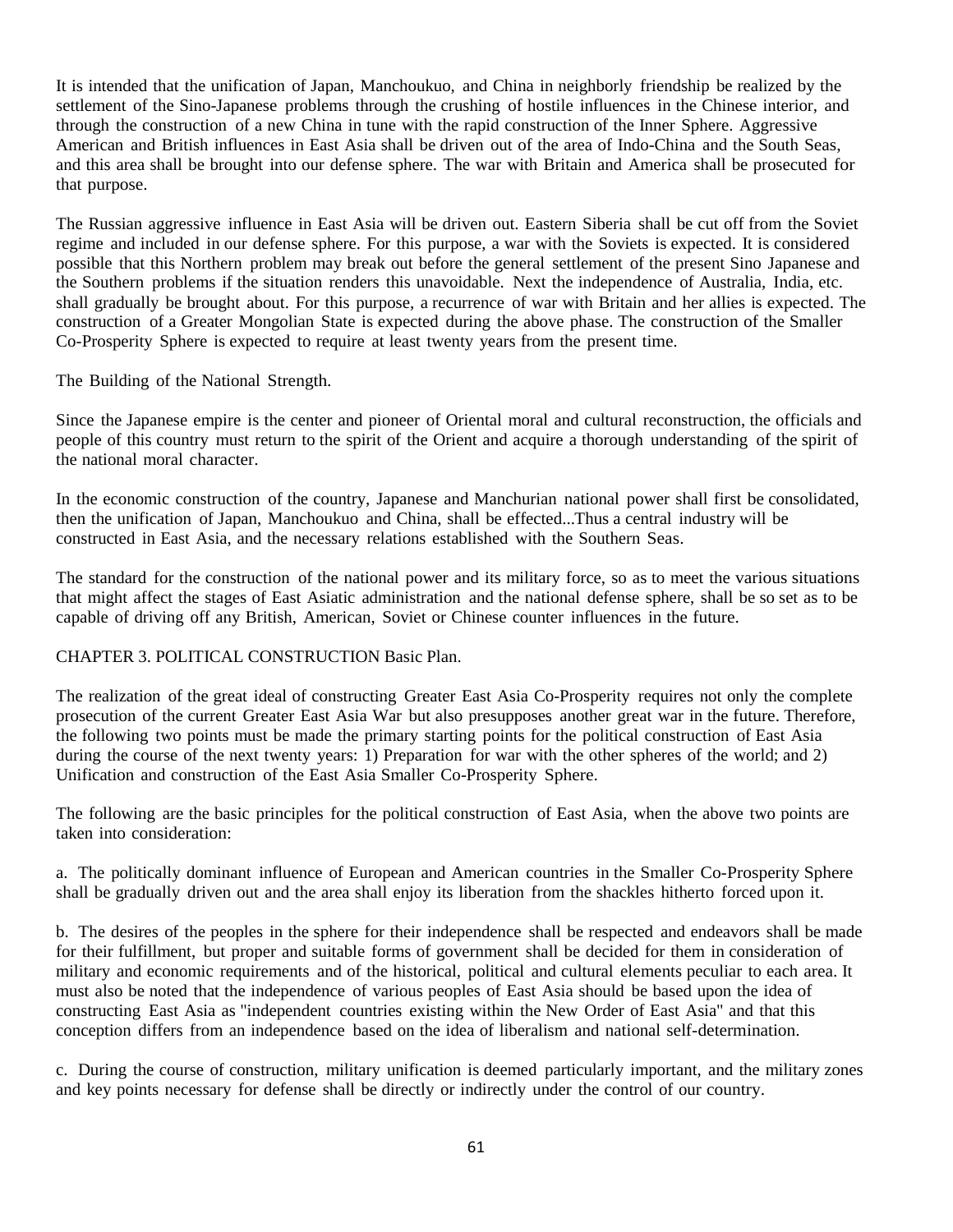d. The peoples of the sphere shall obtain their proper positions, the unity of the people's minds shall be effected and the unification of the sphere shall be realized with the empire as its center...

## CHAPTER 4. THOUGHT AND CULTURAL CONSTRUCTION General Aim in Thought

The ultimate aim in thought construction in East Asia is to make East Asiatic peoples revere the imperial influence by propagating the Imperial Way based on the spirit of construction, and to establish the belief that uniting solely under this influence is the one and only way to the eternal growth and development of East Asia.

And during the next twenty years (the period during which the above ideal is to be reached) it is necessary to make the nations and peoples of East Asia realize the historical significance of the establishment of the New Order in East Asia, and in the common consciousness of East Asiatic unity, to liberate East Asia from the shackles of Europe and America and to establish the common conviction of constructing a New Order based on East Asiatic morality.

Occidental individualism and materialism shall be rejected and a moral world view, the basic principle of whose morality shall be the Imperial Way, shall be established. The ultimate object to be achieved is not exploitation but co-prosperity and mutual help, not competitive conflict but mutual assistance and mild peace, not a formal view of equality but a view of order based on righteous classification, not an idea of rights but an idea of service, and not several world views but one unified world view.

## General Aim in Culture.

The essence of the traditional culture of the Orient shall be developed and manifested. And, casting off the negative and conservative cultural characteristics of the continents (India and China) on the one hand, and taking in the good points of Western culture on the other, an Oriental culture and morality, on a grand scale and subtly refined, shall be created.

Questions for Analysis: What is the Greater East Asia Co-Prosperity Sphere? Were Japanese imperialist goals different from the goals of nineteenth century European imperialism? If so, how are they different?

### **26. Joseph Stalin, excerpts from the "Soviet Victory" Speech, 1946**

The term "Cold War" describes the long period of tension between the United States and its allies and the Soviet Union and its allies in the immediate aftermath of World War II. In 1946, each side was competing for influence in Europe through propaganda and troop placement. In a famous speech, Soviet leader Joseph Stalin explained why the Soviet system was superior to the western systems of government. A month later, Winston Churchill, who had directed the British war effort, gave a famous speech in Missouri that warned the West of Soviet desire for conquest in his famous "Iron Curtain" speech.

Source: "The Soviet Victory," from Embassy of the U.S.S.R., speech delivered by J. V. Stalin at a Meeting of Voters of the Stalin Electoral Area of Moscow (Washington, DC: Government Printing Office, 1946).

It would be wrong to believe that the Second World War broke out accidentally or as a result of the mistakes of some or other statesmen, though mistakes certainly were made. In reality, the war broke out as an inevitable result of the development of world economic and political forces on the basis of modern monopoly capitalism.

Marxists have stated more than once that the capitalist system of world economy conceals in itself the elements of general crisis and military clashes, that in view of this in our time the development of world capitalism takes place not as a smooth and even advance but through crises and war catastrophes.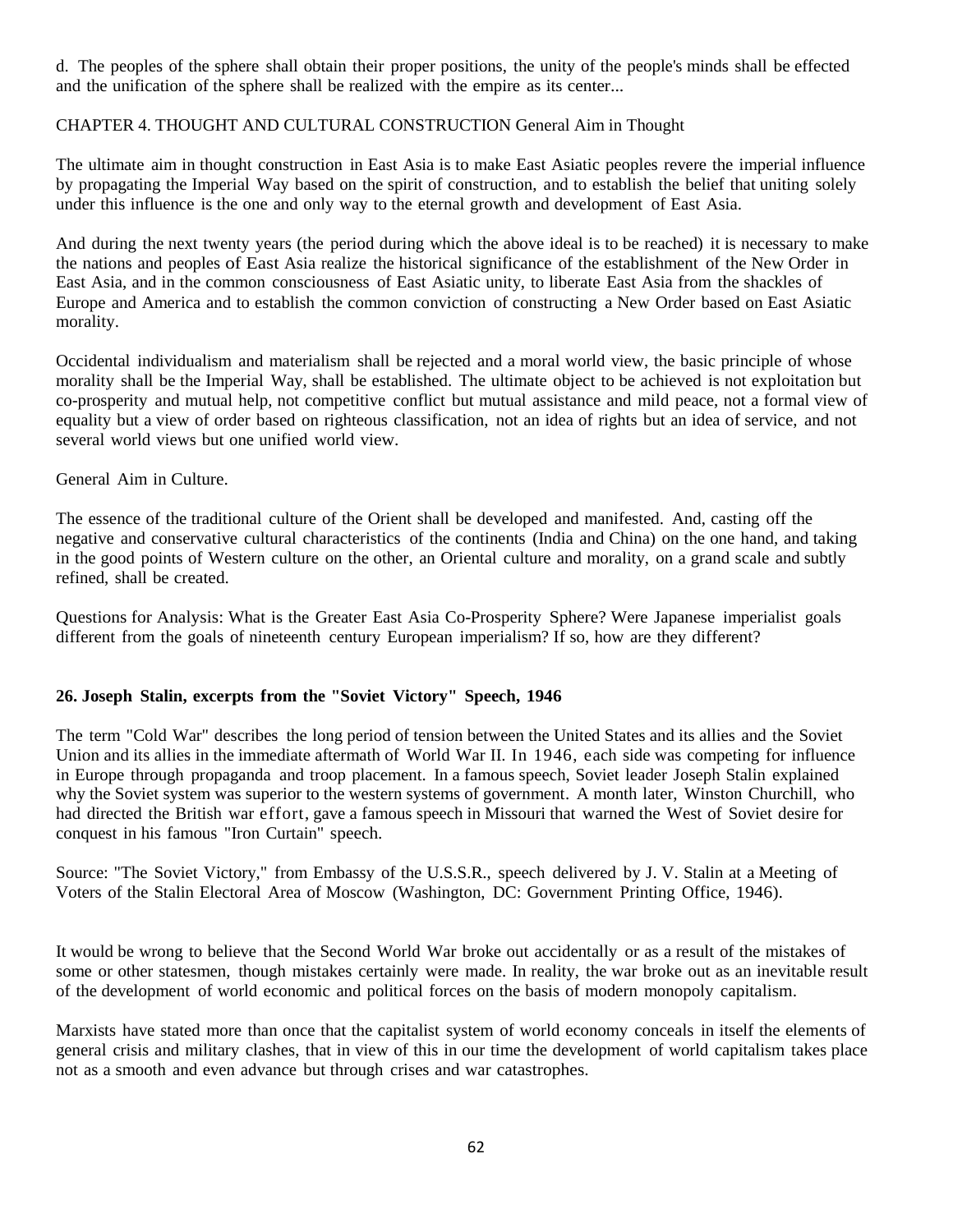The reason is that the unevenness of the development of capitalist countries usually results, as time passes, in an abrupt disruption of the equilibrium within the world system of capitalism, and that a group of capitalist countries which believes itself to be less supplied with raw materials and markets usually attempts to alter the situation and re-divide the "spheres of influence" in its own favour by means of armed force...

This results in the splitting of the capitalist world into two hostile camps and in war between them. Perhaps the catastrophes of war could be avoided if there existed the possibility of re-distributing periodically raw materials and markets among the countries in accordance with their economic weight by means of adopting coordinated and peaceful decisions. This, however, cannot be accomplished under present capitalist conditions of the development of world economy...

As to our country, for her the war was the severest and hardest of all the wars our Motherland has ever experienced in her history. But the war was not only a curse. Itwas at the same time a great school in which all the forces of the people were tried and tested. The war laid bare all the facts and events in the rear and at the front, it mercilessly tore off all the veils and covers which had concealed the true faces of States, governments, and parties, and placed them on the stage without masks, without embellishments, with all their shortcomings and virtues.

And so, what are the results of the war?...

Our victory means, in the first place, that our Soviet social system has won, that the Soviet social system successfully withstood the trial in the flames of war and proved its perfect viability. It is well known that the foreign press more than once asserted that the Soviet social system is a "risky experiment" doomed to failure, that the Soviet system is a "house of cards," without any roots in life, imposed upon the people by the organs of the "Cheka" [secret police], that a slight push from outside would be enough to blow this "house of cards" to smithereens.

Now we can say that the war swept away all these assertions of the foreign press as groundless. The war has shown that the Soviet social system is a truly popular system, which has grown from the people and enjoys its powerful support, that the Soviet social system is a perfectly viable and stable form of organisation of society.

More than that, the point is now not whether the Soviet social system is viable or not, since after the objective lessons of the war no single skeptic now ventures to come out with doubts concerning the viability of the Soviet social system. The point now is that the Soviet social system has proved more viable and stable than a non-Soviet social system, that the Soviet social system is a better form of organisation of society than any non-Soviet social system.

Questions for Analysis: What did Stalin mean in his speech of February 1946 by the phrase "Soviet victory"?

### **27. Harry S Truman, The Truman Doctrine, 1947**

In the first months of 1946, President Truman received urgent requests from the Greek government for economic assistance, which, it was hoped, would put an end to the chaos and strife hindering its recovery from the war. Hoping to forestall Communist dissidents who were threatening the stability of the government, Truman appealed to Congress to appropriate such financial assistance. He also asked for military as well as economic aid for Turkey. The controversial Truman Doctrine, as it came to be called, committed the United States to an active policy of promoting ideological divisions between it and the Soviet Union and further escalated Cold War tensions. The Marshall Plan of 1947, which advocated the rebuilding of West Germany after the war, is an example of this policy of Soviet containment.

Source: Harry S. Truman, "The Truman Doctrine," in *Public Papers of the President,* 1947 (Washington, DC: Government Printing Office, 1963), pp. 177-180.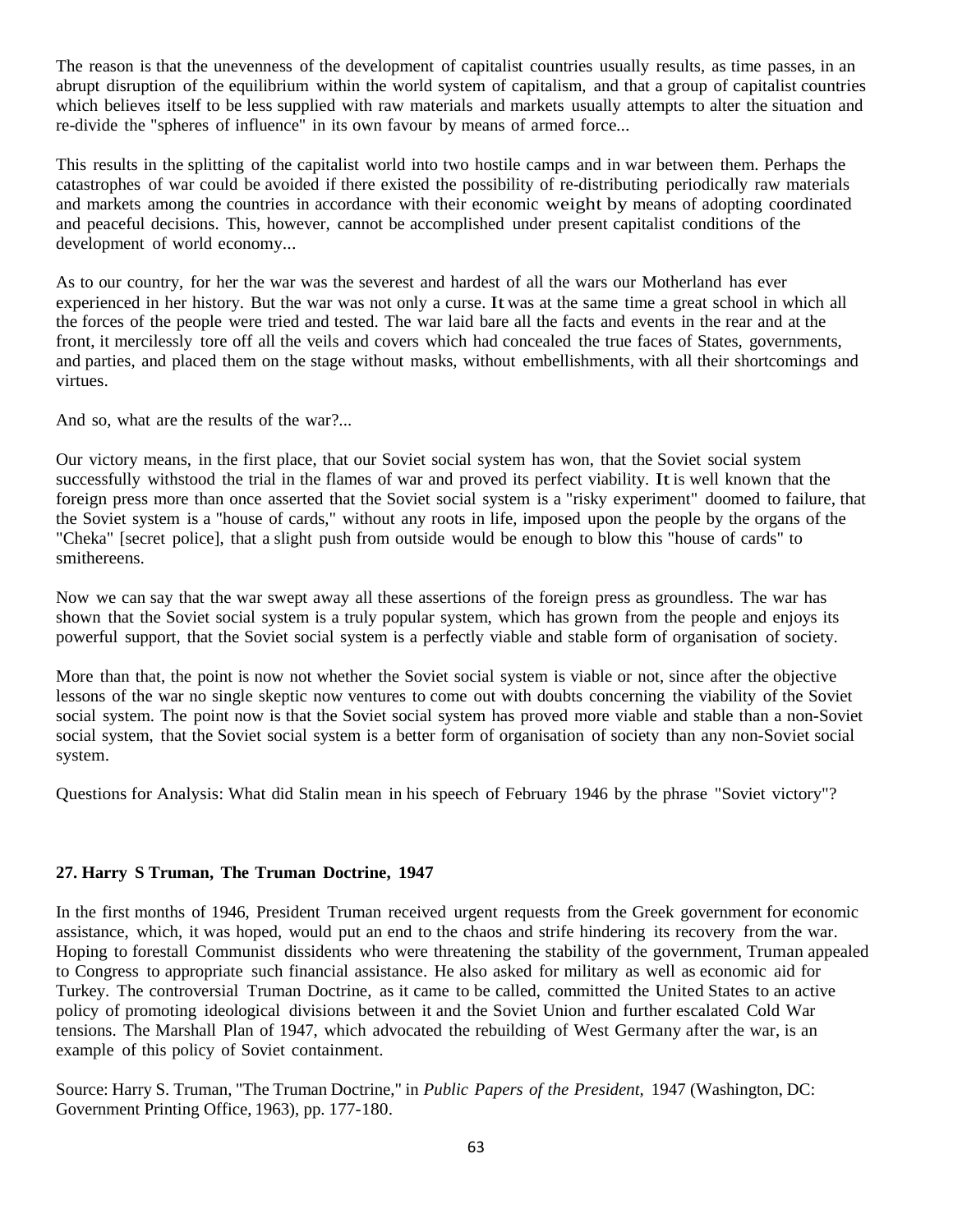To ensure the peaceful development of nations, free from coercion, the United States has taken a leading part in establishing the United Nations. The United Nations is designed to make possible lasting freedom and independence for all its members. We shall not realize our objectives, however, unless we are willing to help free peoples to maintain their free institutions and their national integrity against aggressive movements that seek to impose upon them totalitarian regimes. This is no more than a frank recognition that totalitarian regimes imposed upon free peoples, by direct or indirect aggression, undermine the foundations of international peace and hence the security of the United States.

The peoples of a number of countries of the world have recently had totalitarian regimes forced upon them against their will. The Government of the United States has made frequent protests against coercion and intimidation, in violation of the Yalta agreement, in Poland, Rumania, and Bulgaria. I must also state that in a number of other countries there have been similar developments.

At the present moment in world history nearly every nation must choose between alternative ways of life. The choice is too often not a free one.

One way of life is based upon the will of the majority, and is distinguished by free institutions, representative government, free elections, guarantees of individual liberty, freedom of speech and religion, and freedom from political oppression.

The second way of life is based upon the will of a minority forcibly imposed upon the majority. Itrelies upon terror and oppression, a controlled press and radio, fixed elections, and the suppression of personal freedoms.

I believe that it must be the policy of the United States to support free peoples who are resisting attempted subjugation by armed minorities or by outside pressures. I believe that we must assist free peoples to work out their own destinies in their own way. I believe that our help should be primarily through economic and financial aid which is essential to economic stability and orderly political processes.

The world is not static, and the status quo is not sacred. But we cannot allow changes in the status quo in violation of the Charter of United Nations by such methods as coercion, or by such subterfuges as political infiltration. In helping free and independent nations to maintain their freedom, the United States will be giving effect to the principles of the Charter of the United Nations...

The seeds of totalitarian regimes are nurtured by misery and want. They spread and grow in the evil soil of poverty and strife. They reach their full growth when the hope of a people for a better life has died. We must keep that hope alive. The free peoples of the world look to us for support in maintaining their freedoms.

If we falter in our leadership, we may endanger the peace of the world-and we shall surely endanger the welfare of this Nation. Great responsibilities have been placed upon us by the swift movement of events. I am confident that the Congress will face these responsibilities squarely.

Questions for Analysis: Why, according to Truman, are the vital security interests of the United States affected by events in Greece and Turkey, both faraway countries?

### **28. Nehru, "Why India is Non-Aligned", 1956**

Jawaharlal Nehru (1889-1964) was a leader of the Indian National Congress and the first prime minister of India after independence from Great Britain in 1947. In this television and radio address, delivered in Washington, D.C. in 1956, Nehru discusses India's position on several political issues, including why they were "non-aligned." The non-aligned movement began in the 1950s, as a reaction against the Cold War and to address issues tied to de-colonization. Countries who were a part of this movement as non-aligned nations refused to ally with either of the two superpowers: the USSR and the US. The non-aligned nations, many of them newly independent from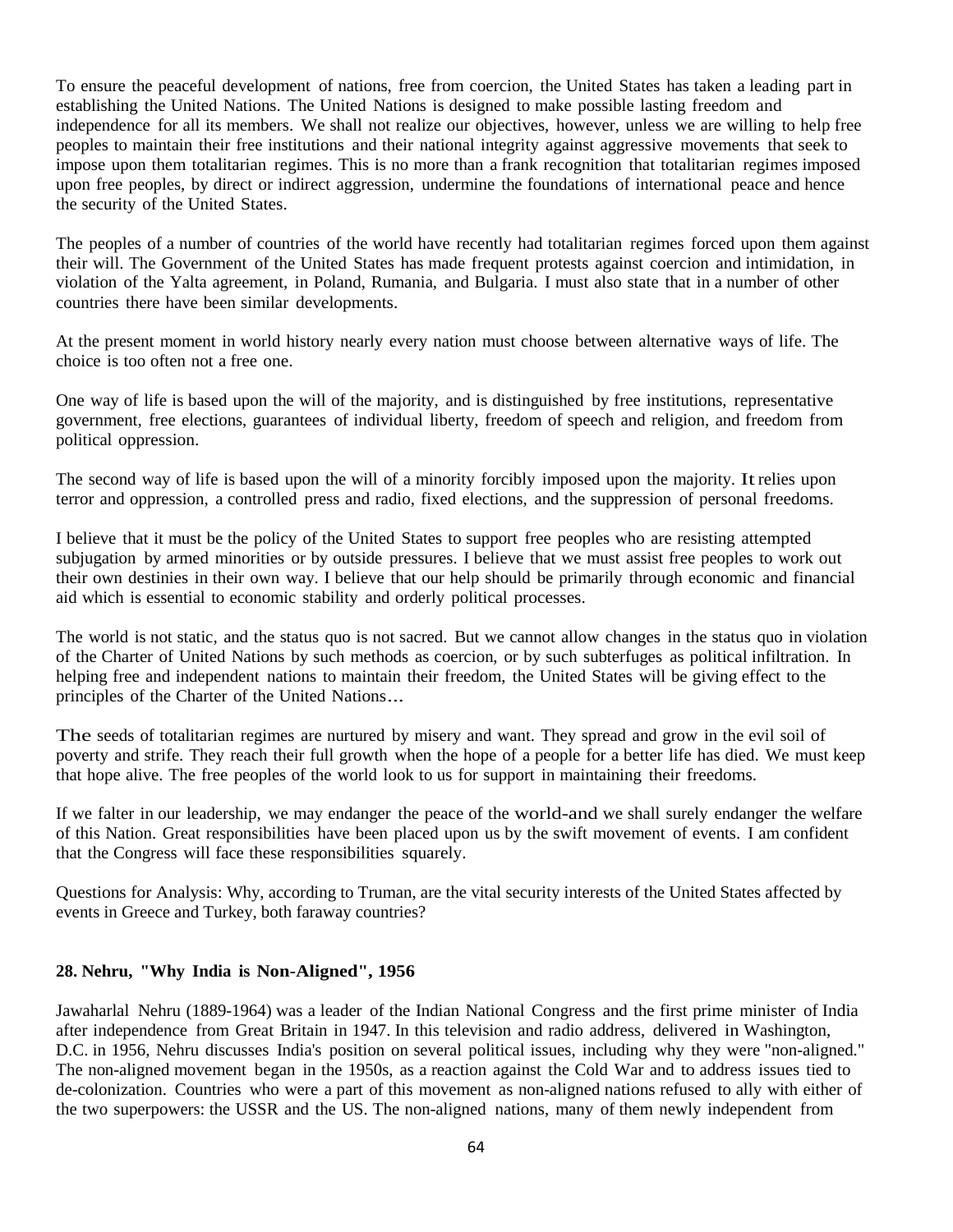Western colonization, hoped to assert some influence on peace and security in the face of the growing tensions of the Cold War. They also addressed issues of colonialism and self-determination, disarmament, the role of the UN in world politics, and unequal economic development.

Source: Jawaharlal Nehru, "Why India is Non-Aligned." Television and radio address, Washington, D.C., 18 December 1956; reprinted in *Jawaharlal Nehru: An Anthology,* ed. Sarvepalli Gopal (New York: Oxford University Press, 1980)

I speak of India because it is my country, and I have some right to speak for her. But many other countries in Asia tell the same story, for Asia today is resurgent, and these countries, which long lay under foreign yoke, have won back their independence and are fired by a new spirit and strive toward new ideals. To them, as to us, independence is as vital as the breath they take to sustain life, and colonialism in any form, or anywhere, is abhorrent.

The vast strides that technology has made have brought a new age, of which the United States of America is the leader. Today, the whole world is our neighbour and the old divisions of continents and countries matter less and less. Peace and freedom have become indivisible, and the world cannot continue for long partly free and partly subject. In this atomic age, peace has also become a test of human survival. Recently, we have witnessed two tragedies which have powerfully affected men and women all over the world. These are the tragedies in Egypt and Hungary. Our deeply felt sympathies must go out to those who have suffered or are suffering, and all of us must do our utmost to help them and to assist in solving these problems in a peaceful and constructive way. But even these tragedies have one hopeful aspect, for they have demonstrated that the most powerful countries cannot revert to old colonial methods, or impose their domination over weak countries. World opinion has shown that it can organize itself to resist such outrages. Perhaps, as an outcome of these tragedies, freedom will be enlarged and will have a more assured basis.

The preservation of peace forms the central aim of lndia's policy. It is in the pursuit of this policy that we have chosen the path of non-alignment in any military or like pact or alliance. Non-alignment does not mean passivity of mind or action, lack of faith or conviction. It does not mean submission to what we consider evil. It is a positive and dynamic approach to such problems that confront us. We believe that each country has not only the right to freedom, but also to decide its own policy and way of life. Only thus can true freedom flourish and a people grow according to their own genius. We believe, therefore, in non-aggression and non-interference by one country in the affairs of another, and the growth of tolerance between them and the capacity for peaceful coexistence. We think that, by the free exchange of ideas and trade and other contacts between nations, each will learn from the other, and truth will prevail. We, therefore, endeavour to maintain friendly relations with all countries-even though we may disagree with them in their policies or structure of government. We think that, by this approach, we can serve not only our country, but also the larger causes of peace and good fellowship in the world.

Through the centuries, India has preached and practised toleration and understanding, and has enriched human thought, art and literature, philosophy and religion. Her Sons journeyed far and wide, braving the perils of land and sea, not with thoughts of conquest or domination, but as messengers of peace or engaged in the commerce of ideas as well as of her beautiful products. During these millennia of history, India has experienced both good and ill but, throughout her checkered history, she has remembered the message of peace and tolerance. In our own time, this message was proclaimed by our great leader and master, Mahatma Gandhi, who led us to freedom by peaceful and yet effective action on a mass scale. Nine years ago, we won our independence through a bloodless revolution, in conditions of honour and dignity both to ourselves and to the erstwhile rulers of our country. We in India today arc children of this revolution and have been conditioned by it. Although your revolution in America took place long ago and the conditions were different here, you will appreciate the revolutionary spirit which we have inherited and which still governs our activities.

Having attained political freedom, we arc earnestly desirous of removing the many ills that our country suffers from, of eliminating poverty and raising the standards of our people, and giving them full and equal opportunities of growth and advancement.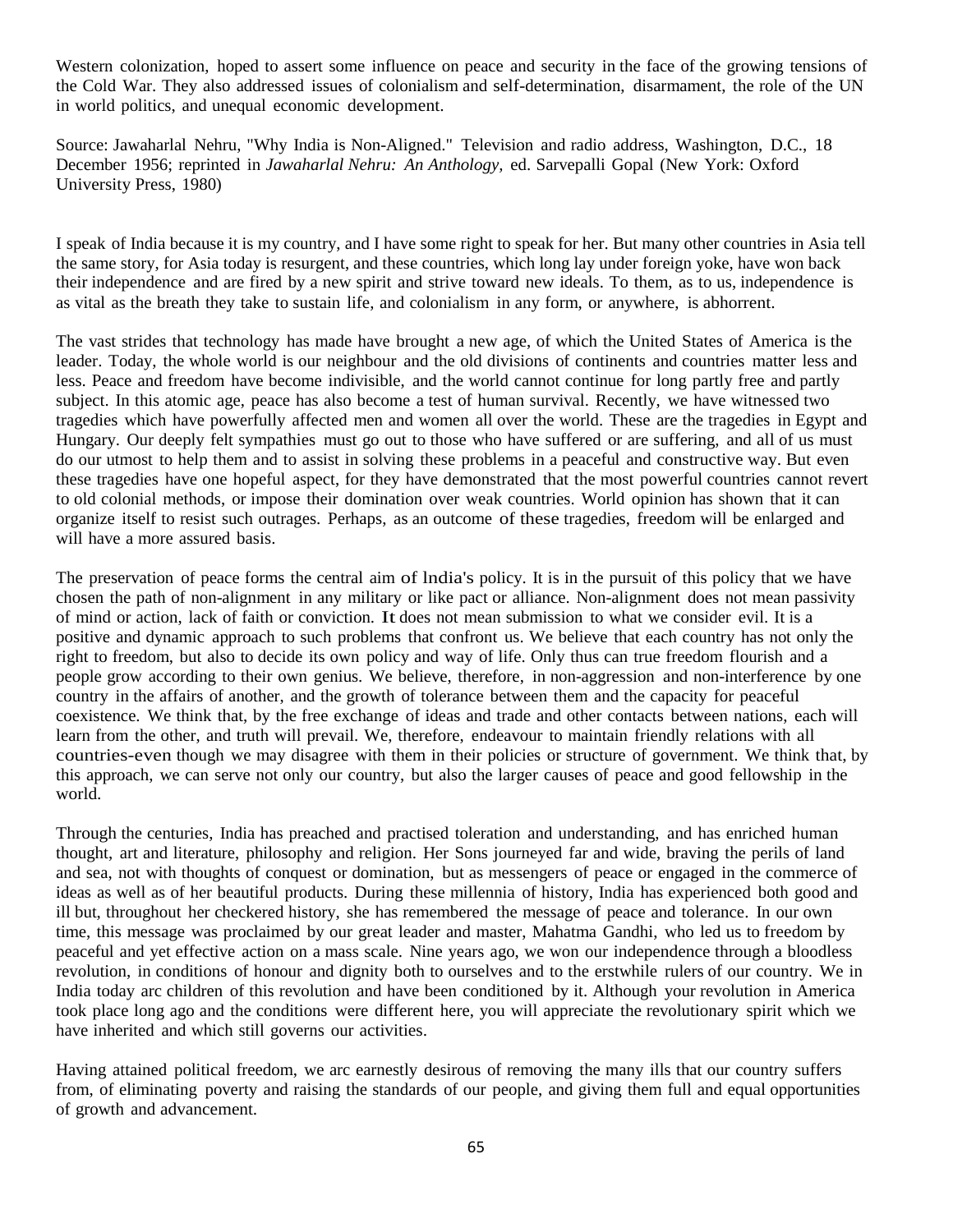India is supposed to be given to contemplation, and the American people have shown by their history that they possess great energy, dynamism and the passion to march ahead. Something of that contemplative spirit still remains in India. But, at the same time, the new India of today has also developed a certain dynamism and a passionate desire to raise the standards of her people. But with that desire is blended the wish to adhere to the moral and spiritual aspects of life. We are now engaged in a gigantic and exciting task of achieving rapid and large-scale economic development of our country. Such development, in an ancient and underdeveloped country such as India, is only possible with purposive planning. True to our democratic principles and traditions, we seek in free discussion and consultation, as well as in implementations the enthusiasm and the willing and active cooperation of our people. We completed our first Five-Year Plan eight months ago, and now we have begun, on a more ambitious scale, our second Five-Year Plan, which seeks a planned development in agriculture and industry, town and country, and between factory and small-scale and cottage production.

Questions for Analysis: According to Nehru why was non-alignment necessary and justified? How did Nehru frame his message to appeal to an American audience?

#### **29. Gamal Abdel Nasser, Speech on the Suez Canal, 1956**

Although officially independent in 1922, Egypt fell under the British sphere of influence until a revolution in 1952 deposed Egypt's King Farouk I (1920-1965), who was largely seen as a British puppet. A central figure in the revolution was Gamal Abdel Nasser (1918-1970), an army officer who became president of the newly-founded Republic of Egypt in 1954. In July 1956, following a successful British campaign to stop the United States from loaning Egypt money to build the Aswan High Dam, Nasser made the controversial move to nationalize the Suez Canal, with the goal of keeping the income generated by the canal in Egypt. The British responded harshly, insisting that a British-led international consortium would be better suited to administer the canal than the Egyptians, whose scientific and technical capabilities were questioned. In response, Nasser gave the following speech on September 15, 1956. Following a short-lived and ultimately unsuccessful attempt by Britain, France, and Israel to occupy the canal zone later in the Fall of 1956, Nasser emerged from the "Suez Crisis" with increased prestige as perhaps the most influential spokesman for Arab and Middle Eastern interests in a decolonizing world.

Source: U.S. Department of State, *The Suez Canal Problem, 26 July- 22 September 1956,* Publication No. 6392 (Washington D.C.: Government Printing Office, 1956), 345-51.

Speech by President Nasser of the United Arab Republic, September 15, 1956

In these decisive days in the history of mankind, these days in which truth struggles to have itself recognized in international chaos where powers of evil domination and imperialism have prevailed, Egypt stands firmly to preserve her sovereignty. Your country stands solidly and staunchly to preserve her dignity against imperialistic schemes of a number of nations who have uncovered their desires for domination and supremacy. In these days and in such circumstances Egypt has resolved to show the world that when small nations decide to preserve their sovereignty, they will do that all right and that when these small nations are fully determined to defend their rights and maintain their dignity, they will undoubtedly succeed in achieving their ends....

I am speaking in the name of every Egyptian Arab and in the name of all free countries and of all those who believe in liberty and are ready to defend it. I am speaking in the name of principles proclaimed by these countries in the Atlantic Charter. But they are now violating these principles and it has become our lot to shoulder the responsibility of reaffirming and establishing them anew....

We have tried by all possible means to cooperate with those countries which claim to assist smaller nations and which promised to collaborate with us but they demanded their fees in advance. This we refused so they started to fight with us. They said they will pay toward building the High Dam and then they withdrew their offer and cast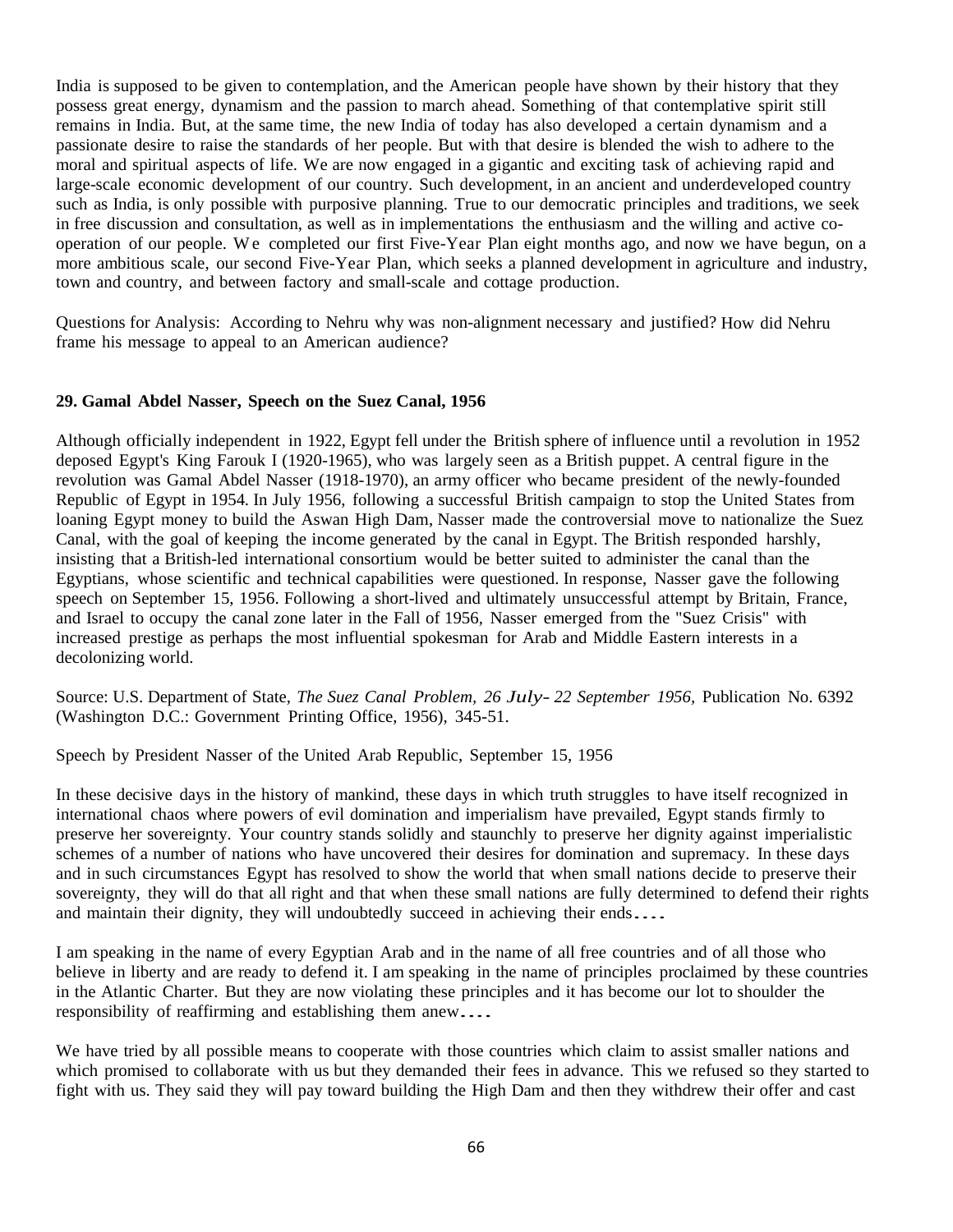doubts on the Egyptian economy. Are we to declaim [disclaim?] our sovereign right? Egypt insists her sovereignty must remain intact and refuses to give up any part of that sovereignty for the sake of money.

Egypt nationalized the Egyptian Suez Canal Company. When Egypt granted the concession to de Lesseps it was stated in the concession between the Egyptian Government and the Egyptian company that the company of the Suez Canal is an Egyptian company subject to Egyptian authority. Egypt nationalized this Egyptian company and declared freedom of navigation will be preserved.

But the imperialists became angry. Britain and France said Egypt grabbed the Suez Canal as if it were part of France or Britain. The British Foreign Secretary forgot that only two years ago he signed an agreement stating the Suez Canal is an integral part of Egypt. Egypt declared she was ready to negotiate. But as soon as negotiations began threats and intimidations started....

Eden stated in the House of Commons there shall be no discrimination between states using the canal. We on our part reaffirm that and declare there is no discrimination between canal users. He also said Egypt shall not be allowed to succeed because that would spell success for Arab nationalism and would be against their policy, which aims at the protection of Israel.

Today they are speaking of a new association whose main objective would be to rob Egypt of the canal and deprive her of rightful canal dues. Suggestions made by Eden in the House of Commons which have been backed by France and the United States are a clear violation of the 1888 convention, since it is impossible to have two bodies organizing navigation in the canal. ...

By stating that by succeeding, Abdel Nasser would weaken Britain's stand against Arab nationalism, Eden is in fact admitting his real objective is not Abdel Nasser as such but rather to defeat Arab nationalism and crush its cause. Eden speaks and finds his own answer. A month ago he let out the cry that be was after Abdel Nasser. Today the Egyptian people are fully conscious of their sovereign rights and Arab nationalism is fully awakened to its new destiny....

Those who attack Egypt will never leave Egypt alive. We shall fight a regular war, a total war, a guerrilla war. Those who attack Egypt will soon realize they brought disaster upon themselves. He who attacks Egypt attacks tile whole Arab world. They say in their papers the whole thing will be over in forty-eight hours. They do not know how strong we really are.

We believe in international law. But we will never submit. We shall show the world bow a small country can stand in the face of great powers threatening with armed might. Egypt might be a small power but she is great inasmuch as she has faith in her power and convictions. I feel quite certain every Egyptian shares the same convictions as I do and believes in everything I am stressing now.

We shall defend our freedom and independence to the last drop of our blood. This is the stanch feeling of every Egyptian. The whole Arab nation will stand by us in our common fight against aggression and domination. Free peoples, too, people who are really free will stand by us and support us against the forces of tyranny.

Questions for Analysis: How does Nasser justify the nationalization of the Suez Canal and what measures is he prepared to use to ensure Egyptian sovereignty over the canal?

#### **30. Frantz Fanon, excerpt from** *The Wretched of the Earth*

Frantz Fanon was born in 1925 in Martinique, a French colony in the Caribbean. Coming from a middle-class family, Fanon initially conceived of himself as French, like many intellectuals from the colonies. At 18, Fanon left home to volunteer for the Free French Army, which fought to liberate France from Nazi occupation during World War II. Fanon stayed in France after the war to study medicine and psychiatry on scholarship. There, confronting a white majority and overt racism for the first time, he theorized about the very nature of colonization and how to achieve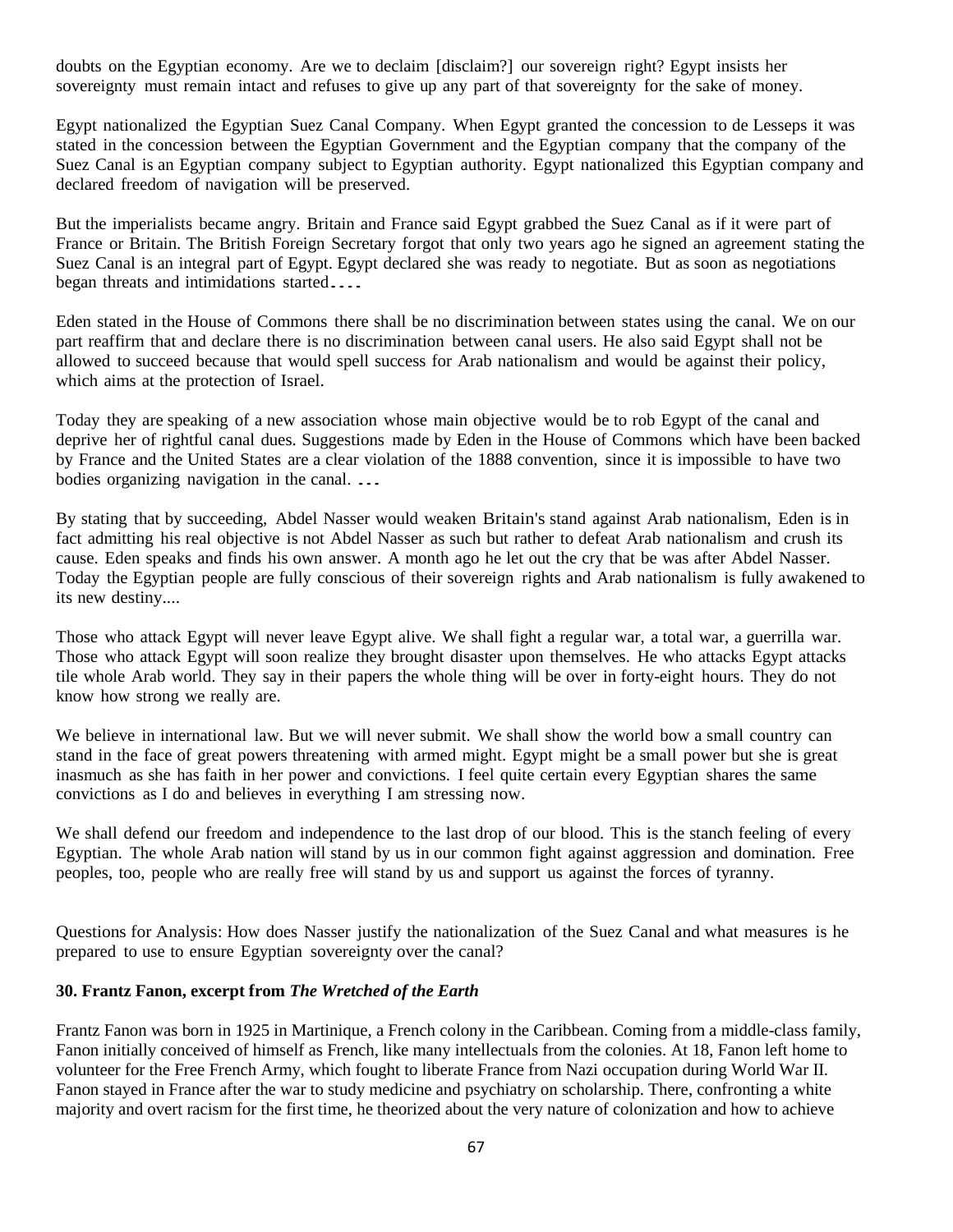'decolonization'. *The Wretched of the Earth*, first published 1961, is Frantz Fanon's most famous work, written during the Algerian struggle for independence from French colonial rule. As a psychiatrist, Fanon explored the psychological effect of colonization on the psyche of a nation as well as its broader implications for building a movement for decolonization.

Source: Frantz Fanon, *The Wretched of the Earth*, translator Constance Farrington (1961).

Chapter 1 Concerning Violence

The colonial world is a world cut in two. The dividing line, the frontiers are shown by barracks and police stations. In the colonies it is the policeman and the soldier who are the official, instituted go-betweens, the spokesmen of the settler and his rule of oppression.... In the colonial countries.... the policeman and the soldier, by their immediate presence and their frequent and direct action maintain contact with the native and advise him by means of rifle-butts and napalm not to budge. It is obvious here that the agents of government speak the language of pure force. The intermediary does not lighten the oppression, nor seek to hide the domination; he shows them up and puts them into practice with the clear conscience of an upholder of the peace; yet he is the bringer of violence into the home and into the mind of the native….

Non-violence is an attempt to settle the colonial problem around a green baize table, before any regrettable act has been performed or irreparable gesture made, before any blood has been shed. But if the masses, without waiting for the chairs to be arranged around the baize table, listen to their own voice and begin committing outrages and setting fire to buildings, the elites and the nationalist bourgeois parties will be seen rushing to the colonialists to exclaim ' This is very serious! We do not know how it will end; we must find a solution - some sort of compromise.'

This idea of compromise is very important in the phenomenon of decolonization, for it is very far from being a simple one. Compromise involves the colonial system and the young nationalist bourgeoisie at one and the same time.

The partisans of the colonial system discover that the masses may destroy everything. Blown-up bridges, ravaged farms, repressions and fighting harshly disrupt the economy. Compromise is equally attractive to the nationalist bourgeoisie, who since they are not clearly aware of the possible consequences of the rising storm, are genuinely afraid of being swept away by this huge hurricane and never stop saying to the settlers: ' we are still capable of stopping the slaughter; the masses still have confidence in us; act quickly if you do not want to put everything in jeopardy.'

But it so happens that for the colonized people this violence, because it constitutes their only work, invests their characters with positive and creative qualities. The practice of violence binds them together as a whole, since each individual forms a violent link in the great chain, a part of the great organism of violence which has surged upward in reaction to the settler's violence in the beginning. The groups recognize each other and the future nation is already indivisible. The armed struggle mobilizes the people; that is to say, it throws them in one way and in one direction.

The mobilization of the masses, when it arises out of the war of liberation, introduces into each man's consciousness the ideas of a common cause, of a national destiny, and of a collective history. In the same way the second phase, that of the building-up of the nation, is helped on by the existence of this cement which has been mixed with blood and anger. Thus we come to a fuller appreciation of the originality of the words used in these underdeveloped countries. During the colonial period the people are called upon to fight against oppression; after national liberation, they are called upon to fight against poverty, illiteracy, and underdevelopment. The struggle, they say, goes on. The people realize that life is an unending contest.

We have said that the native's violence unifies the people. By its very structure, colonialism is separatist and regionalist. Colonialism does not simply state the existence of tribes; it also reinforces it and separates them. The colonial system encourages chieftaincies and keeps alive the old Marabout confraternities. Violence is in action all inclusive and national. It follows that it is closely involved in the liquidation of regionalism and of tribalism. Thus the national parties show no pity at all toward the customary chiefs. Their destruction is the preliminary to the unification of the people.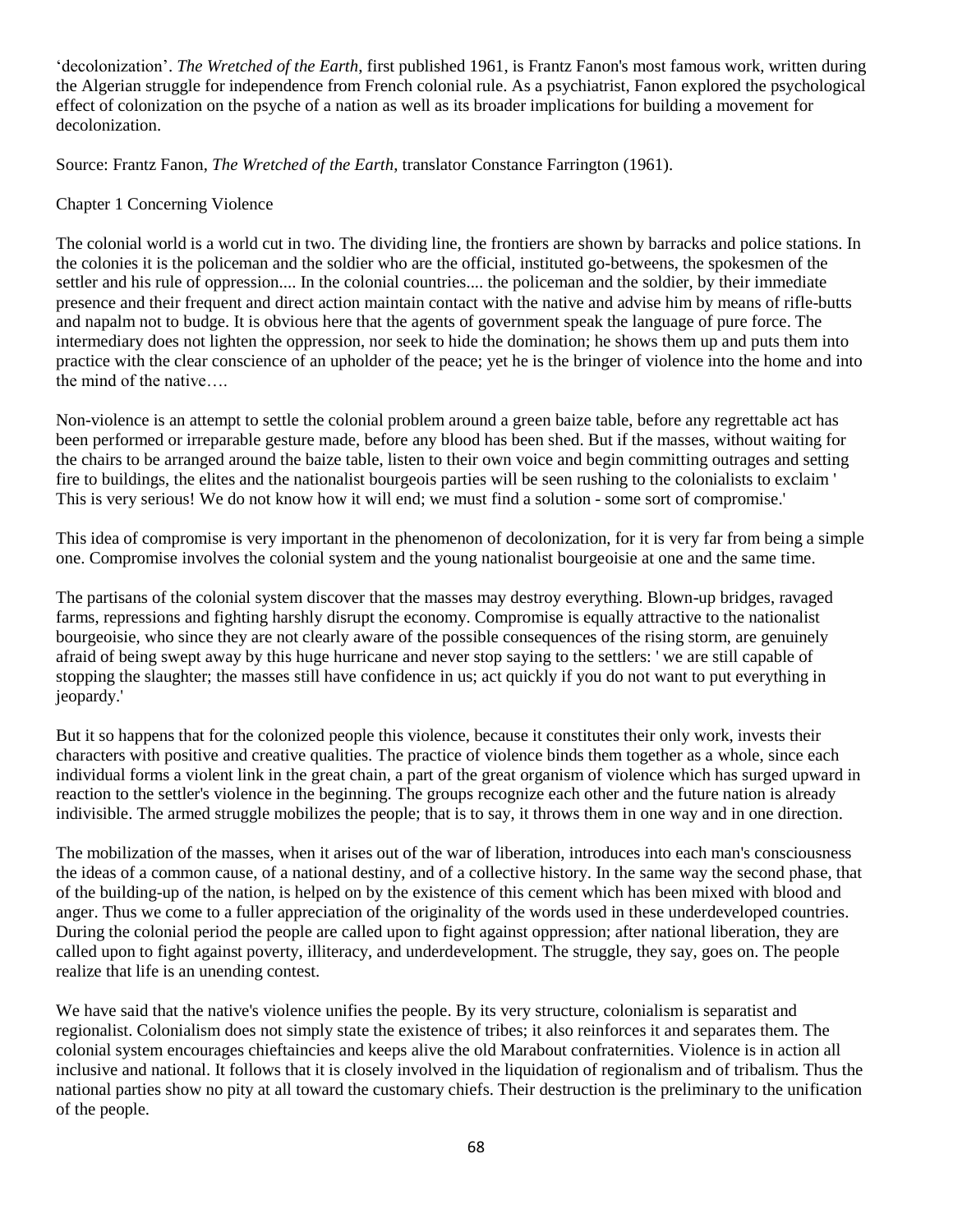At the level of individuals, violence is a cleansing force. It frees the native from his inferiority complex and from his despair and inaction; it makes him fearless and restores his self-respect. Even if the armed struggle has been symbolic and the nation is demobilized through a rapid movement of decolonization, the people have the time to see that the liberation has been the business of each and all and that the leader has no special merit.

Questions for Analysis: According to Fanon, why is it necessary for the masses to engage in violent acts against the colonial regime? What is the net effect of violent, popular resistance for the colonized?

## **31. Kwame Nkrumah, from** *I Speak of Freedom: A Statement of African Ideology*

Kwame Nkrumah (1909-1972 CE) led the former British colony of the Gold Coast to become the independent country of Ghana in 1957. Until he was overthrown by a coup in 1966, Kwame Nkrumah was one of Africa's most influential leaders and great spokesman for pan-African unity.

Source: Kwame, Nkrumah, *I Speak of Freedom: A Statement of African Ideology* (New York: Praeger, 1961)

For centuries, Europeans dominated the African continent. The white man arrogated to himself the right to rule and to be obeyed by the non-white; his mission, he claimed was to "civilise" Africa. Under this cloak, the Europeans robbed the continent of vast riches and inflicted unimaginable suffering on the African people.

All this makes a sad story, but now we must be prepared to bury the past with its unpleasant memories and look to the future. All we ask of the former colonial powers is their goodwill and co-operation to remedy past mistakes and injustices and to grant independence to the colonies in Africa...

It is clear that we must find an African solution to our problems, and that this can only be found in African unity. Divided we are weak; united, Africa could become one of the greatest forces for good in the world.

Although most Africans are poor, our continent is potentially extremely rich. Our mineral resources, which are being exploited with foreign capital only to enrich foreign investors, range from gold and diamonds to uranium and petroleum. Our forests contain some of the finest woods to be grown anywhere. Our cash crops include cocoa, coffee, rubber, tobacco and cotton. As for power, which is an important factor in any economic development, Africa contains over 40% of the total potential water power of the world, as compared with about 10% in Europe and 13% in North America. Yet so far, less than 1% has been developed. This is one of the reasons why we have in Africa the paradox of poverty in the midst of plenty, and scarcity in the midst of abundance.

Never before have a people had within their grasp so great an opportunity for developing a continent endowed with so much wealth. Individually, the independent states of Africa, some of them potentially rich, others poor, can do little for their people. Together, by mutual help, they can achieve much. But the economic development of the continent must be planned and pursued as a whole. A loose confederation designed only for economic cooperation would not provide the necessary unity of purpose. Only a strong political union can bring about full and effective development of our natural resources for the benefit of our people.

The political situation in Africa today is heartening and at the same time disturbing. It is heartening to see so many new flags hoisted in place of the old; it is disturbing to see so many countries of varying sizes and at different levels of development, weak and, in some cases, almost helpless. If this terrible state of fragmentation is allowed to continue it may well be disastrous for us all.

There are at present some 28 states in Africa, excluding the Union of South Africa, and those countries not yet free. No less than nine of these states have a population of less than three million. Can we seriously believe that the colonial powers meant these countries to be independent, viable states? The example of South America, which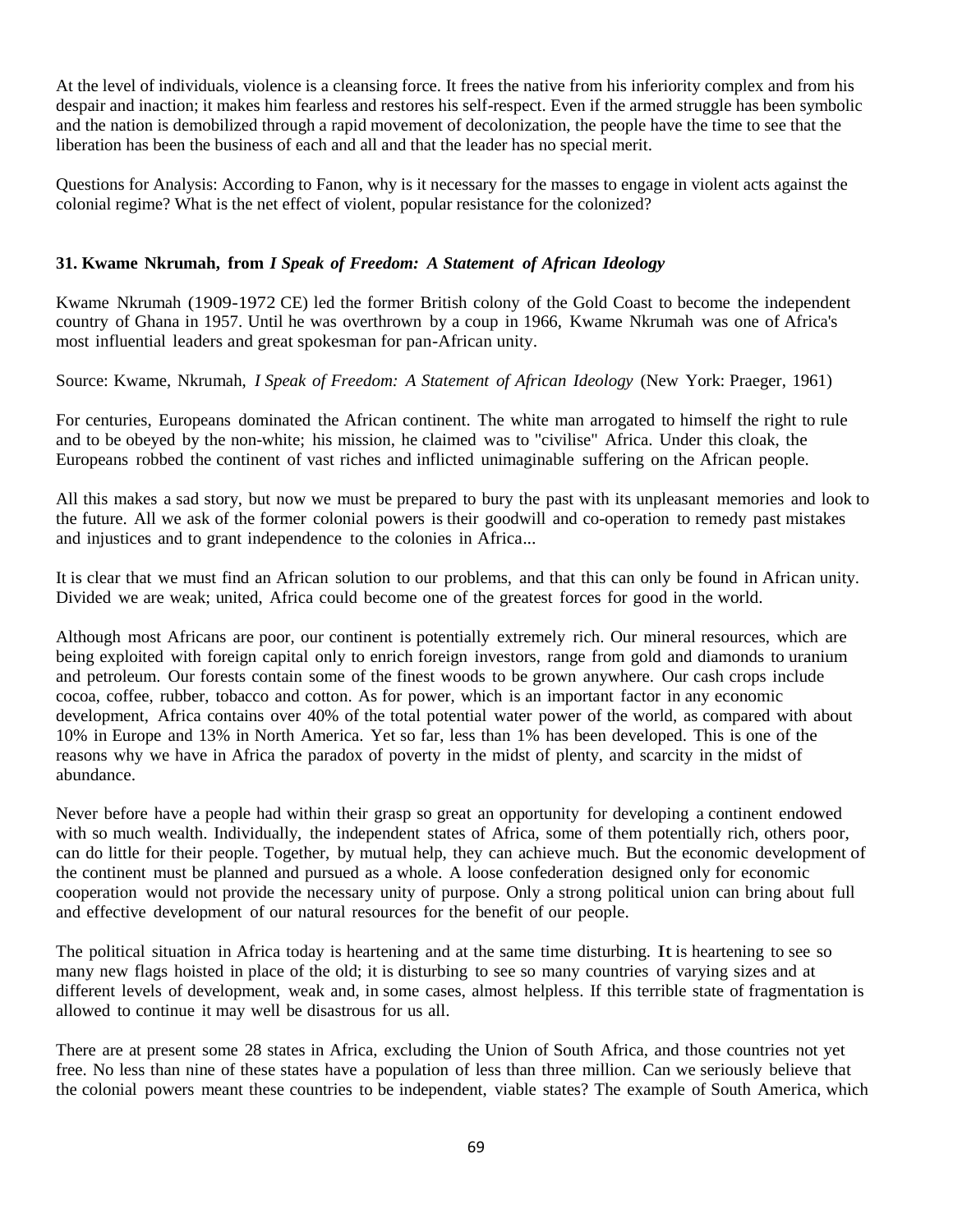has as much wealth, if not more than North America, and yet remains weak and dependent on outside interests, is one which every African would do well to study.

Critics of African unity often refer to the wide differences in culture, language and ideas in various parts of Africa. This is true, but the essential fact remains that we are all Africans, and have a common interest in the independence of Africa. The difficulties presented by questions of language, culture and different political systems are not insuperable. If the need for political union is agreed by us all, then the will to create it is born; and where there's a will there's a way.

The present leaders of Africa have already shown a remarkable willingness to consult and seek advice among themselves. Africans have, indeed, begun to think continentally. They realise that they have much in common, both in their past history, in their present problems and in their future hopes. To suggest that the time is not yet ripe for considering a political union of Africa is to evade the facts and ignore realities in Africa today.

The greatest contribution that Africa can make to the peace of the world is to avoid all the dangers inherent in disunity, by creating a political union which will also by its success, stand as an example to a divided world. A union of African states will project more effectively the African personality. It will command respect from a world that has regard only for size and influence. The scant attention paid to African opposition to the French atomic tests in the Sahara, and the ignominous spectacle of the U.N. in the Congo quibbing about constitutional niceties while the Republic was tottering into anarchy, are evidence of the callous disregard of African Independence by the Great Powers.

We have to prove that greatness is not to be measured in stock piles of atom bombs. I believe strongly and sincerely that with the deep-rooted wisdom and dignity, the innate respect for human lives, the intense humanity that is our heritage, the African race, united under one federal government, will emerge not as just another world bloc to flaunt its wealth and strength, but as a Great Power whose greatness is indestructible because it is built not on fear, envy and suspicion, nor won at the expense of others, but founded on hope, trust, friendship and directed to the good of all mankind.

The emergence of such a mighty stabilising force in this strife-worn world should be regarded not as the shadowy dream of a visionary, but as a practical proposition, which the peoples of Africa can, and should, translate into reality. There is a tide in the affairs of every people when the moment strikes for political action. Such was the moment in the history of the United States of America when the Founding Fathers saw beyond the petty wranglings of the separate states and created a Union. This is our chance. We must act now. Tomorrow may be too late and the opportunity will have passed, and with it the hope of free Africa's survival.

Questions for Analysis: Why do you think Kwame Nkrumah's dreams of African unity had so little appeal for many modern African political leaders? Is the dream of African unity too idealistic? Why? Why not?

### **32. Che Guevara,** *The Essence of Guerrilla Warfare***, 1961**

Ernesto 'Che' Guevara was an Argentine doctor who eventually helped Fidel Castro fight and win a guerrilla war against Fulgencio Batista, a Cuban dictator. His experience convinced Che that the Cuban revolutionary triumph could be reproduced around the world. Additionally, Che was a committed communist who wanted to foment global communist revolution. In 1961 Che wrote a manual for other guerrilla fighters in Latin America and elsewhere, his own 'how to' manual. The following excerpt outlines a key premise of Che Guevara's theory of revolutionary war.

Source: Ernesto Guevara, *Guerrilla Warfare*, with an introduction by Major Harrier-Clichy Peterson, USMCR (New York: Praeger, 1961).

Guerrilla Warfare, Chapter I: General Principles of Guerrilla Warfare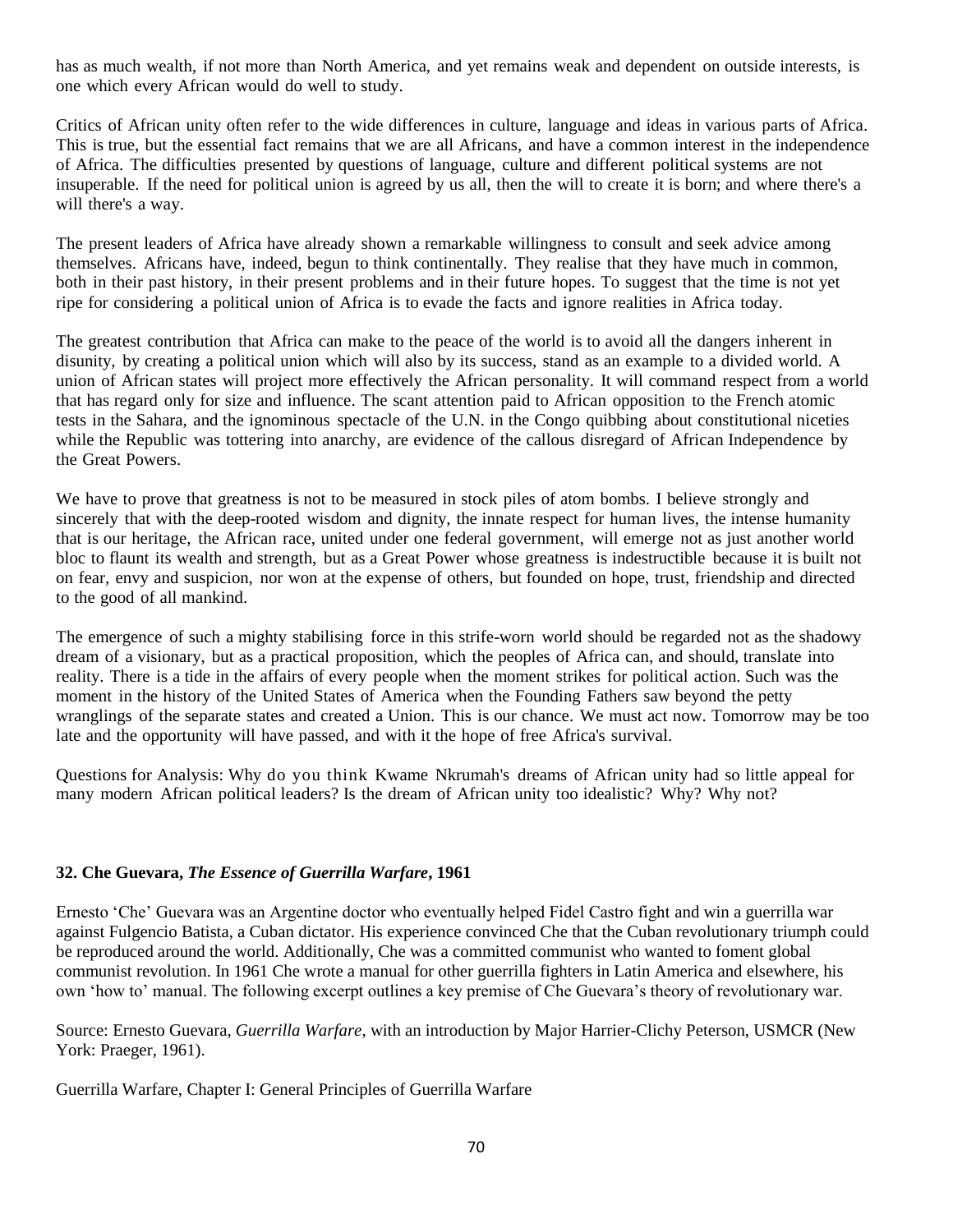The armed victory of the Cuban people over the Batista dictatorship was not only the triumph of heroism as reported by the newspapers of the world; it also forced a change in the old dogmas concerning the conduct of the popular masses of Latin America. It showed plainly the capacity of the people to free themselves by means of guerrilla warfare from a government that oppresses them.  $\frac{1}{12}$  We consider that the Cuban Revolution contributed three fundamental lessons to the conduct of revolutionary movements in America. They are:

- 1. Popular forces can win a war against the army.
- 2. It is not necessary to wait until all conditions for making revolution exist; the insurrection can create them.
- 3. In underdeveloped America the countryside is the basic area for armed fighting.

Of these three propositions the first two contradict the defeatist attitude of revolutionaries or pseudo-revolutionaries who remain inactive and take refuge in the pretext that against a professional army nothing can be done, who sit down to wait until in some mechanical way all necessary objective and subjective conditions are given without working to accelerate them. As these problems were formerly a subject of discussion in Cuba, until facts settled the question, they are probably still much discussed in America.

Naturally, it is not to be thought that all conditions for revolution are going to be created through the impulse given to them by guerrilla activity. It must always be kept in mind that there is a necessary minimum without which the establishment and consolidation of the first center is not practicable. People must see clearly the futility of maintaining the fight for social goals within the framework of civil debate. When the forces of oppression come to maintain themselves in power against established law, peace is considered already broken.

In these conditions popular discontent expresses itself in more active forms. An attitude of resistance finally crystallizes in an outbreak of fighting, provoked initially by the conduct of the authorities. 
Where a government has come into power through some form of popular vote, fraudulent or not, and maintains at least an appearance of constitutional legality, the guerrilla outbreak cannot be promoted, since the possibilities of peaceful struggle have not yet been exhausted.

The third proposition is a fundamental of strategy. It ought to be noted by those who maintain dogmatically that the struggle of the masses is centered in city movements, entirely forgetting the immense participation of the country people in the life of all the underdeveloped parts of America. Of course, the struggles of the city masses of organized workers should not be underrated; but their real possibilities of engaging in armed struggle must be carefully analyzed where the guarantees which customarily adorn our constitutions are suspended or ignored. In these conditions the illegal workers' movements face enormous dangers. They must function secretly without arms. The situation in the open country is not so difficult. There, in places beyond the reach of the repressive forces, the inhabitants can be supported by the armed guerrillas.

We will later make a careful analysis of these three conclusions that stand out in the Cuban revolutionary experience. We emphasize them now at the beginning of this work as our fundamental contribution.

Guerrilla warfare, the basis of the struggle of a people to redeem itself, has diverse characteristics, different facets, even though the essential will for liberation remains the same. It is obvious-and writers on the theme have said it many times-that war responds to a certain series of scientific laws; whoever ignores them will go down to defeat. Guerrilla warfare as a phase of war must be ruled by all of these; but besides, because of its special aspects, a series of corollary laws must also be recognized in order to carry it forward. Though geographical and social conditions in each country determine the mode and particular forms that guerrilla warfare will take, there are general laws that hold for all fighting of this type. 
Our task at the moment is to find the basic principles of this kind of fighting and the rules to be followed by peoples seeking liberation; to develop theory from facts; to generalize and give structure to our experience for the profit of others.

Let us first consider the question: Who are the combatants in guerrilla warfare? On one side we have a group composed of the oppressor and his agents, the professional army, well armed and disciplined, in many cases receiving foreign help as well as the help of the bureaucracy in the employ of the oppressor. On the other side are the people of the nation or region involved. It is important to emphasize that guerrilla warfare is a war of the masses, a war of the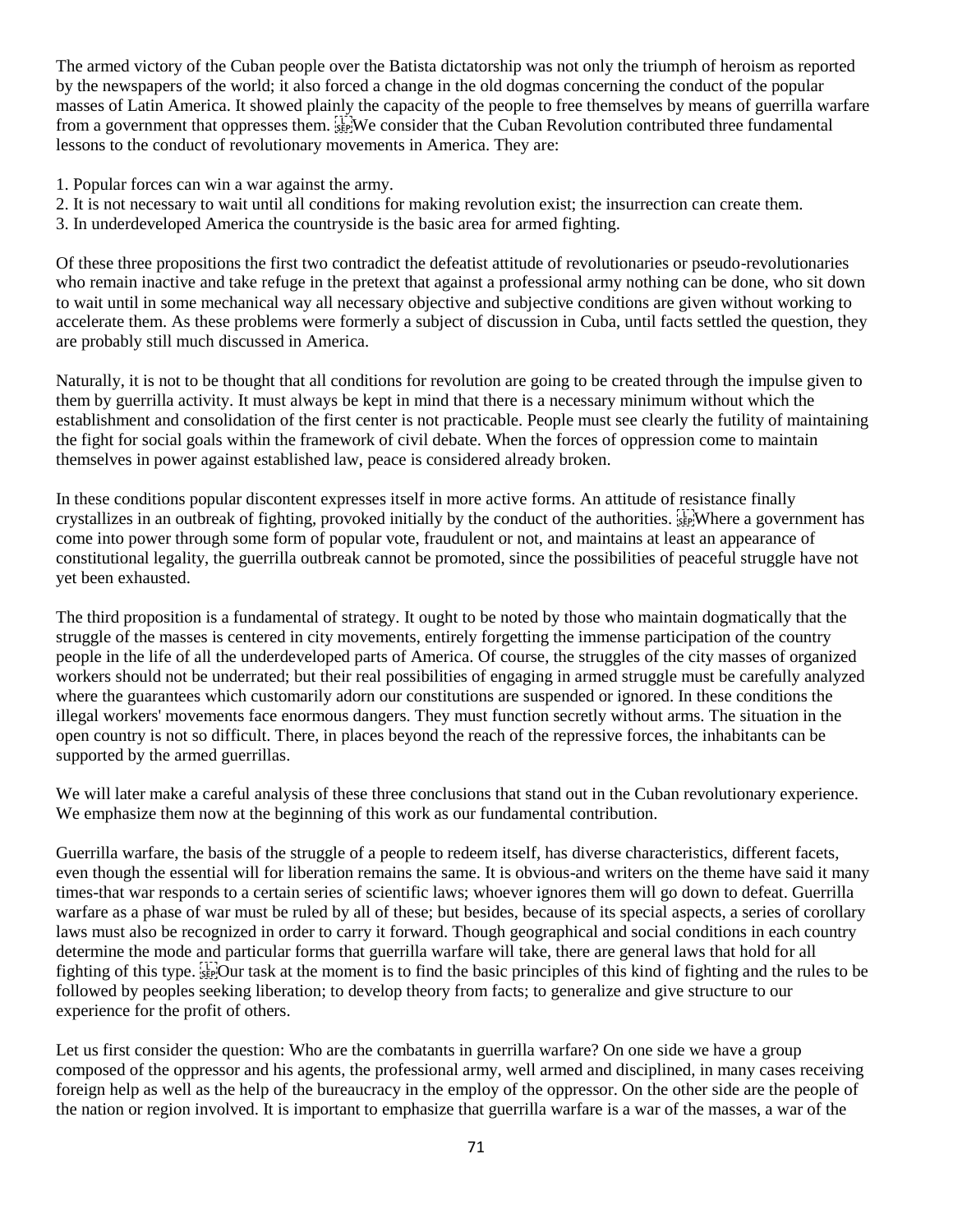people. The guerrilla band is an armed nucleus, the fighting vanguard of the people. It draws its great force from the mass of the people themselves. The guerrilla band is not to be considered inferior to the army against which it fights simply because it is inferior in firepower. Guerrilla warfare is used by the side which is supported by a majority but which possesses a much smaller number of arms for use in defense against oppression.

The guerrilla fighter needs full help from the people of the area. This is an indispensable condition. This is clearly seen by considering the case of bandit gangs that operate in a region. They have all the characteristics of a guerrilla army: homogeneity, respect for the leader, valor, knowledge of the ground, and, often, even good understanding of the tactics to be employed. The only thing missing is support of the people; and, inevitably, these gangs are captured and exterminated by the public force.

Analyzing the mode of operation of the guerrilla band, seeing its form of struggle, and understanding its base in the masses, we can answer the question: Why does the guerrilla fighter fight? We must come to the inevitable conclusion that the guerrilla fighter is a social reformer, that he takes up arms responding to the angry protest of the people against their oppressors, and that he fights in order to change the social system that keeps all his unarmed brothers in ignominy and misery. He launches himself against the conditions of the reigning institutions at a particular moment and dedicates himself with all the vigor that circumstances permit to breaking the mold of these institutions.

Questions for Analysis: What does Che Guevara believe his revolutionary triumph in Cuba has proven?

# **33. Deng Xiaoping, on Introducing CapitalistPrinciples to China, 1979**

Deng Xiaoping was a member of the Chinese Communist Party who succeeded Mao Zedong in 1978 and ruled China until 1992. Unlike the idealist Mao who attempted several unsuccessful, catastrophic revolutionary transformations, Deng was practical. He dismantled collective farms and introduced market principles with the privatization of statecontrolled industries. Deng also ended decades of isolation from the West. He welcomed foreign investment and saw it as essentially to achieving his vision of a modern and prosperous industrial nation. Since the 1980s, China's industrial and agricultural productivity skyrocketed. In fact, China's annual rate of economic growth since 1980 has been close to double digits. The following excerpts show Deng Xiaoping's rationale for introducing capitalistic principles to socialist China.

Source: Deng Xiaoping, *Selected Works of Deng Xiaoping,* 3 (1982-1992) (Beijing: Foreign Language Press, 1994).

There is no fundamental contradiction between socialism and a market economy. The problem is how to develop the productive forces more effectively. We used to have a planned economy, but our experience over the years has proved that having a totally planned economy hampers the development of productive forces to a certain extent. If we combine a planned economy with a market economy, we shall be in a better position to liberate the productive forces and speed up economic growth.

Since the Third Plenary Session of our Party's Eleventh Central Committee [took place in 1978], we have consistently stressed the importance of upholding the Four Cardinal Principles, especially the principle of keeping to the socialist system. If we are to keep to the socialist system, it is essential for us to develop the productive forces. For a long time we failed to handle this question satisfactorily. In the final analysis, the superiority of socialism should be demonstrated in a greater development of the productive forces. The experience we have gained over the years shows that with the former economic structure we cannot develop the productive forces. That is why we have been drawing on some useful capitalist methods.

It is clear now that the right approach is to open to the outside world, combine a planned economy with a market economy and introduce structural reforms. Does this run counter to the principles of socialism? No, because in the course of reform we shall make sure of two things: one is that the public sector ofthe economy is always predominant; the other is that in developing the economy we seek common prosperity, always trying to avoid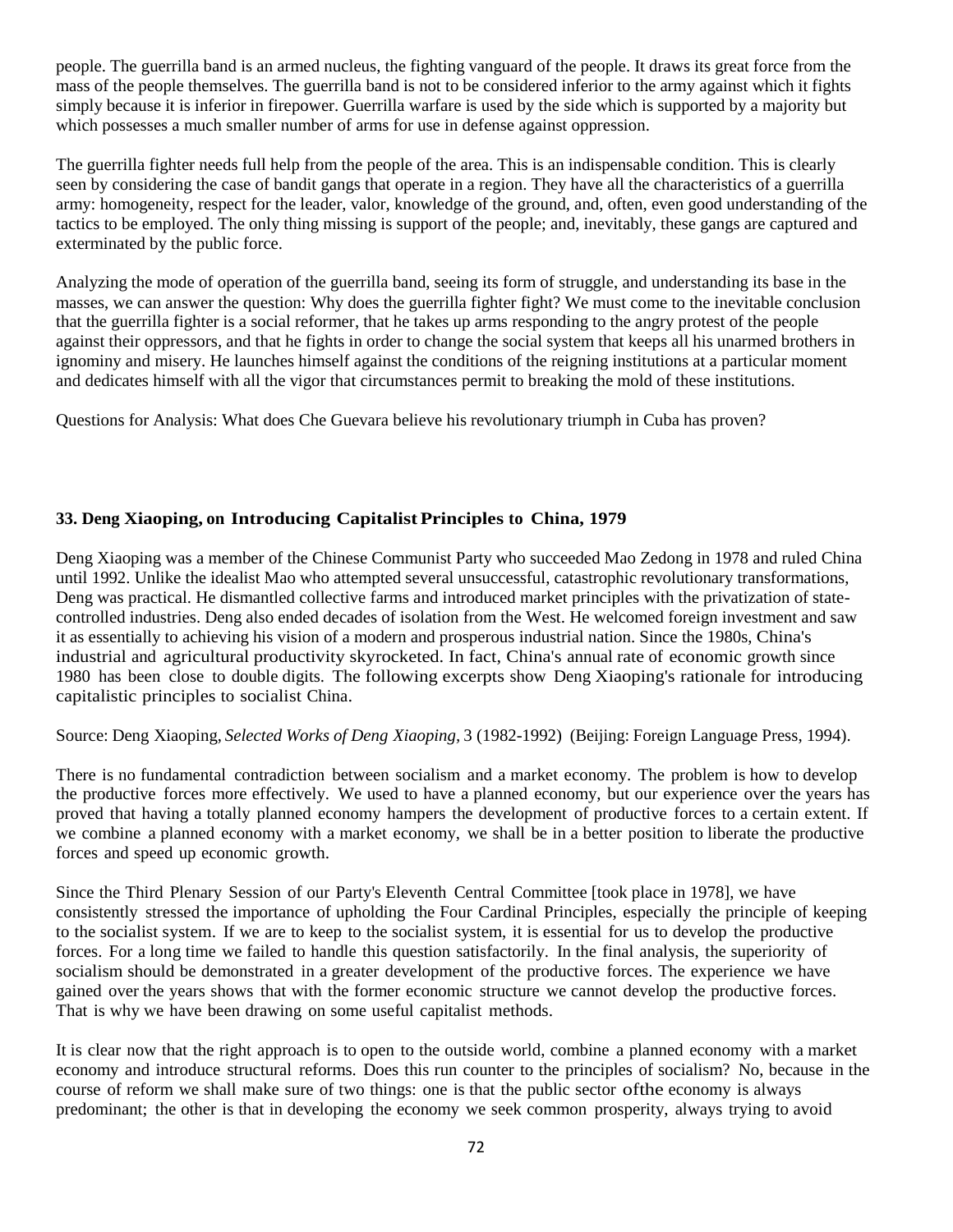polarization. The policies of using foreign funds and allowing the private sector to expand will not weaken the predominant position of the public sector, which is a basic feature of the economy as a whole. On the contrary, those policies are intended, in the last analysis, to develop the productive forces more vigorously and to strengthen the public sector. So long as the public sector plays a predominant role in China's economy, polarization can be avoided. Of course, some regions and some people may prosper before others do, and then they can help other regions and people to gradually do the same. I am convinced that the negative phenomena that can now be found in society will gradually decrease and eventually disappear as the economy grows, as our scientific, cultural and educational levels rise and as democracy and the legal system are strengthened.

In short, the overriding task in China today is to throw ourselves heart and soul into the modernization drive. While giving play to the advantages inherent in socialism, we are also employing some capitalist methods-but only as methods of accelerating the growth of the productive forces. Itis true that some negative things have appeared in the process, but what is more important is the gratifying progress we have been able to achieve by initiating these reforms and following this road. China has no alternative but to follow this road. It is the only road to prosperity.

The reason some people hesitate to carry out the reform and the open policy and dare not break new ground is, in essence, that they're afraid it would mean introducing too many elements of capitalism and, indeed, taking the capitalist road. The crux of the matter is whether the road is capitalist or socialist. The chief criterion for making that judgment should be whether it promotes the growth of the productive forces in a socialist society, increases the overall strength of the socialist state and raises living standards. As for building special economic zones, some people disagreed with the idea right from the start, wondering whether it would not mean introducing capitalism.

The achievements in the construction of Shenzhen have given these people a definite answer: special economic zones are socialist, not capitalist. In the case of Shenzhen, the publicly owned sector is the mainstay of the economy, while the foreign-invested sector accounts for only a quarter. And even in that sector, we benefit from taxes and employment opportunities. We should have more of the three kinds of foreign-invested ventures [joint, cooperative and foreign-owned]. There is no reason to be afraid of them. So long as we keep level-headed, there is no cause for alarm. We have our advantages: we have the large and medium-sized state-owned enterprises and the rural enterprises. More important, political power is in our hands.

Some people argue that the more foreign investment flows in and the more ventures of the three kinds are established, the more elements of capitalism will be introduced and the more capitalism will expand in China. These people lack basic knowledge. At the current stage, foreign-funded enterprises in China are allowed to make some money in accordance with existing laws and policies. But the government levies taxes on those enterprises, workers get wages from them, and we learn technology and managerial skills. In addition, we can get information from them that will help us open more markets. Therefore, subject to the constraints of China's overall political and economic conditions, foreign-funded enterprises are useful supplements to the socialist economy, and in the final analysis they are good for socialism…

Questions for Analysis: What are Deng's justification for injecting capitalistic principles into China's planned economy? What is the criteria for reforming the Chinese economy?

## **34. Mikhail S. Gorbachev, Speech on Perestroika, 1986**

Mikhail S. Gorbachev was a Russian member of the Communist Party. He grew up after World War II and rose through the ranks of the Soviet System to become General Secretary of the Soviet Communist Party in 1985. Shortly thereafter he launched two reforms: perestroika (restructuring) designed to improve the Soviet economy and glasnost (openness) designed to allow greater freedom of speech and criticism of the Communist Party. This selection, excerpted from his *Perestroika: New Thinking for Our Country and the World*, is itself an example of glasnost. In it Gorbachev discusses the need for, and goals of, perestroika.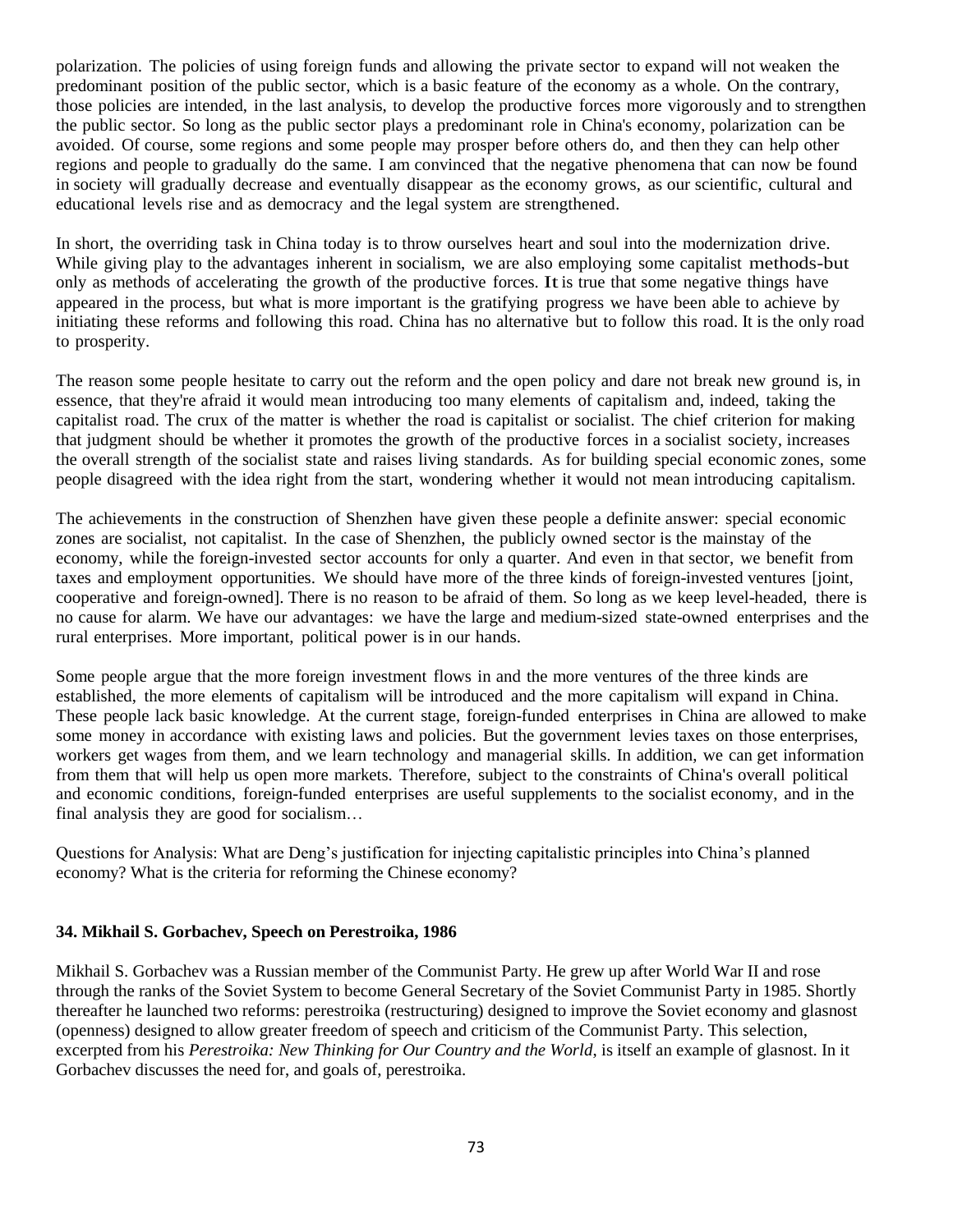Source: Mikhail Gorbachev, *Perestroika: New Thinking for Our Country and the* World (New York: Harper & Row, 1987).

Perestroika is an urgent necessity arising from the profound processes of development in our socialist society. This society is ripe for change. It has long been yearning for it. Any delay in beginning perestroika could have led to an exacerbated internal situation in the near future, which, to put it bluntly, would have been fraught with serious social, economic and political crises....

...In the latter half of the seventies--something happened that was at first sight inexplicable. The country began to lose momentum. Economic failures became more frequent. Difficulties began to accumulate and deteriorate, and unresolved problems to multiply. Elements of what we call stagnation and other phenomena alien to socialism began to appear in the life of society. A kind of "braking mechanism" affecting social and economic development formed. And all this happened at a time when scientific and technological revolution opened up new prospects for economic and social progress....

An absurd situation was developing. The Soviet Union, the world's biggest producer of steel, raw materials, fuel and energy, has shortfalls in them due to wasteful or inefficient use. One of the biggest producers of grain for food, it nevertheless has to buy millions of tons of grain a year for fodder. We have the largest number of doctors and hospital beds per thousand of the population and, at the same time, there are glaring shortcomings in our health services. Our rockets can find Halley's comet and fly to Venus with amazing accuracy, but side by side with these scientific and technological triumphs is an obvious lack of efficiency in using scientific achievements for economic needs, and many Soviet household appliances are of poor quality.

This, unfortunately, is not all. A gradual erosion of the ideological and moral values of our people began.

It was obvious to everyone that the growth rates were sharply dropping and that the entire mechanism of quality control was not working properly; there was a lack of receptivity to the advances in science and technology; the improvement in living standards was slowing down and there were difficulties in the supply of foodstuffs, housing, consumer goods and services.

On the ideological plane as well, the braking mechanism brought about ever greater resistance to the attempts to constructively scrutinize the problems that were emerging and to the new ideas. Propaganda of success--real or imagined--was gaining the upper hand. Eulogizing and servility were encouraged; the needs and opinions of ordinary working people, of the public at large, were ignored....

The presentation of a "problem-free" reality backfired: a breach had formed between word and deed, which bred public passivity and disbelief in the slogans being proclaimed. It was only natural that this situation resulted in a credibility gap: everything that was proclaimed from the rostrums and printed in newspapers and textbooks was put in question. Decay began in public morals; the great feeling of solidarity with each other that was forged during the heroic times of the Revolution, the first five-year plans, the Great Patriotic War and postwar rehabilitation was weakening; alcoholism, drug addiction and crime were growing; and the penetration of the stereotypes of mass culture alien to us, which bred vulgarity and low tastes and brought about ideological barrenness increased....

An unbiased and honest approach led us to the only logical conclusion that the country was verging on crisis....

Does perestroika mean that we are giving up socialism or at least some of its foundations? Some ask this question with hope, others with misgiving.

There are people in the West who would like to tell us that socialism is in a deep crisis and has brought our society to a dead end. That's how they interpret our critical analysis of the situation at the end of the seventies and beginning of the eighties. We have only one way out, they say: to adopt capitalist methods of economic management and social patterns, to drift toward capitalism.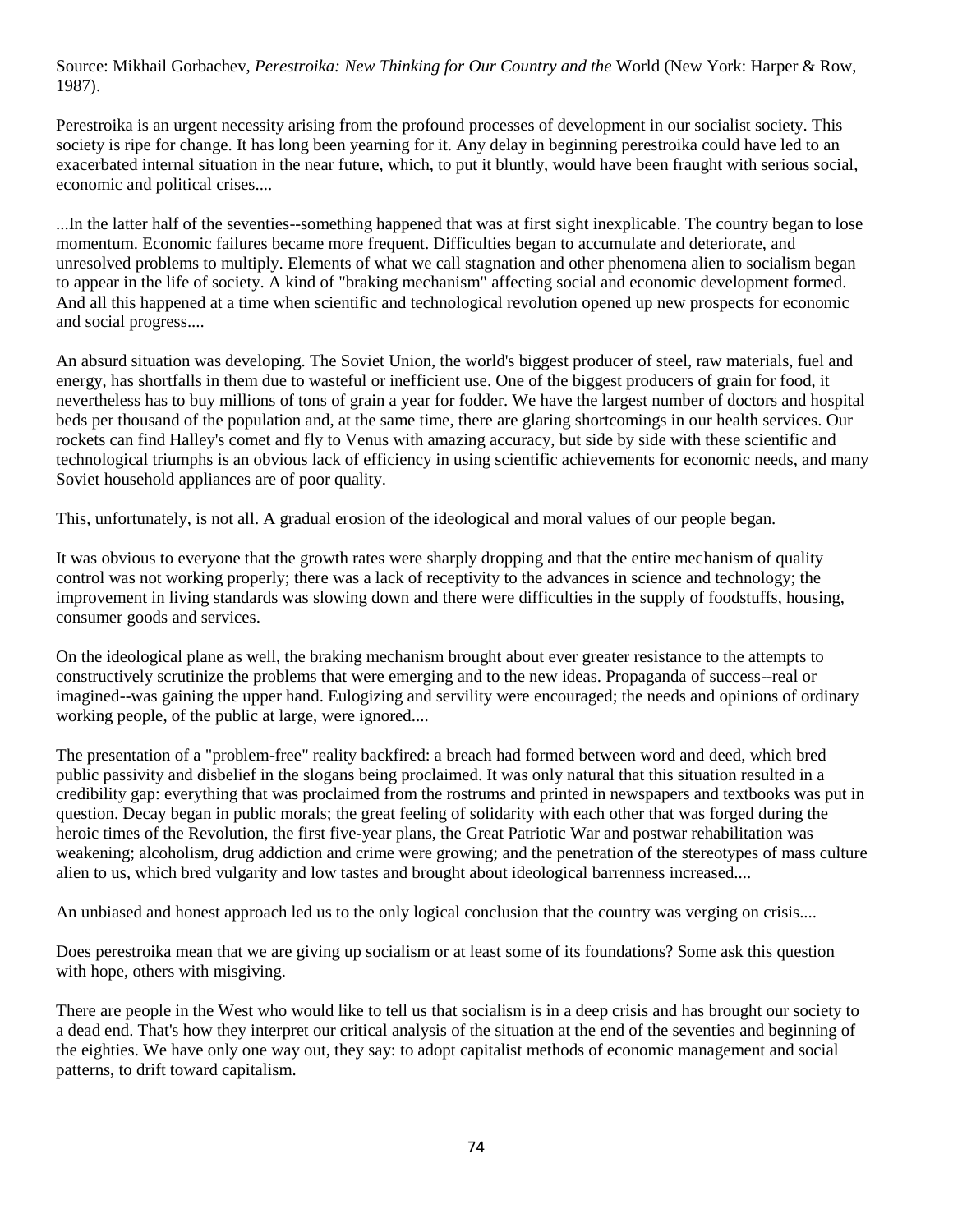They tell us that nothing will come of perestroika within the framework of our system. They say we should change this system and borrow from the experience of another socio-political system. To this they add that, if the Soviet Union takes this path and gives up its socialist choice, close links with the West will supposedly become possible. They go so far as to claim that the October 1917 Revolution was a mistake which almost completely cut off our country from world social progress.

To put an end to all the rumors and speculations that abound in the West about this, I would like to point out once again that we are conducting all our reforms in accordance with the socialist choice. We are looking within socialism, rather than outside it, for the answers to all the questions that arise. We assess our successes and errors alike by socialist standards. Those who hope that we shall move away from the socialist path will be greatly disappointed. Every part of our program of perestroika--and the program as a whole, for that matter--is fully based on the principle of more socialism and more democracy....

We will proceed toward better socialism rather than away from it. We are saying this honestly, without trying to fool our own people or the world. Any hopes that we will begin to build a different, non-socialist society and go over to the other camp are unrealistic and futile. Those in the West who expect us to give up socialism will be disappointed. It is high time they understood this, and, even more importantly, proceeded from that understanding in practical relations with the Soviet Union....

We want more socialism and, therefore, more democracy....

Questions for Analysis: What are some of the problems glasnost/perestroika are meant to address in the Soviet Union? What is Gorbachev's vision of the future?

## **35. Osama bin Laden, World Islamic Front Statement, 1998**

Osama bin Laden (1957-2011) was a member of the wealthy bin Laden family of Saudi Arabia. After 1979 Osama bin Laden went to fight the Soviet Union in Afghanistan. Later he formed al-Qaeda dedicated to attacking the United States and its citizens. In 1998 bin Laden's organization successfully attacked U.S. embassies in Africa and the World Trade Center in New York on September 11, 2001. For the next ten years he evaded US forces until his capture and execution in Pakistan in May 2011. 'Ulema' refers to scholars of Islamic law. 'Fatwa' refers to a generally nonbinding ruling issued by a member of the ulema.

Source: World Islamic Front Statement, Osama bin Laden, 1998

No one argues today about three facts that are known to everyone; we will list them, in order to remind everyone:

First, for over seven years the United States has been occupying the lands of Islam in the holiest of places, the Arabian Peninsula, plundering its riches, dictating to its rulers, humiliating its people, terrorizing its neighbors, and turning its bases in the Peninsula into a spearhead through which to fight the neighboring Muslim peoples. If some people have in the past argued about the fact of the occupation, all the people of the Peninsula have now acknowledged it. The best proof of this is the Americans' continuing aggression against the Iraqi people using the Peninsula as a staging post, even though all its rulers are against their territories being used to that end, but they are helpless. Second, despite the great devastation inflicted on the Iraqi people by the crusader-Zionist alliance, and despite the huge number of those killed, which has exceeded 1 million...despite all this, the Americans are once again trying to repeat the horrific massacres, as though they are not content with the protracted blockade imposed after the ferocious war or the fragmentation and devastation.

So here they come to annihilate what is left of this people and to humiliate their Muslim neighbors.

Third, if the Americans' aims behind these wars are religious and economic, the aim is also to serve the Jews' petty state and divert attention from its occupation of Jerusalem and murder of Muslims there. The best proof of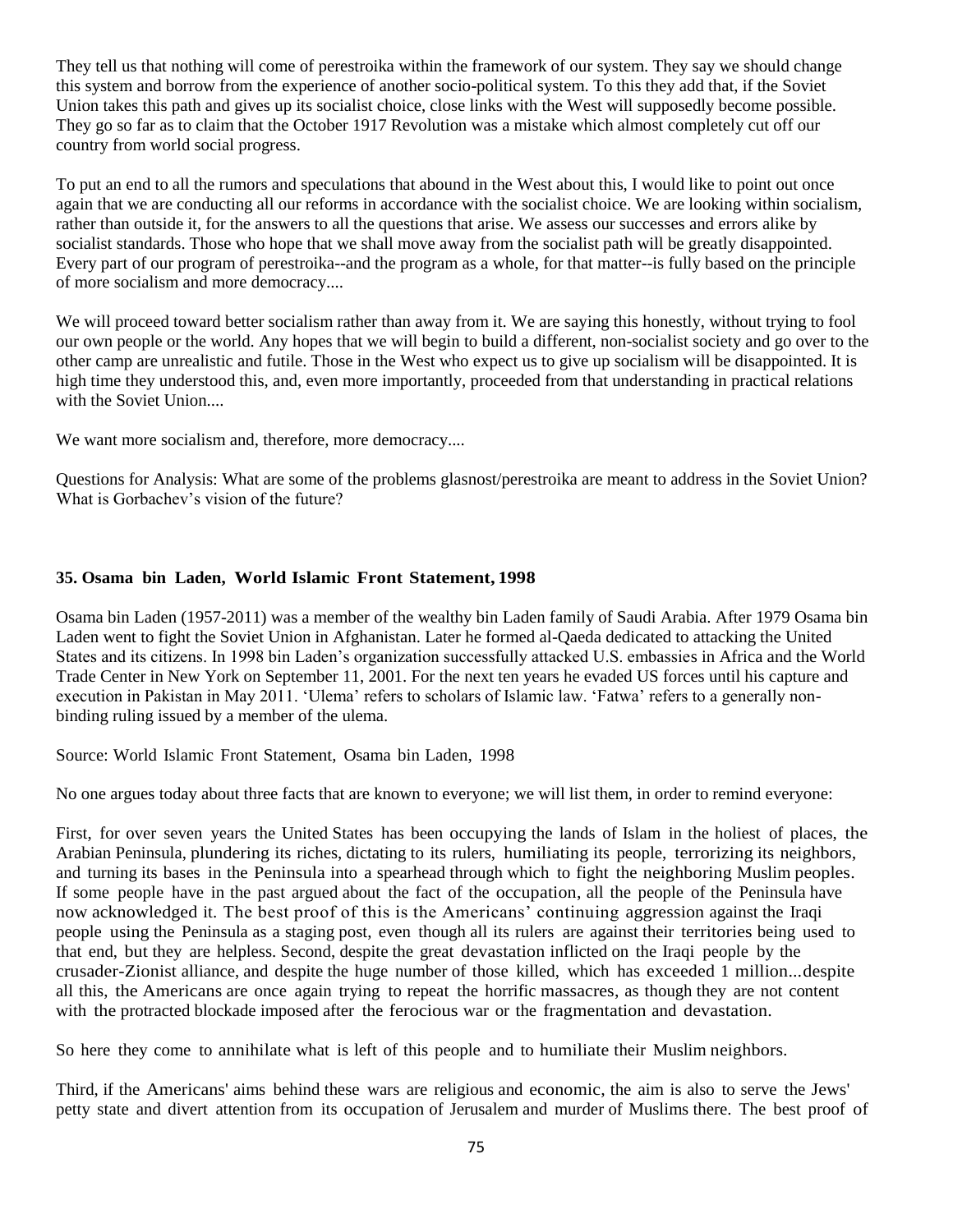this is their eagerness to destroy Iraq, the strongest neighboring Arab state, and their endeavor to fragment all the states of the region such as Iraq, Saudi Arabia, Egypt, and Sudan into paper statelets and through their disunion and weakness to guarantee Israel's survival and the continuation of the brutal crusade occupation of the Peninsula.

All these crimes and sins committed by the Americans area a clear declaration of war on Allah, his messenger, and Muslim And ulema have throughout Islamic history unanimously that the jihad is an individual duty...

On that basis, and in compliance with Allah's order, we issue the following fatwa to all Muslims:

The ruling to kill the Americans and their allies -- civilians and military -- is an individual duty for every Muslim who can do it in any country in which it is possible to do it, in order to liberate the al-Aqsa Mosque and the holy mosque [Mecca] from their grip, and in order for their armies to move out of all the lands of Islam, defeated and unable to threaten any Muslim. This is in accordance with the words of Almighty Allah, "and fight the pagans all together as they fight you all together", and "fight them until there is no more tumult or oppression, and there prevail justice and faith in Allah."

This is in addition to the words of Almighty Allah: "And why should ye not fight in the cause of Allah and of those who, being weak, are ill-treated (and oppressed)? - women and children, whose cry is: 'Our Lord, rescue us from this town, whose people are oppressors; and raise for us from thee one who will help!'"

We -- with Allah's help -- call on every Muslim who believes in Allah and wishes to be rewarded to comply with Allah's order to kill the Americans and plunder their money wherever and whenever they find it. We also call on Muslim ulema, leaders, youths, and soldiers to launch the raid on Satan's U.S. troops and the devil's supporters allying with them, and to displace those who are behind them so that they may learn a lesson.

Questions for Analysis: What specific political and cultural conditions motivate bin Laden's call to action?

## **36. The Information Revolution. The Internet Archive, 1996**

We, citizens of the twenty-first century, inhabit an age transformed by personal computers, online technology, and quick access to information. The industrial revolution disrupted human society in profound ways we are still coming to grips with, notably the negative environmental impacts related to urbanization and the widespread use of fossil fuels. The information revolution has already upended global business, politics, and culture. Social media and Youtube have been drivers of globalization, allowing millions of people in faraway places to connect. For anyone with a computer and uncensored internet connection, Wikipedia.org provides the sum total of all human knowledge. The Internet Archive, created in 1996, goes back to the early days of the World Wide Web and has amassed a digital record of books, recordings, rare manuscripts, television reports, and old webpages.

Source:<https://archive.org/about/>

The Internet Archive, a  $501(c)(3)$  non-profit, is building a digital library of Internet sites and other cultural artifacts in digital form. Like a paper library, we provide free access to researchers, historians, scholars, people with print disabilities, and the general public. Our mission is to provide Universal Access to All Knowledge. We began in 1996 by archiving the Internet itself, a medium that was just beginning to grow in use. Like newspapers, the content published on the web was ephemeral - but unlike newspapers, no one was saving it. Today we have 25+ years of web history accessible through the [Wayback Machine](https://archive.org/web/) and we work with 950+ library and other partners through our [Archive-It](https://archive-it.org/) program to identify important web pages.

As our web archive grew, so did our commitment to providing digital versions of other published works. Today our archive contains: